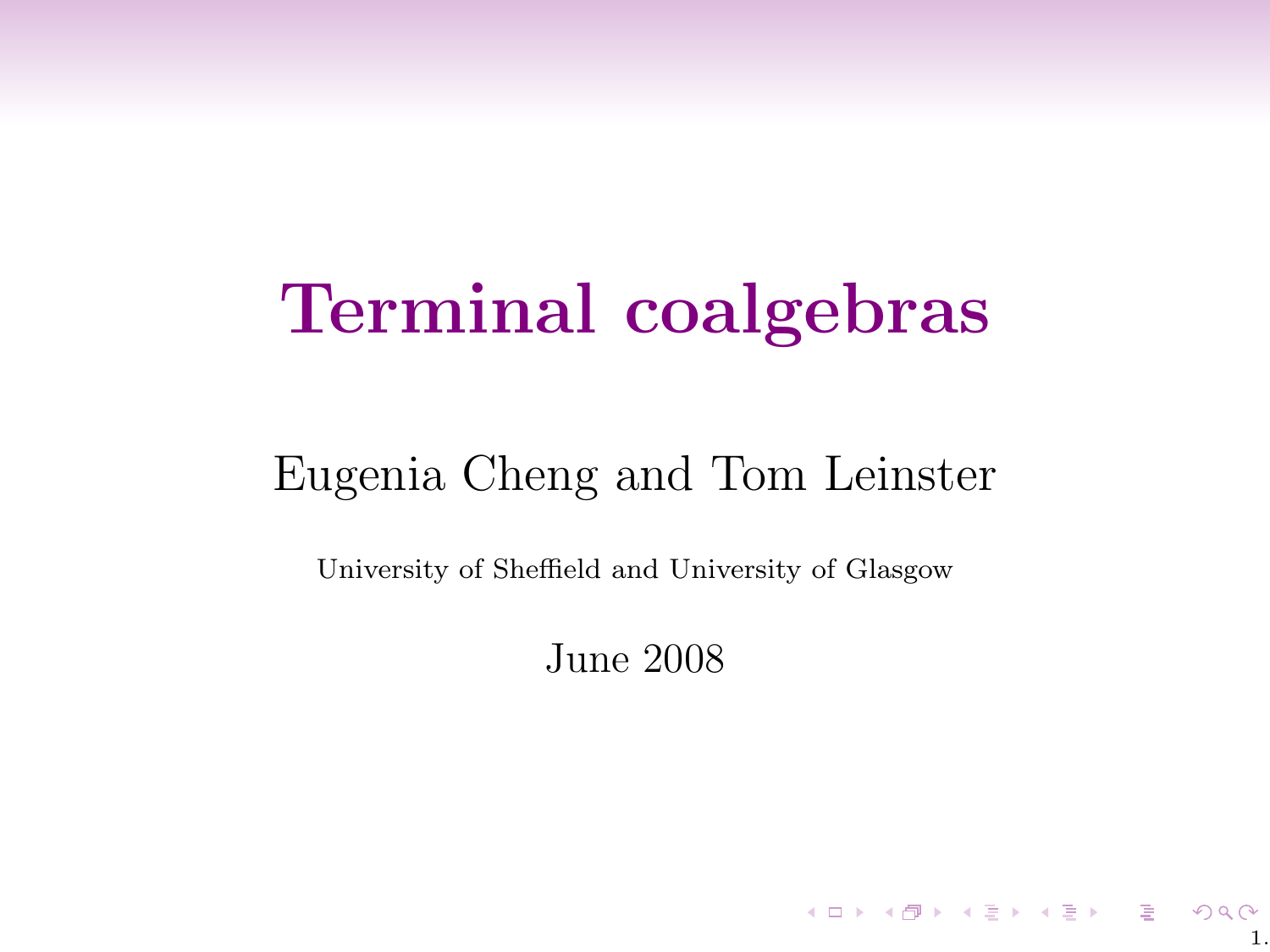# Plan

 $\begin{array}{ccccccccc} \left\{ \begin{array}{ccc} \text{1.5} & \text{2.5} & \text{2.5} & \text{2.5} & \text{2.5} & \text{2.5} & \text{2.5} \end{array} \right. & \left. \begin{array}{ccc} \text{2.5} & \text{2.5} & \text{2.5} & \text{2.5} & \text{2.5} \end{array} \right. \end{array}$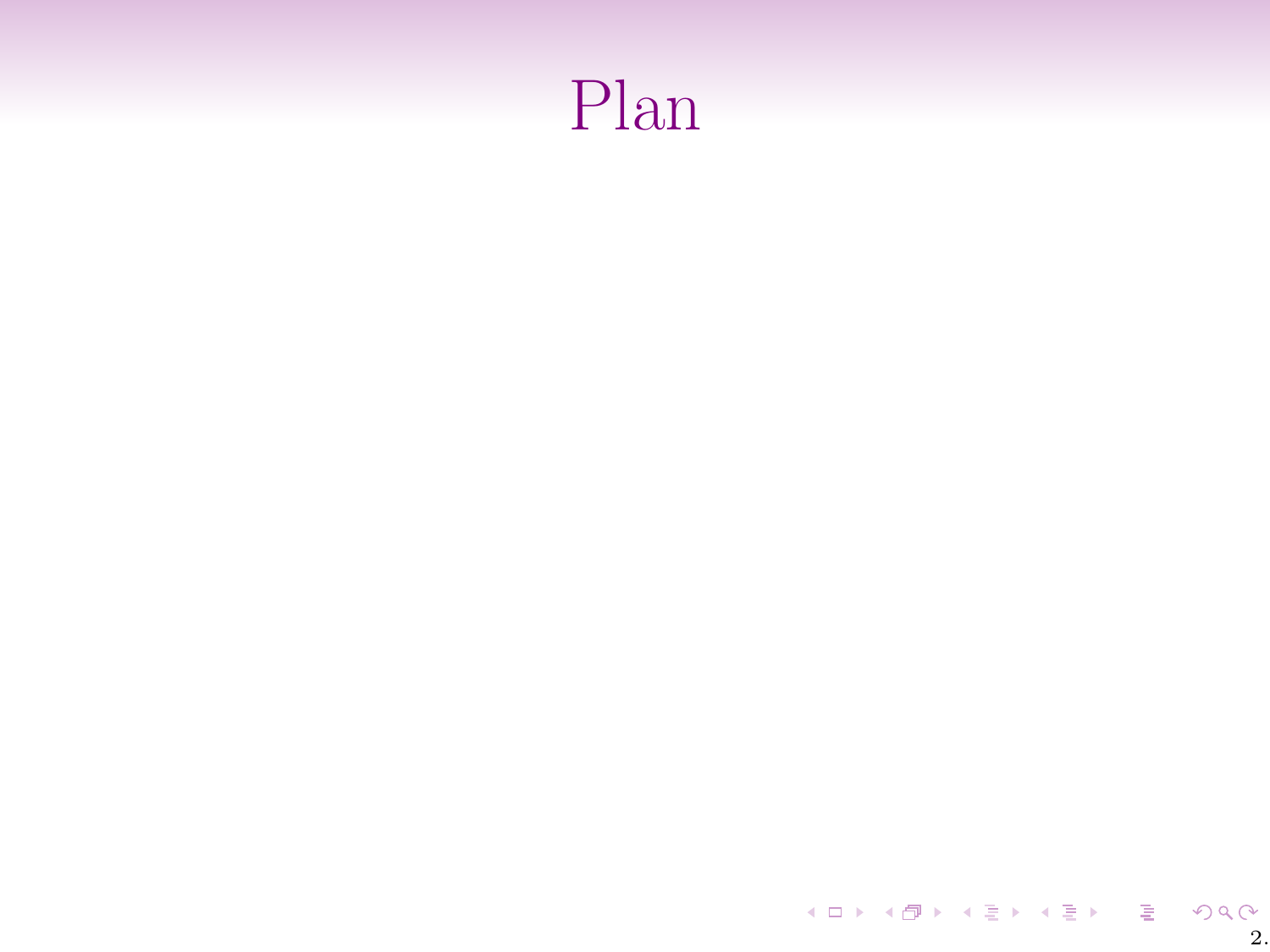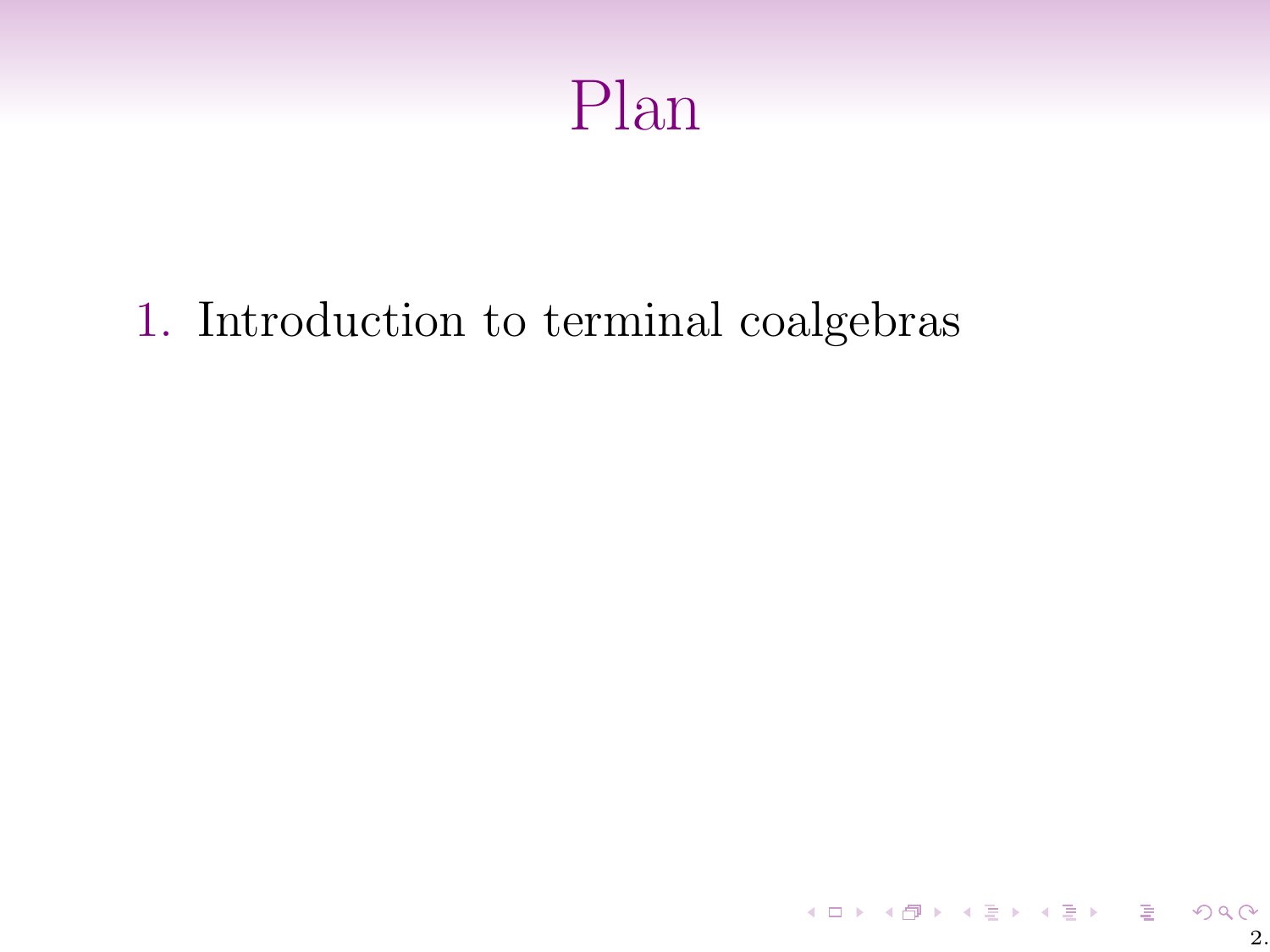

- 1. Introduction to terminal coalgebras
- 2. Some theory of terminal coalgebras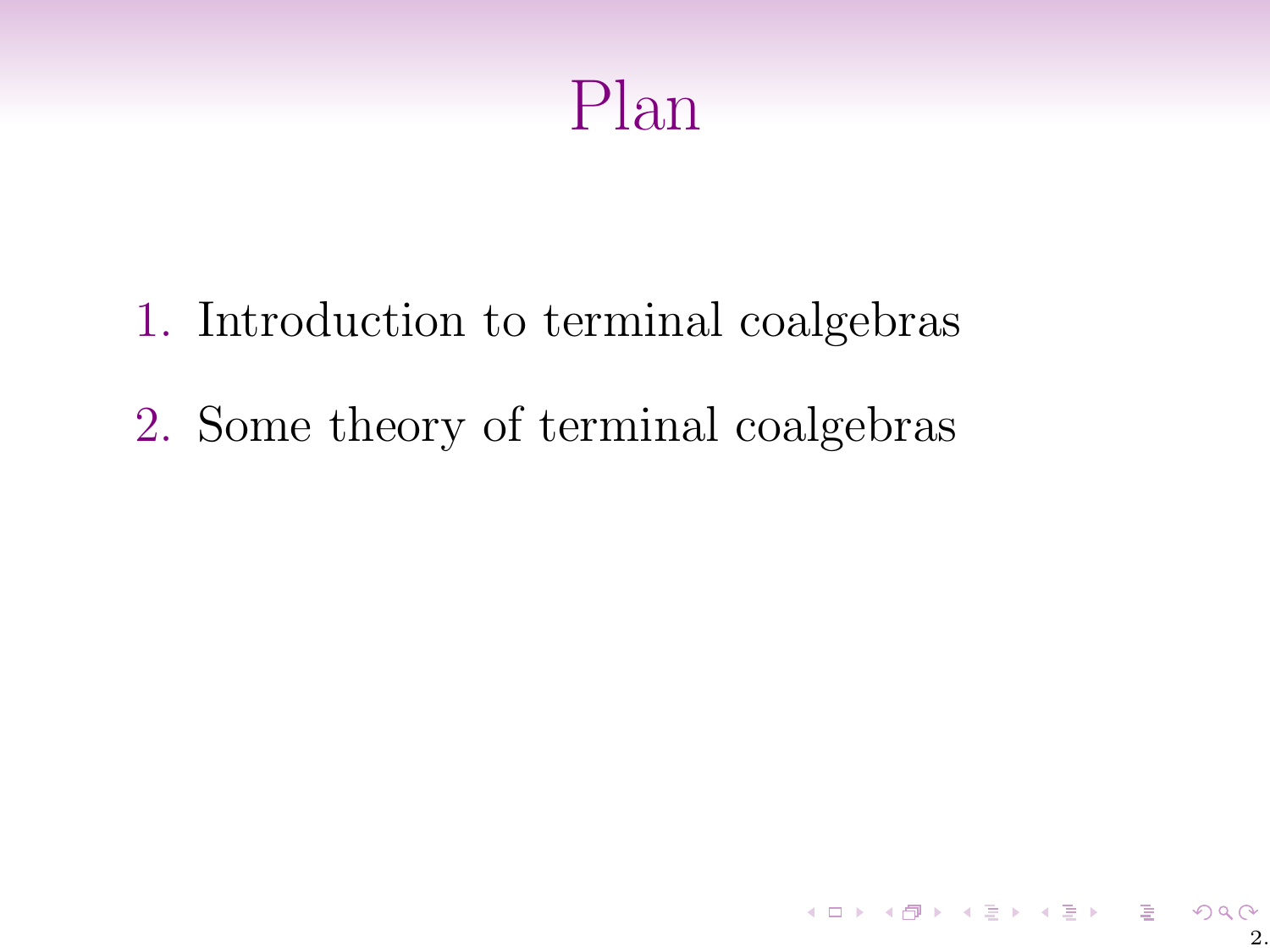## Plan

- 1. Introduction to terminal coalgebras
- 2. Some theory of terminal coalgebras
- 3. Trimble-like n-categories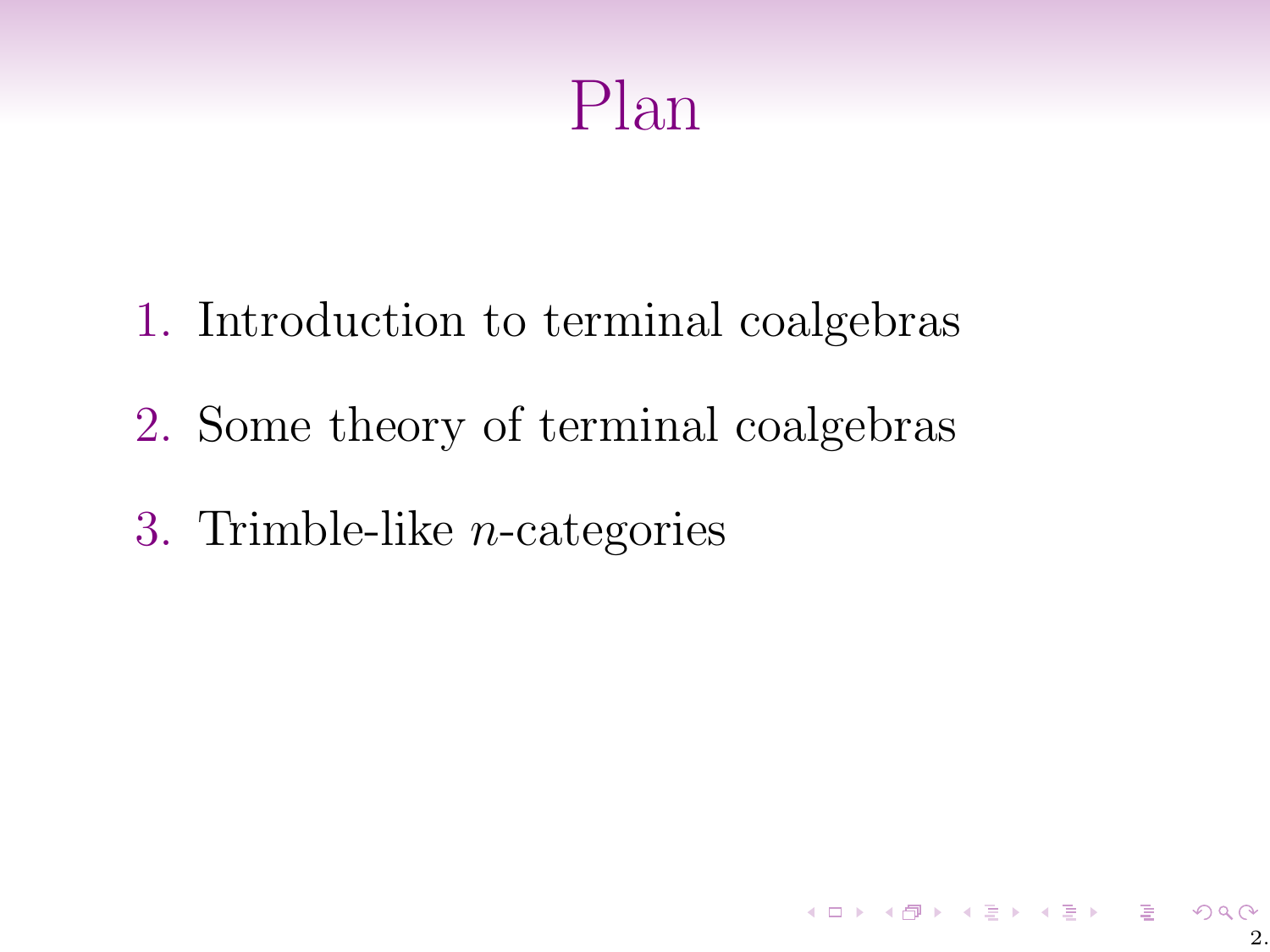## Plan

- 1. Introduction to terminal coalgebras
- 2. Some theory of terminal coalgebras
- 3. Trimble-like n-categories
- 4. Trimble-like  $\omega$ -categories via terminal coalgebras

 $\mathbf{1} \oplus \mathbf{1} \rightarrow \mathbf{1} \oplus \mathbf{1} \rightarrow \mathbf{1} \oplus \mathbf{1} \rightarrow \mathbf{1} \oplus \mathbf{1} \rightarrow \mathbf{1} \oplus \mathbf{1} \rightarrow \mathbf{1} \oplus \mathbf{1} \oplus \mathbf{1} \oplus \mathbf{1} \oplus \mathbf{1} \oplus \mathbf{1} \oplus \mathbf{1} \oplus \mathbf{1} \oplus \mathbf{1} \oplus \mathbf{1} \oplus \mathbf{1} \oplus \mathbf{1} \oplus \mathbf{1} \oplus \mathbf{1} \oplus \mathbf{1} \oplus$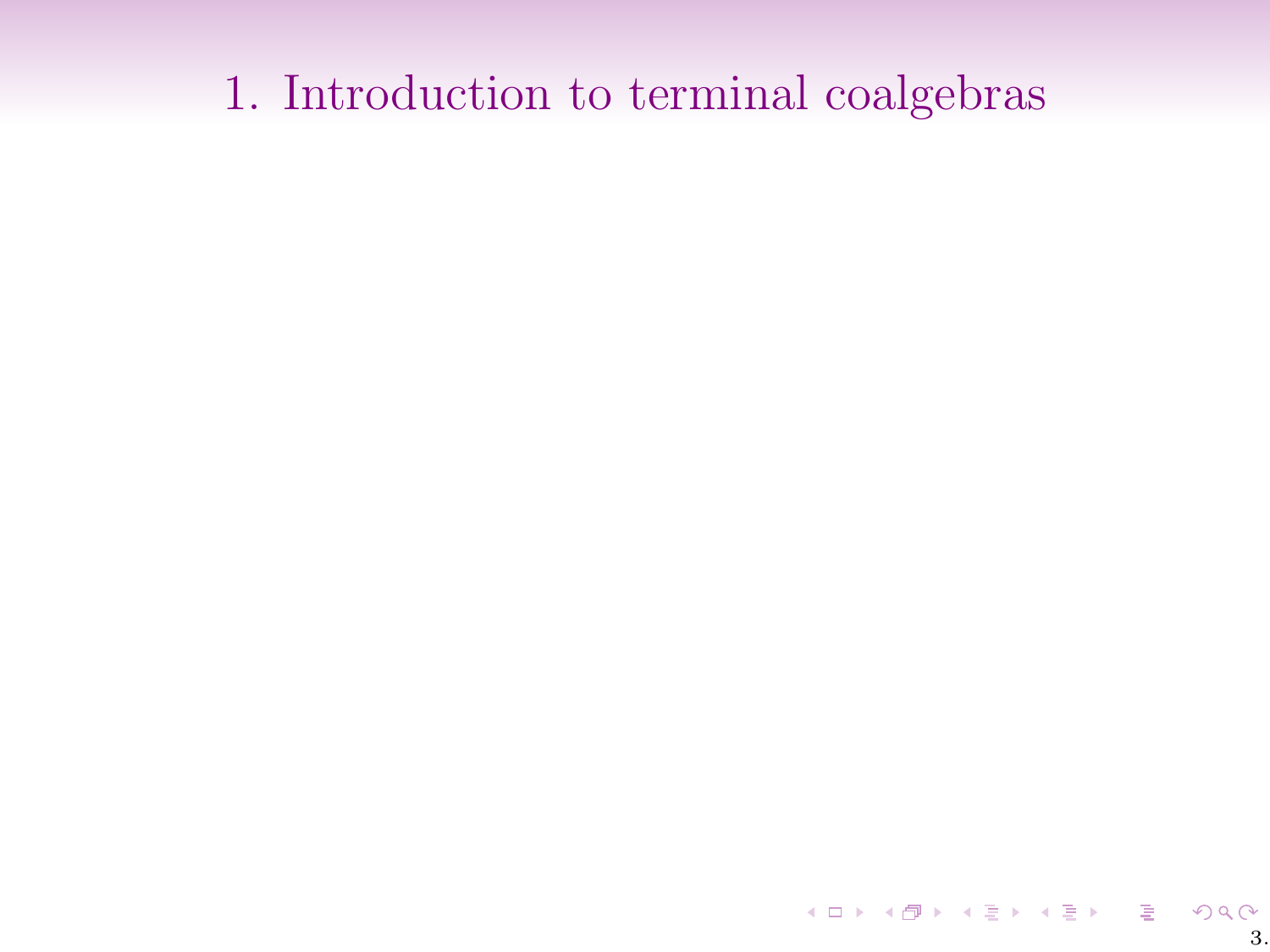A coalgebra for an endofunctor  $F: \mathcal{C} \longrightarrow \mathcal{C}$ consists of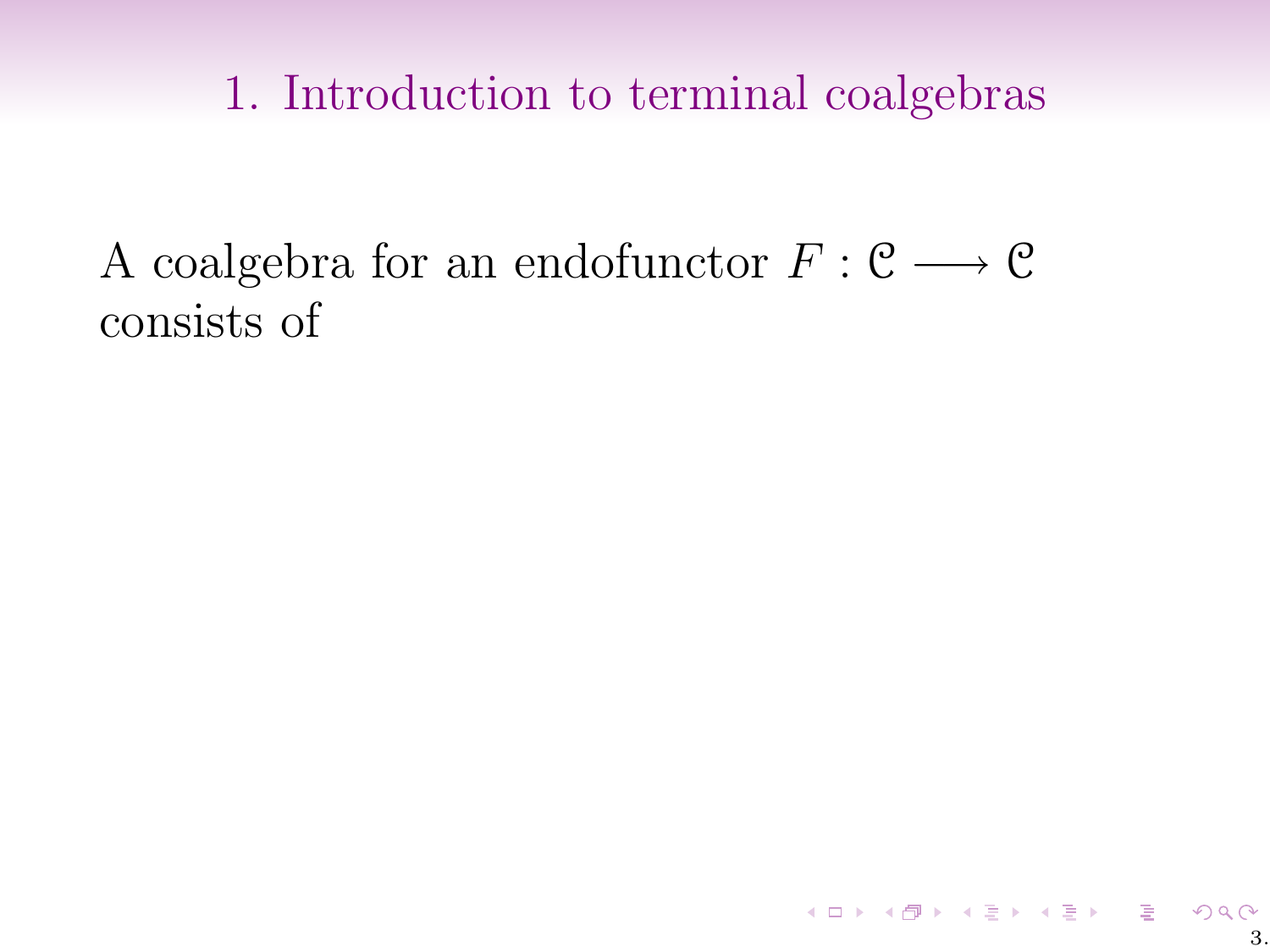A coalgebra for an endofunctor  $F: \mathcal{C} \longrightarrow \mathcal{C}$ consists of

• an object  $A \in \mathcal{C}$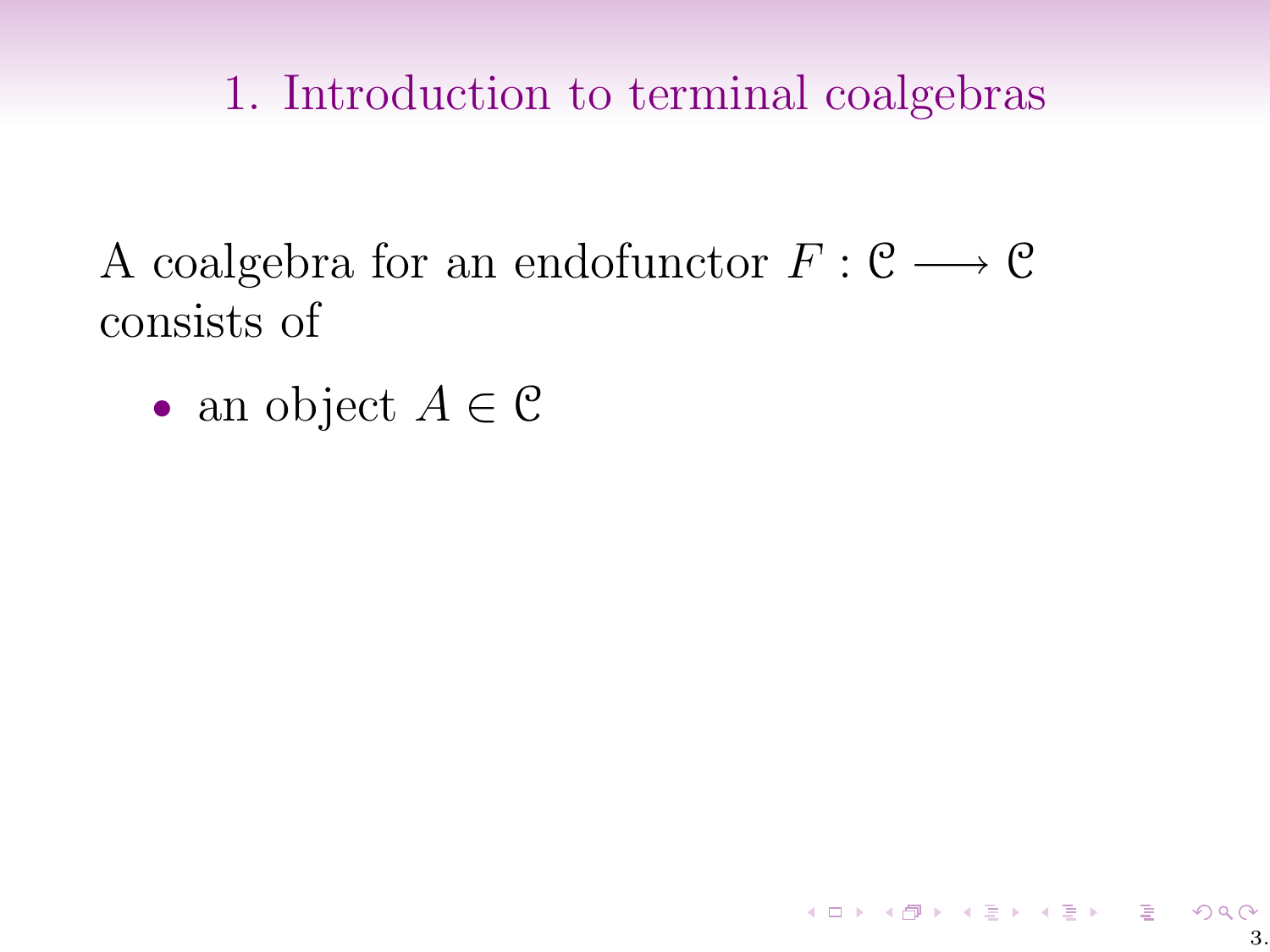A coalgebra for an endofunctor  $F: \mathcal{C} \longrightarrow \mathcal{C}$ consists of

• an object  $A \in \mathcal{C}$ 

• a morphism 
$$
\begin{array}{c} A \\ \downarrow \\ F A \end{array}
$$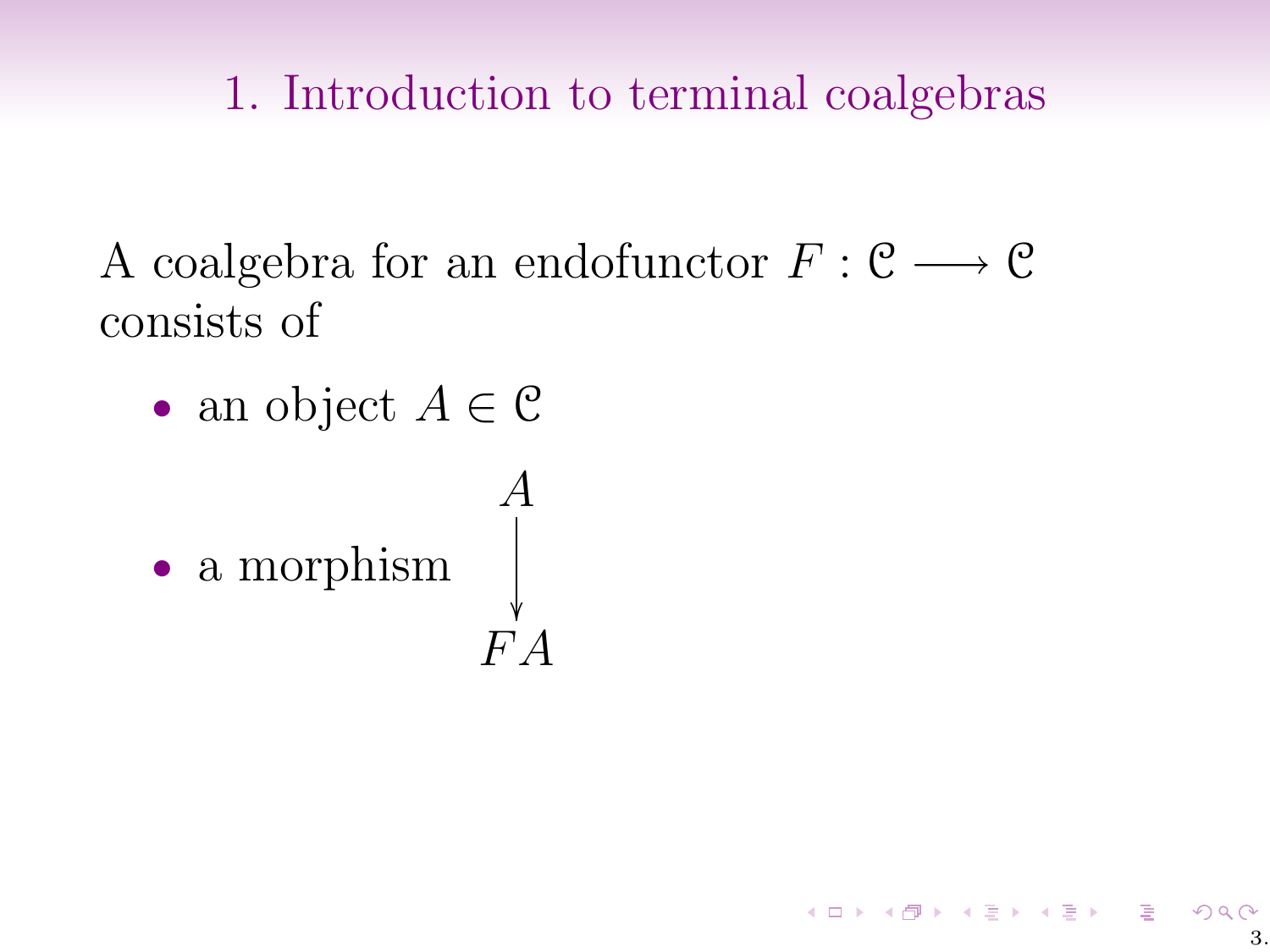A coalgebra for an endofunctor  $F: \mathcal{C} \longrightarrow \mathcal{C}$ consists of

• an object  $A \in \mathcal{C}$ 

• a morphism 
$$
\begin{array}{c} A \\ \downarrow \\ F A \end{array}
$$

satisfying no axioms.

 $\mathbf{1} \oplus \mathbf{1} \rightarrow \mathbf{1} \oplus \mathbf{1} \rightarrow \mathbf{1} \oplus \mathbf{1} \rightarrow \mathbf{1} \oplus \mathbf{1} \rightarrow \mathbf{1} \oplus \mathbf{1} \rightarrow \mathbf{1} \oplus \mathbf{1} \oplus \mathbf{1} \oplus \mathbf{1} \oplus \mathbf{1} \oplus \mathbf{1} \oplus \mathbf{1} \oplus \mathbf{1} \oplus \mathbf{1} \oplus \mathbf{1} \oplus \mathbf{1} \oplus \mathbf{1} \oplus \mathbf{1} \oplus \mathbf{1} \oplus \mathbf{1} \oplus$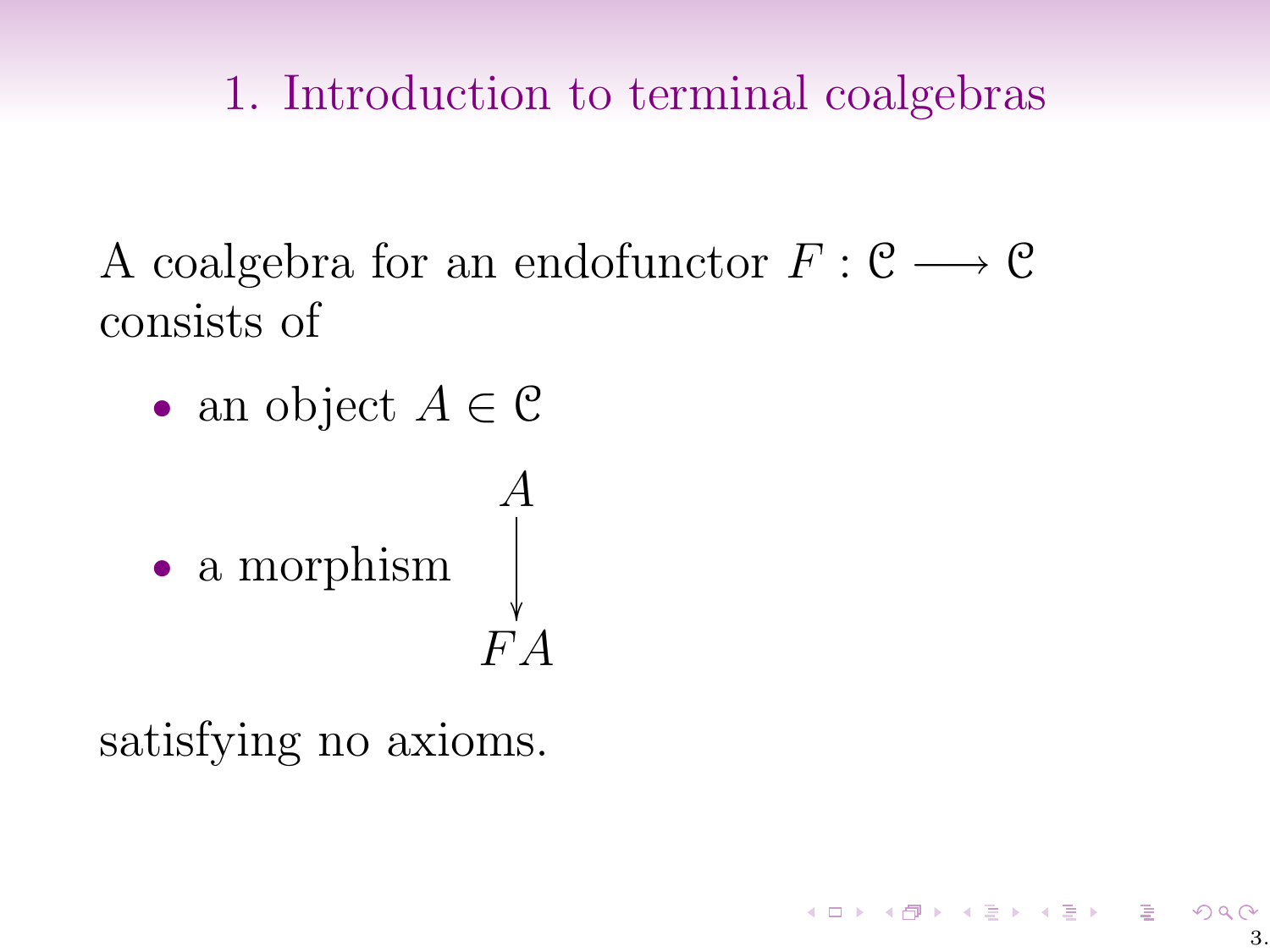Coalgebras for  $F$  form a category with the obvious morphisms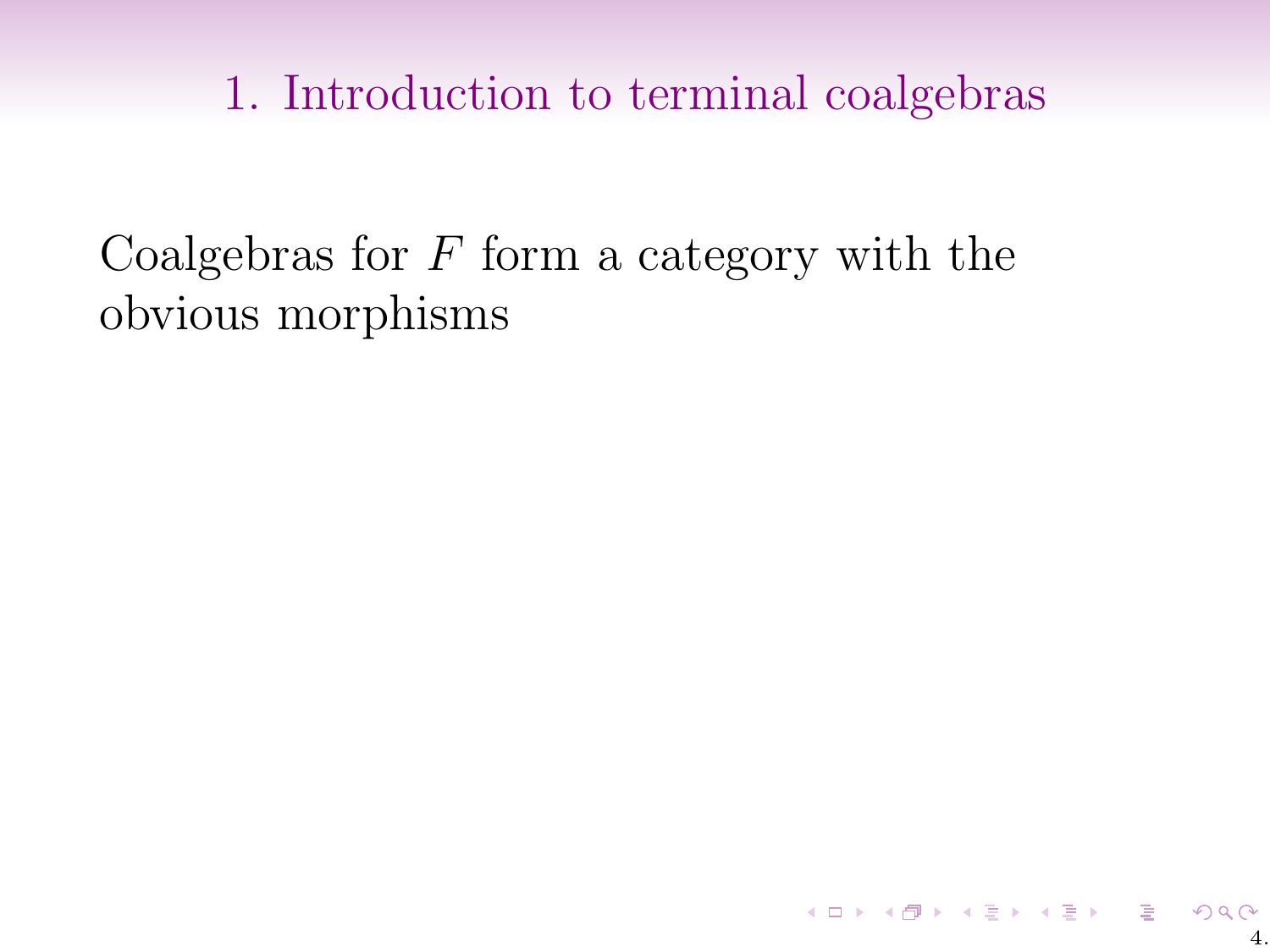Coalgebras for  $F$  form a category with the obvious morphisms

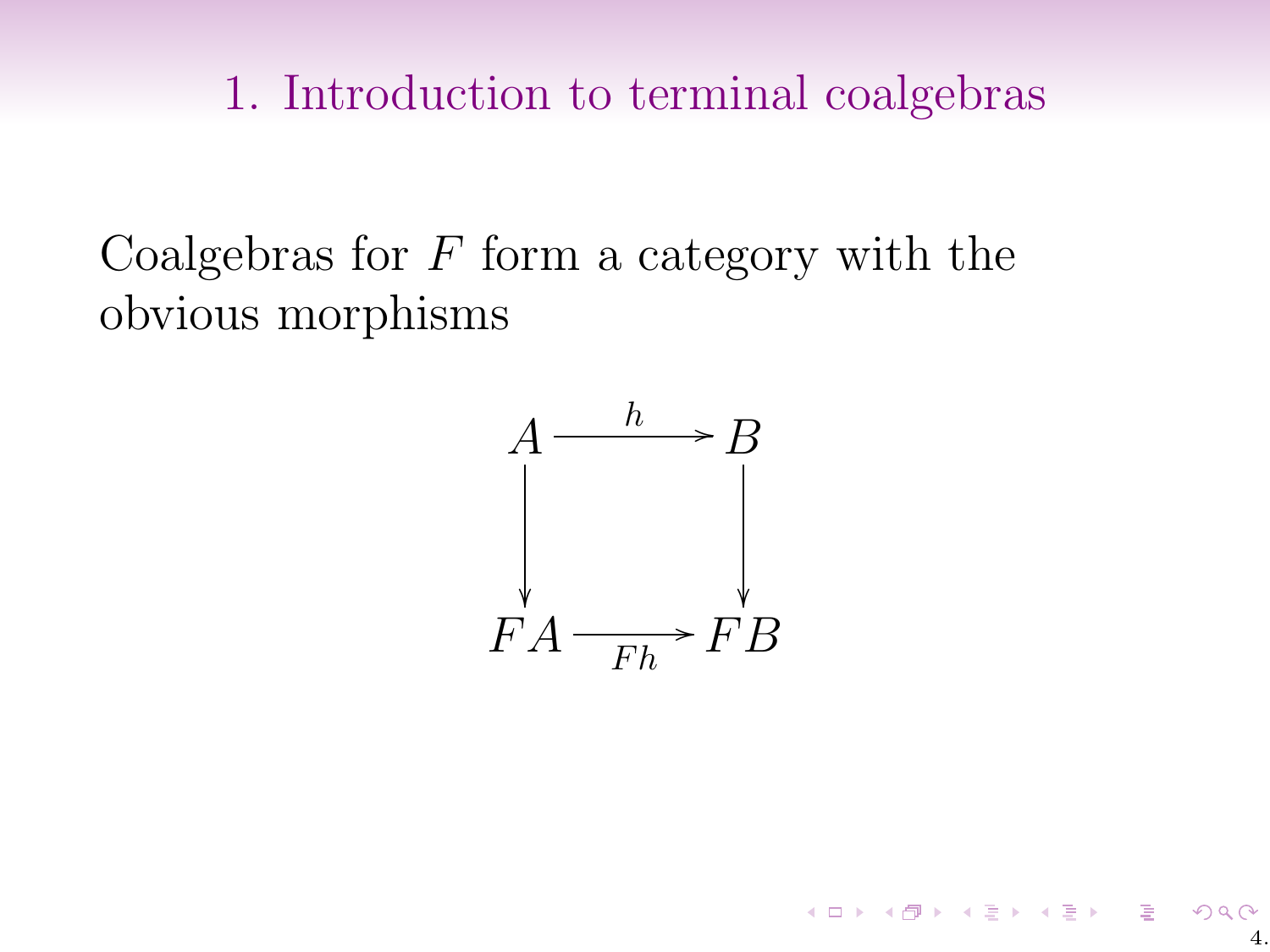Coalgebras for  $F$  form a category with the obvious morphisms



so we can look for terminal coalgebras.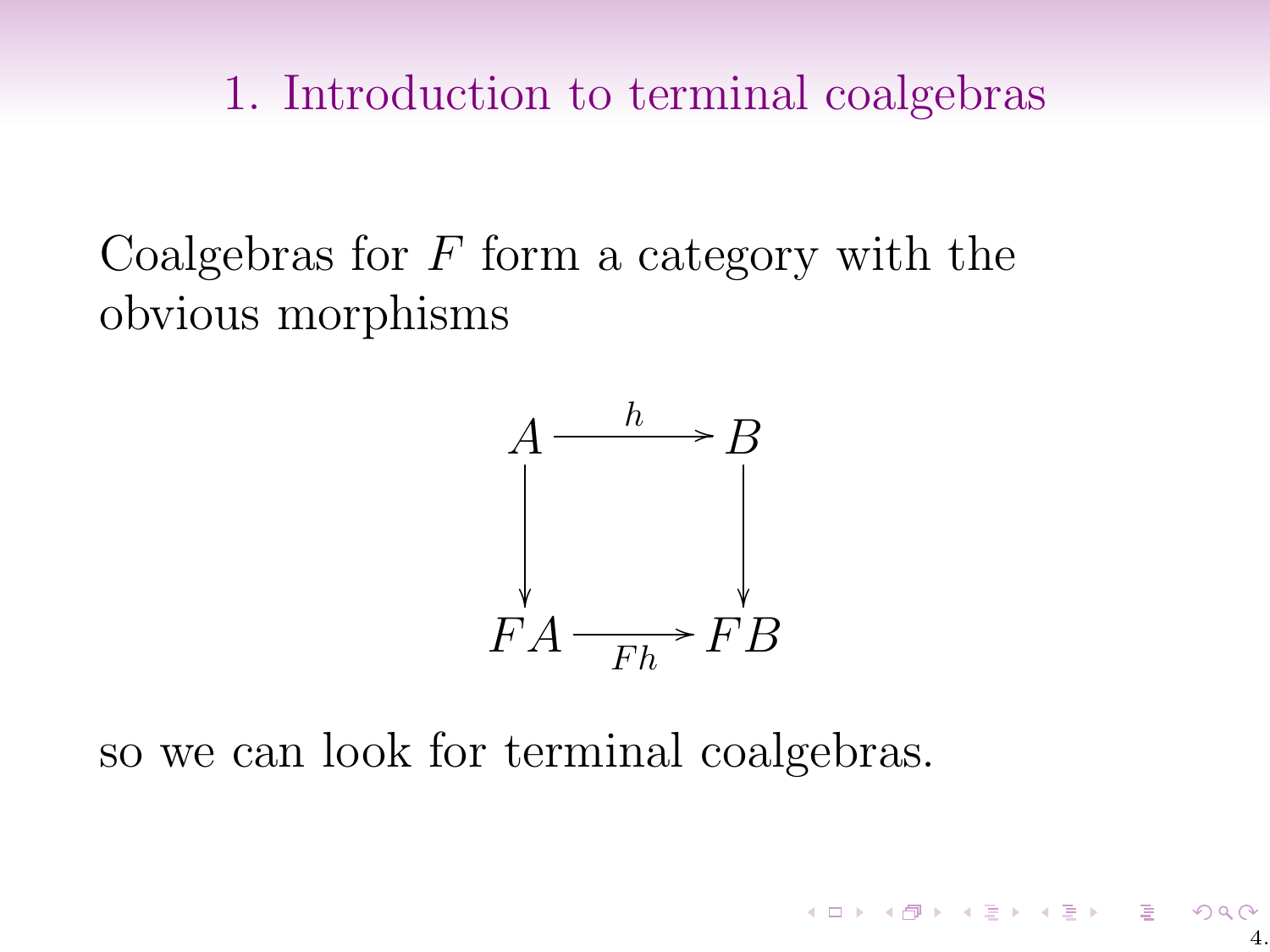Example 1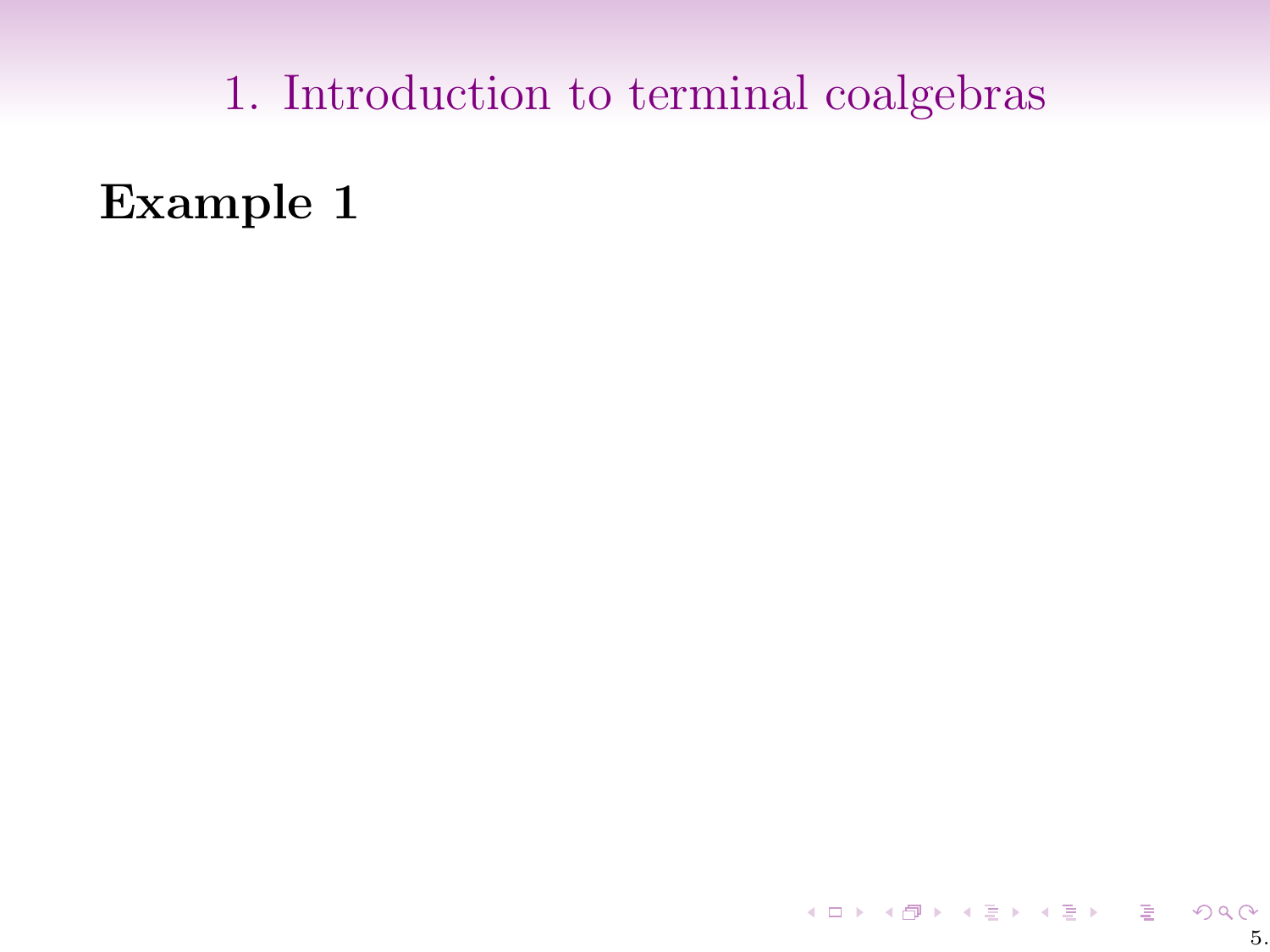## Example 1

Given a set M we have an endofunctor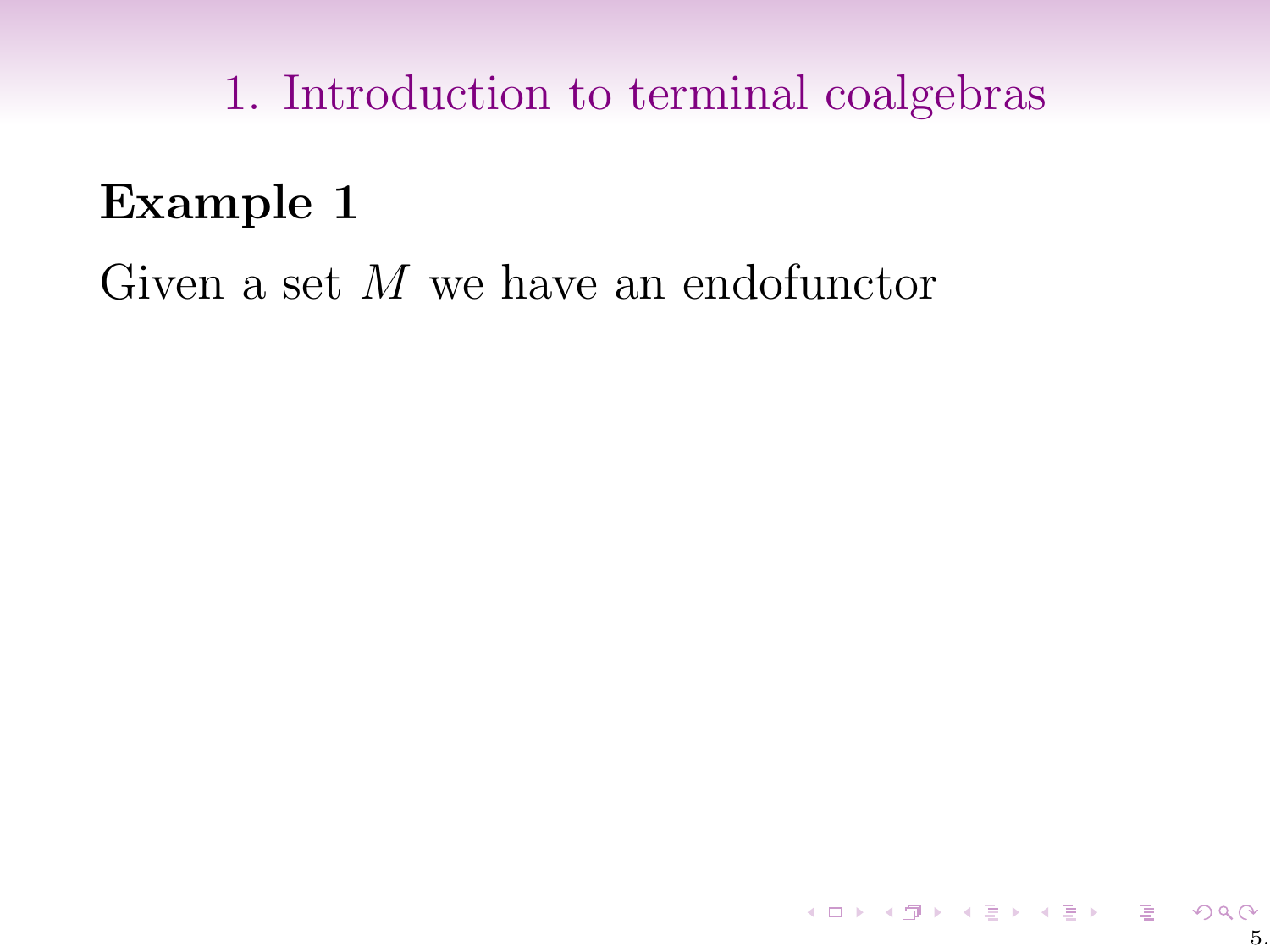## Example 1

Given a set M we have an endofunctor

Set 
$$
\xrightarrow{M \times \sim}
$$
 Set  
 $A \mapsto M \times A$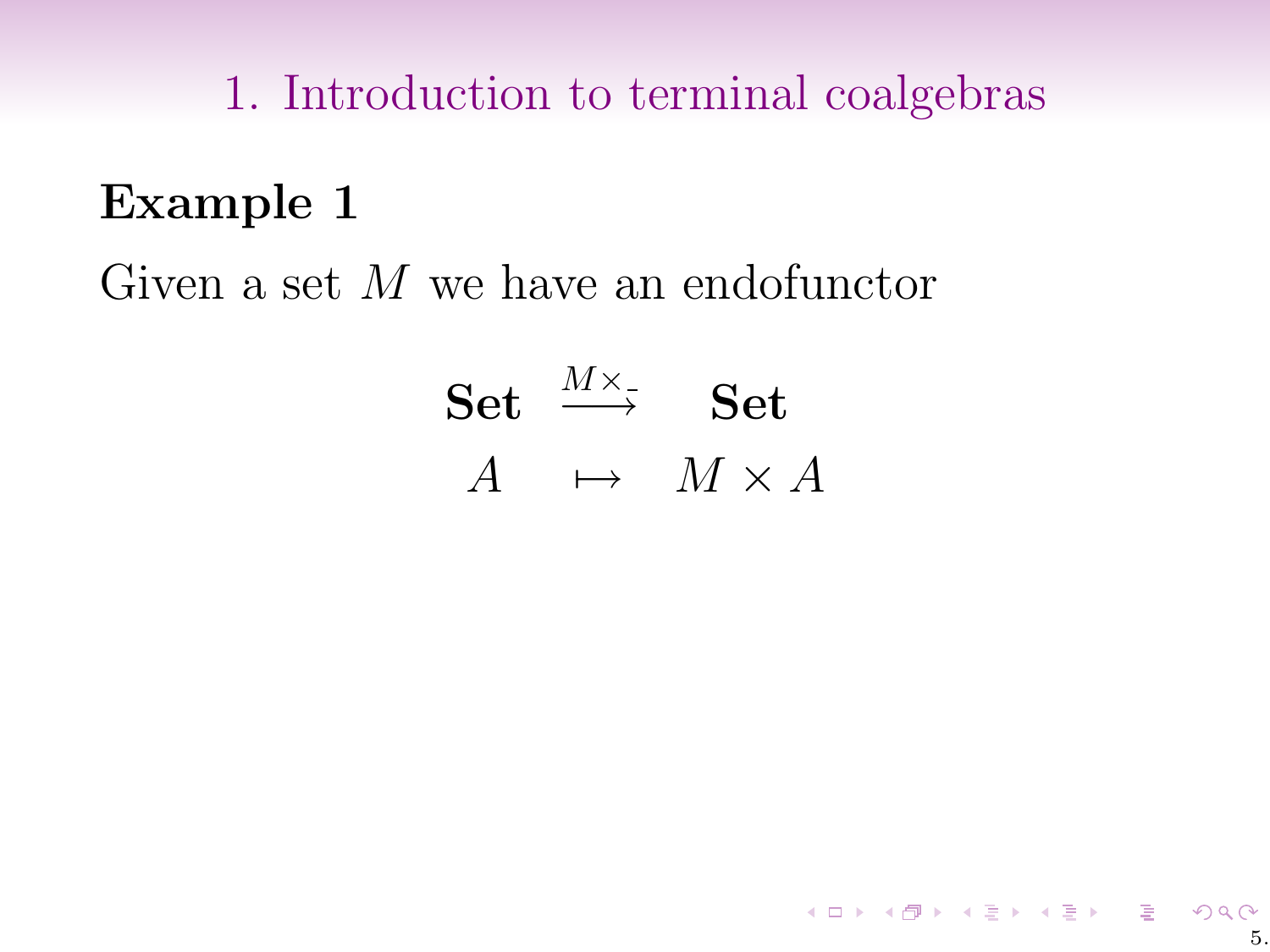## Example 1

Given a set M we have an endofunctor

Set 
$$
\xrightarrow{M \times \sim}
$$
 Set  
 $A \mapsto M \times A$ 

The terminal coalgebra is given by the set  $M^{\mathbb{N}}$  of "infinite words" in M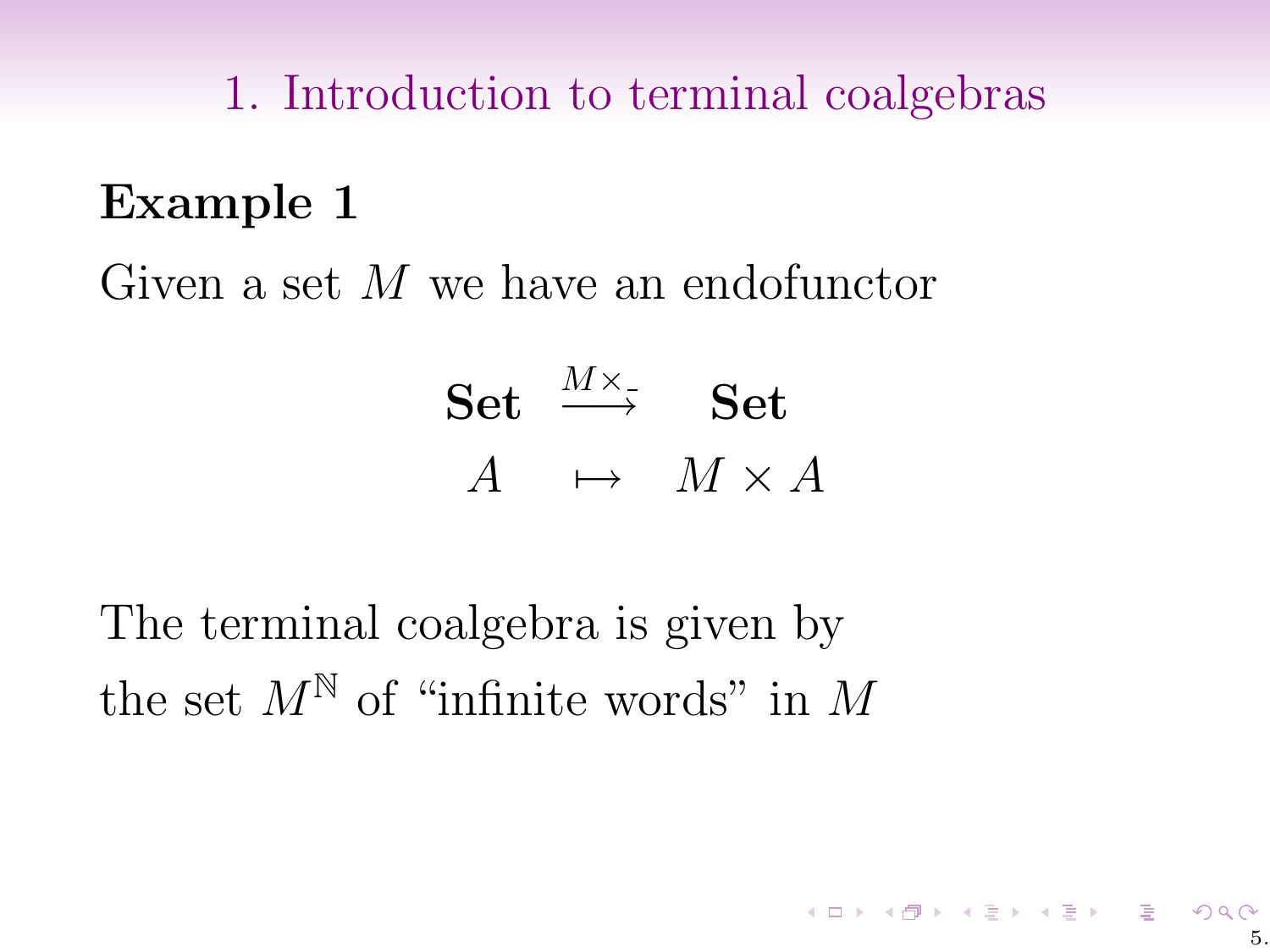## Example 1

Given a set M we have an endofunctor

Set 
$$
\xrightarrow{M \times \sim}
$$
 Set  
 $A \mapsto M \times A$ 

The terminal coalgebra is given by the set  $M^{\mathbb{N}}$  of "infinite words" in M

 $(m_1, m_2, m_3, \ldots)$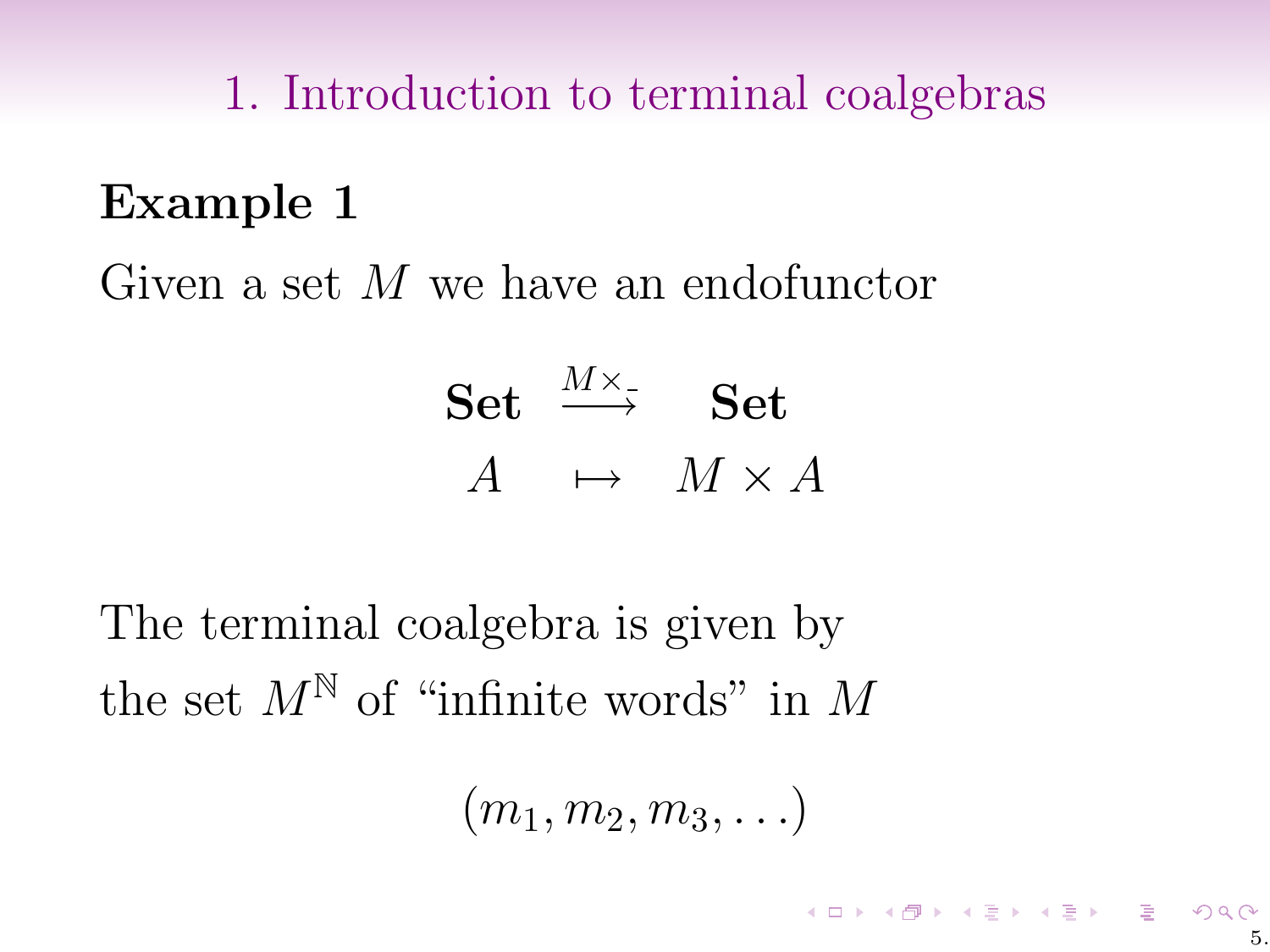The structure map of this coalgebra: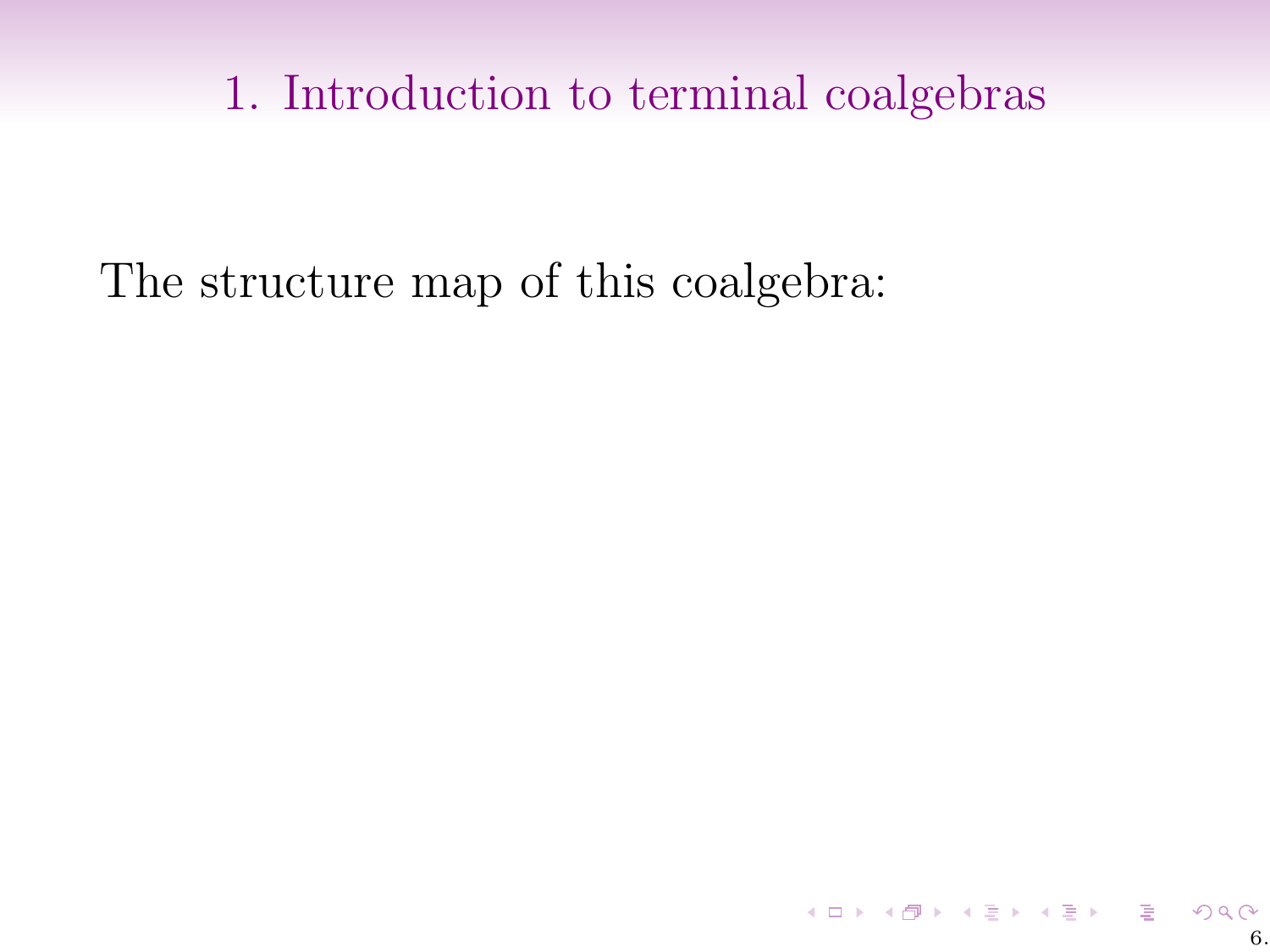The structure map of this coalgebra:



(ロ) (日) (동) (동) - 동) 이익()<br>6.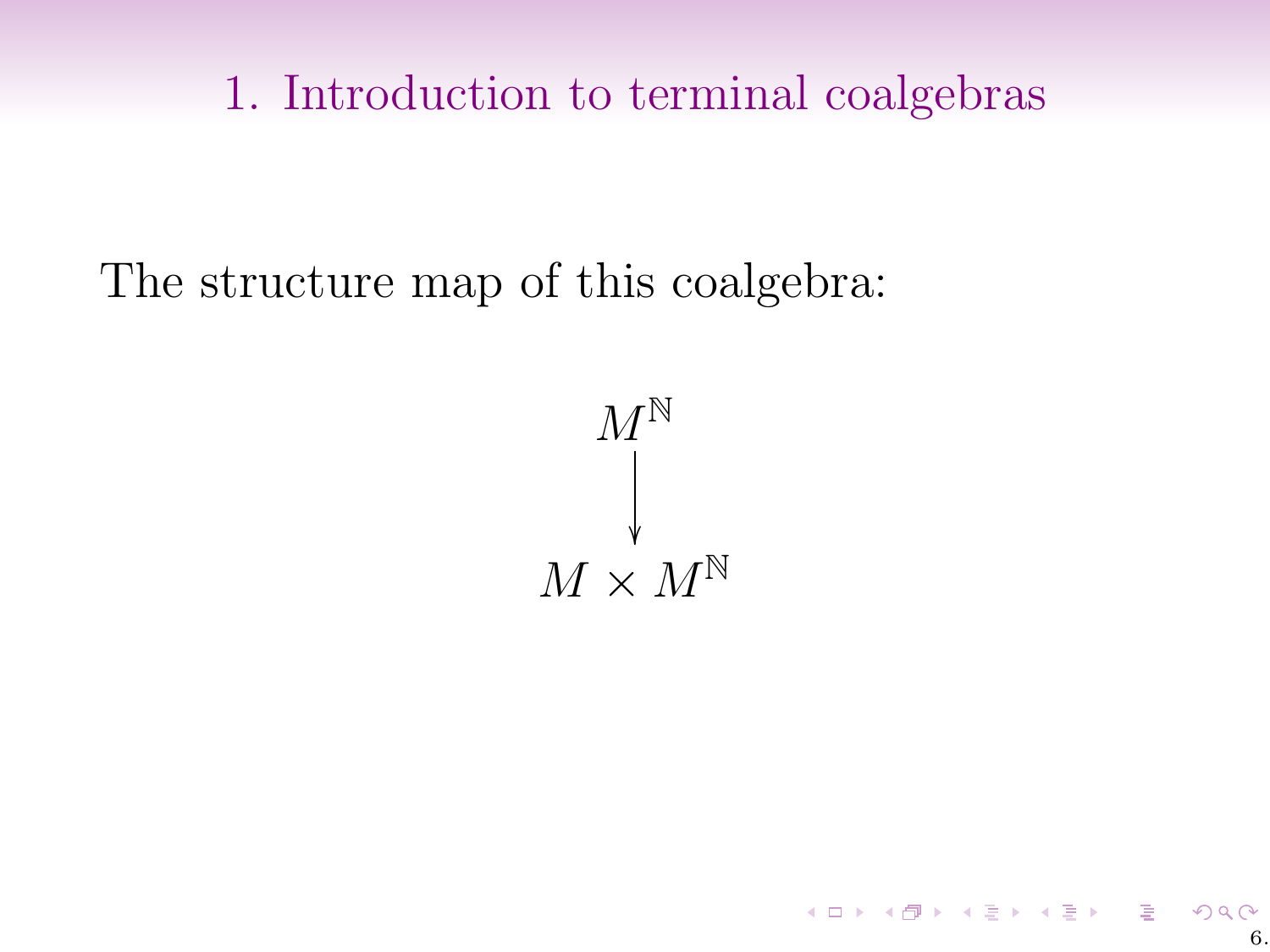The structure map of this coalgebra:



(ロ) (日) (동) (동) - 동) 이익()<br>6.

is a canonical isomorphism.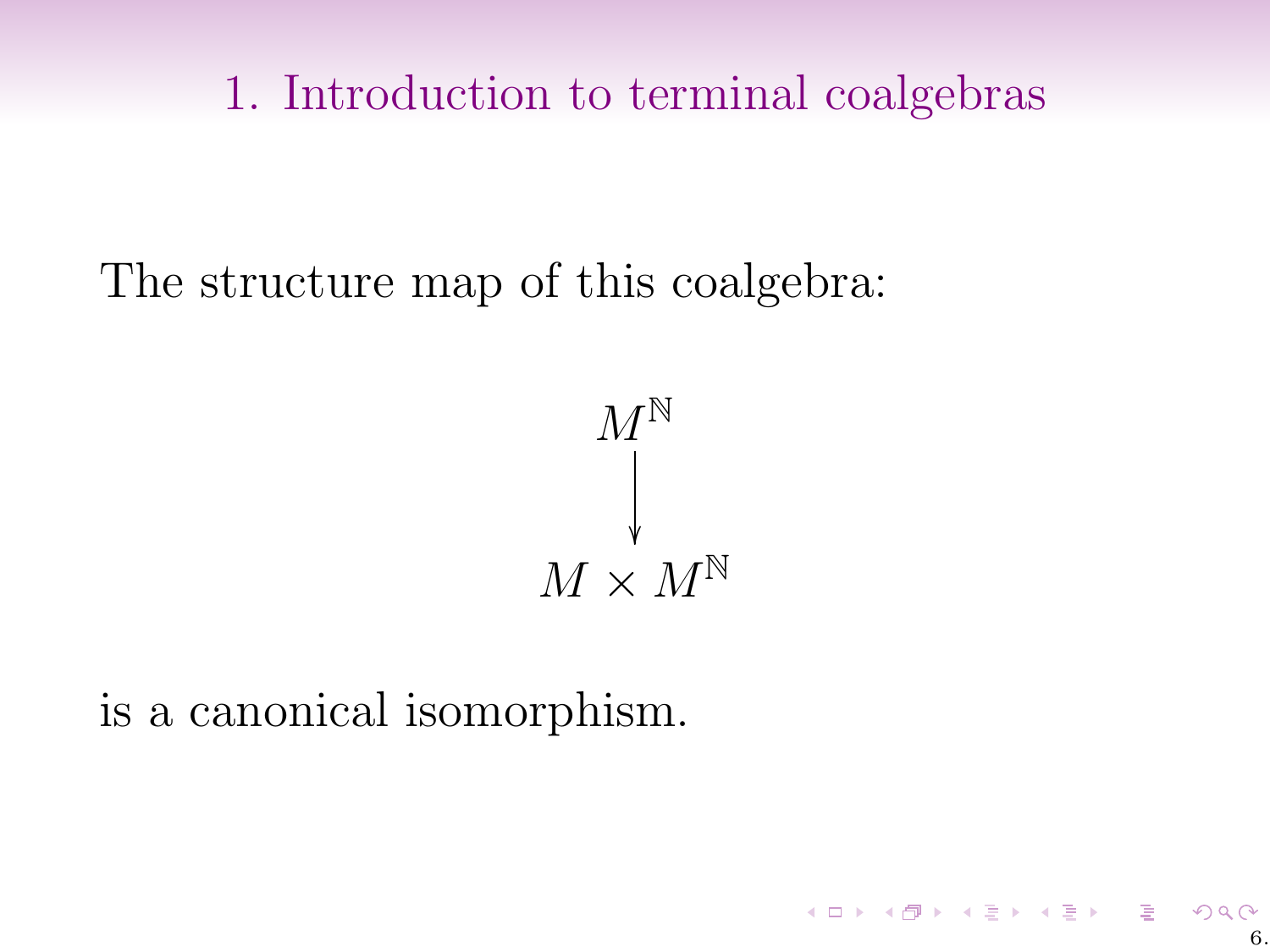To see that this is terminal: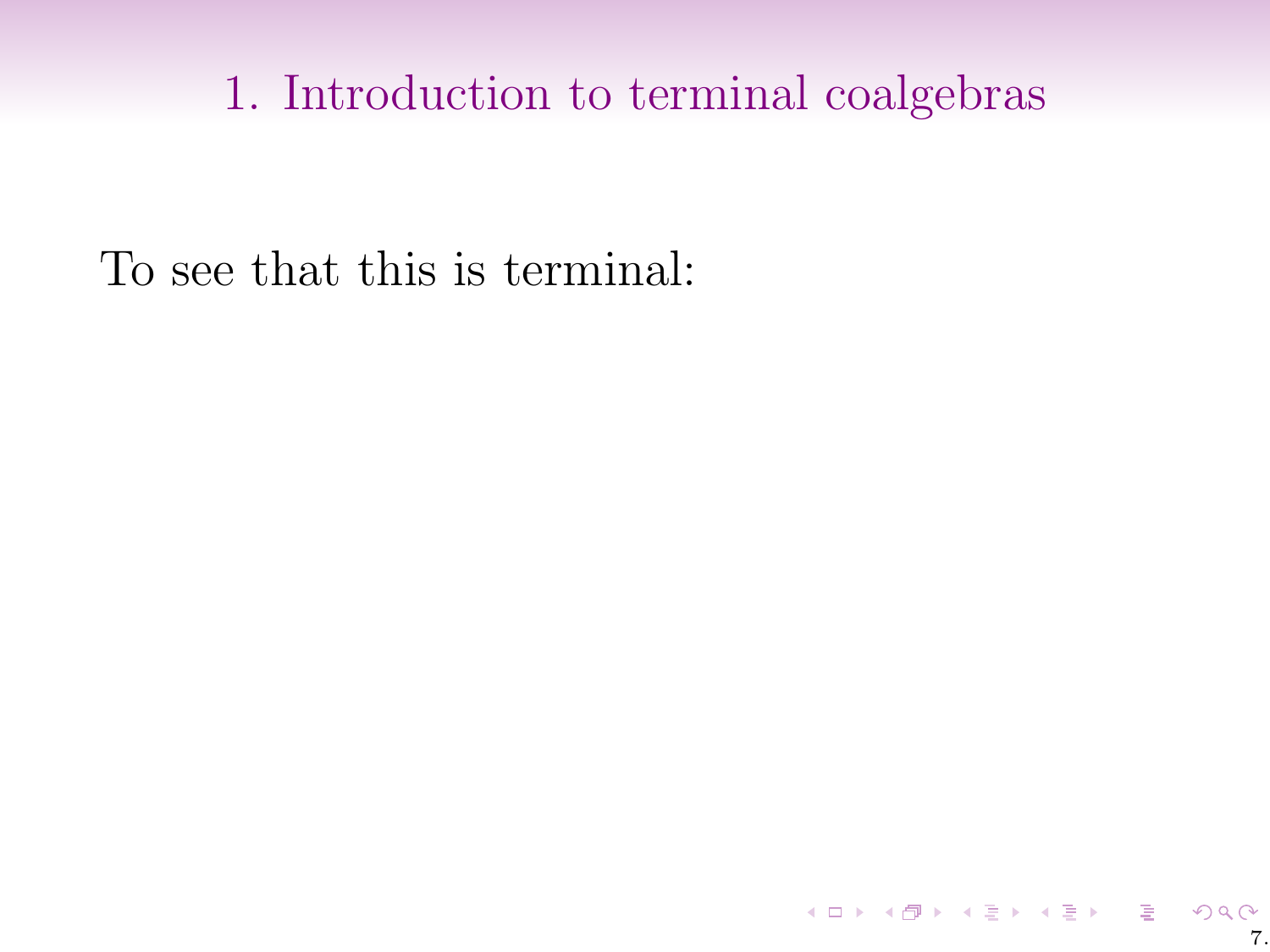To see that this is terminal:

Given any coalgebra

 $M \times A$ A ľ

7.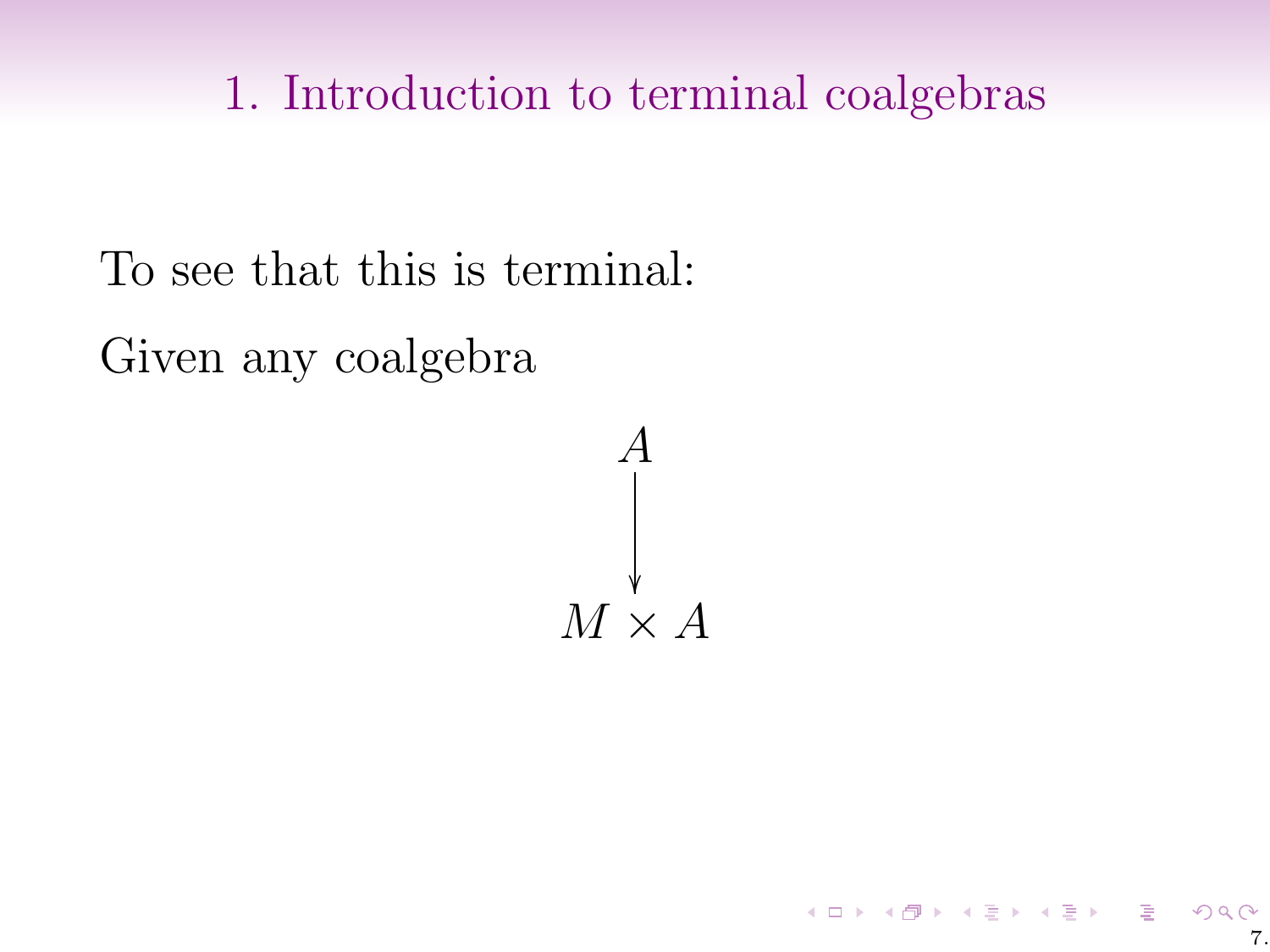To see that this is terminal:

Given any coalgebra



we need to produce an infinite word in M.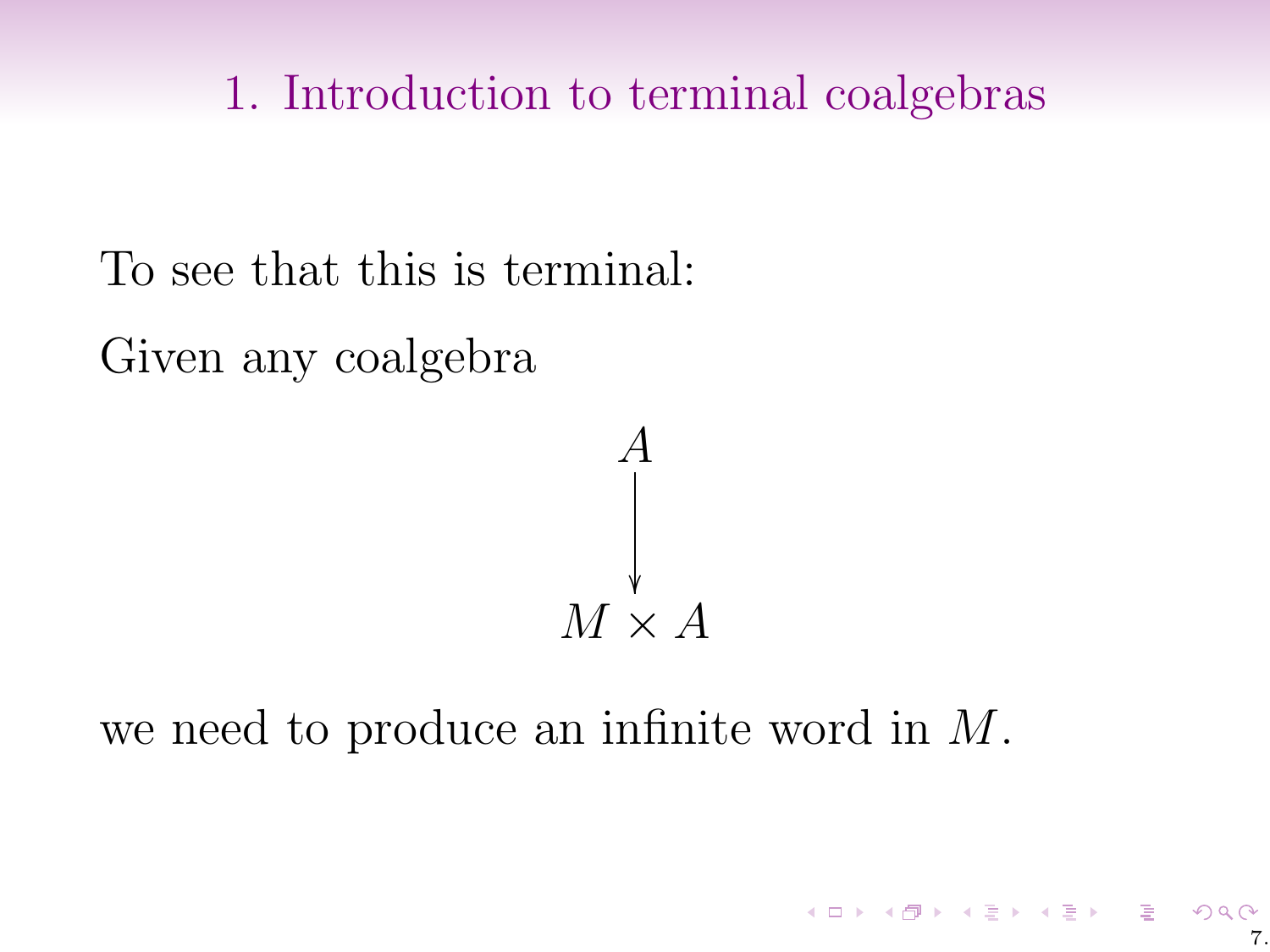screen memory

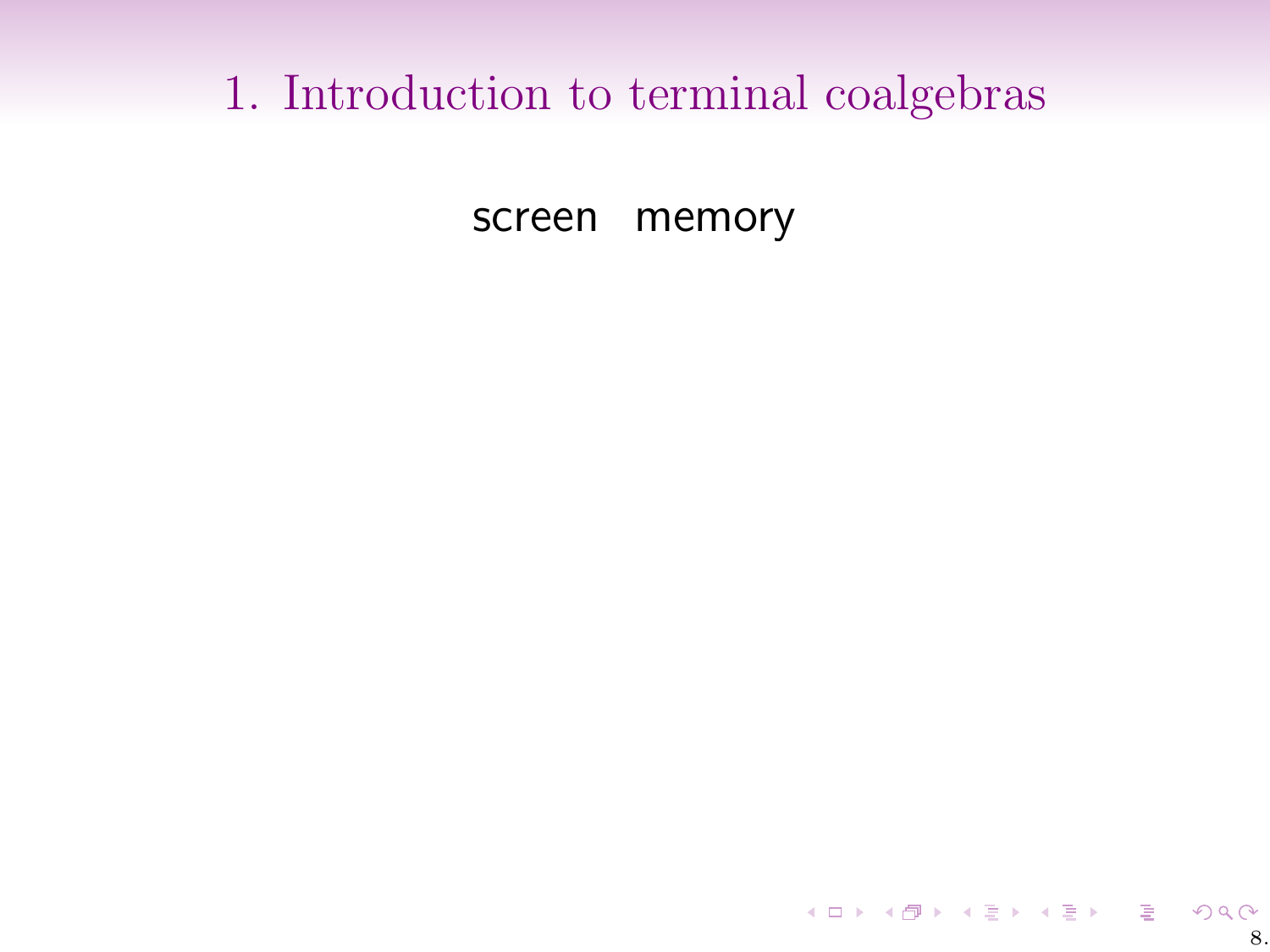screen memory

 $\boldsymbol{a}$ 

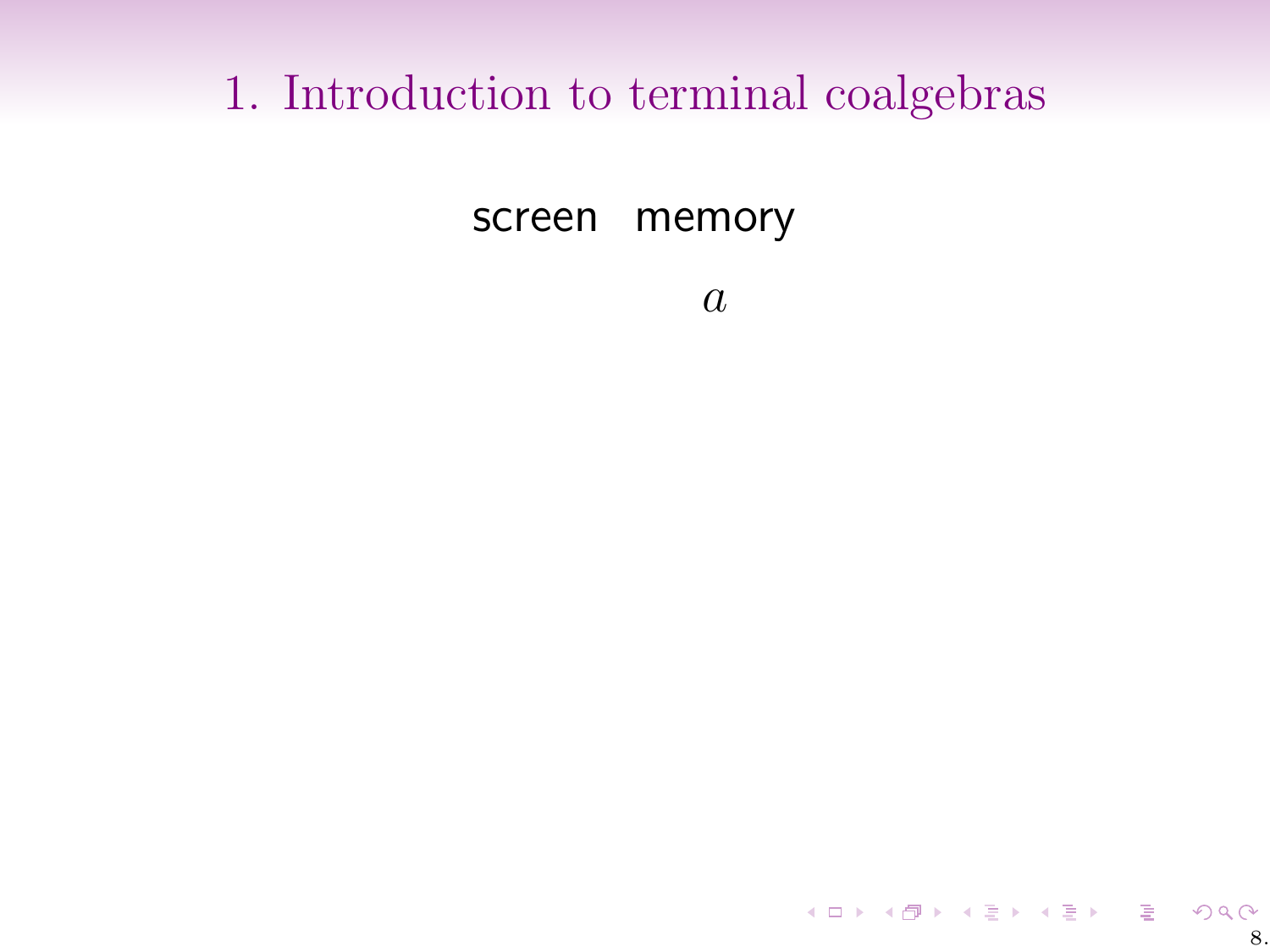screen memory a  $m_1$   $a_1$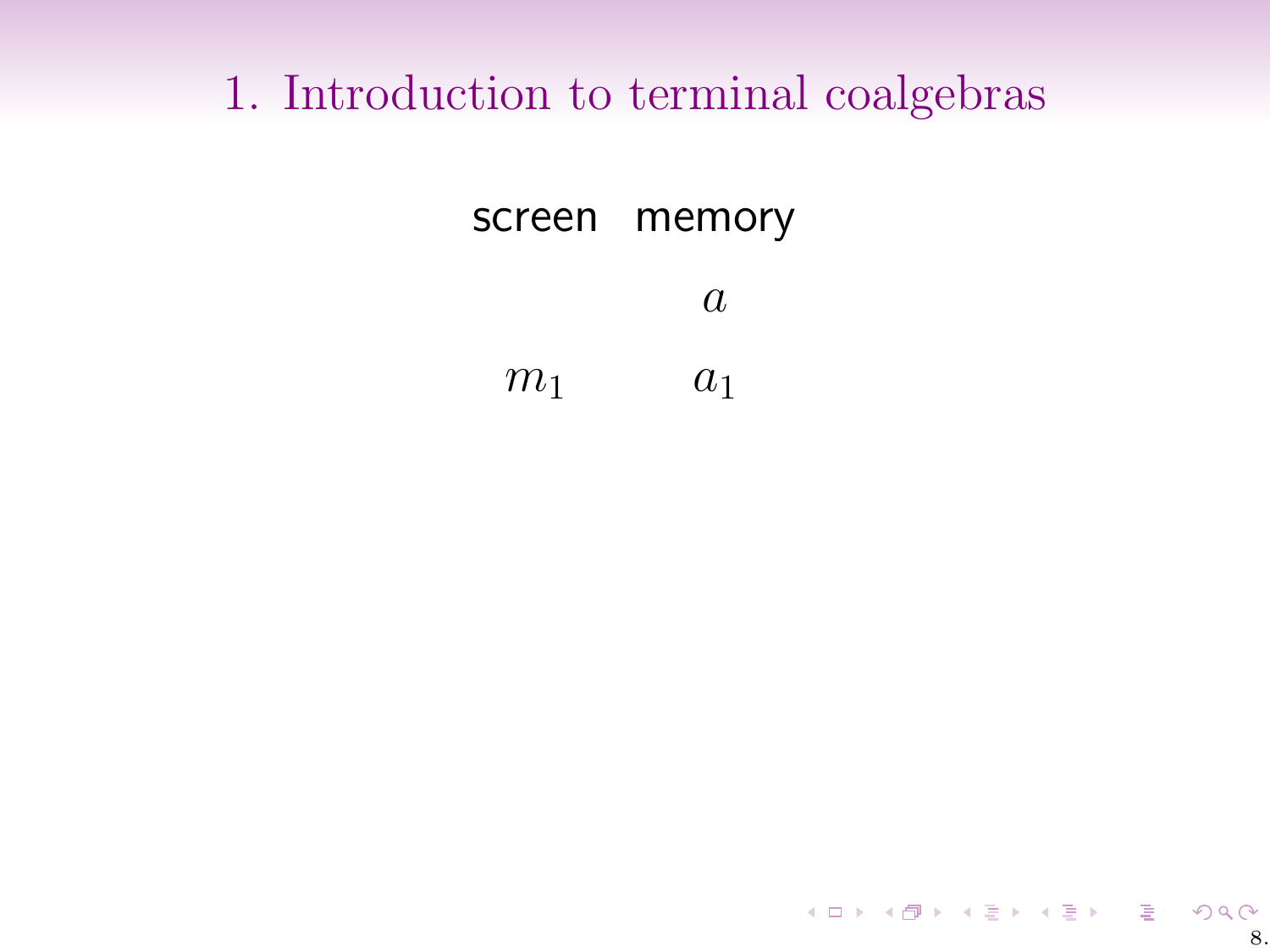| screen         | memory |
|----------------|--------|
|                | A.     |
| $m_1$          | $a_1$  |
| m <sub>2</sub> | $a_2$  |

8.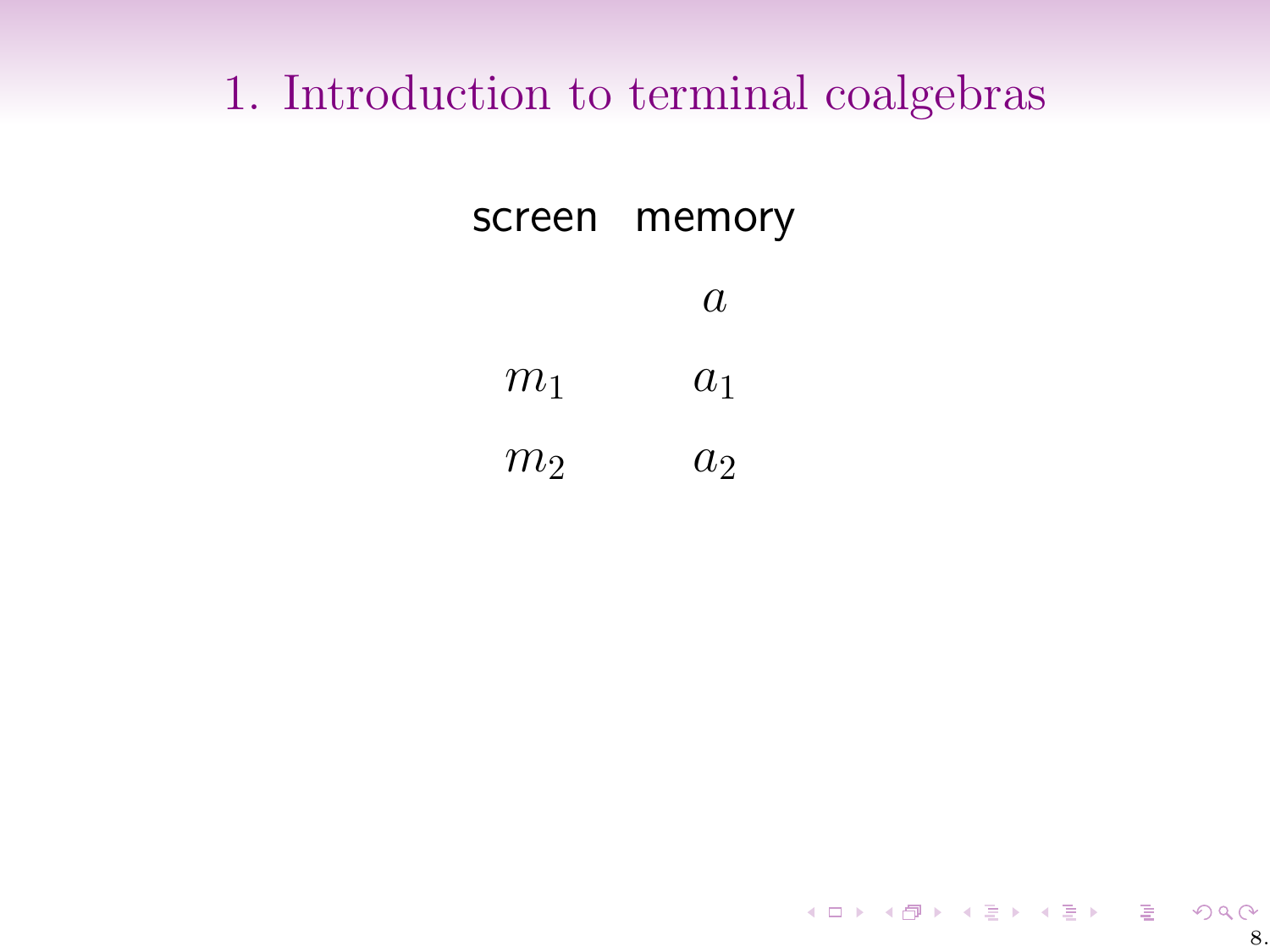| screen | memory |
|--------|--------|
|        | a      |
| $m_1$  | $a_1$  |
| $m_2$  | $a_2$  |
| $m_3$  | $a_3$  |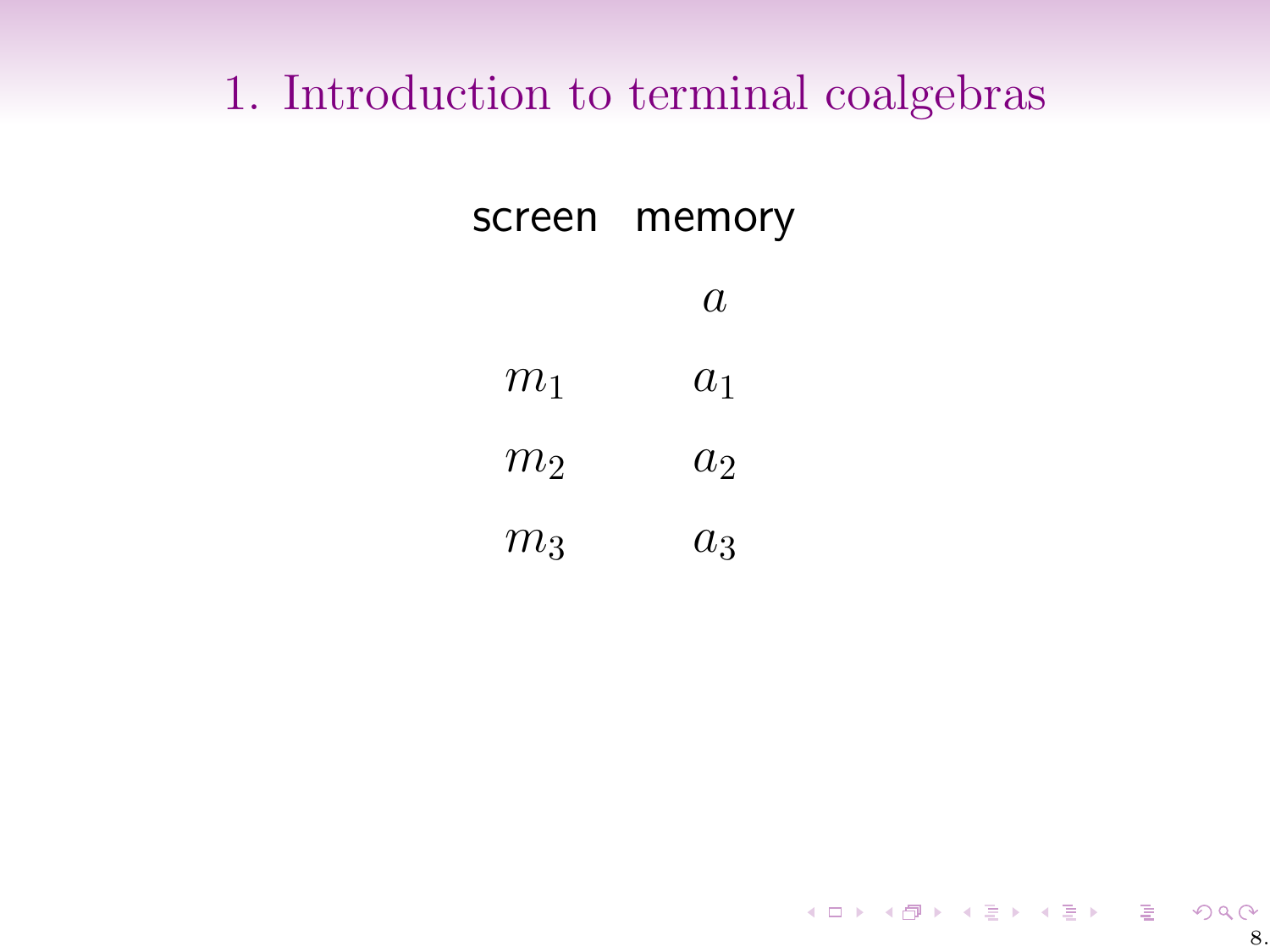| screen         | memory |
|----------------|--------|
|                | a      |
| $m_1$          | $a_1$  |
| $m_{2}$        | $a_2$  |
| m <sub>3</sub> | $a_3$  |
| $m_{4}$        | $a_4$  |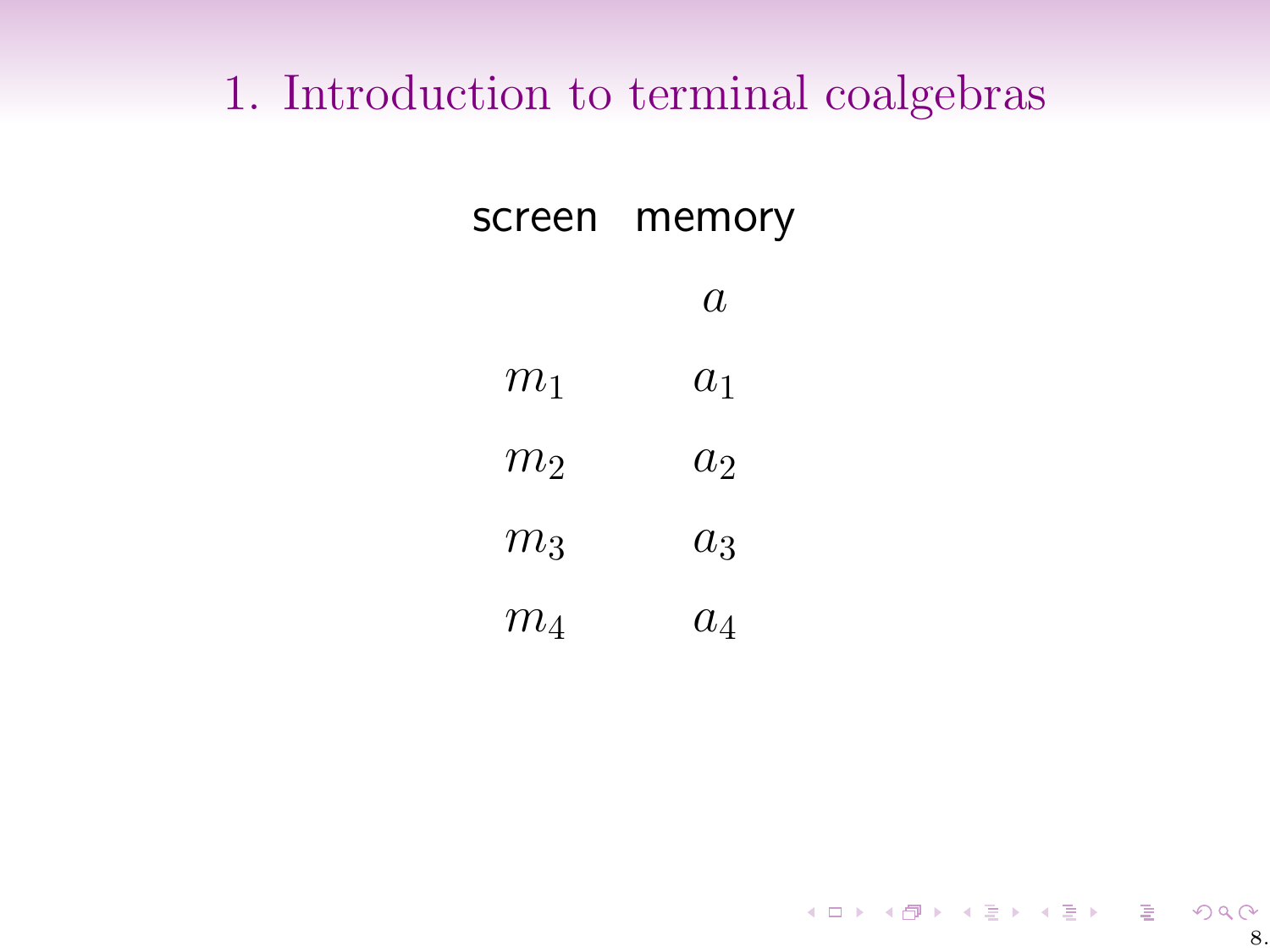| screen  | memory |
|---------|--------|
|         | a      |
| $m_1$   | $a_1$  |
| $m_2$   | $a_2$  |
| $m_3$   | $a_3$  |
| $m_{4}$ | $a_4$  |

. . .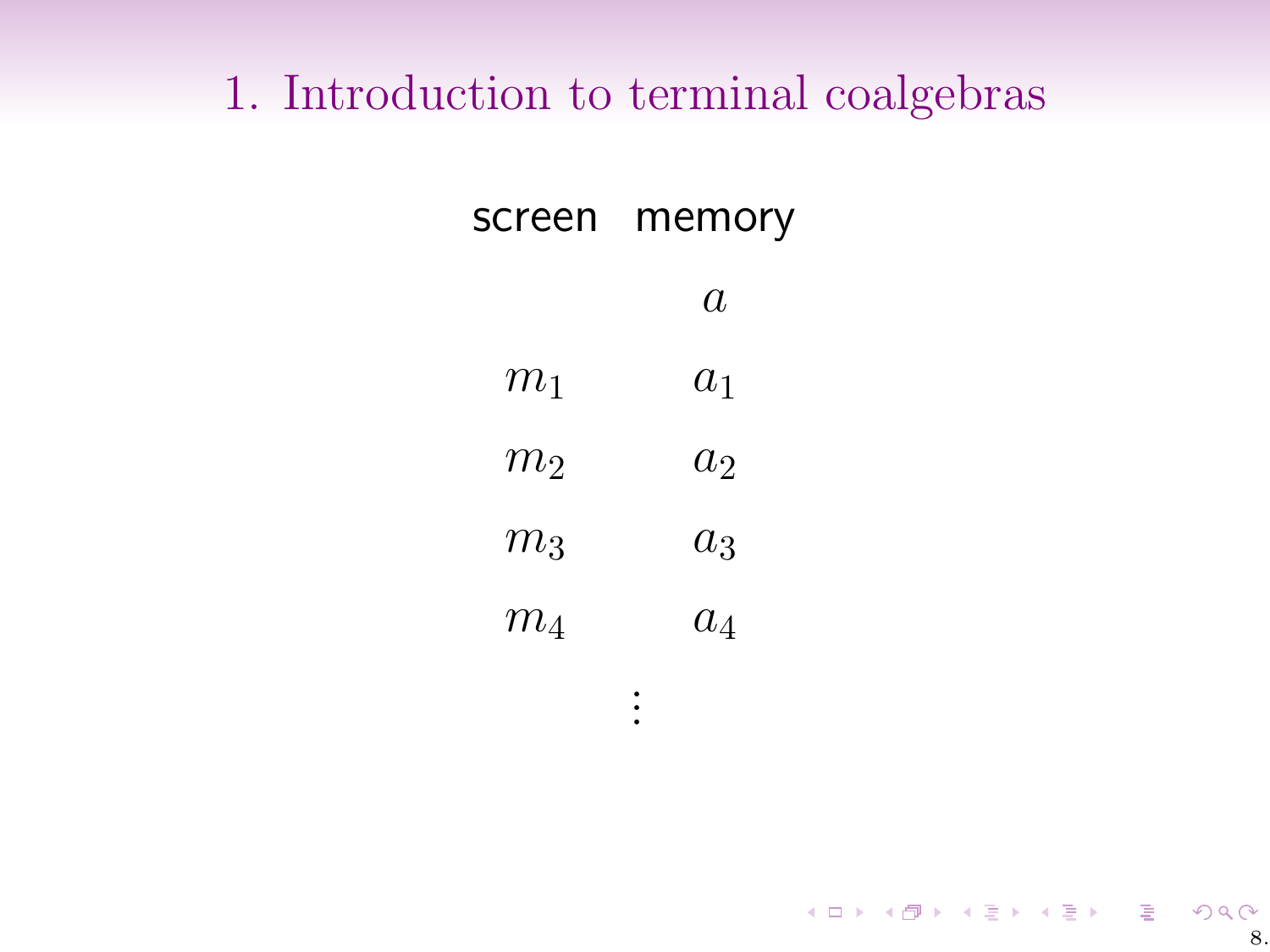| screen         | memory |
|----------------|--------|
|                | a      |
| $m_1$          | $a_1$  |
| $m_{2}$        | $a_2$  |
| m <sub>3</sub> | $a_3$  |
| $m_{4}$        | $a_4$  |

. . .

$$
a\mapsto (m_1,m_2,m_3,m_4,\dots) \qquad \qquad
$$

 $299$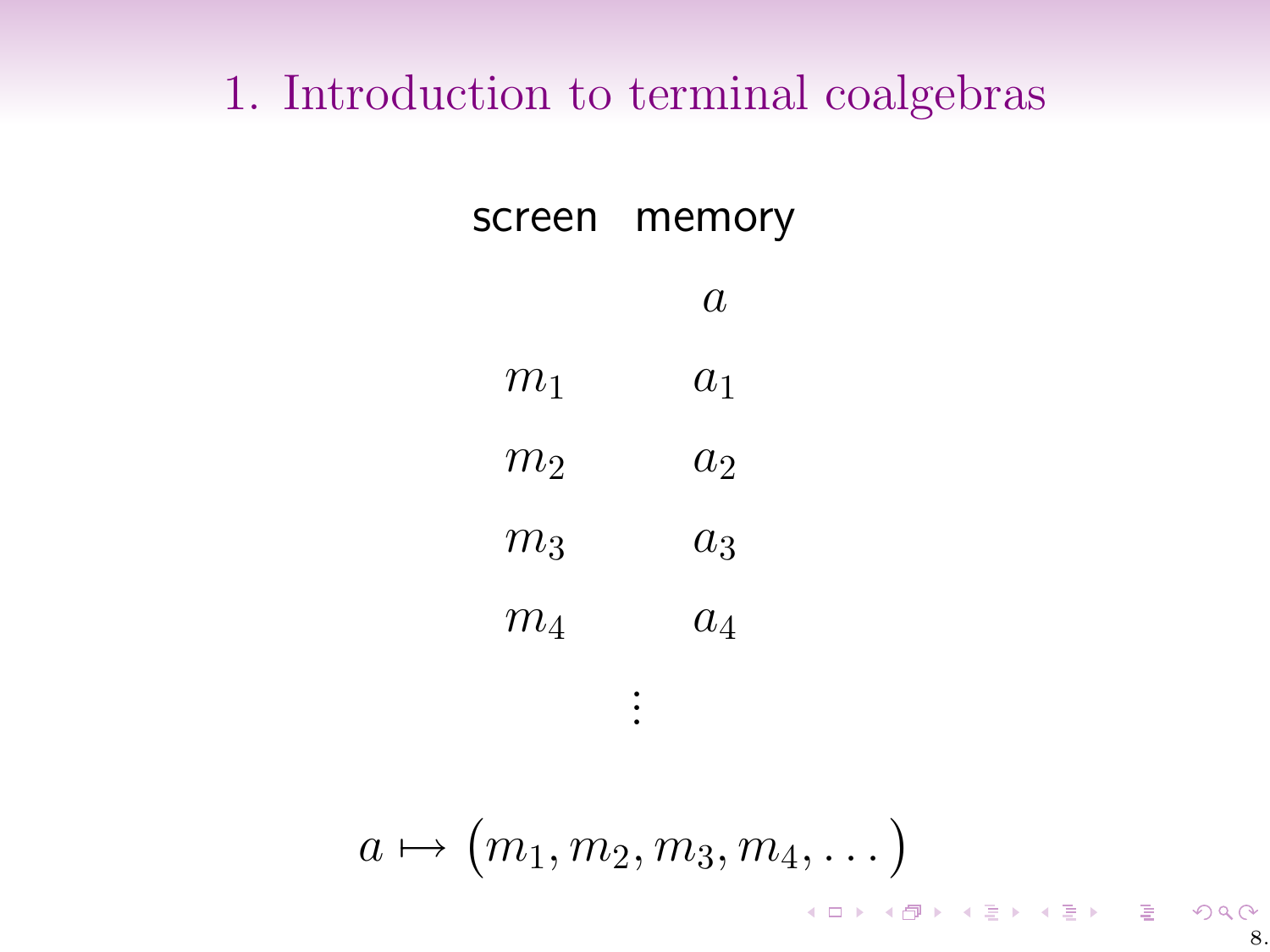## 2. Some theory of terminal coalgebras

9.<br>9. 네이버 (1) 4월 3일 4월 3일 - 호텔 수 있습니다.<br>19.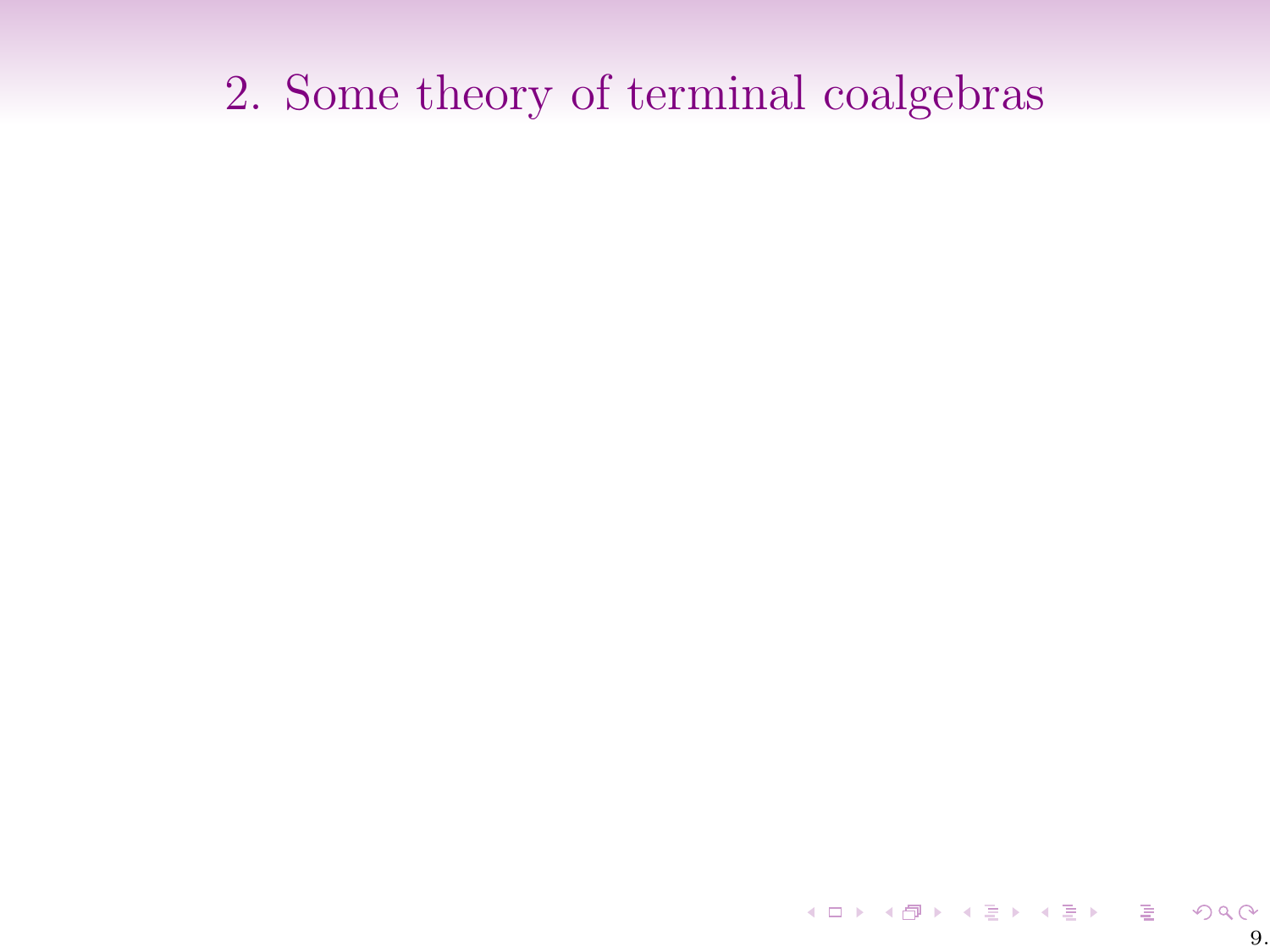2. Some theory of terminal coalgebras

#### Lemma (Lambek)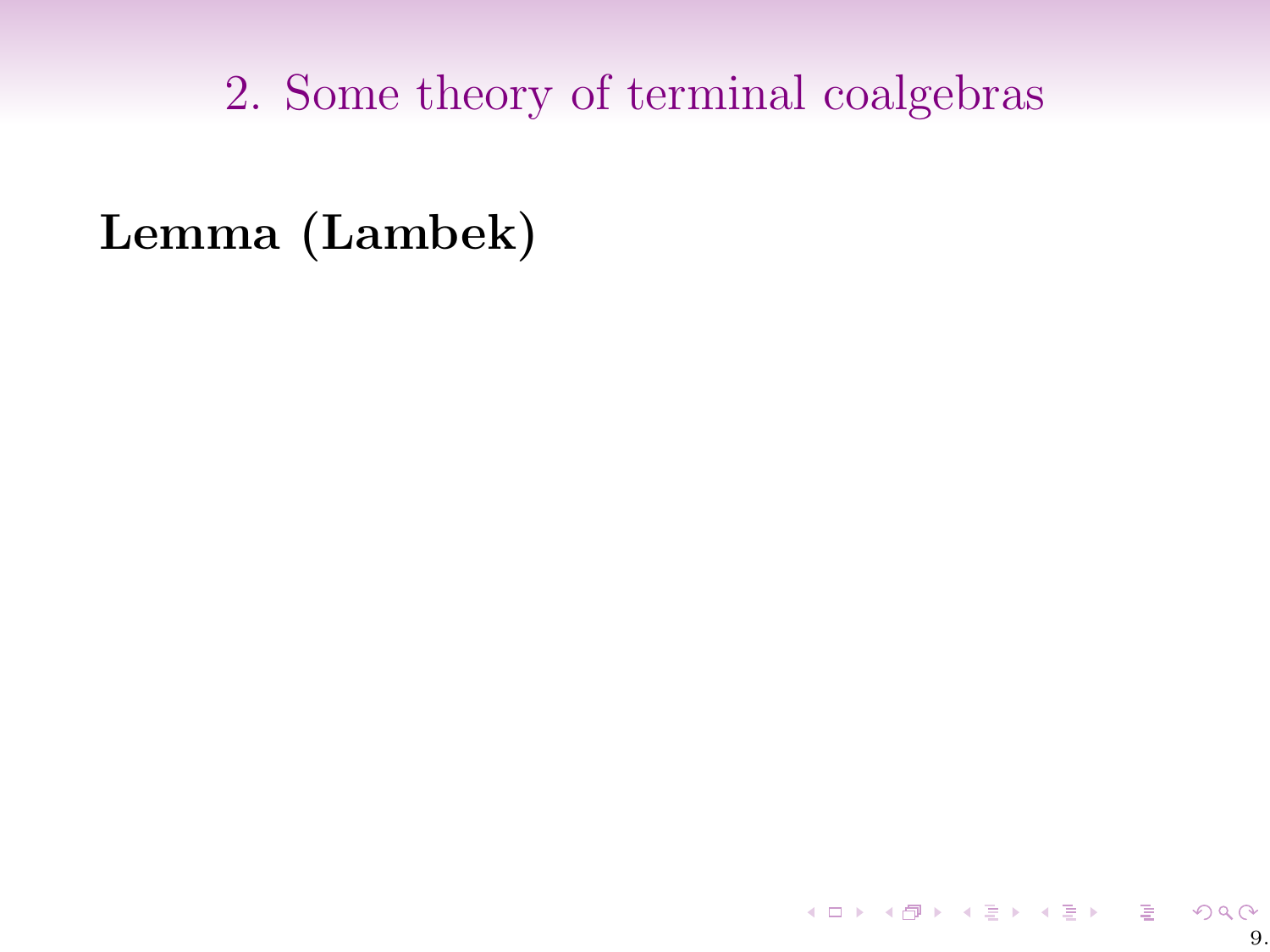2. Some theory of terminal coalgebras

## Lemma (Lambek)

If  $A$  is a terminal coalgebra for  $F$  $FA$ f ľ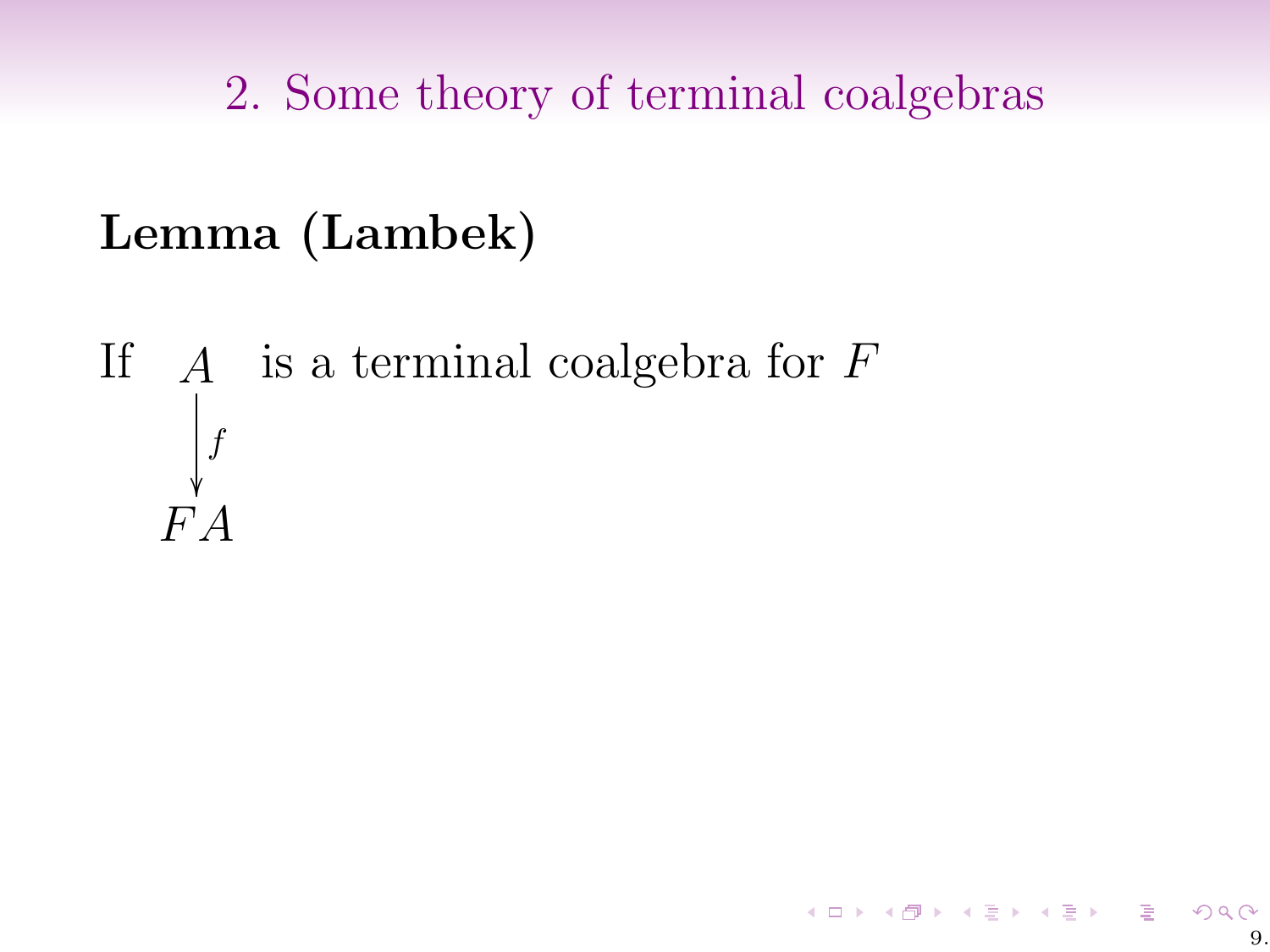# Lemma (Lambek)

If  $A$  is a terminal coalgebra for  $F$  $FA$ f ľ

then f is an isomorphism.

.<br>9. 이 시간에서 이 시도에서 도시 시작이다.<br>9.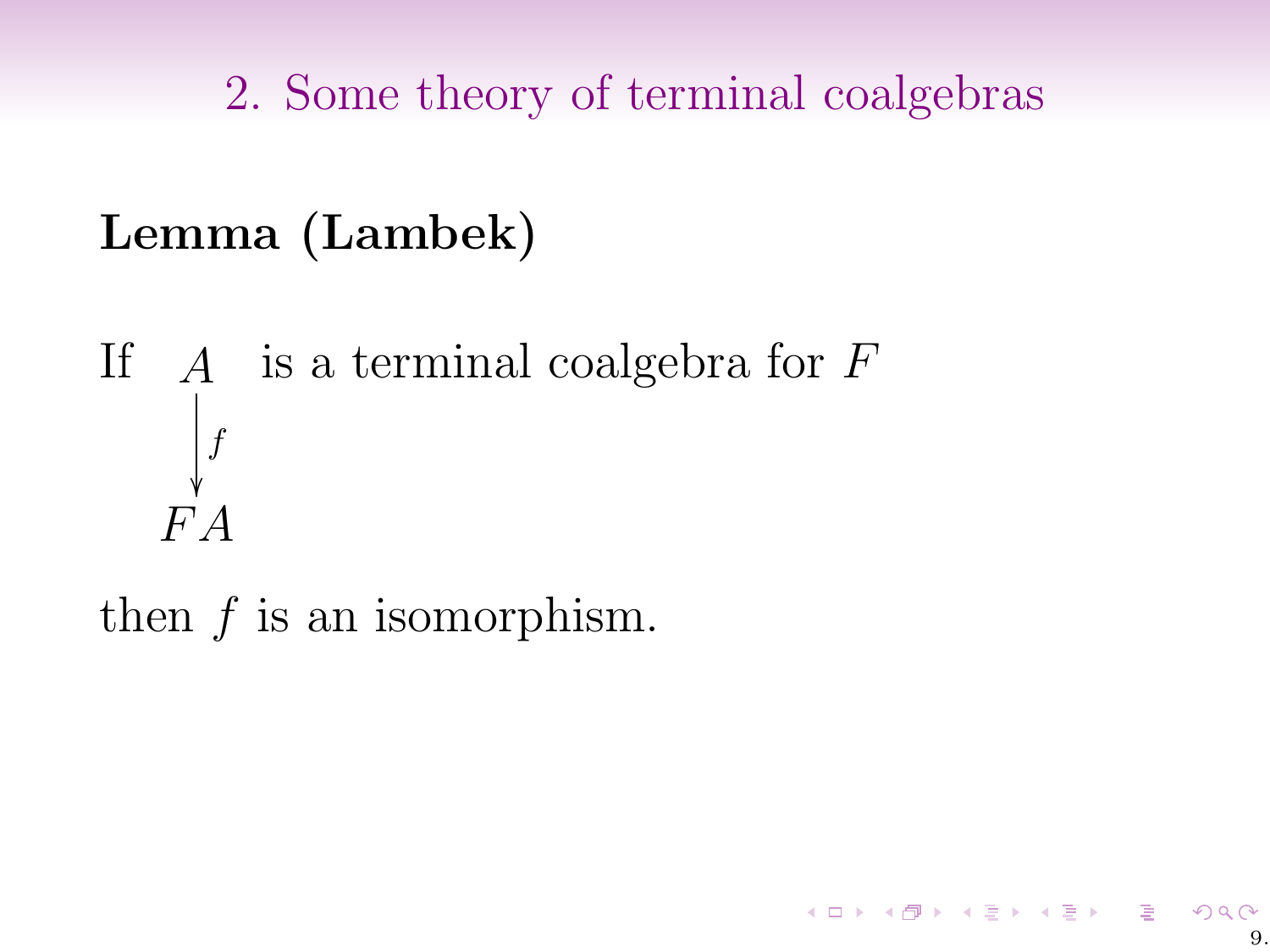Theorem (Adámek)

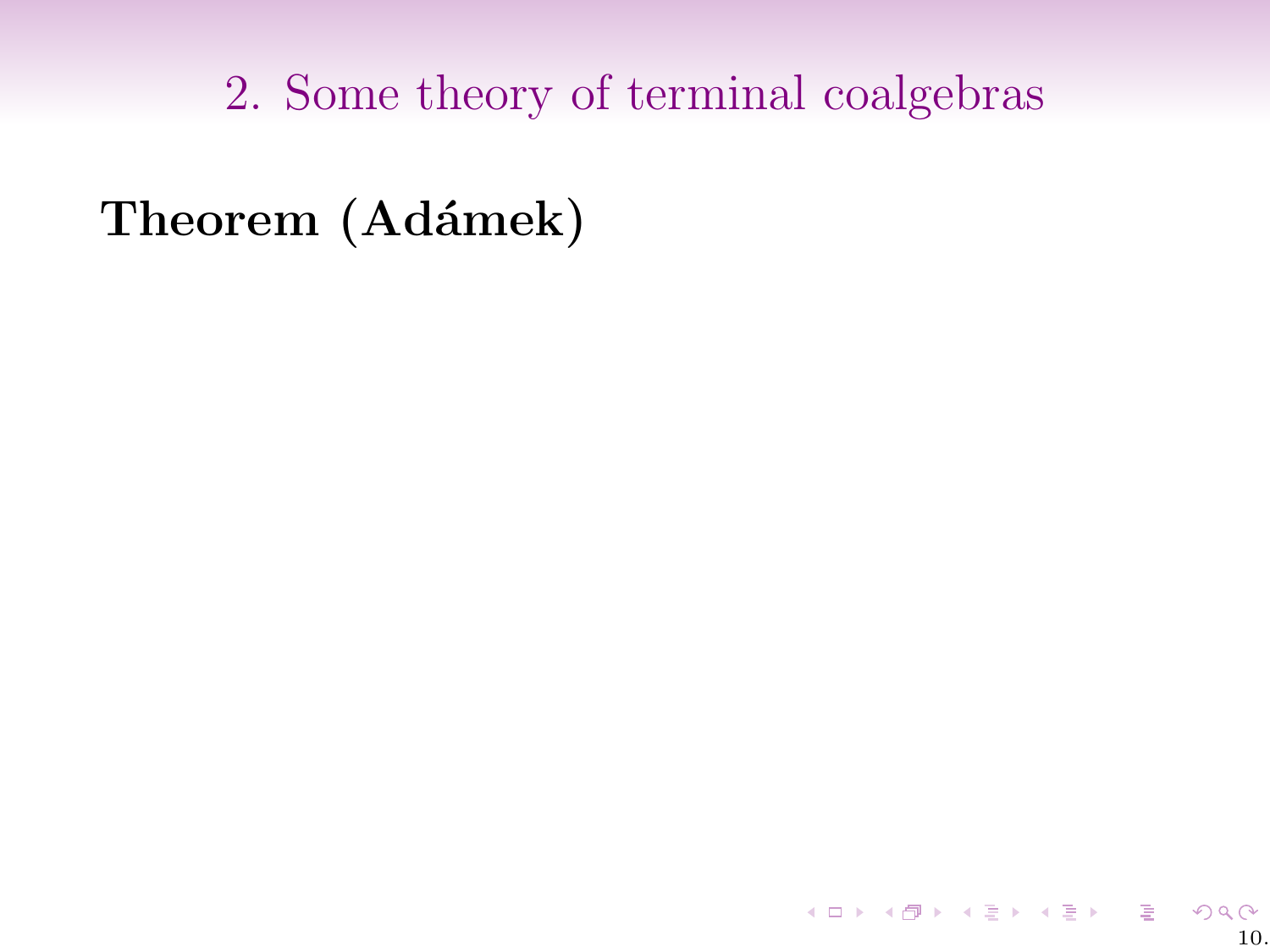# Theorem (Adámek)

We can construct the terminal coalgebra as the limit of the following diagram:

K ロ X K @ X K 할 X K 할 X ( 할 X )

 $10$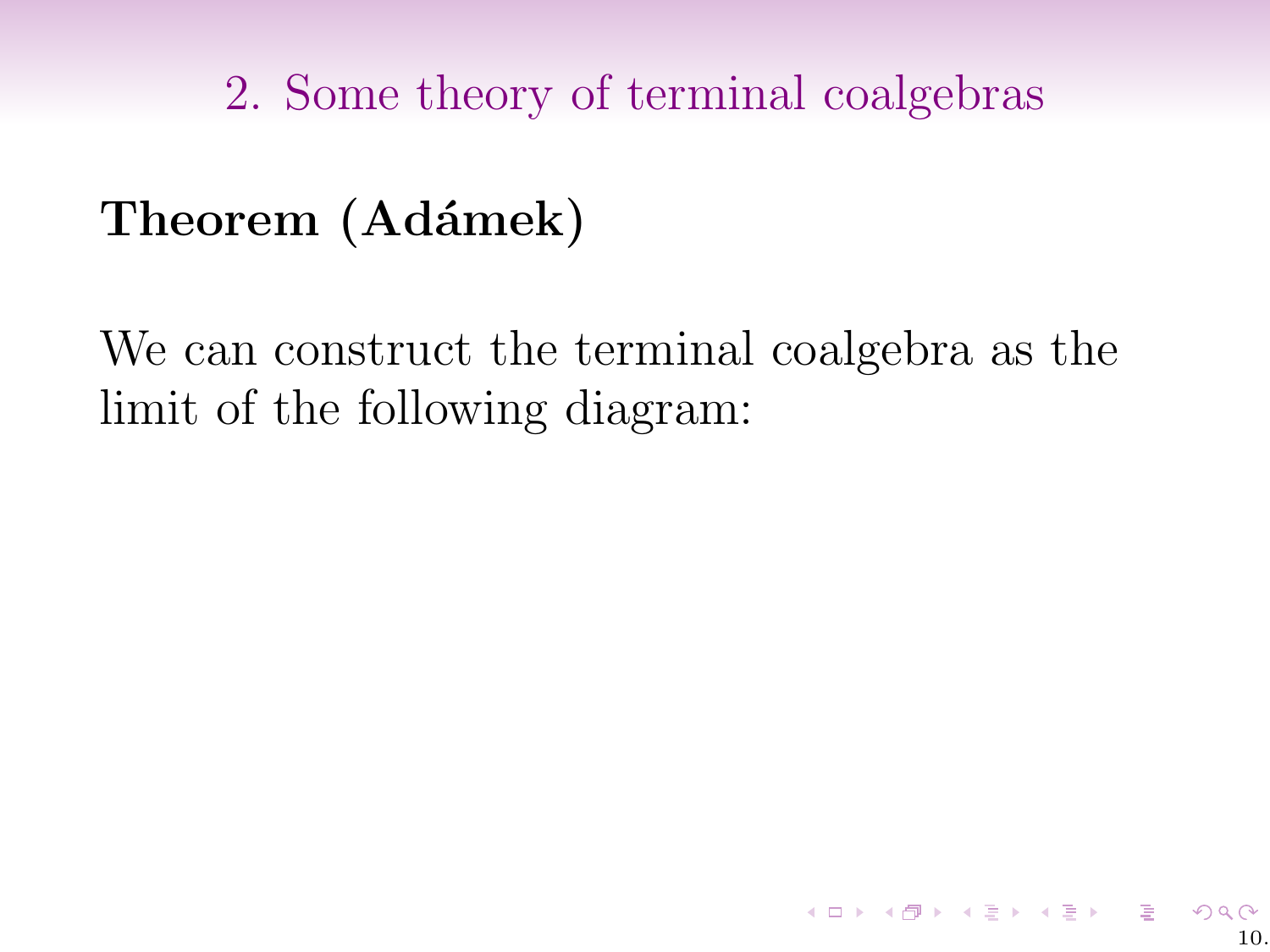# Theorem (Adámek)

We can construct the terminal coalgebra as the limit of the following diagram:

$$
\cdots \xrightarrow{F^{3}!} F^{3}1 \xrightarrow{F^{2}!} F^{2}1 \xrightarrow{F!} F1 \xrightarrow{!} 1
$$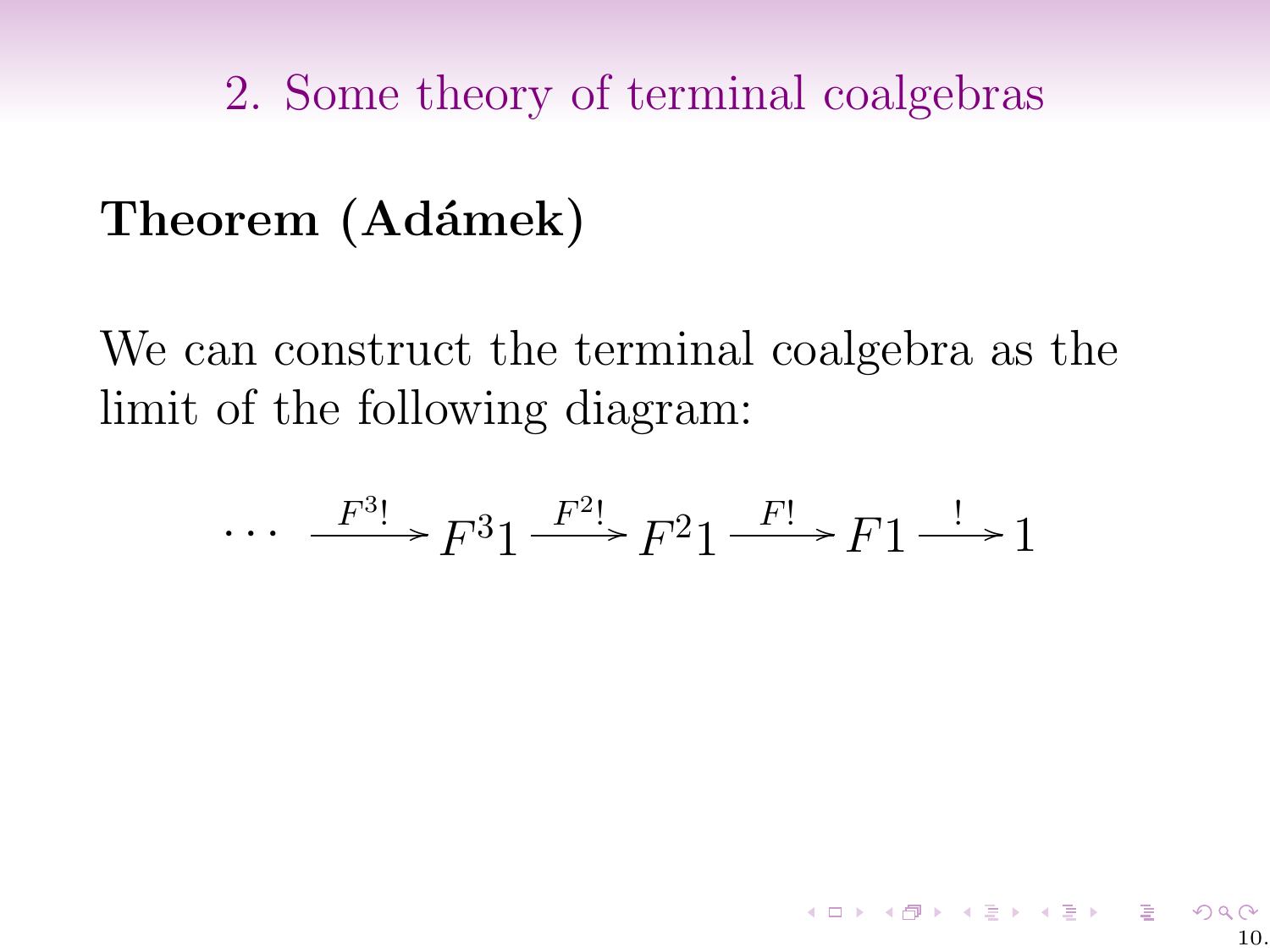# Theorem (Adámek)

We can construct the terminal coalgebra as the limit of the following diagram:

$$
\cdots \xrightarrow{F^{3}!} F^{3}1 \xrightarrow{F^{2}!} F^{2}1 \xrightarrow{F!} F1 \xrightarrow{!} 1
$$

provided there is a terminal object 1, the limit exists,  $F$  preserves it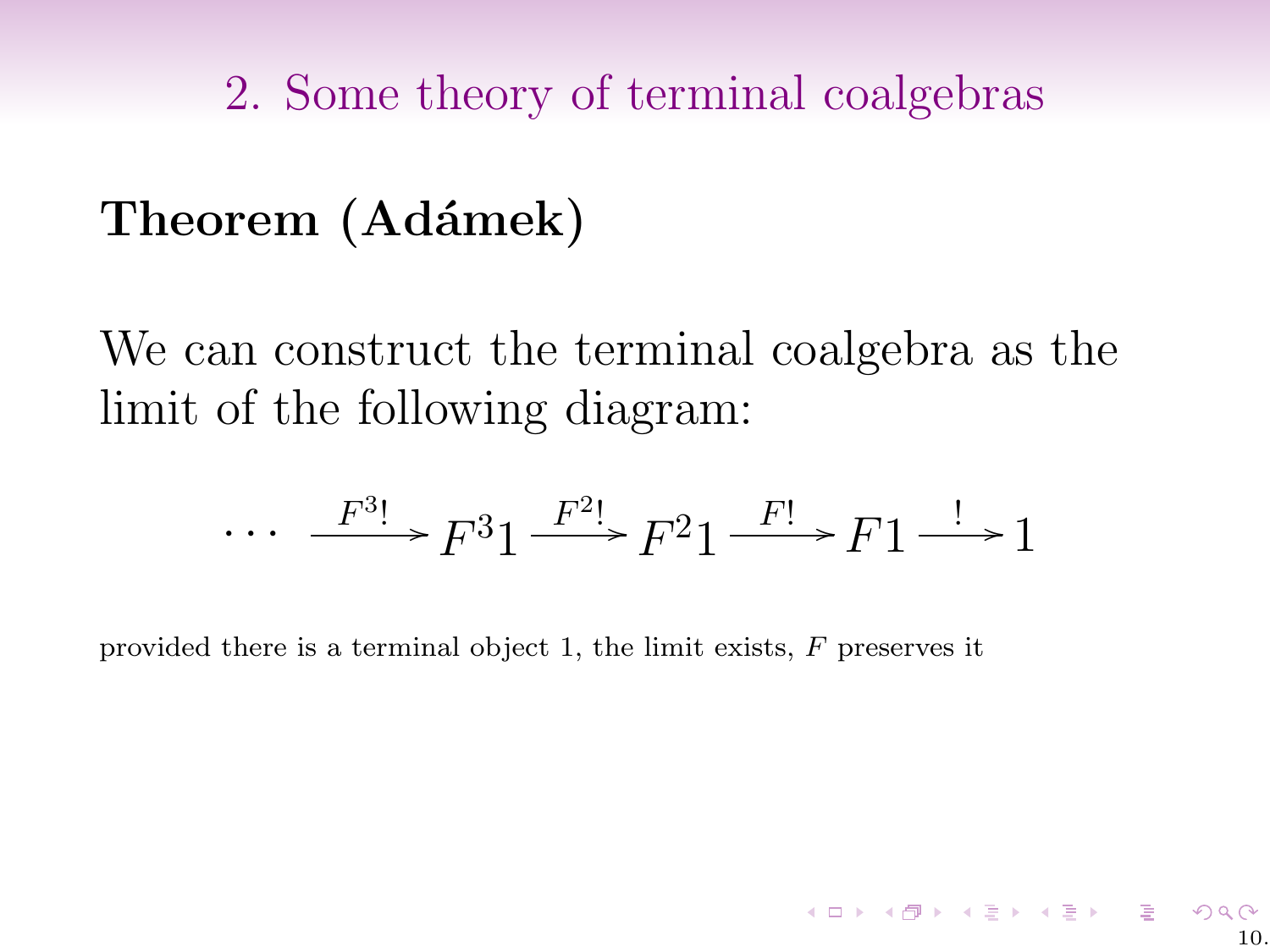### Example 1 revisited

Given a set M we considered the endofunctor

 $\operatorname{Set} \ \stackrel{M \times_{\textnormal{-}}}{\longrightarrow} \ \ \operatorname{Set}$  $A \rightarrow M \times A$ 

11.

K ロ ▶ K 레 ▶ K 코 ▶ K 코 ▶ │ 코 │ ◆ 9 Q ⊙ |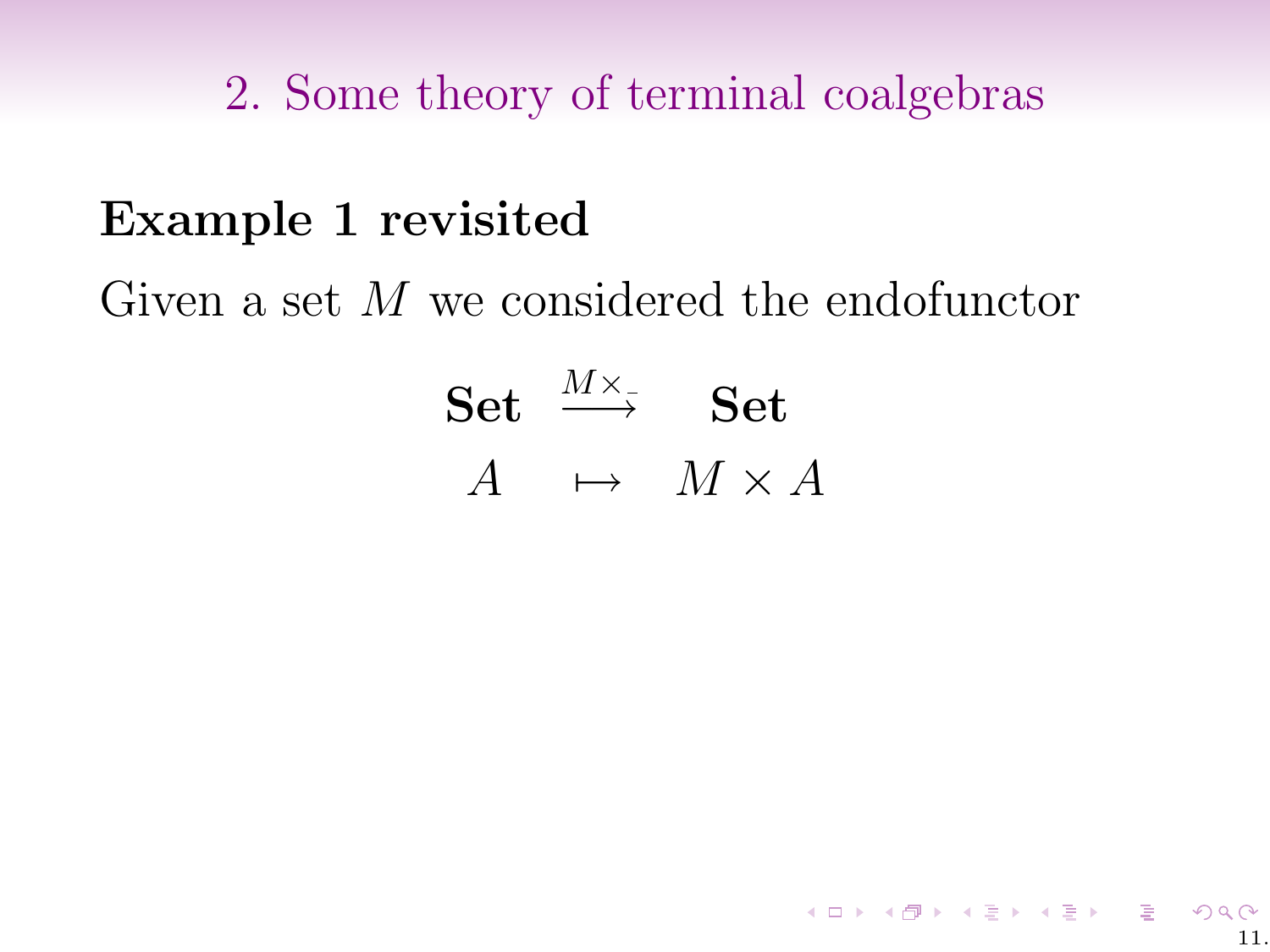### Example 1 revisited

Given a set M we considered the endofunctor

Set 
$$
\xrightarrow{M \times \sim}
$$
 Set  
 $A \mapsto M \times A$ 

We can construct a terminal coalgebra as the limit of

$$
\cdots \xrightarrow{F^{3}!} F^{3}1 \xrightarrow{F^{2}!} F^{2}1 \xrightarrow{F!} F1 \xrightarrow{!} 1
$$

メロメ メタメ メミメ メミメン 毛の 11.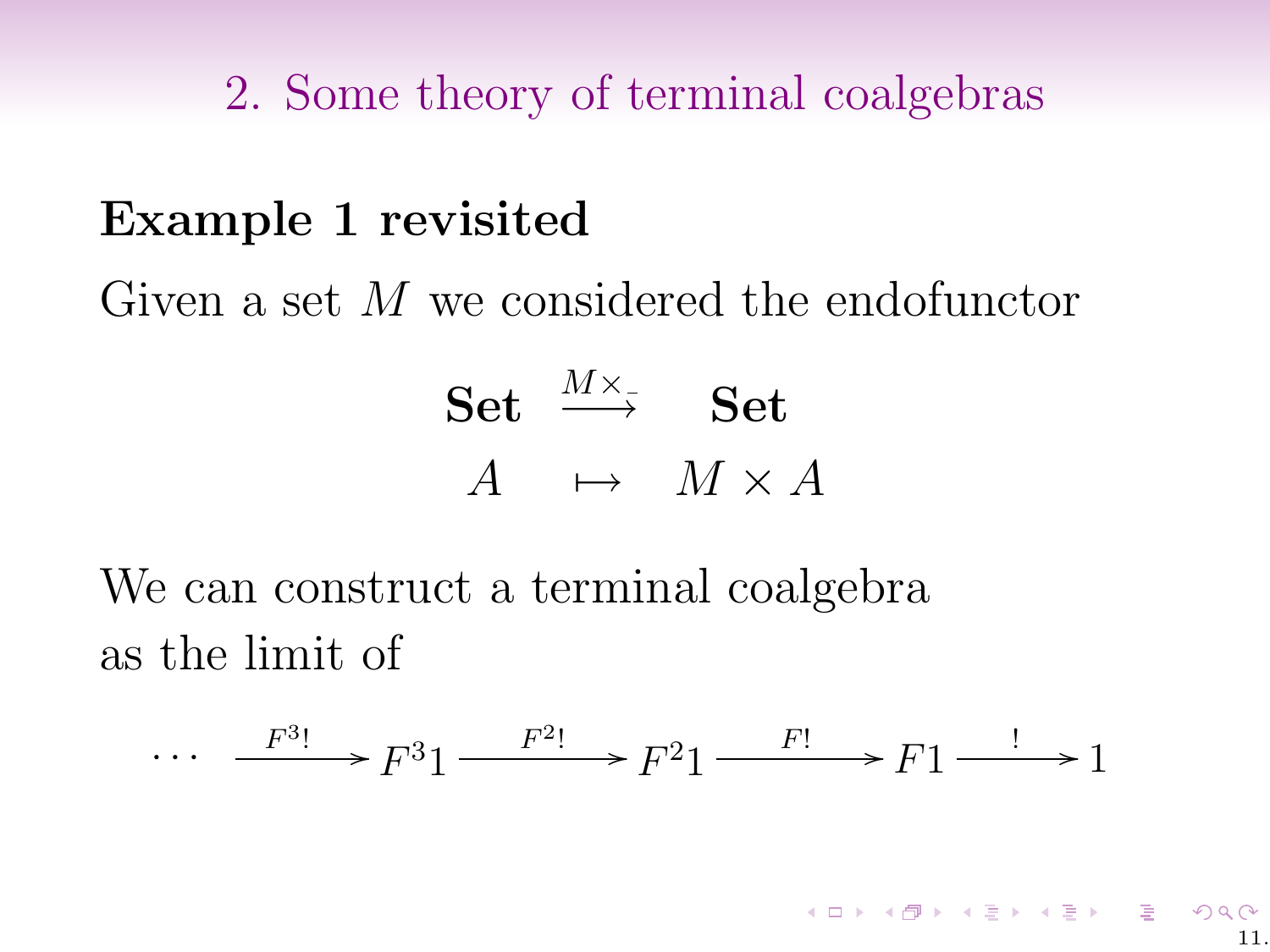### Example 1 revisited

Given a set M we considered the endofunctor

Set 
$$
\xrightarrow{M \times \sim}
$$
 Set  
 $A \mapsto M \times A$ 

We can construct a terminal coalgebra as the limit of

$$
\cdots \quad \xrightarrow{M^3 \times !} M^3 \xrightarrow{M^2 \times !} M^2 \xrightarrow{M \times !} M \xrightarrow{!} 1
$$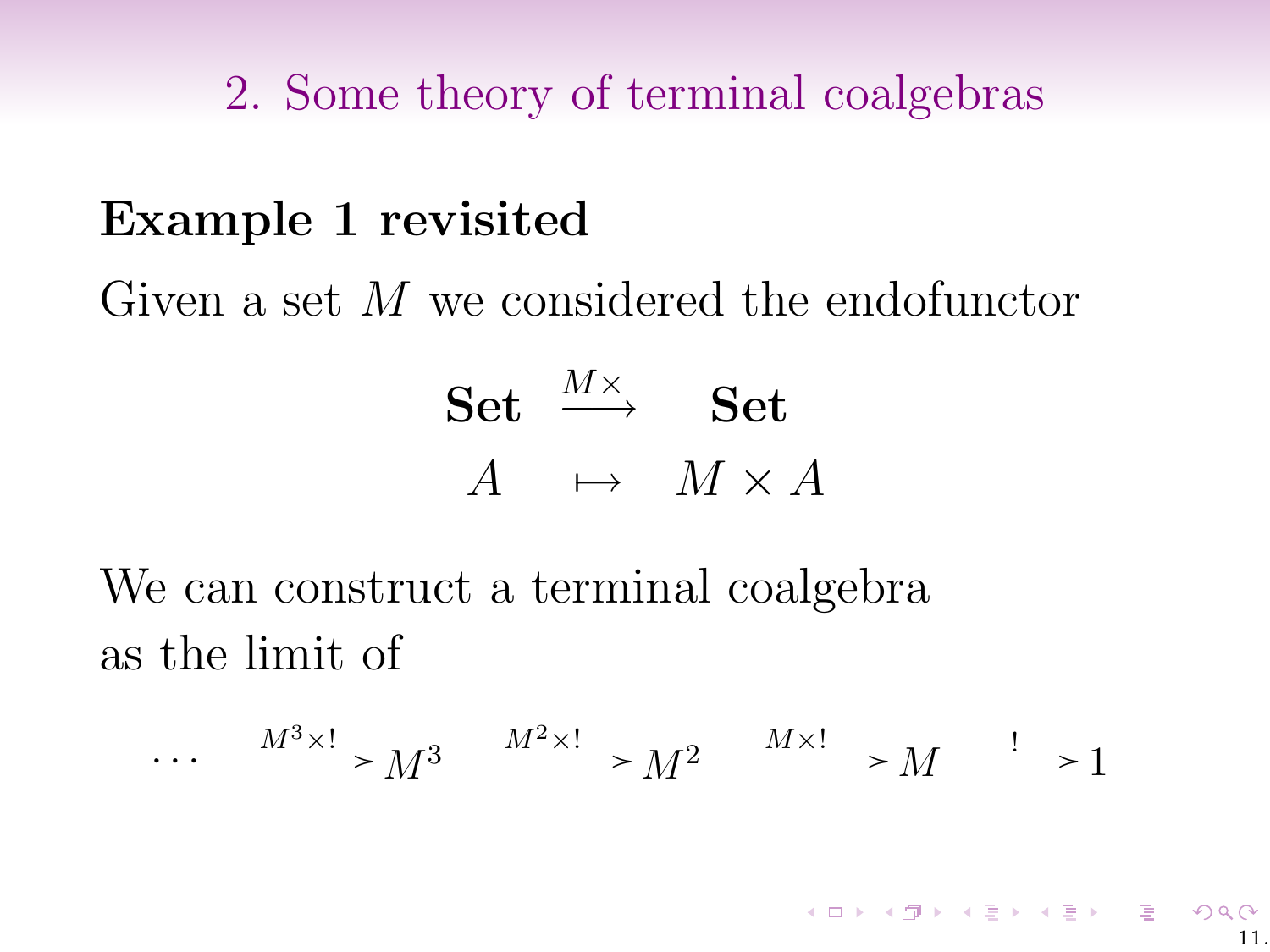### Example 1 revisited

Given a set M we considered the endofunctor

Set 
$$
\xrightarrow{M \times \sim}
$$
 Set  
 $A \mapsto M \times A$ 

We can construct a terminal coalgebra as the limit of

$$
\cdots \quad \xrightarrow{M^3 \times !} M^3 \xrightarrow{M^2 \times !} M^2 \xrightarrow{M \times !} M \xrightarrow{!} 1
$$

which does indeed give infinite words in M.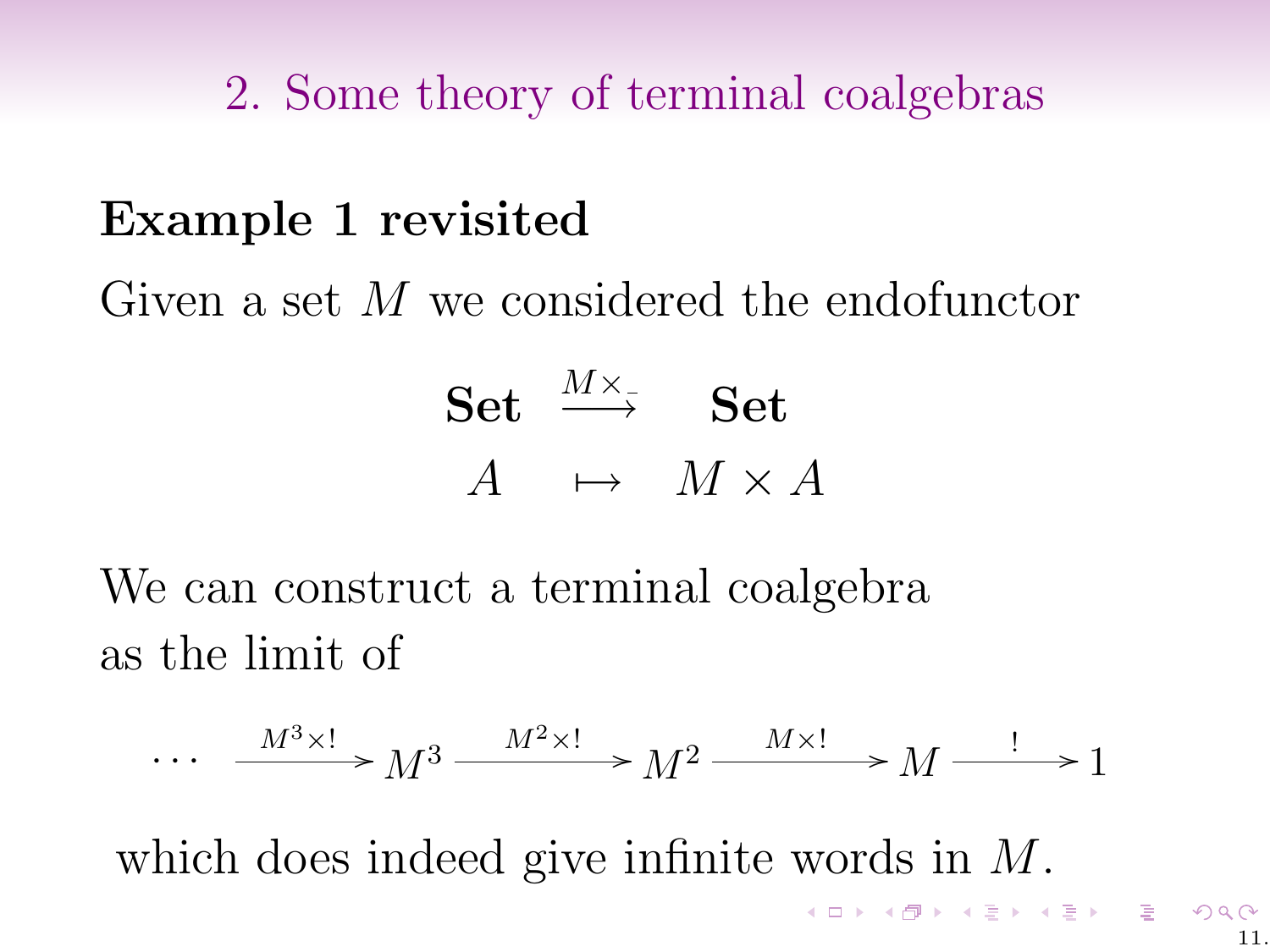Example 2 (Simpson)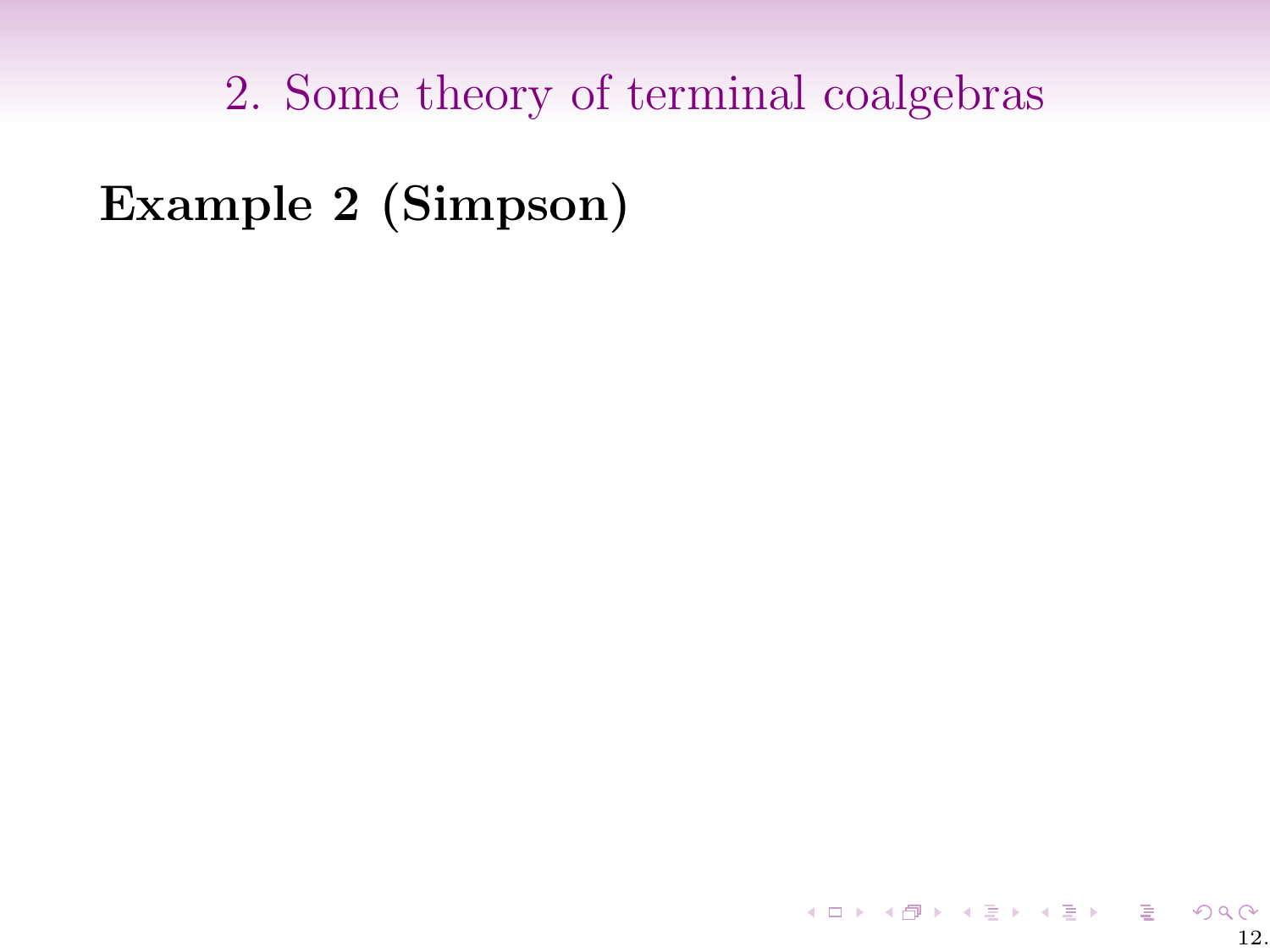Example 2 (Simpson)

There is an endofunctor

SymMonCat → SymMonCat  $\mathcal V \longrightarrow \mathcal V\text{-}\mathbf{Cat}$ 

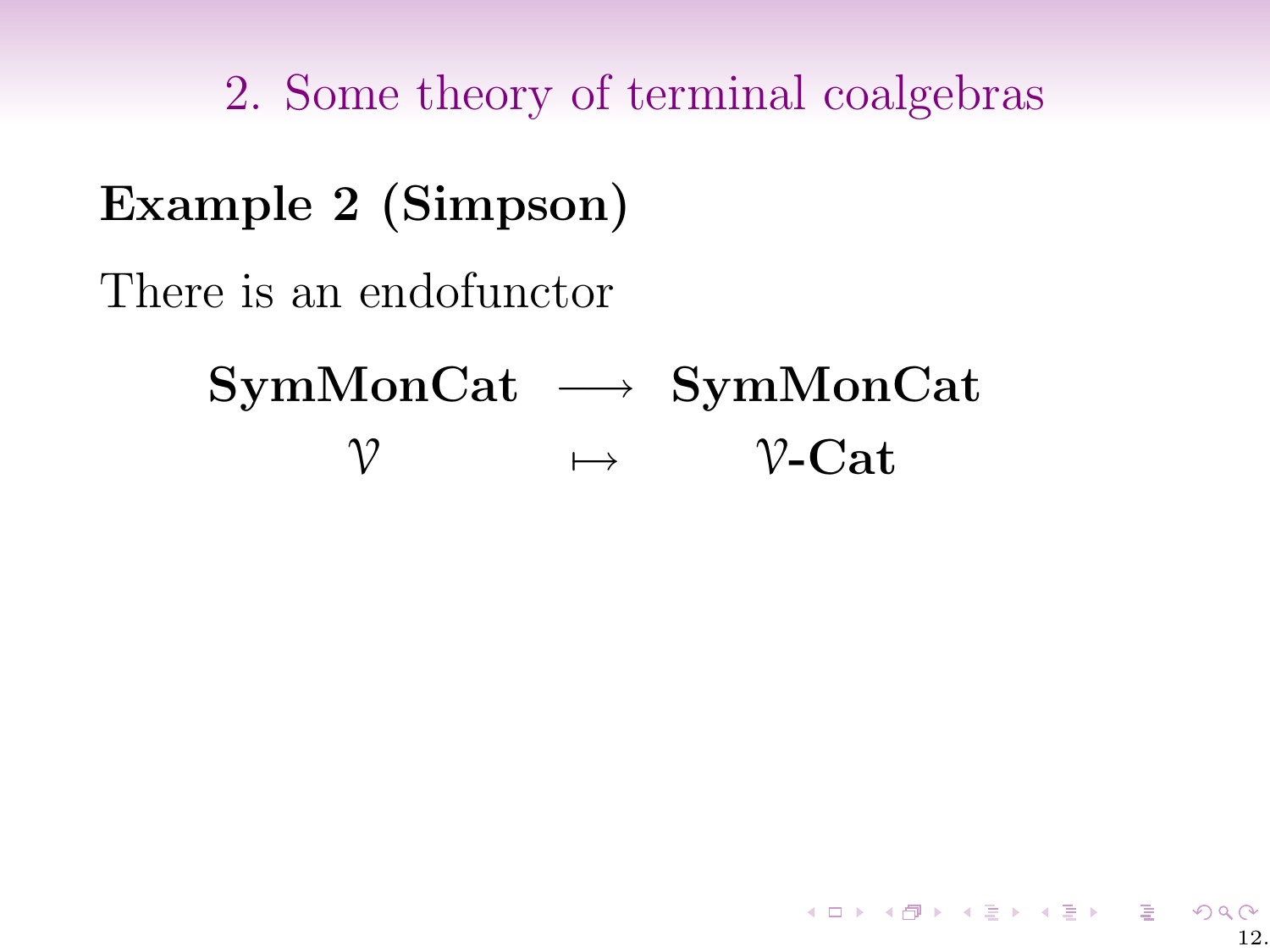Example 2 (Simpson) There is an endofunctor

> SymMonCat → SymMonCat  $\mathcal V \longrightarrow \mathcal V\text{-}\mathbf{Cat}$

> > 12.

K □ ▶ K @ ▶ K 할 > K 할 > 1 할 > 1 ⊙ Q Q ^

The terminal coalgebra is given by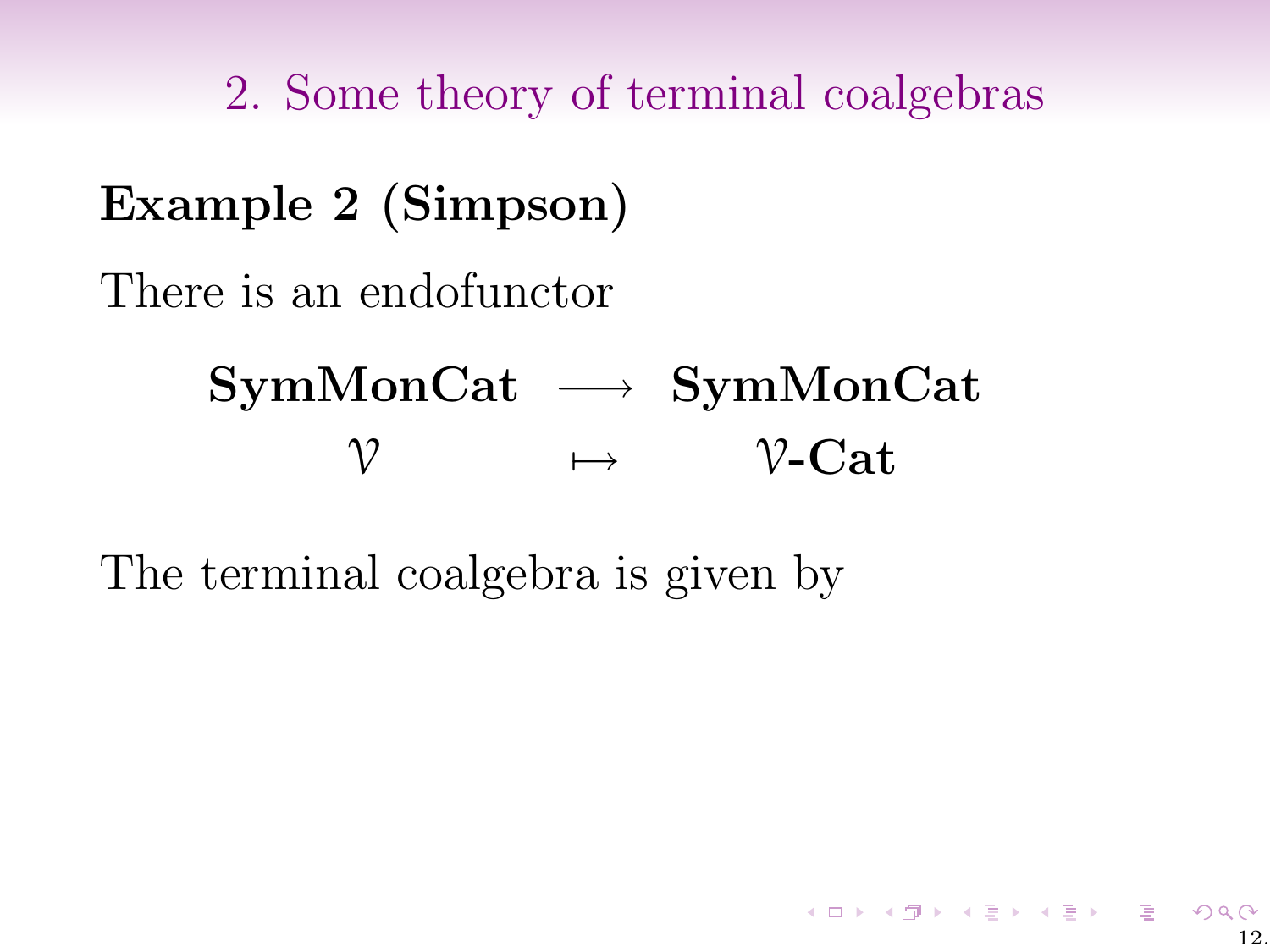Example 2 (Simpson) There is an endofunctor SymMonCat → SymMonCat  $\mathcal{V} \longrightarrow \mathcal{V}\text{-}\mathbf{Cat}$ 

The terminal coalgebra is given by the category  $\omega$ -Cat of *strict*  $\omega$ -categories.

12.

イロト イ御 トメ 君 トメ 君 トー 君 一の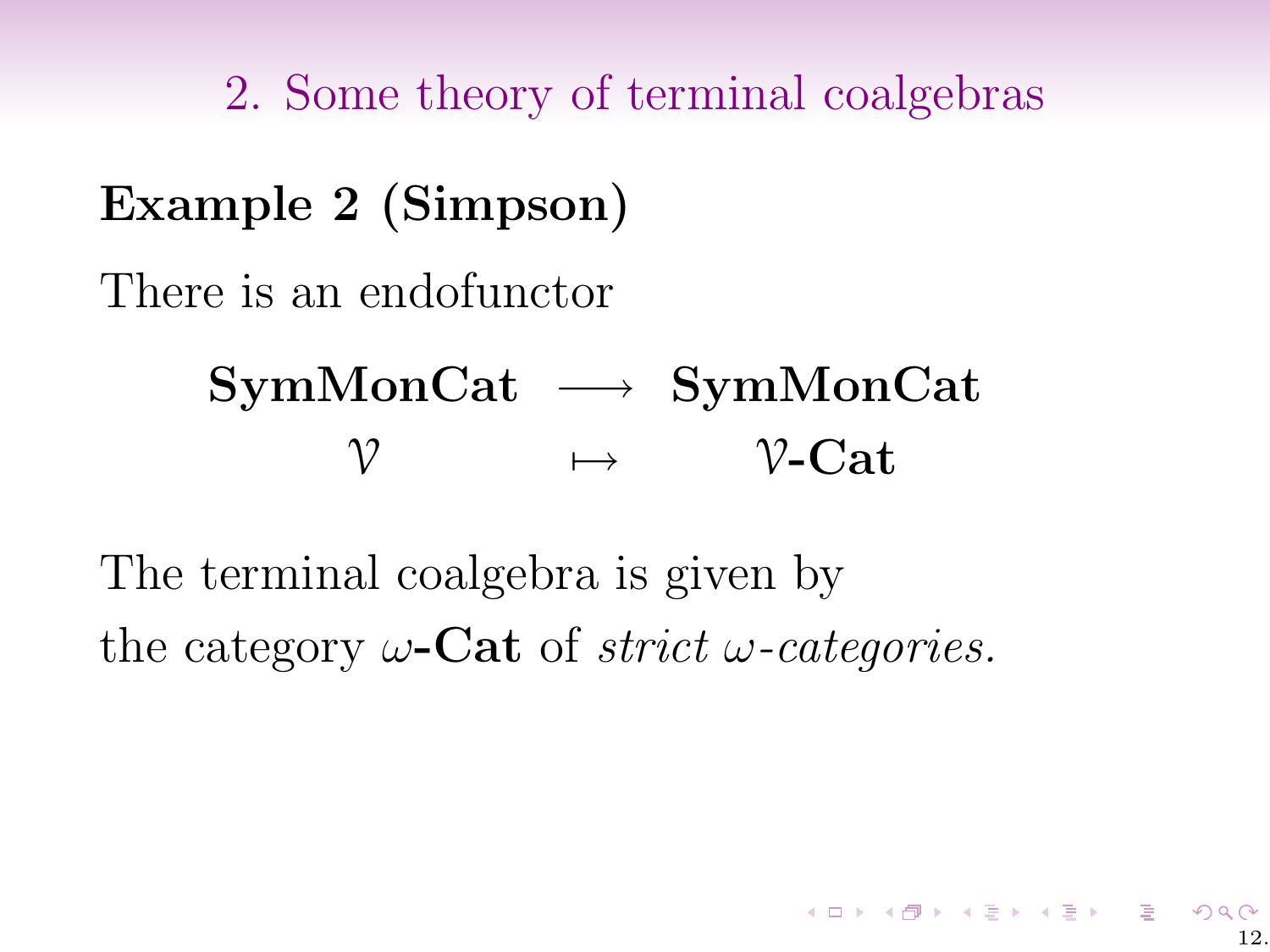Example 2 (Simpson) There is an endofunctor SymMonCat → SymMonCat  $\mathcal V$   $\mapsto$   $\mathcal V\text{-}\mathbf{Cat}$ 

The terminal coalgebra is given by the category  $\omega$ -Cat of *strict*  $\omega$ -categories. We note that Lambek's Lemma holds:

 $\omega$ -Cat ≅ ( $\omega$ -Cat)-Cat.

K ロ X (日) X (日) X (日) X (日) X (日) X (日) X (日) X (日) X (日) X (日) X (日) X (日)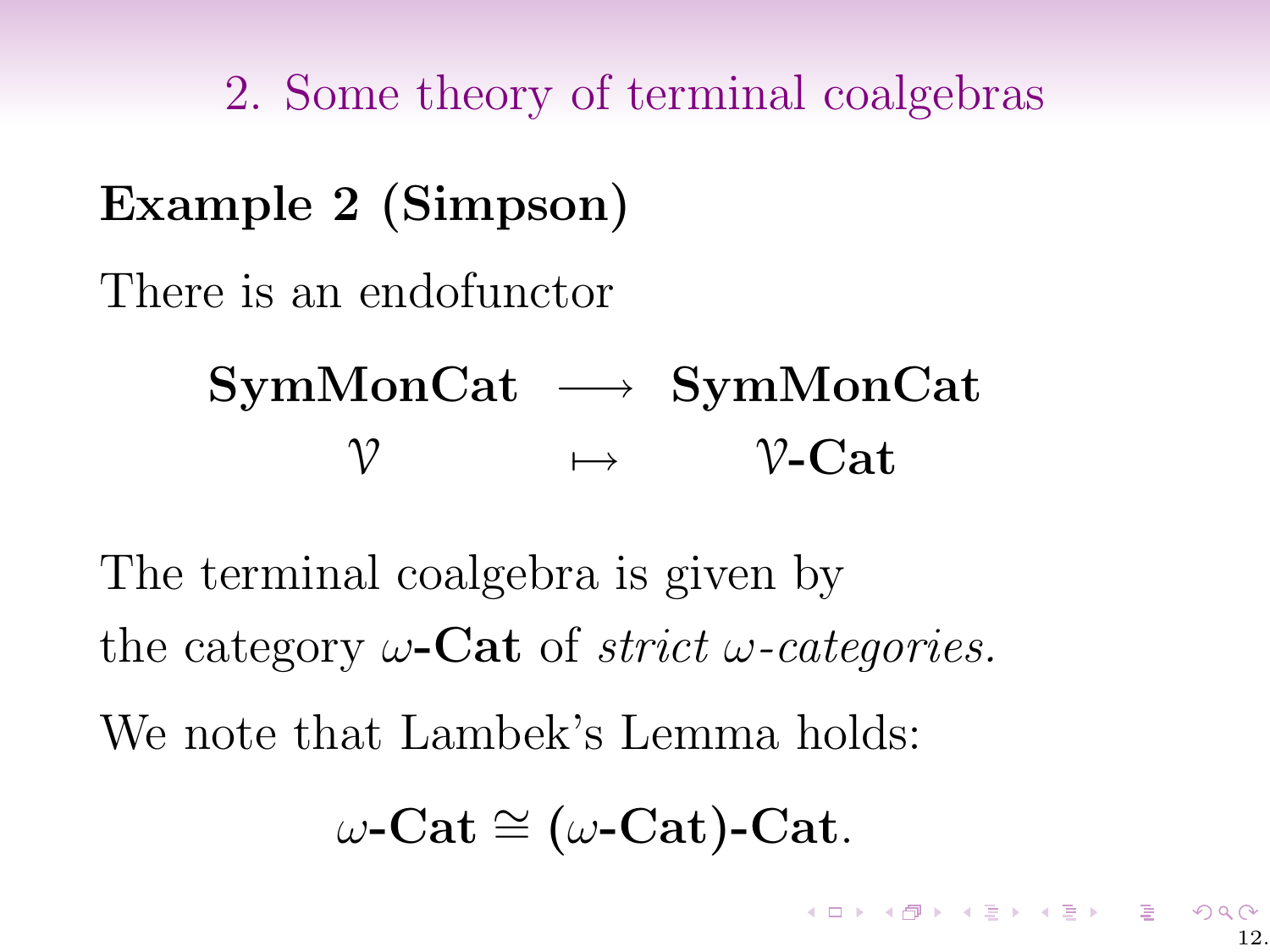## Using Adámek's construction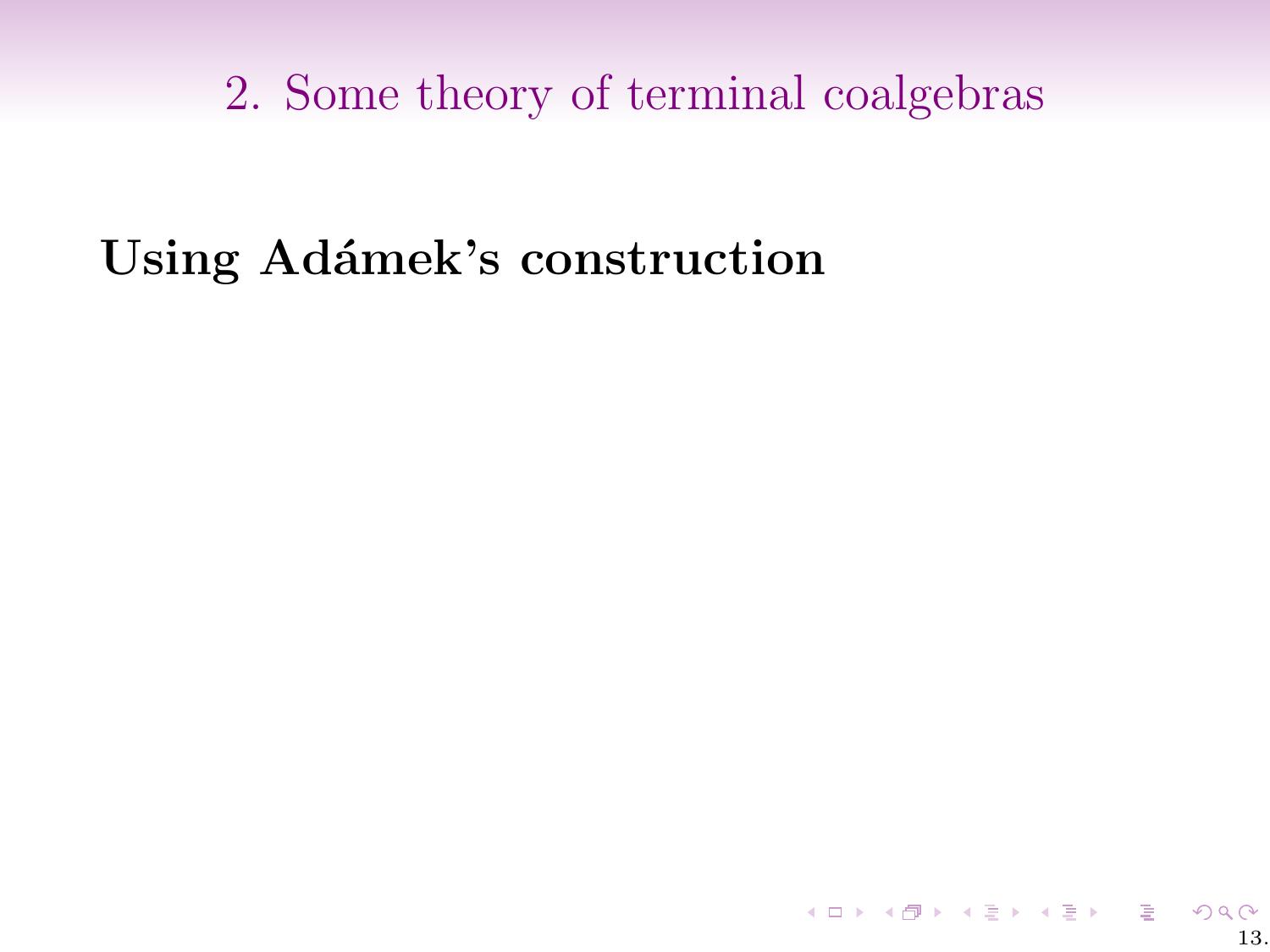# Using Adámek's construction

•  $F1 \cong$  Set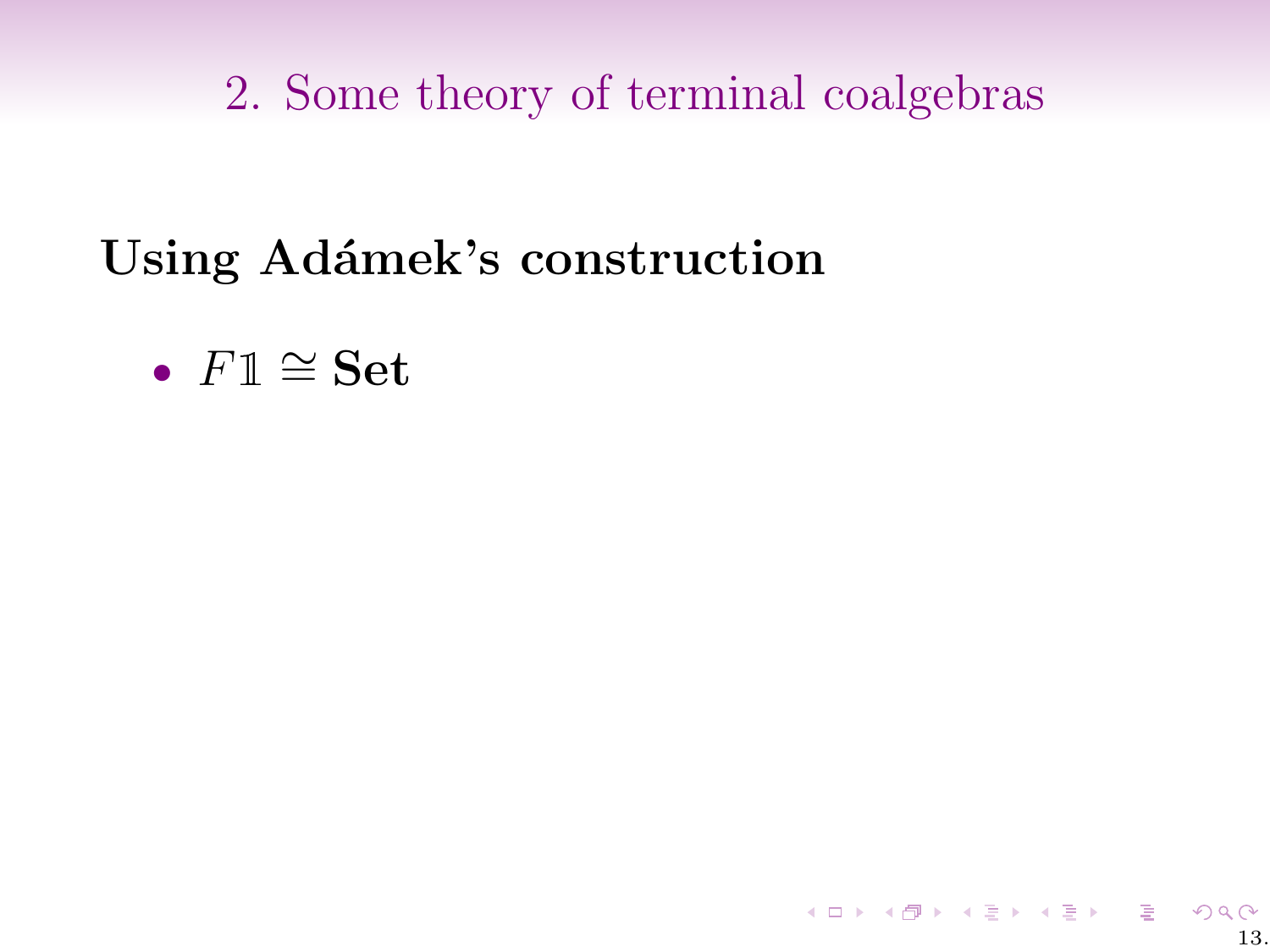K ロ K K 日 K K ミ K K E K H H V Q Q Q C

 $13.$ 

# Using Adámek's construction

- $F1 \cong$  Set
- $F^n \mathbb{1} = n$ -Cat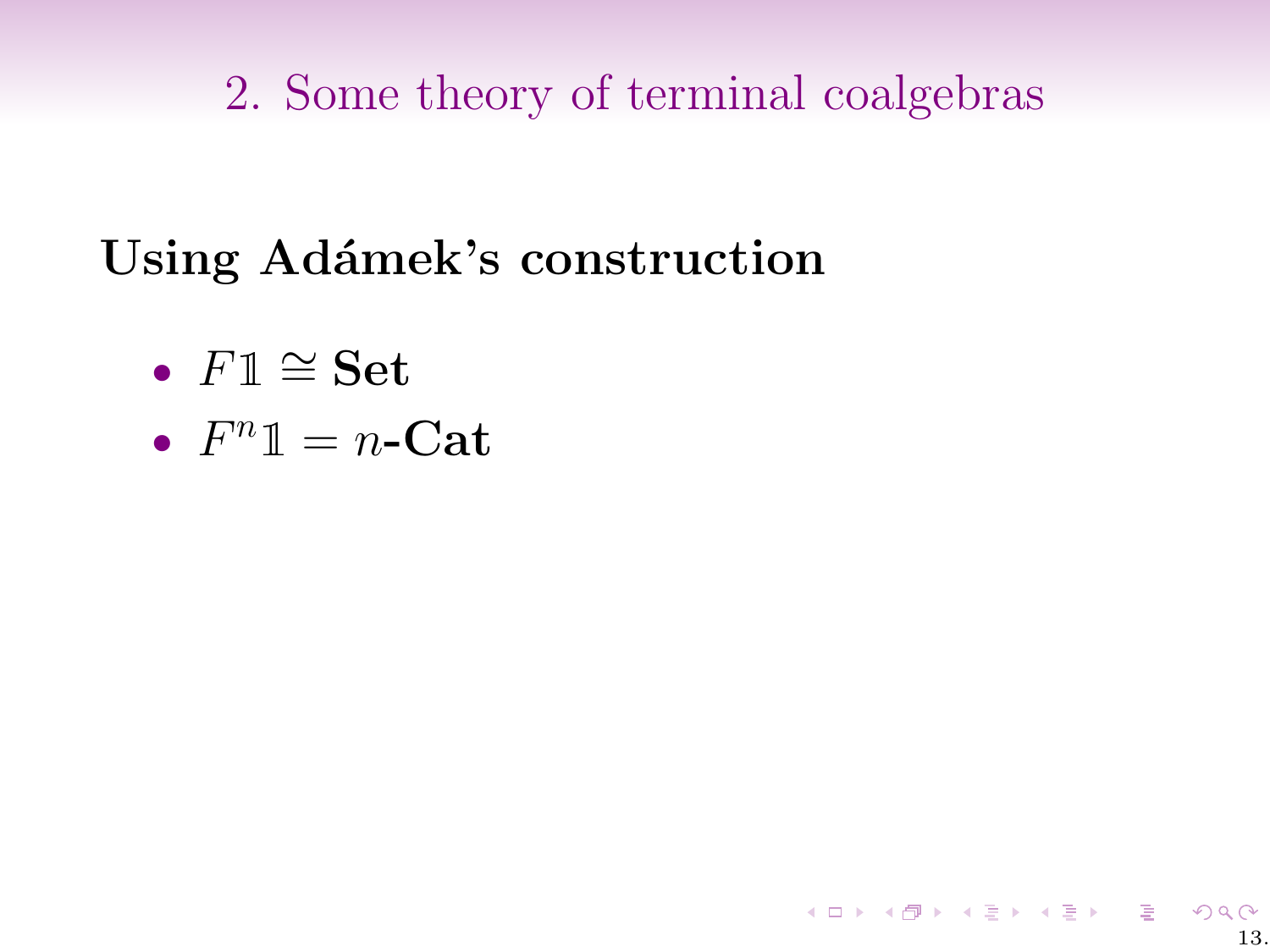# Using Adámek's construction

- $F1 \cong$  Set
- $F^n \mathbb{1} = n$ -Cat

The limit diagram

$$
\cdots \xrightarrow{F^{3}!} F^{3}1 \xrightarrow{F^{2}!} F^{2}1 \xrightarrow{F!} F1 \xrightarrow{!} 1
$$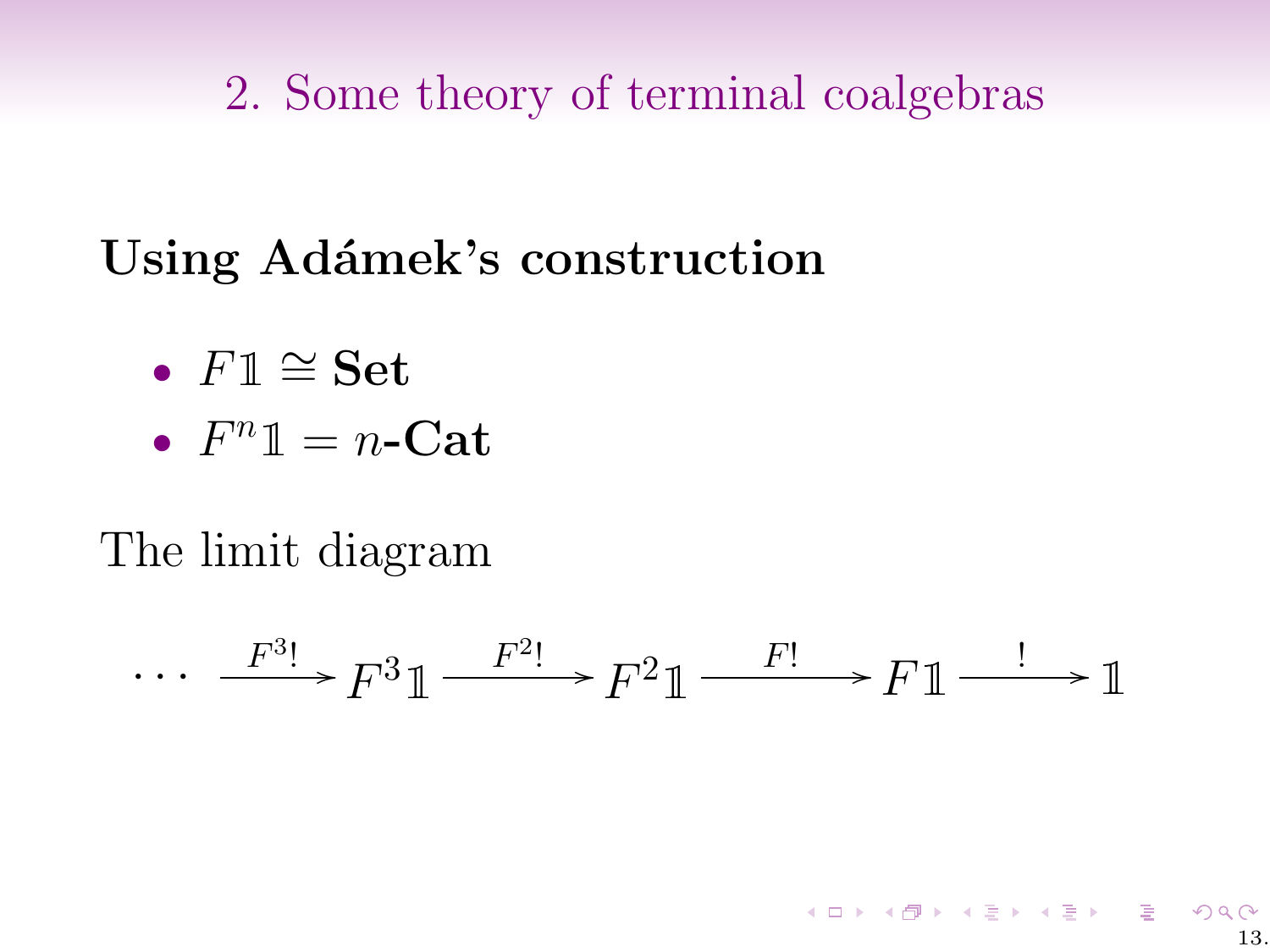# Using Adámek's construction

- $F1 \cong Set$
- $F^n \mathbb{1} = n$ -Cat

### The limit diagram becomes

 $\cdots \longrightarrow$  2-Cat  $\longrightarrow$  1-Cat  $\longrightarrow$  0-Cat  $\stackrel{!}{\longrightarrow} \mathbb{1}$ 

K ロ ▶ K 레 ▶ K 코 ▶ K 코 ▶ │ 코 │ K 9 Q @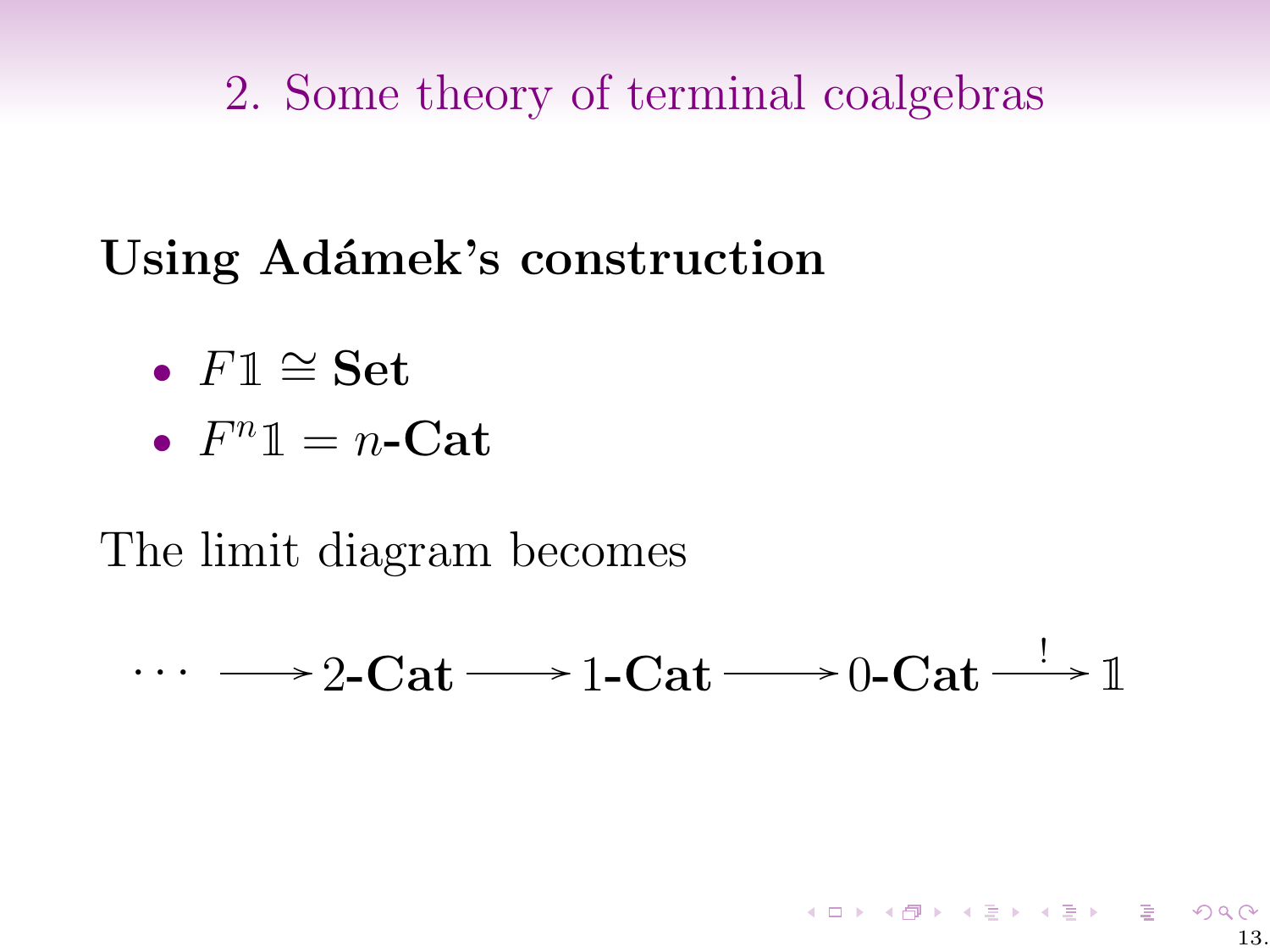# Using Adámek's construction

- $F1 \cong Set$
- $F^n \mathbb{1} = n$ -Cat

### The limit diagram becomes

$$
\cdots \longrightarrow 2\text{-}\mathbf{Cat} \longrightarrow 1\text{-}\mathbf{Cat} \longrightarrow 0\text{-}\mathbf{Cat} \longrightarrow \mathbb{1}
$$

where each morphism here is truncation.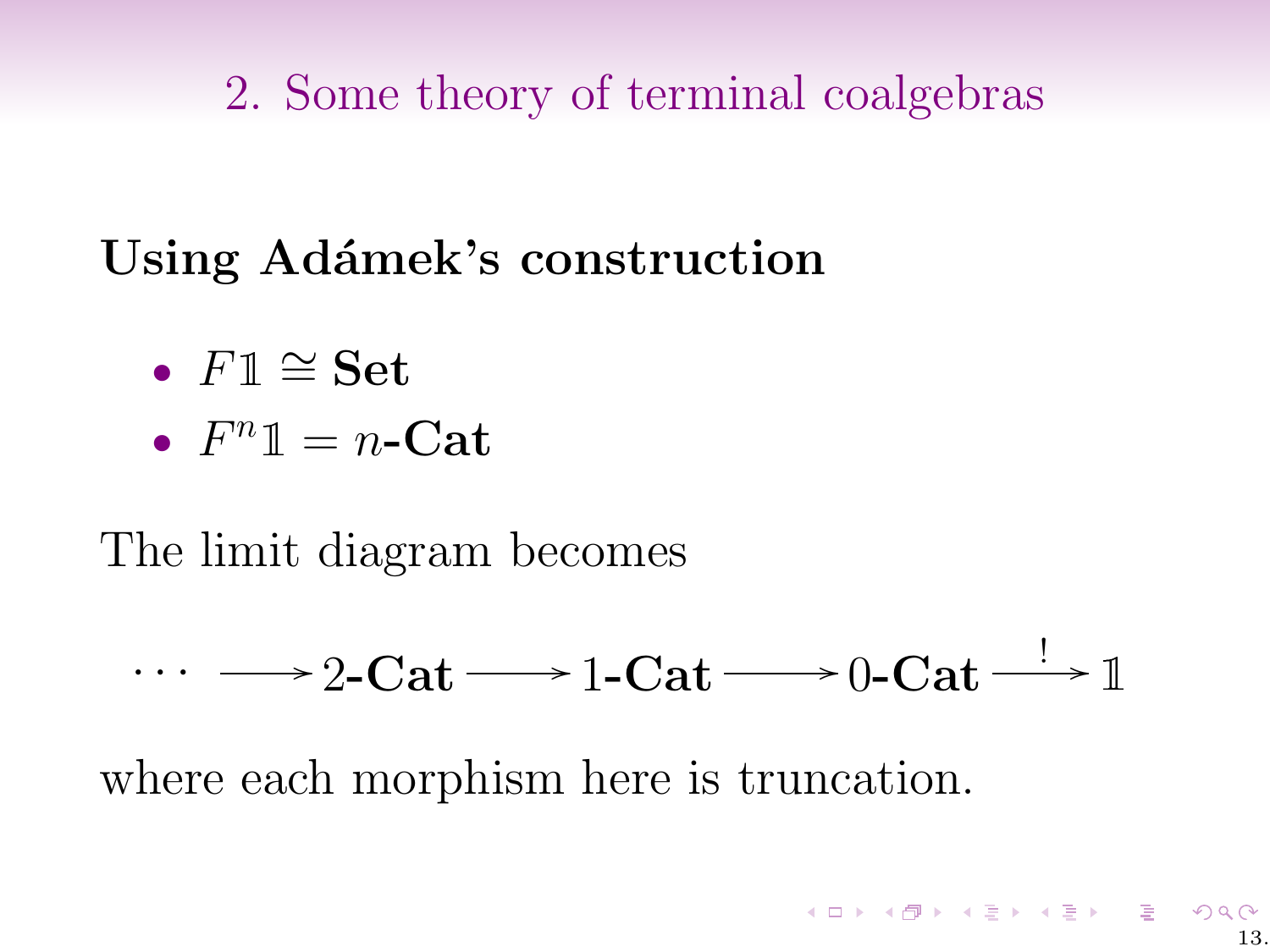### Idea

This gives us a way of constructing infinite versions of gadgets whose finite versions we can construct simply by induction.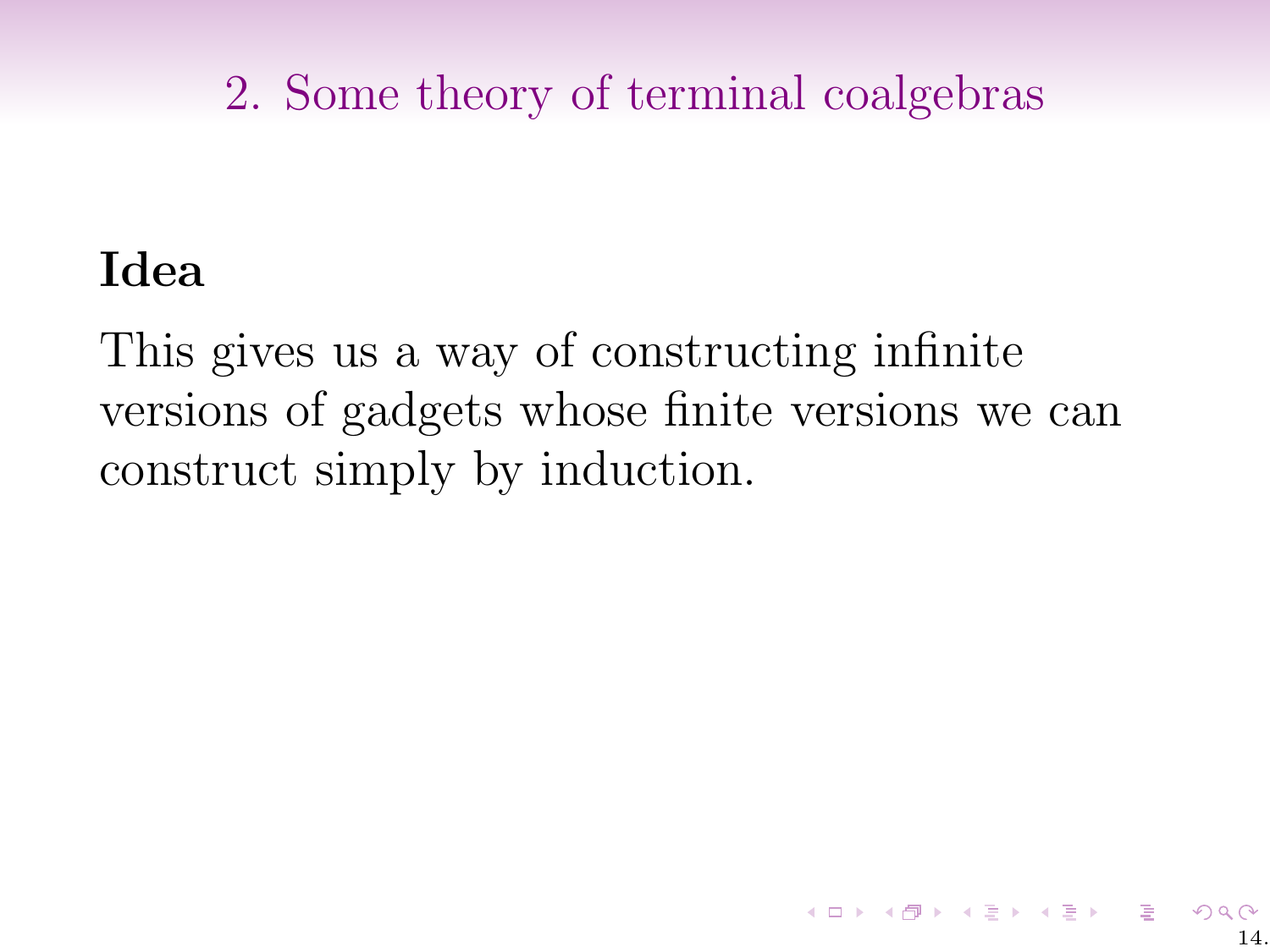### Idea

This gives us a way of constructing infinite versions of gadgets whose finite versions we can construct simply by induction.

### Aim

—to apply this to Trimble's version of weak n-categories.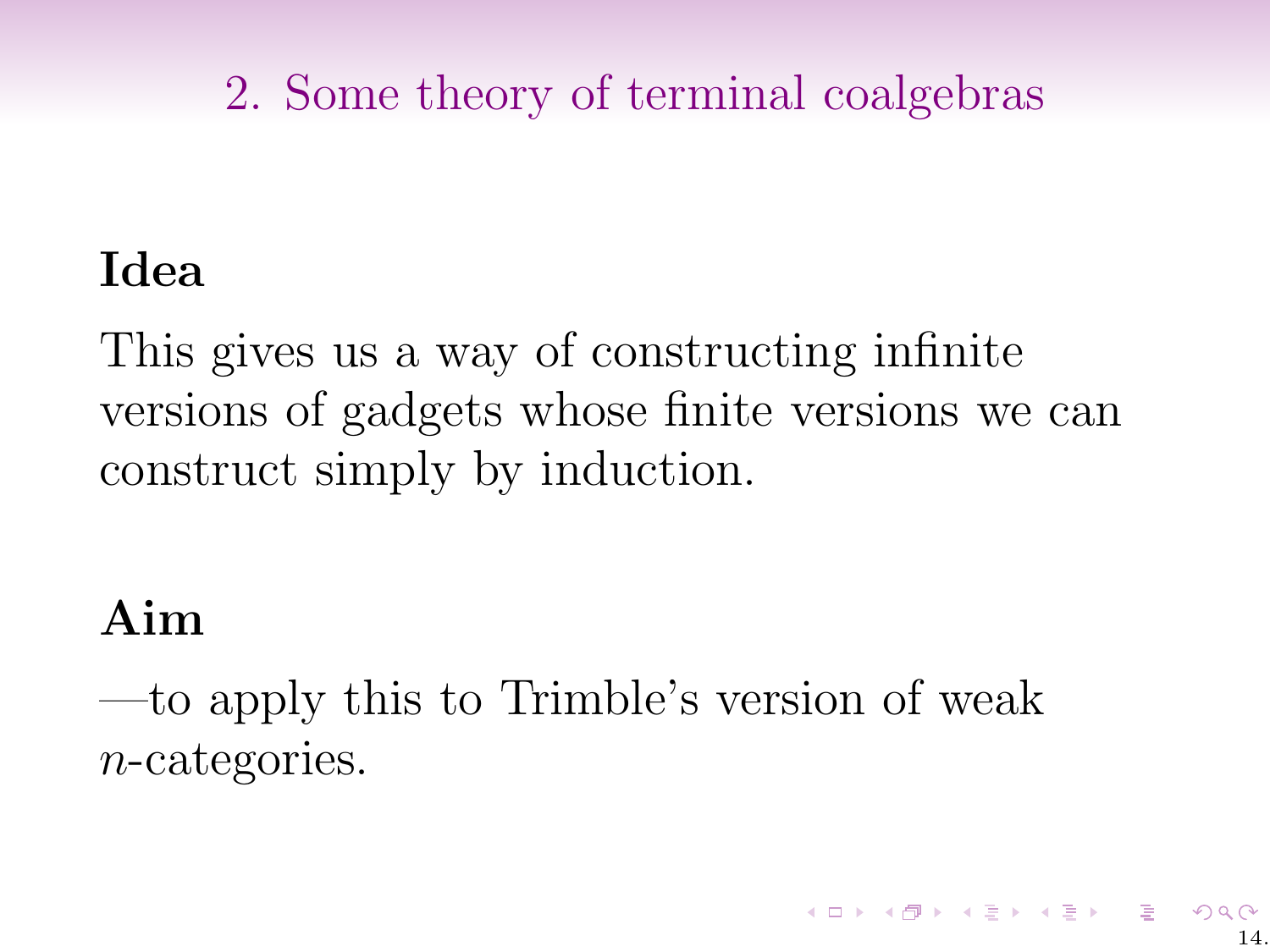Problem

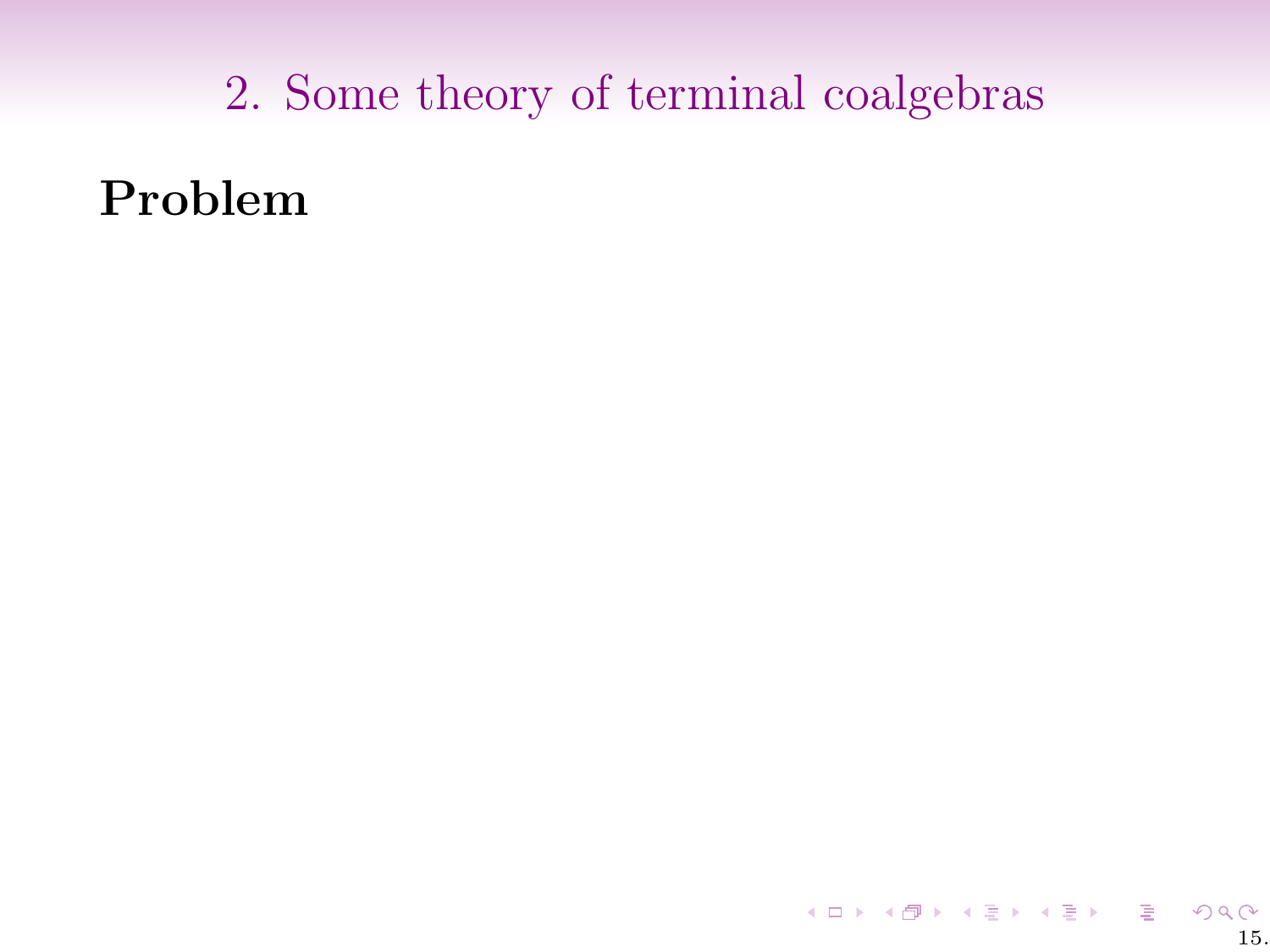# Problem

• a strict  $\omega$ -category is built from its  $n$ -truncations, which are strict  $n$ -categories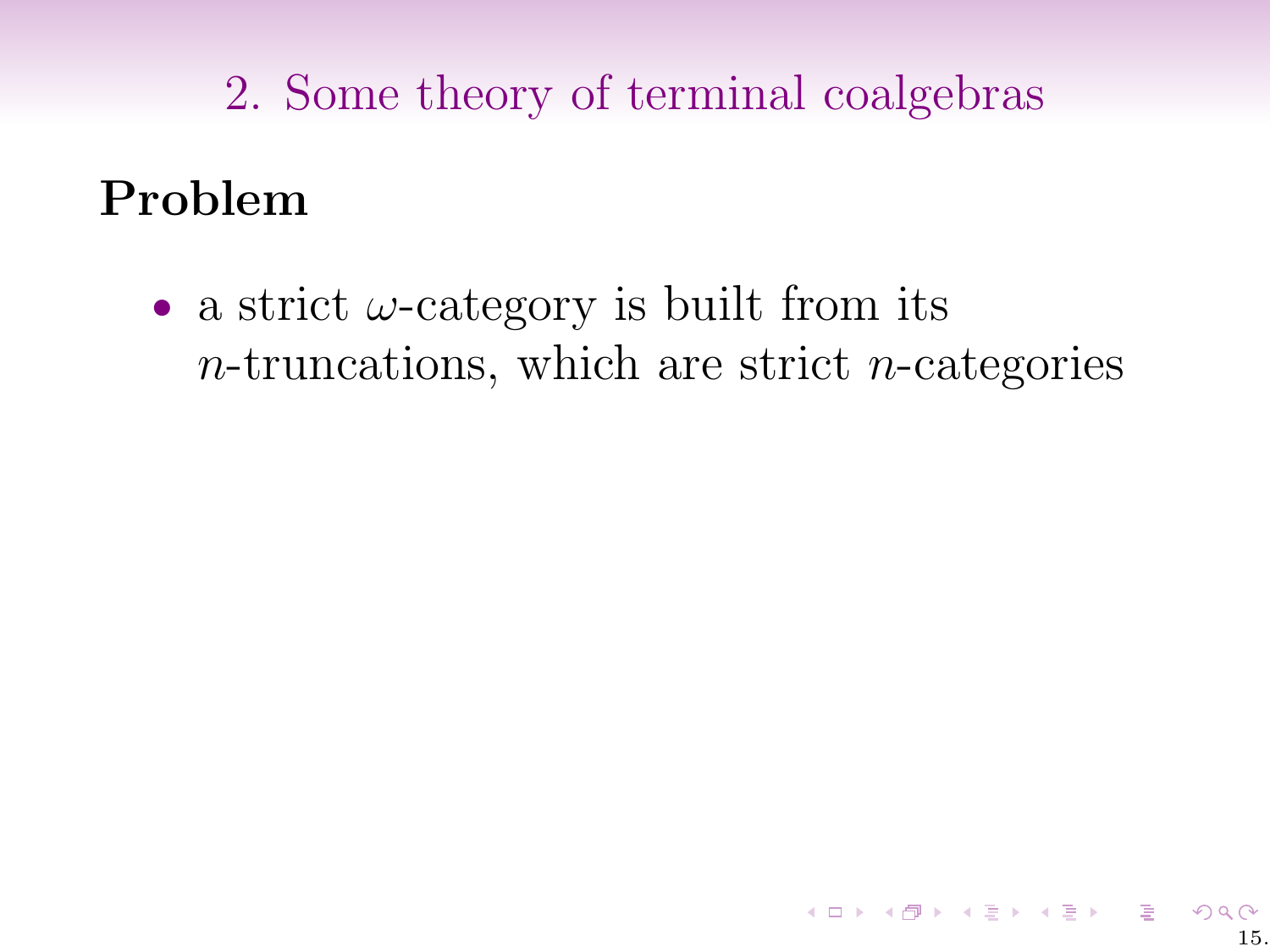# Problem

- a strict  $\omega$ -category is built from its  $n$ -truncations, which are strict  $n$ -categories
- however if we truncate a weak  $\omega$ -category we do not get a weak n-category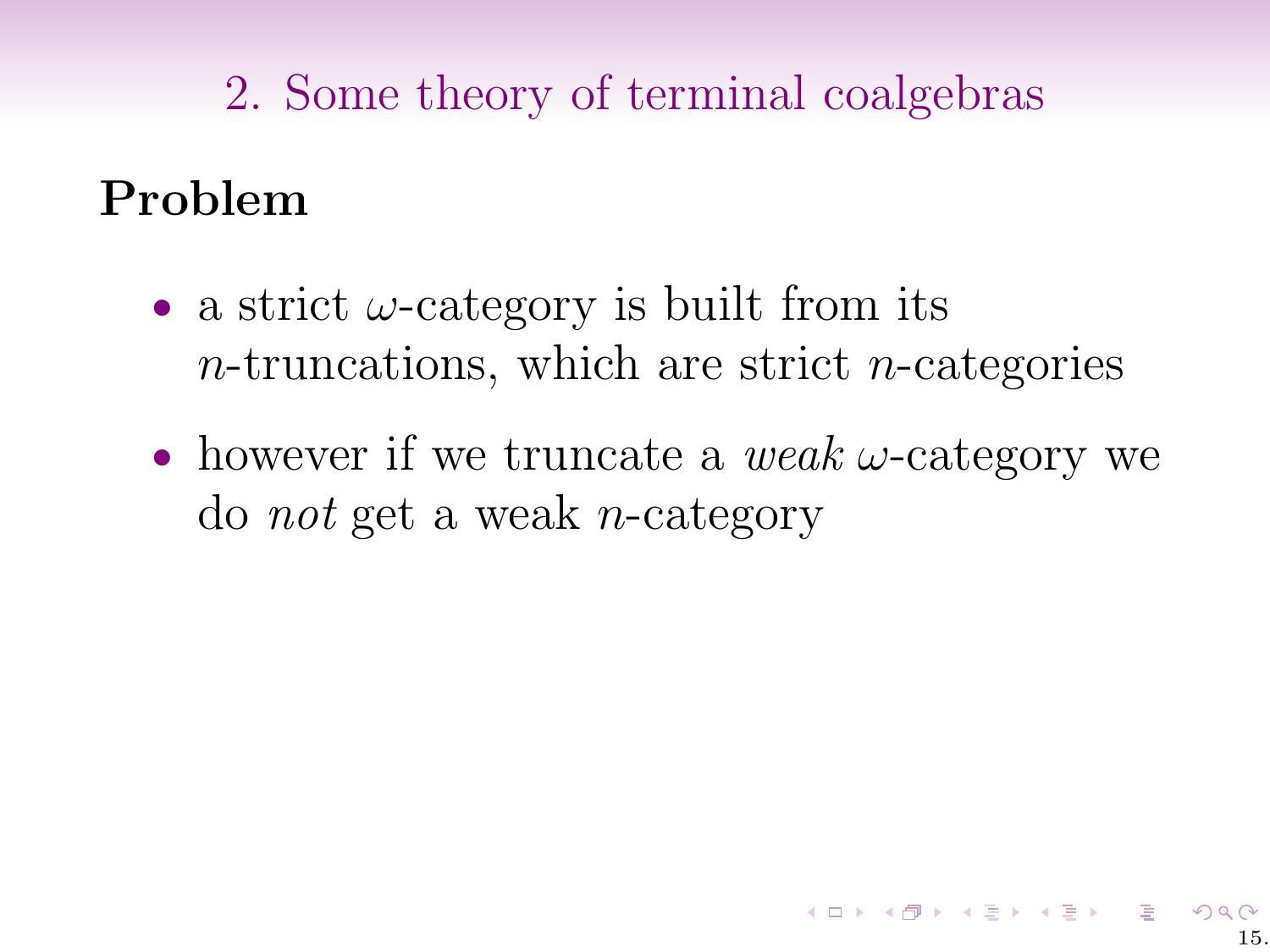# Problem

- a strict  $\omega$ -category is built from its  $n$ -truncations, which are strict  $n$ -categories
- however if we truncate a weak  $\omega$ -category we do not get a weak n-category

-we get something incoherent at dimension  $n$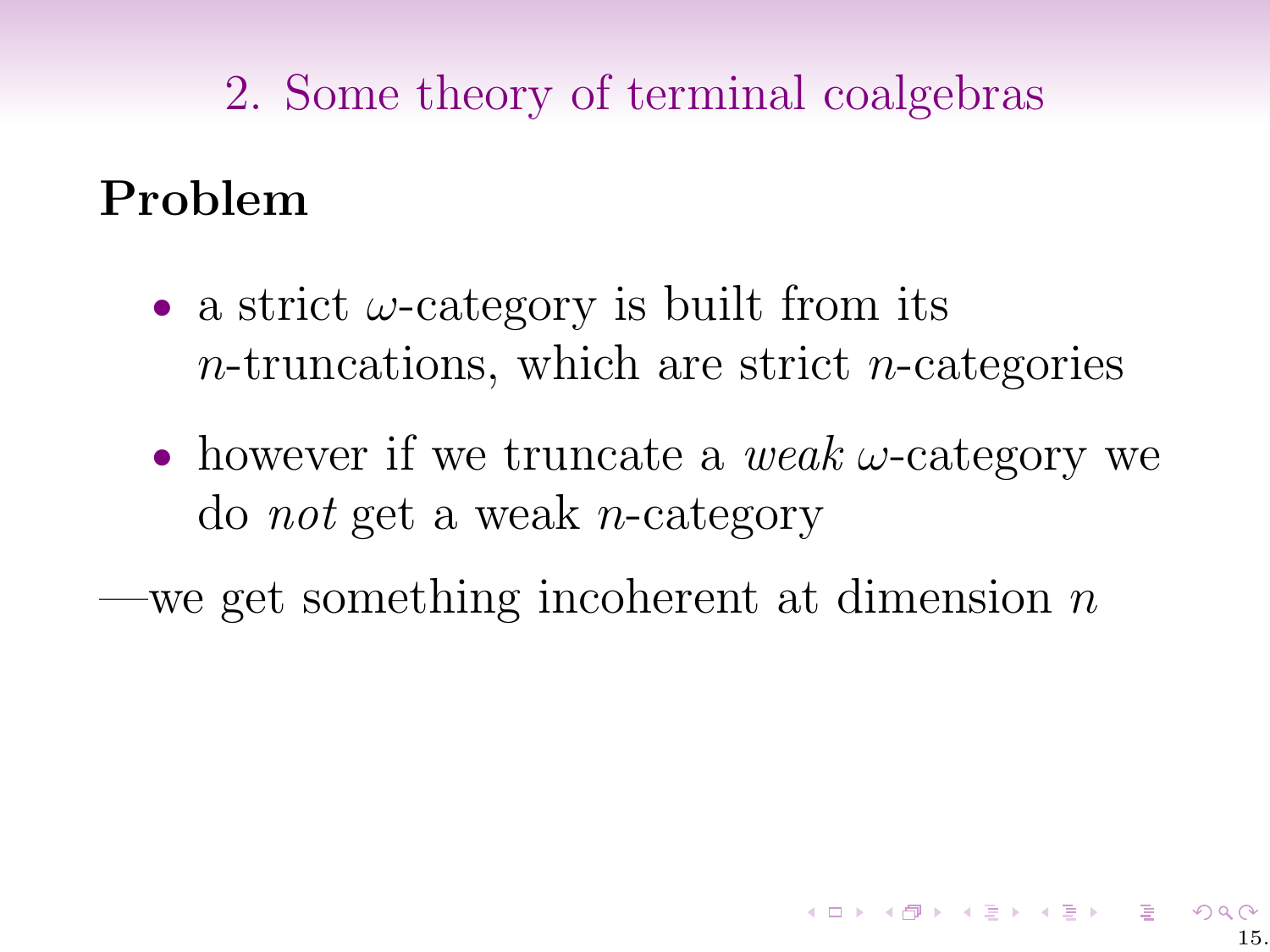### Problem

- a strict  $\omega$ -category is built from its  $n$ -truncations, which are strict  $n$ -categories
- however if we truncate a weak  $\omega$ -category we do not get a weak n-category

we get something incoherent at dimension  $n$ 

So we need to build weak  $\omega$ -categories from "incoherent *n*-categories"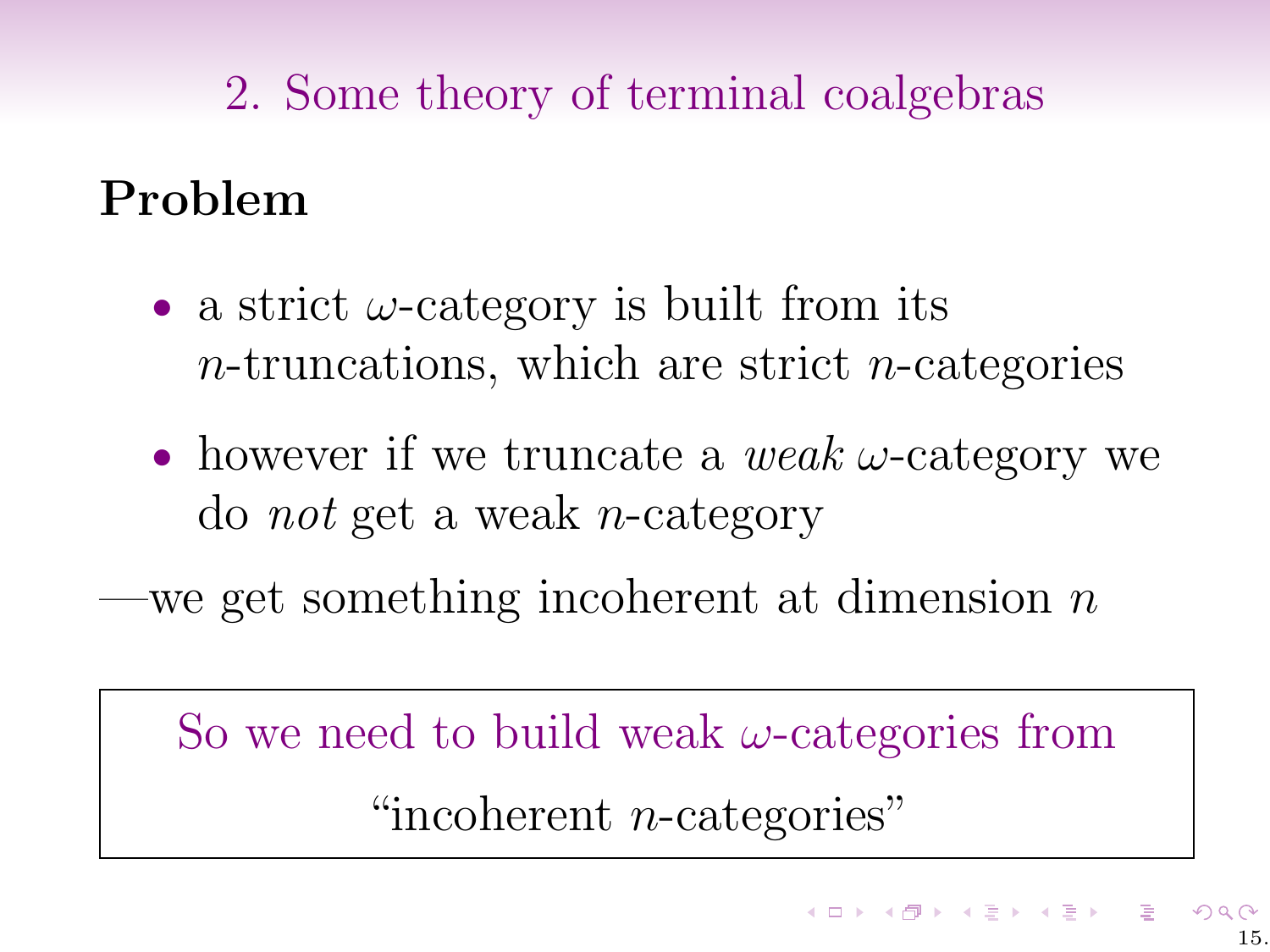イロト イ団ト イミト イミト ニミー りんぴ 16.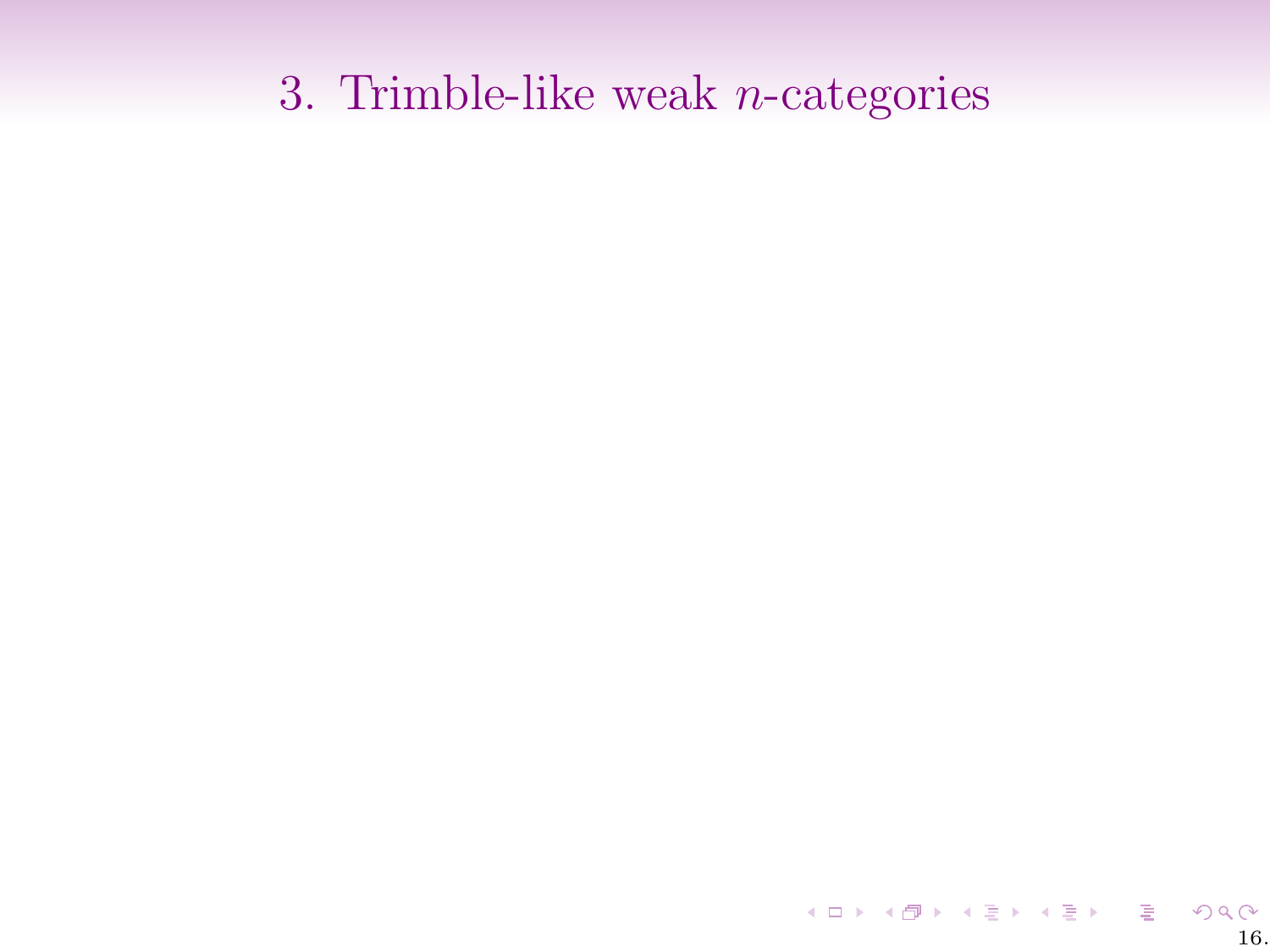### Trimble's idea for weak n-categories:

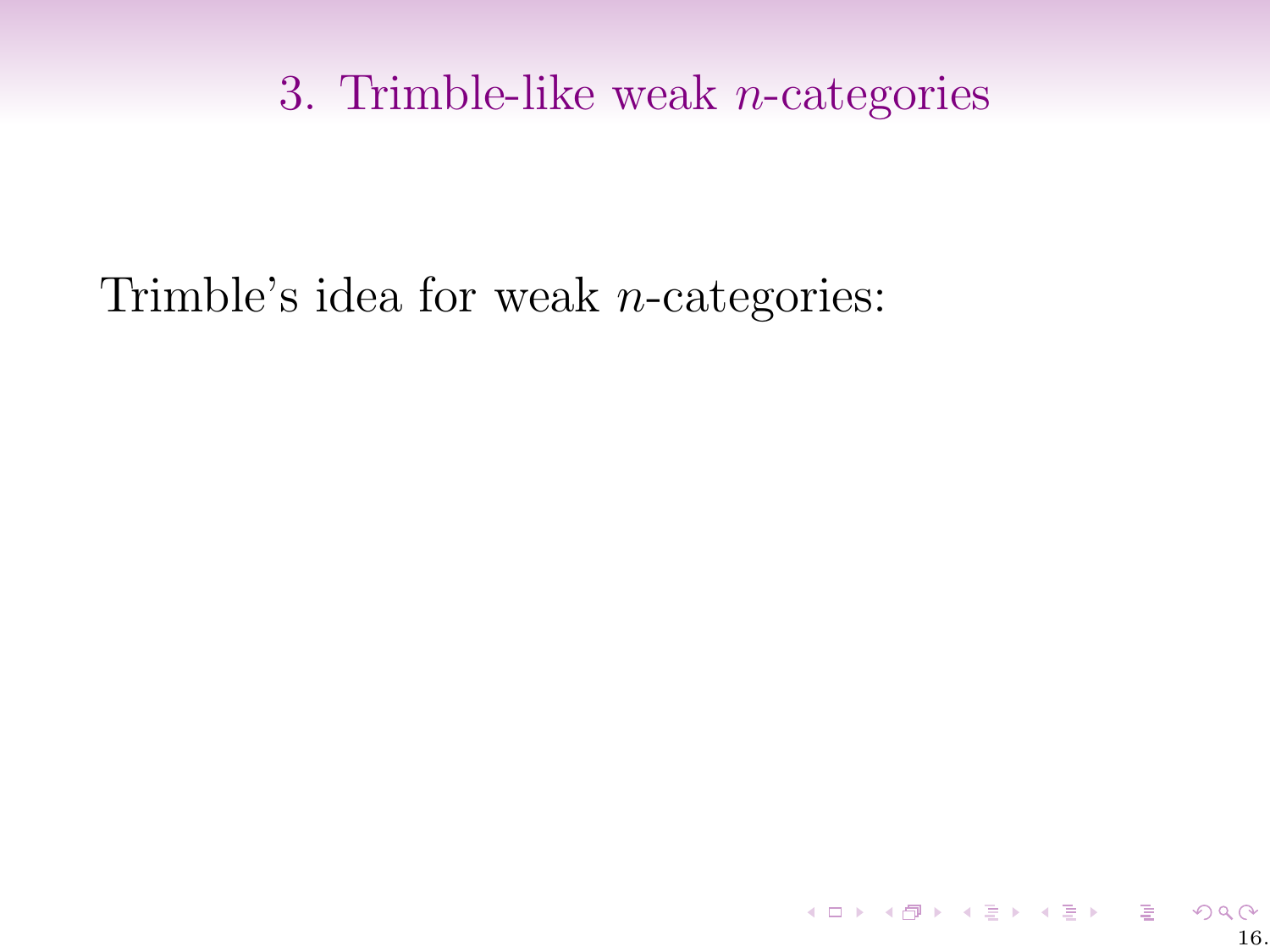Trimble's idea for weak n-categories:

• enrich in  $(n-1)$ -Cat,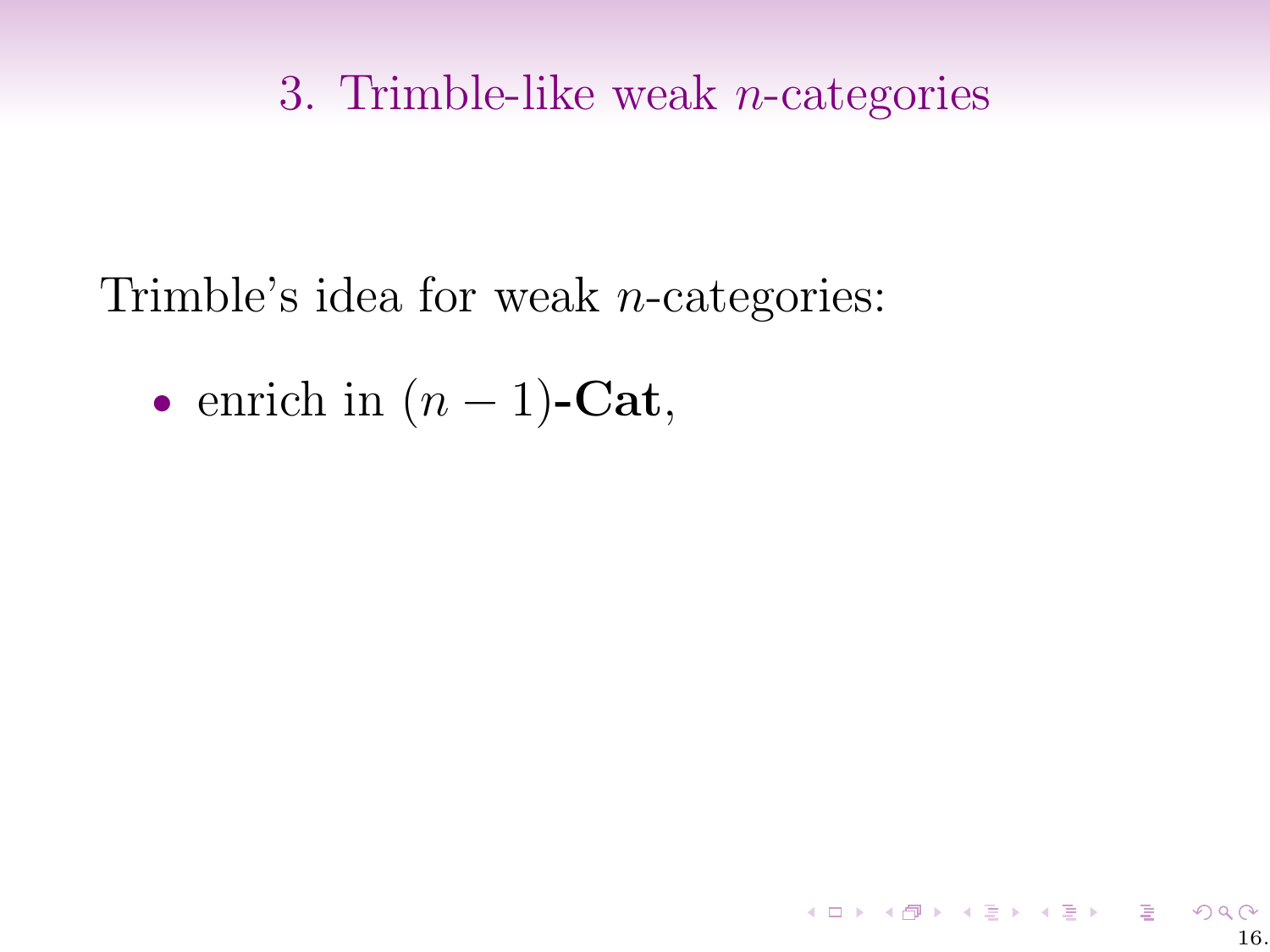Trimble's idea for weak n-categories:

• enrich in  $(n-1)$ -Cat, and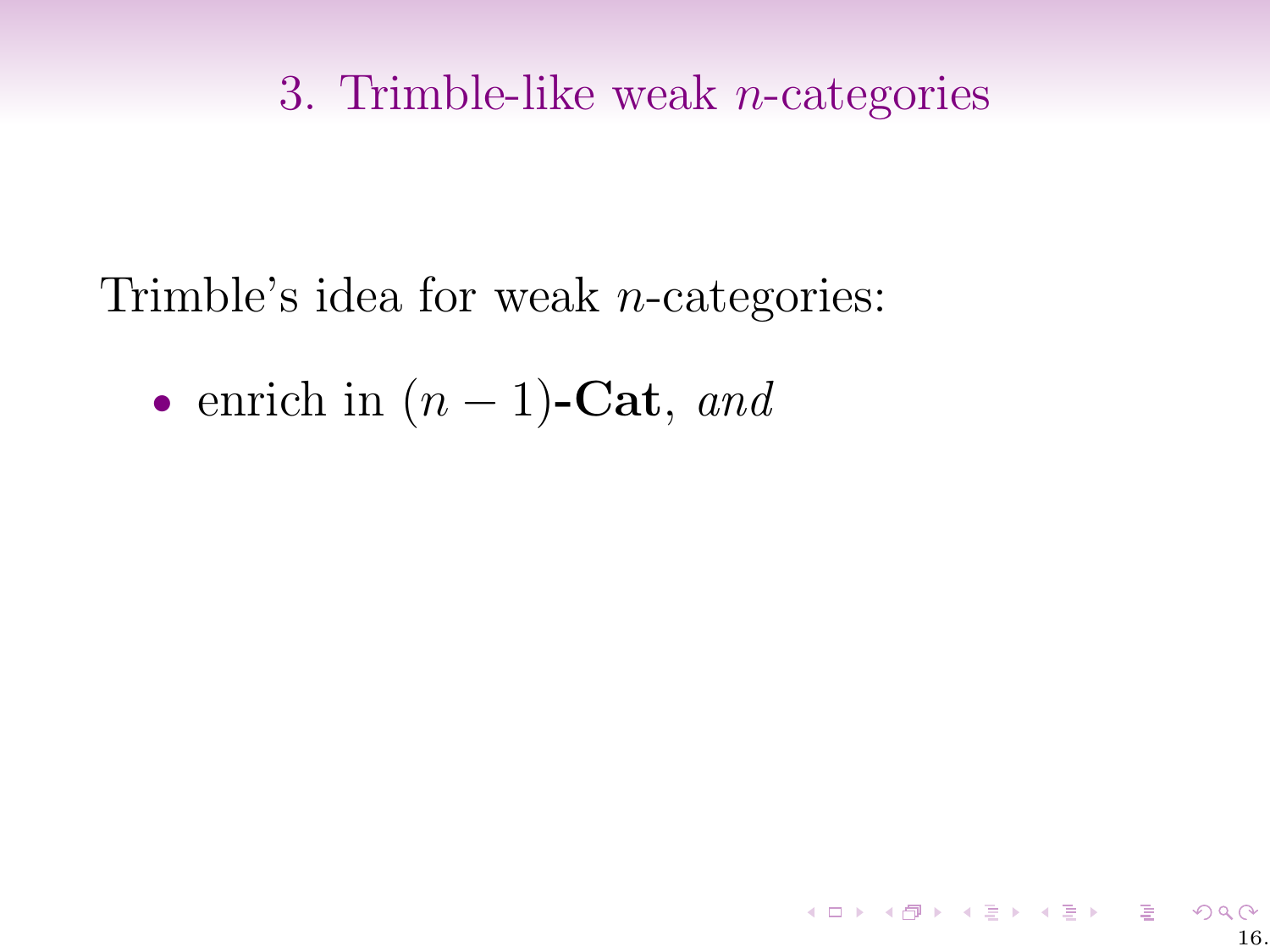Trimble's idea for weak n-categories:

- enrich in  $(n-1)$ -Cat, and
- weaken the composition using an operad.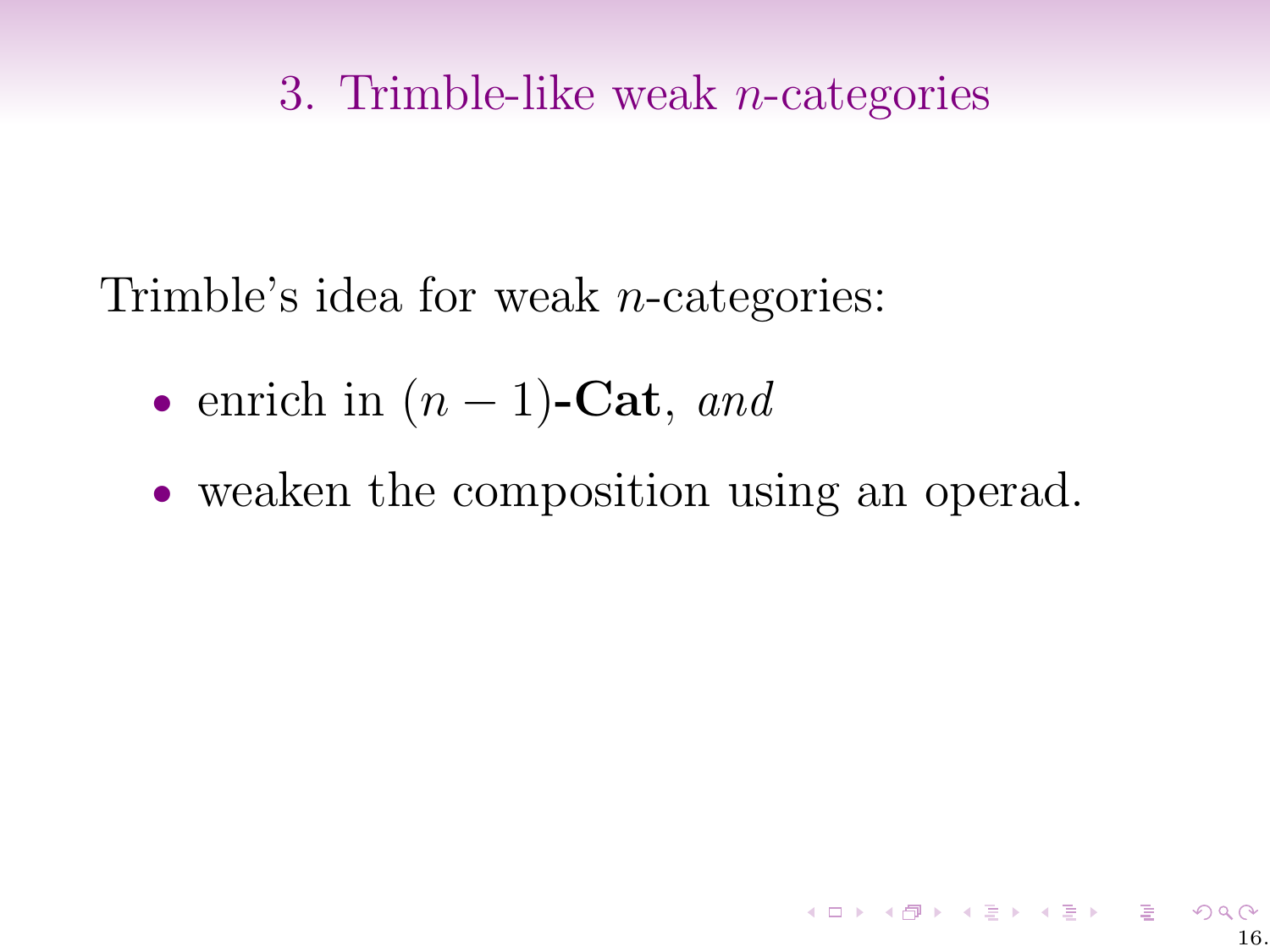Trimble's idea for weak n-categories:

- enrich in  $(n-1)$ -Cat, and
- weaken the composition using an operad.

What does "weak" mean?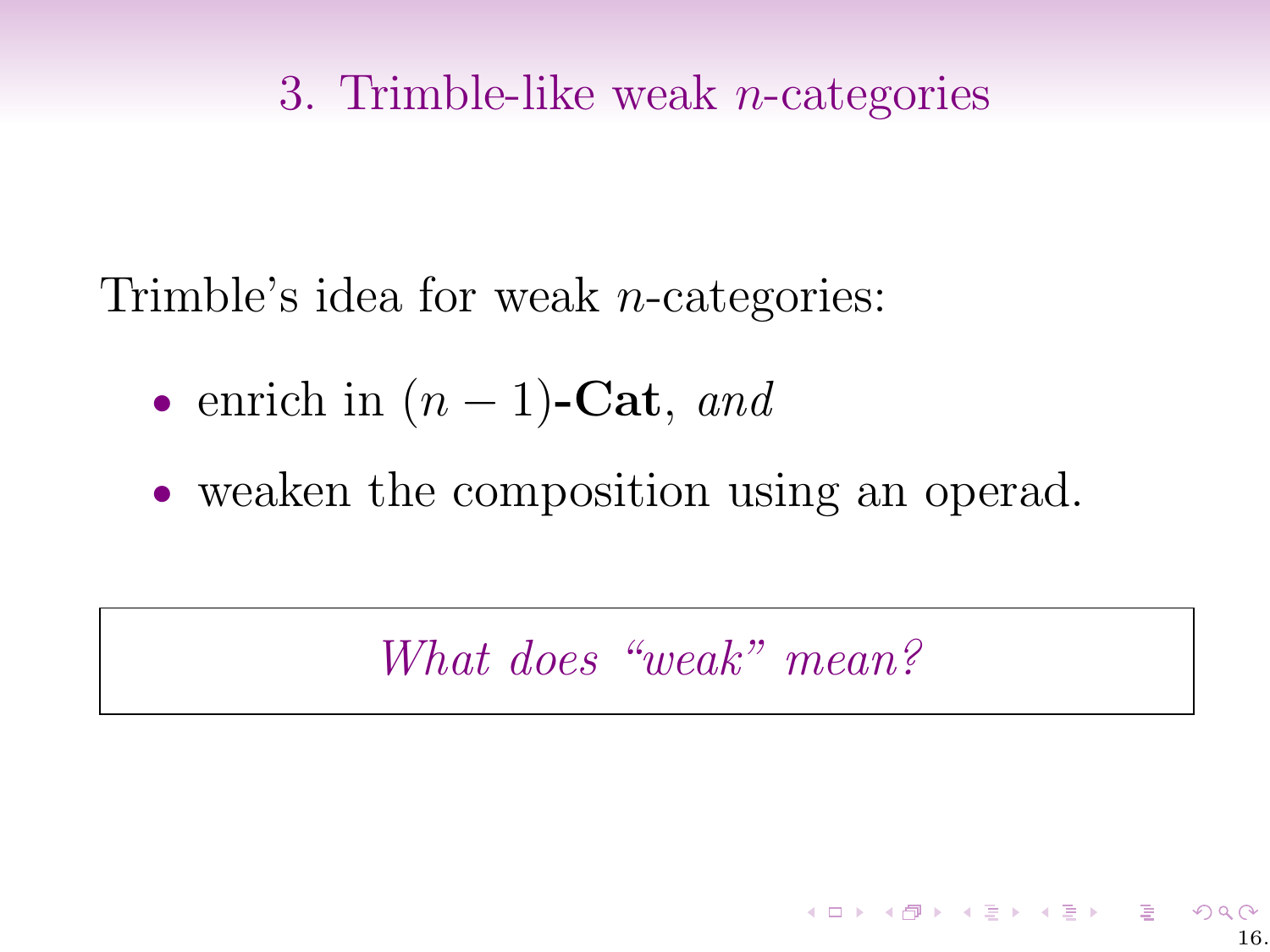Given a diagram

$$
a_0 \xrightarrow{f_1} a_1 \xrightarrow{f_2} \cdots \xrightarrow{f_k} a_k
$$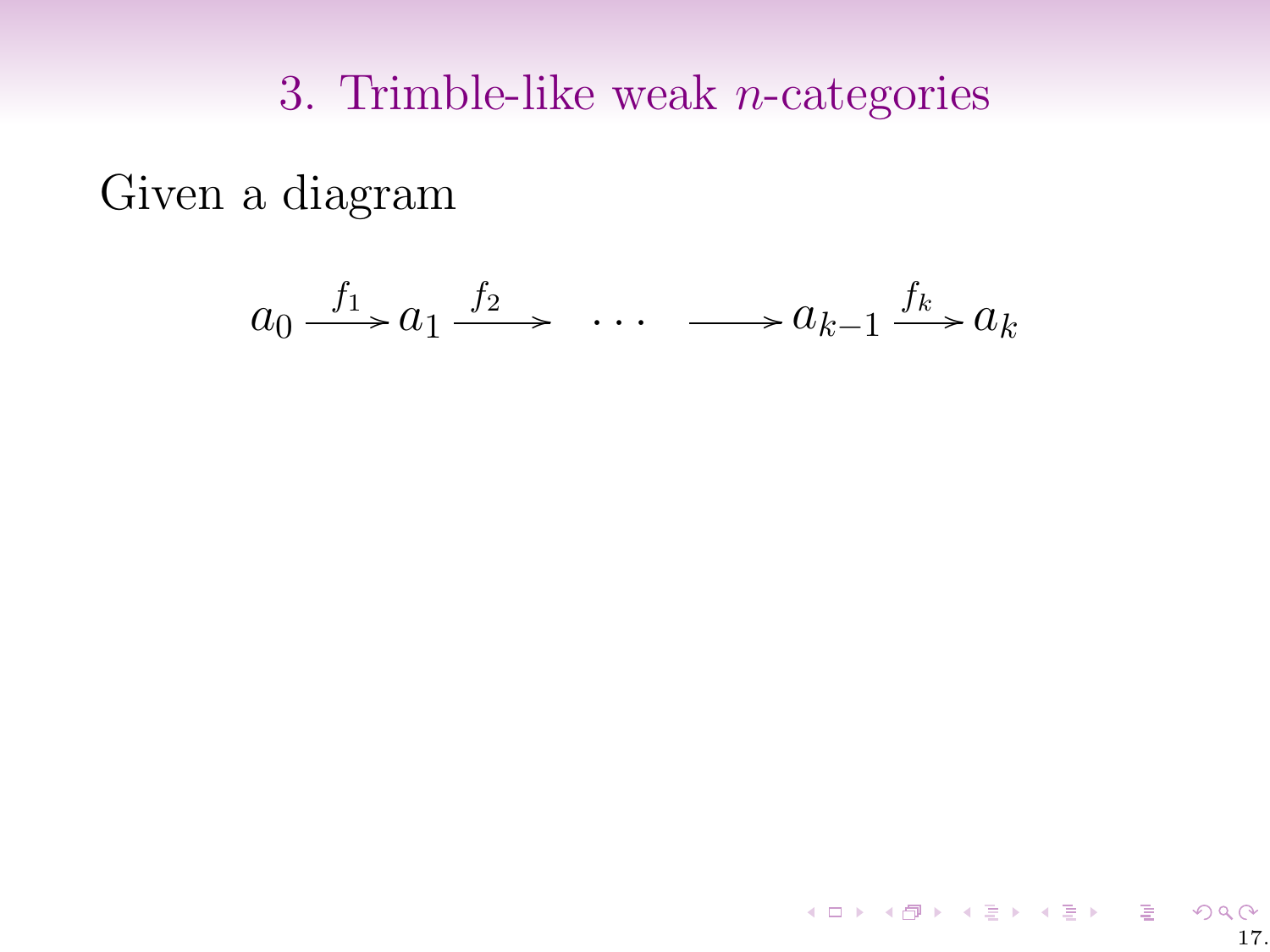Given a diagram

$$
a_0 \xrightarrow{f_1} a_1 \xrightarrow{f_2} \cdots \xrightarrow{f_k} a_{k-1} \xrightarrow{f_k} a_k
$$

17.

K ロ K K 日 K K ミ K K E K H H V Q Q Q C

we have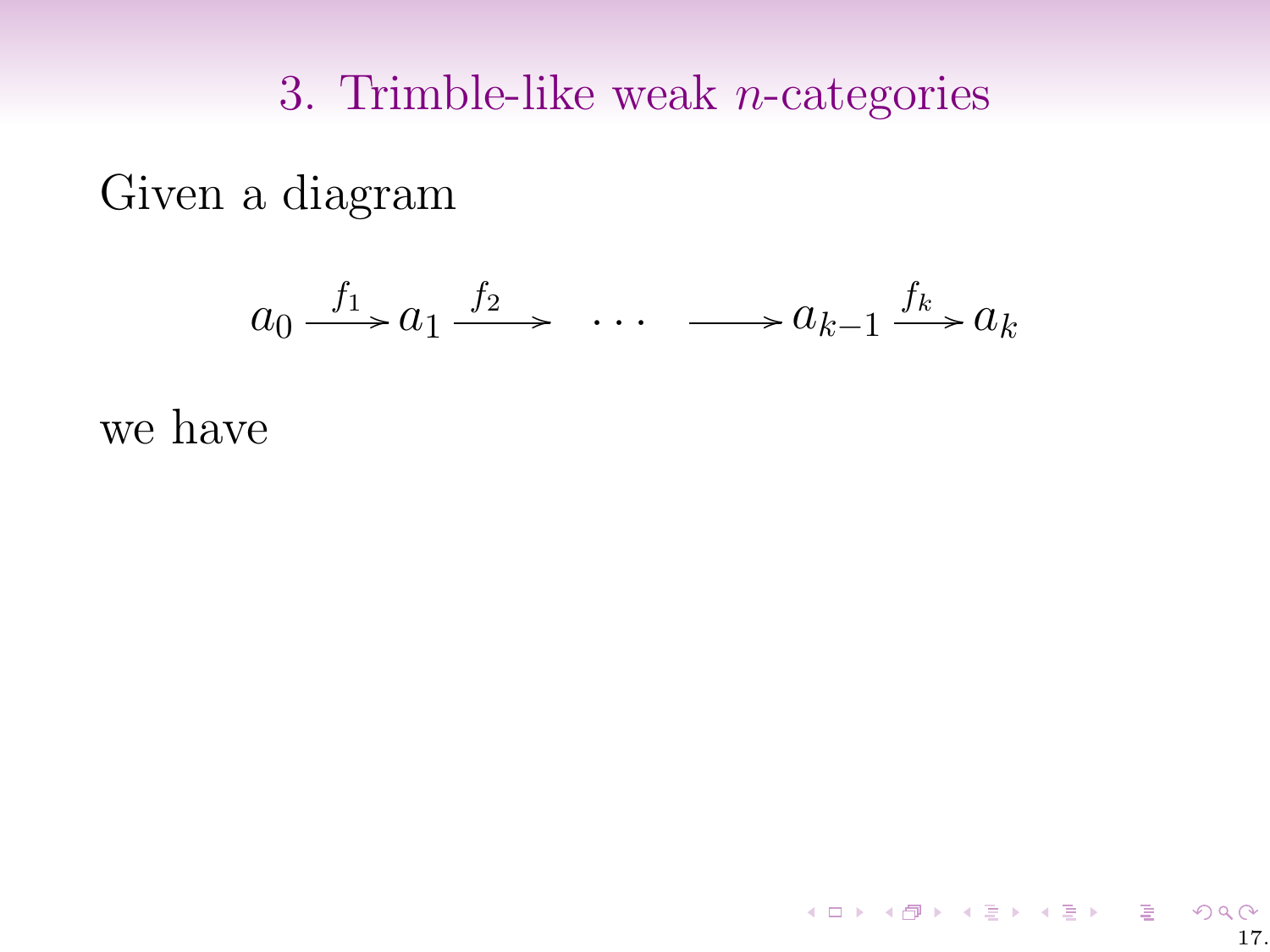Given a diagram

$$
a_0 \xrightarrow{f_1} a_1 \xrightarrow{f_2} \cdots \xrightarrow{f_k} a_k
$$

we have many composites.

17.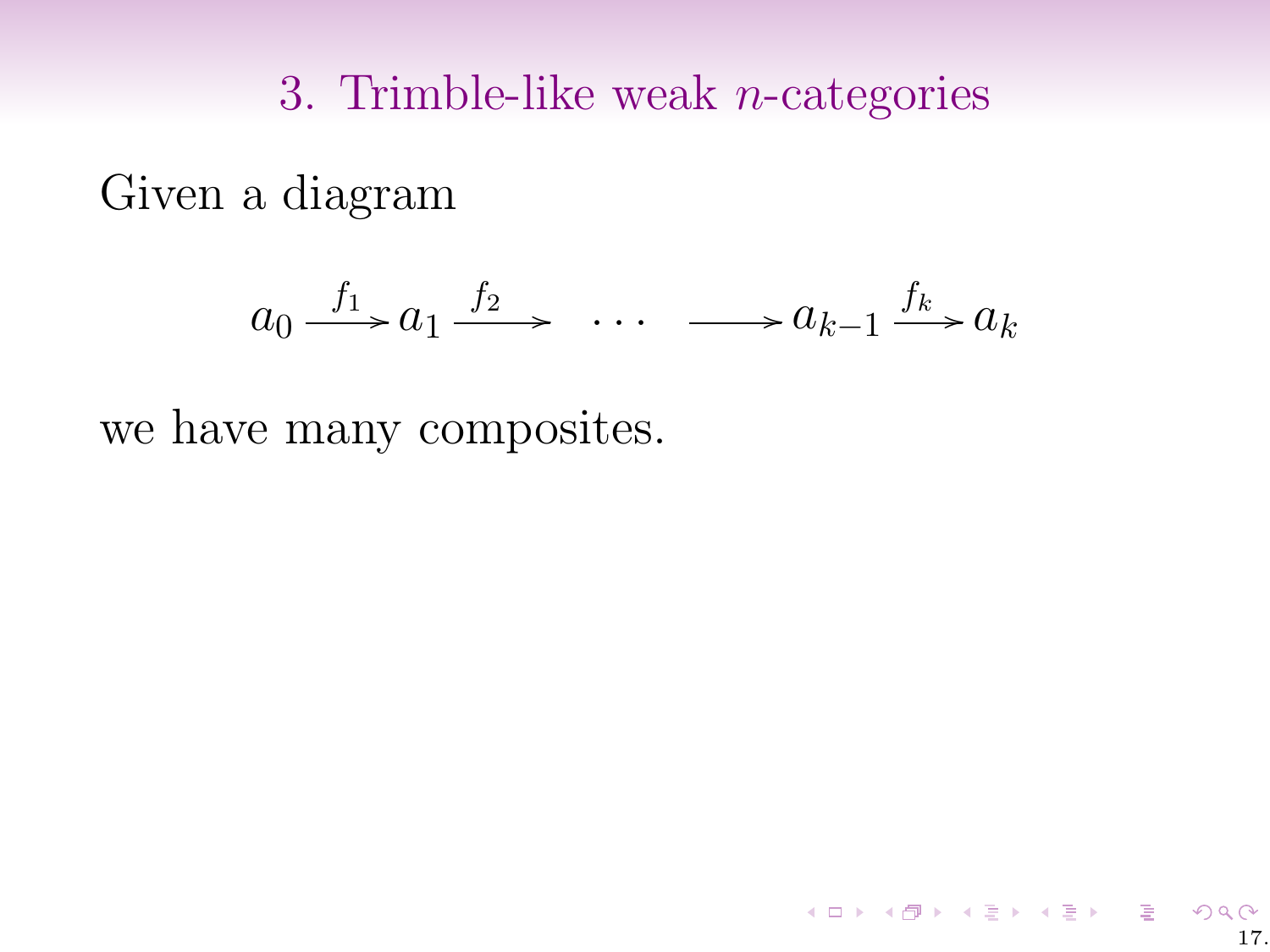Given a diagram

$$
a_0 \xrightarrow{f_1} a_1 \xrightarrow{f_2} \cdots \xrightarrow{f_k} a_k
$$

we have many composites.

Given a diagram

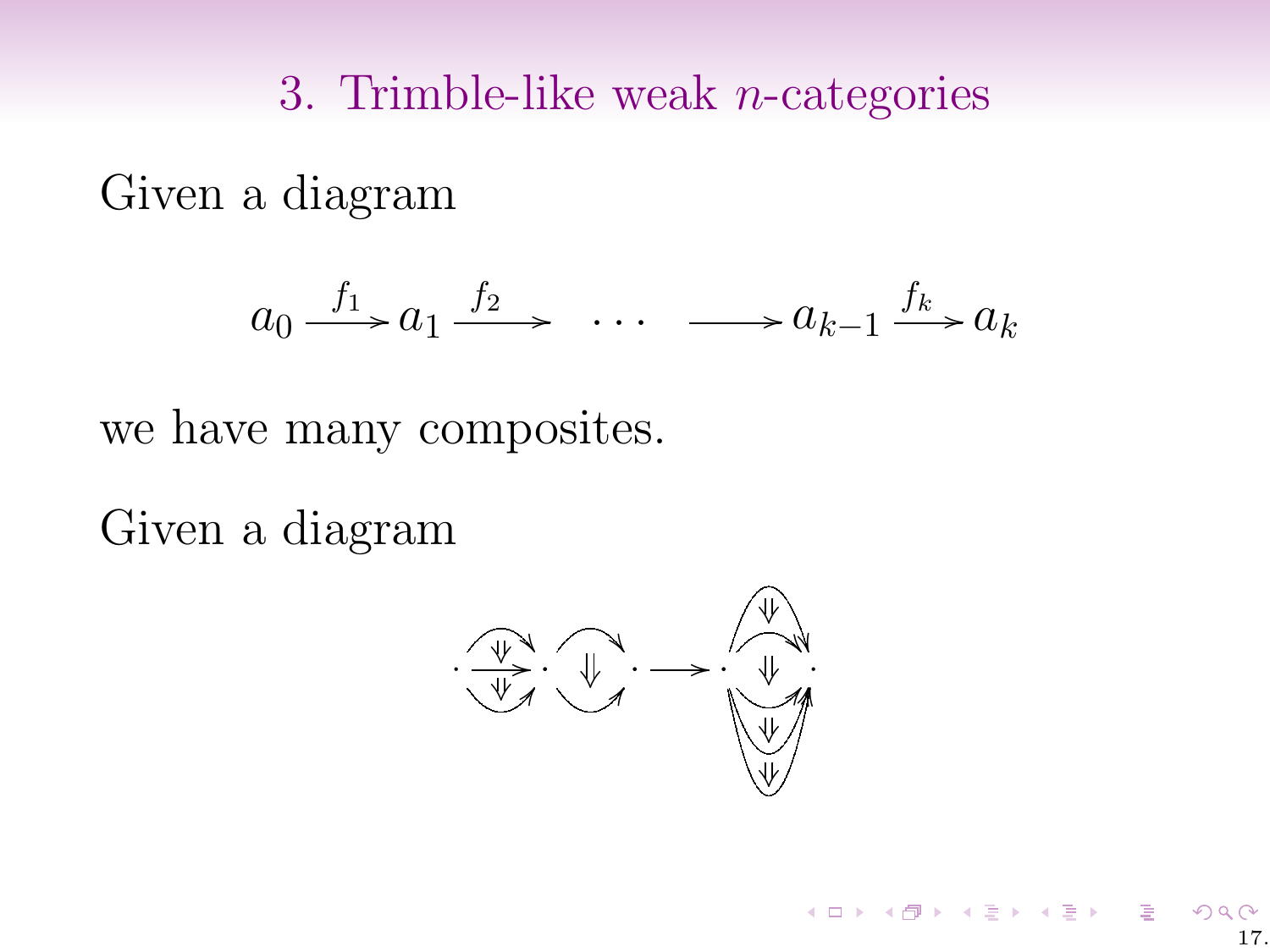Given a diagram

$$
a_0 \xrightarrow{f_1} a_1 \xrightarrow{f_2} \cdots \xrightarrow{f_k} a_k
$$

we have many composites.

Given a diagram

· · BB JJLL · ·/ · · DD · ·/

we have

イロト イ御 トメ 君 トメ 君 トー 君 一の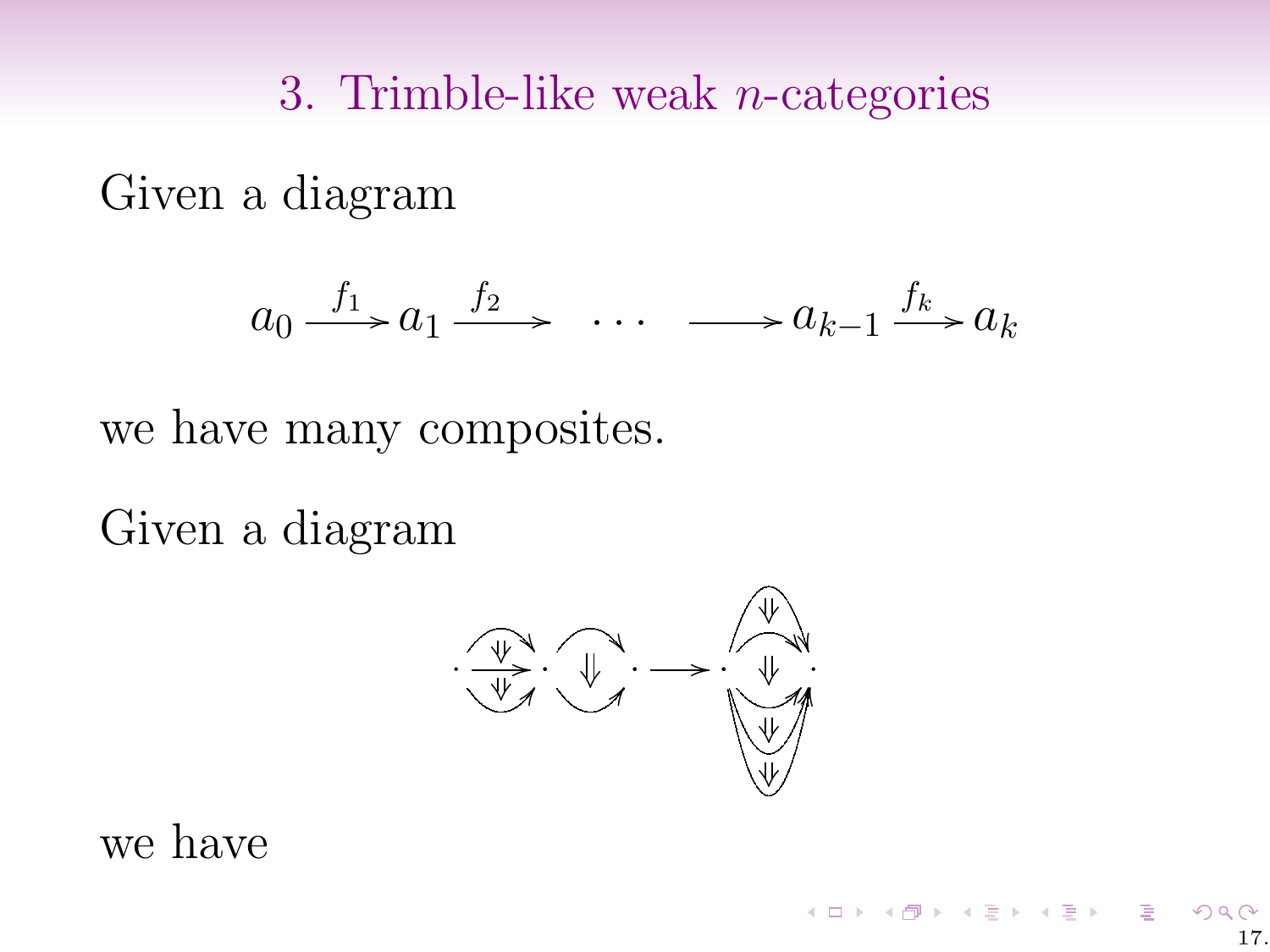Given a diagram

$$
a_0 \xrightarrow{f_1} a_1 \xrightarrow{f_2} \cdots \xrightarrow{f_k} a_k
$$

we have many composites.

Given a diagram



we have very many composites.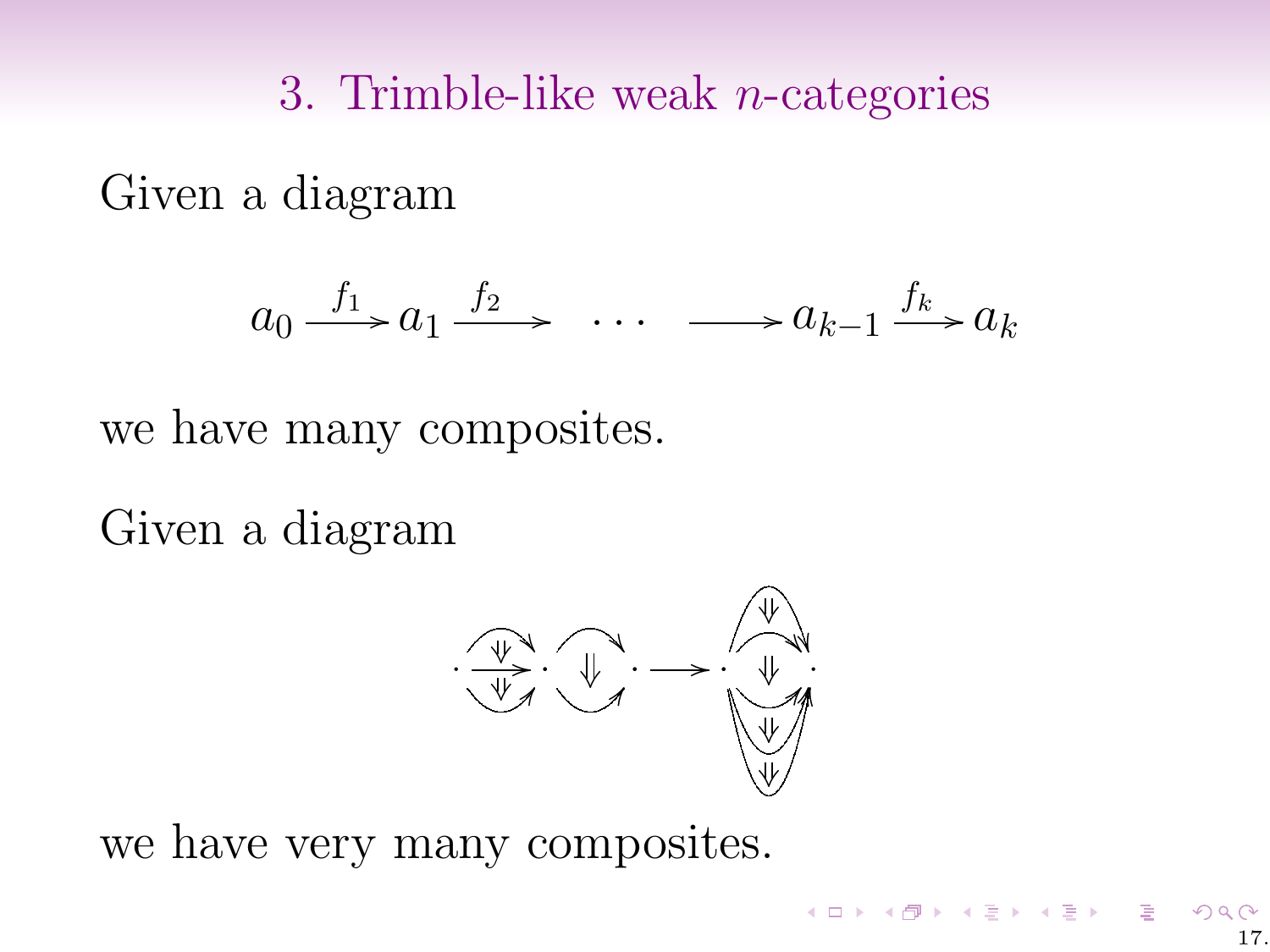イロト イ団ト イミト イミト ニミー りんぴ 18.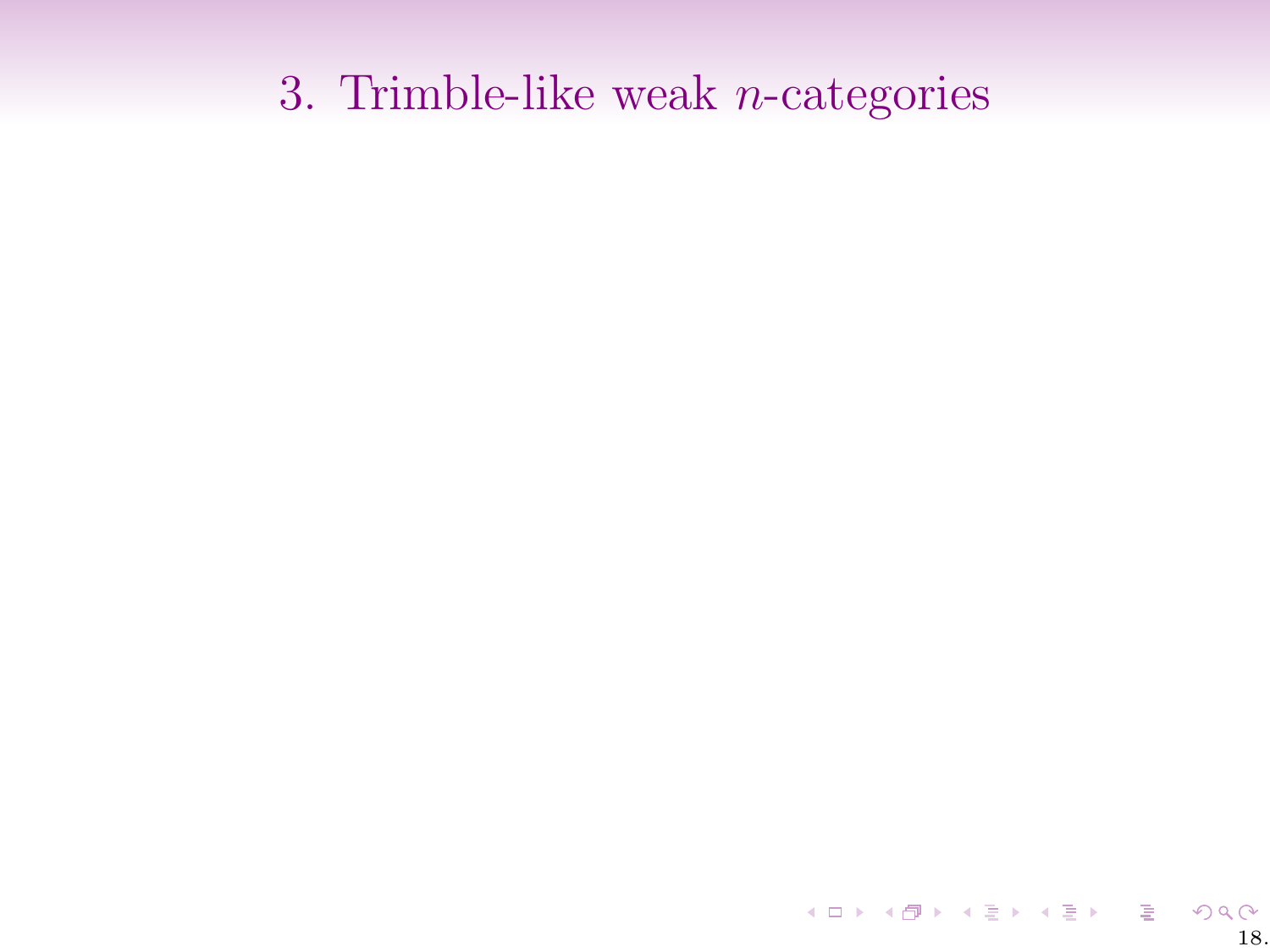Idea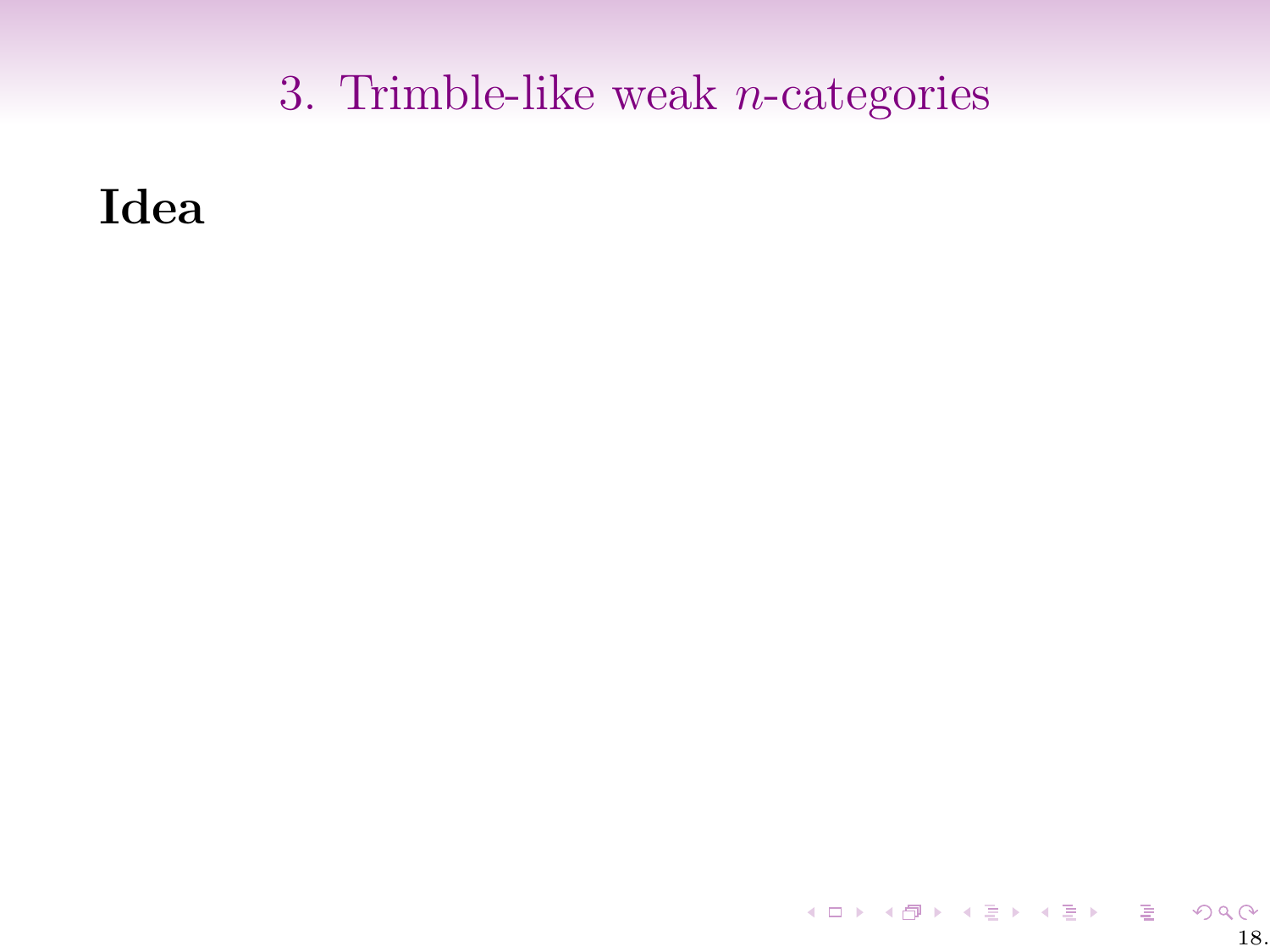### Idea

Fix an operad P in a symmetric monoidal category V.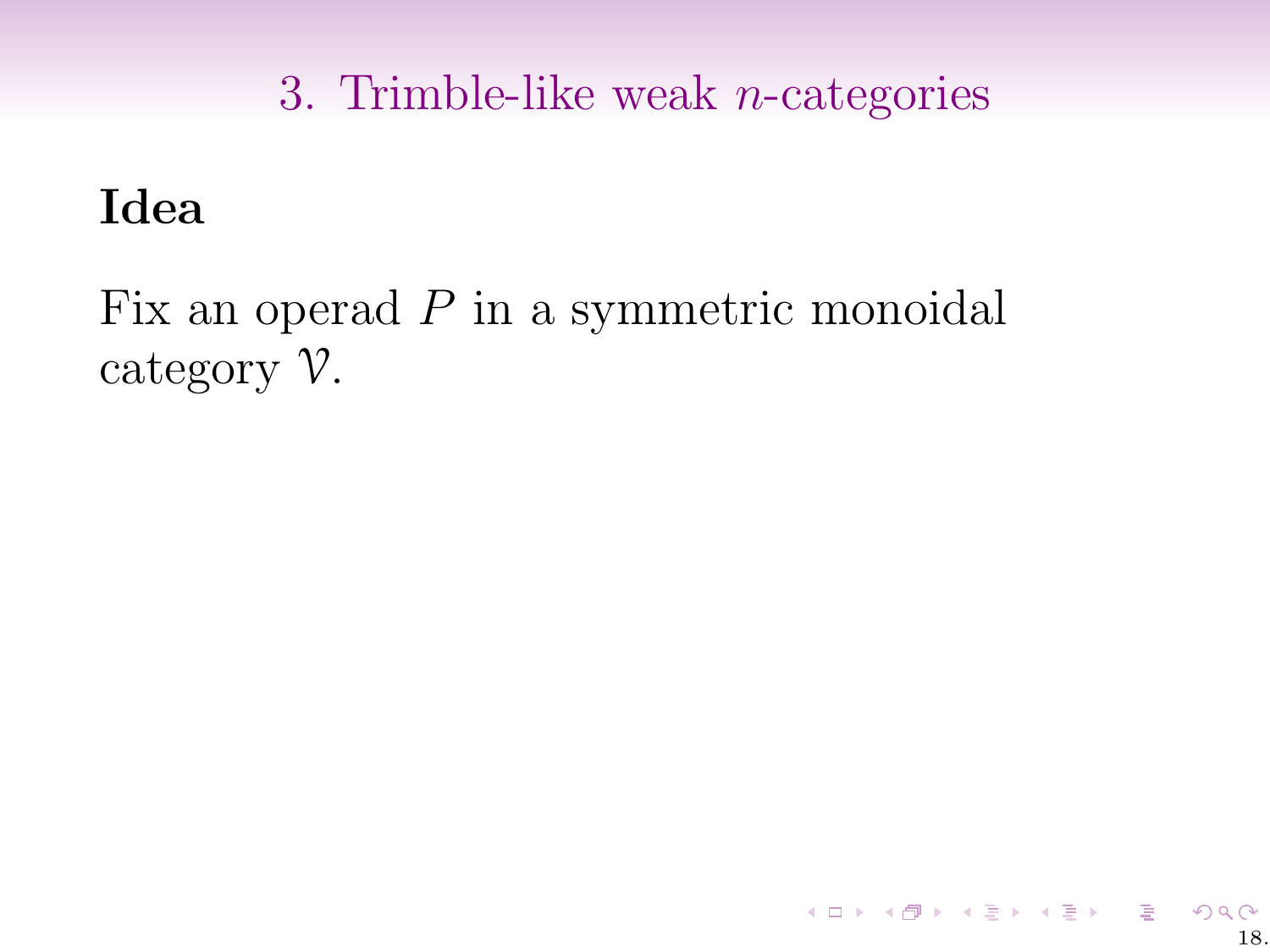18.

《 ロ 》 《 御 》 《 聖 》 《 聖 》 《 聖 》

### Idea

Fix an operad P in a symmetric monoidal category V.

A  $(V, P)$ -category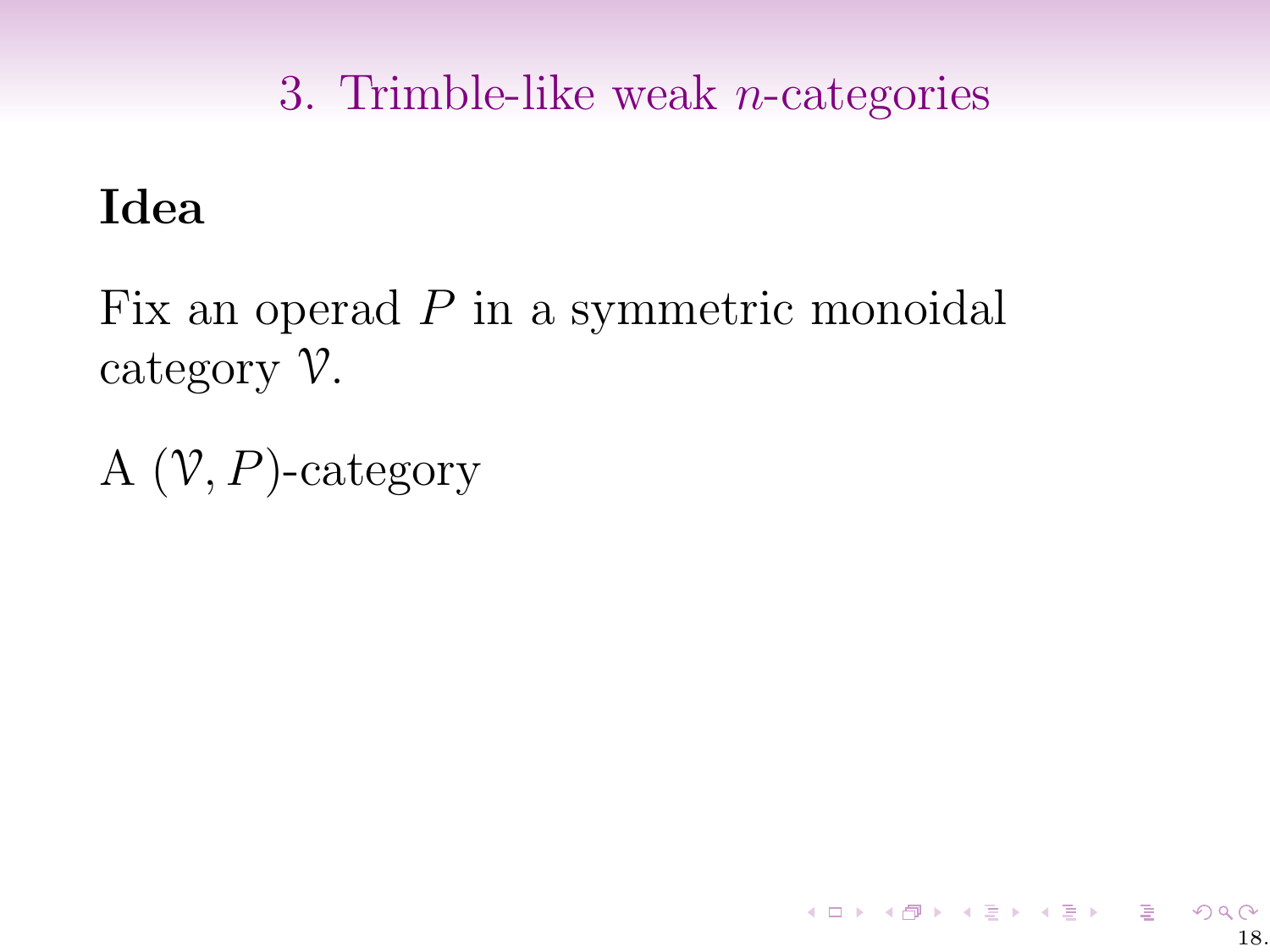### Idea

Fix an operad P in a symmetric monoidal category V.

A  $(V, P)$ -category is defined to be a cross between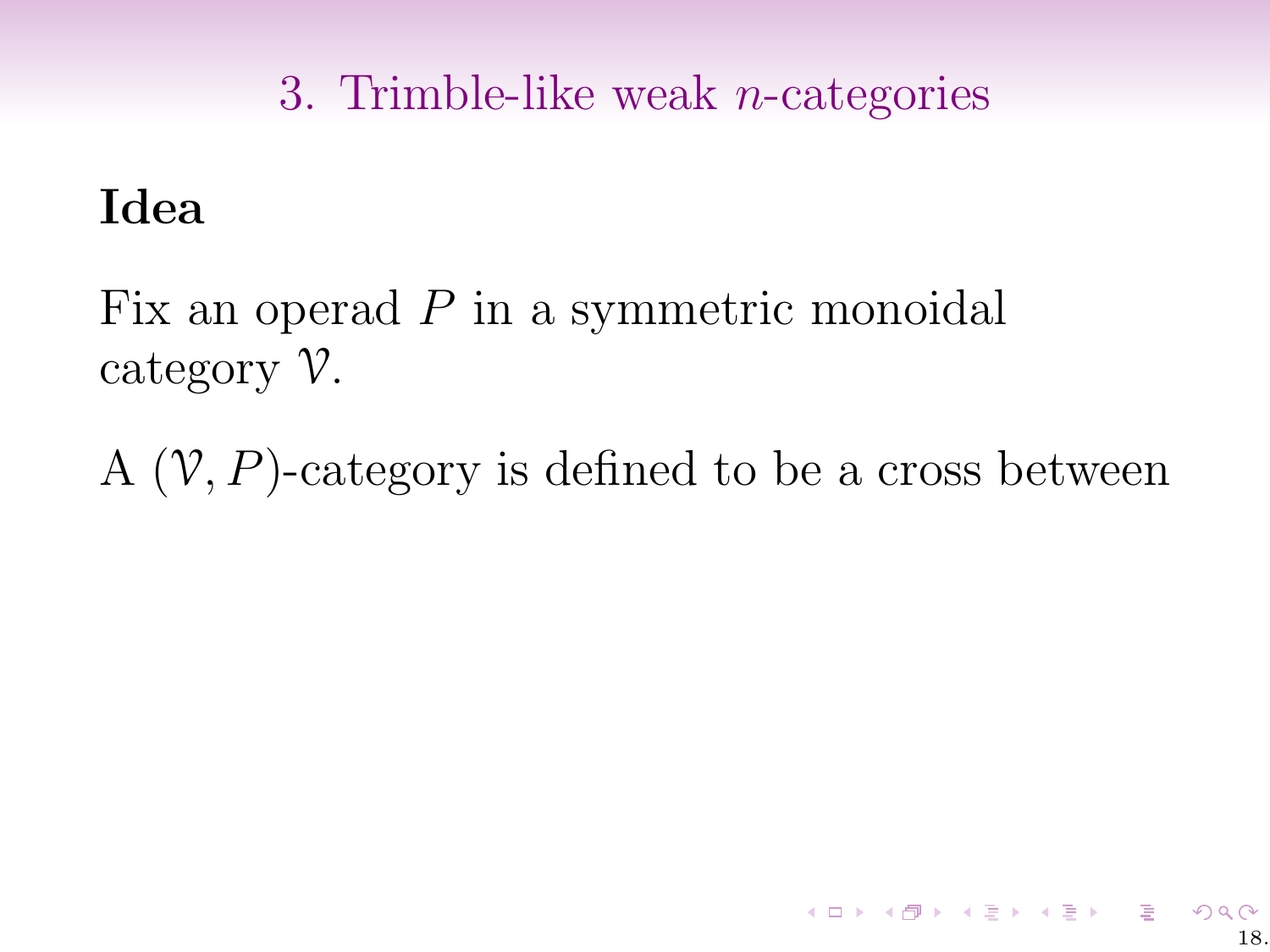### Idea

Fix an operad P in a symmetric monoidal category V.

A  $(V, P)$ -category is defined to be a cross between

• a *V*-category, and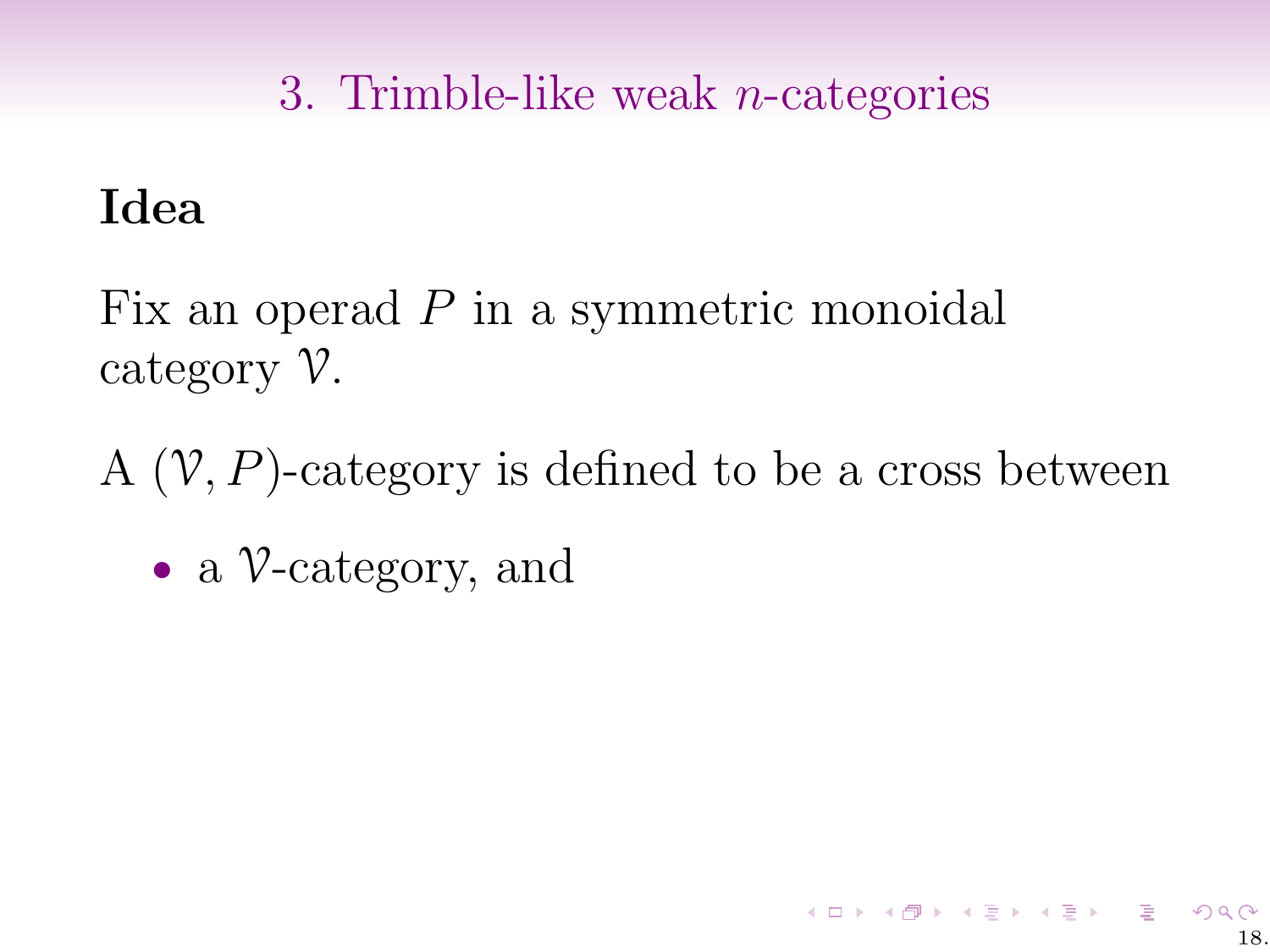### Idea

Fix an operad P in a symmetric monoidal category V.

A  $(V, P)$ -category is defined to be a cross between

18.

K ロ ▶ K @ ▶ K 할 ▶ K 할 ▶ 이 할 → ⊙

- a V-category, and
- a *P*-algebra.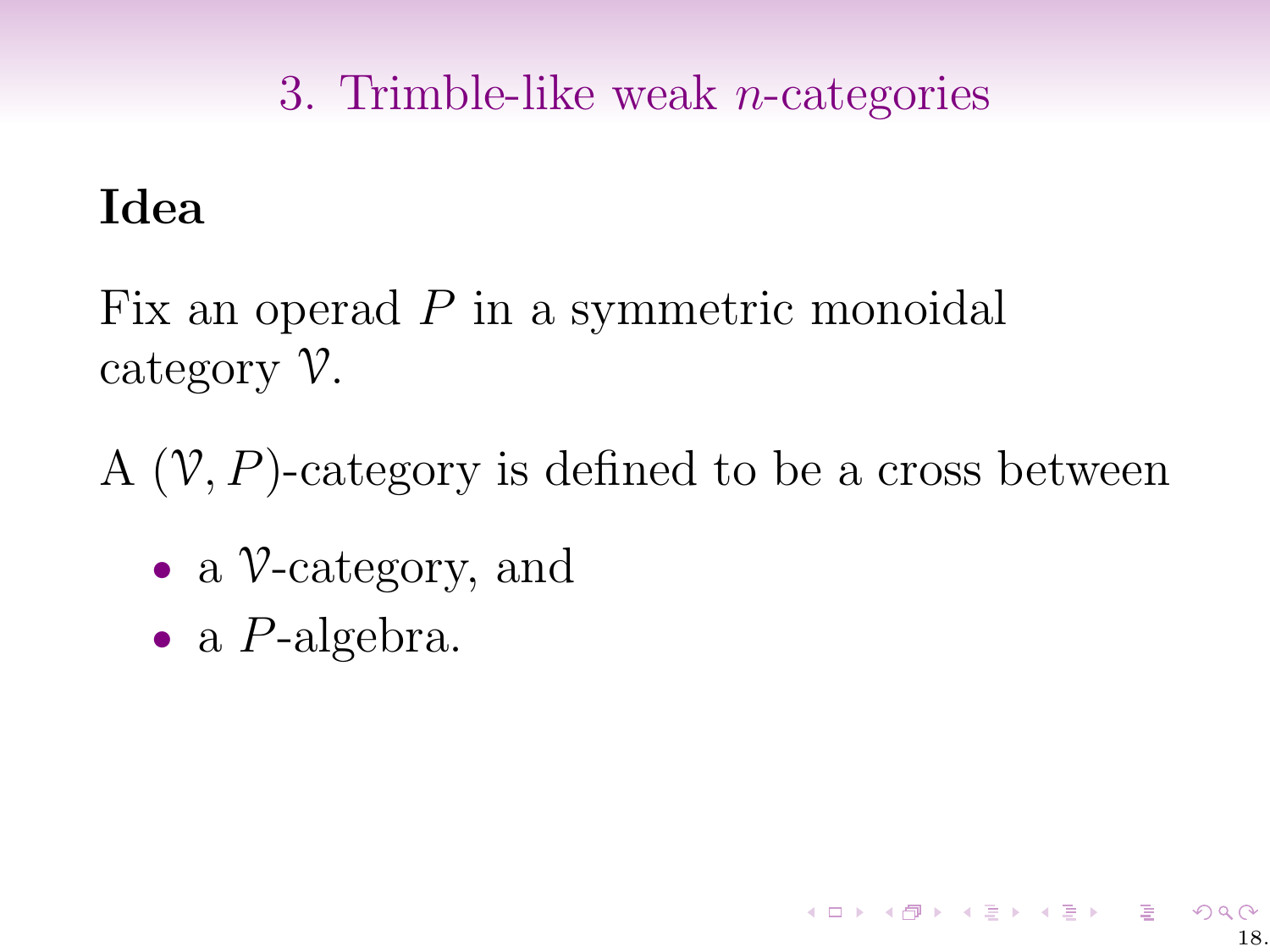### Idea

Fix an operad P in a symmetric monoidal category V.

A  $(V, P)$ -category is defined to be a cross between

- a *V*-category, and
- a *P*-algebra.

—The underlying data is a  $\mathcal{V}\text{-graph}$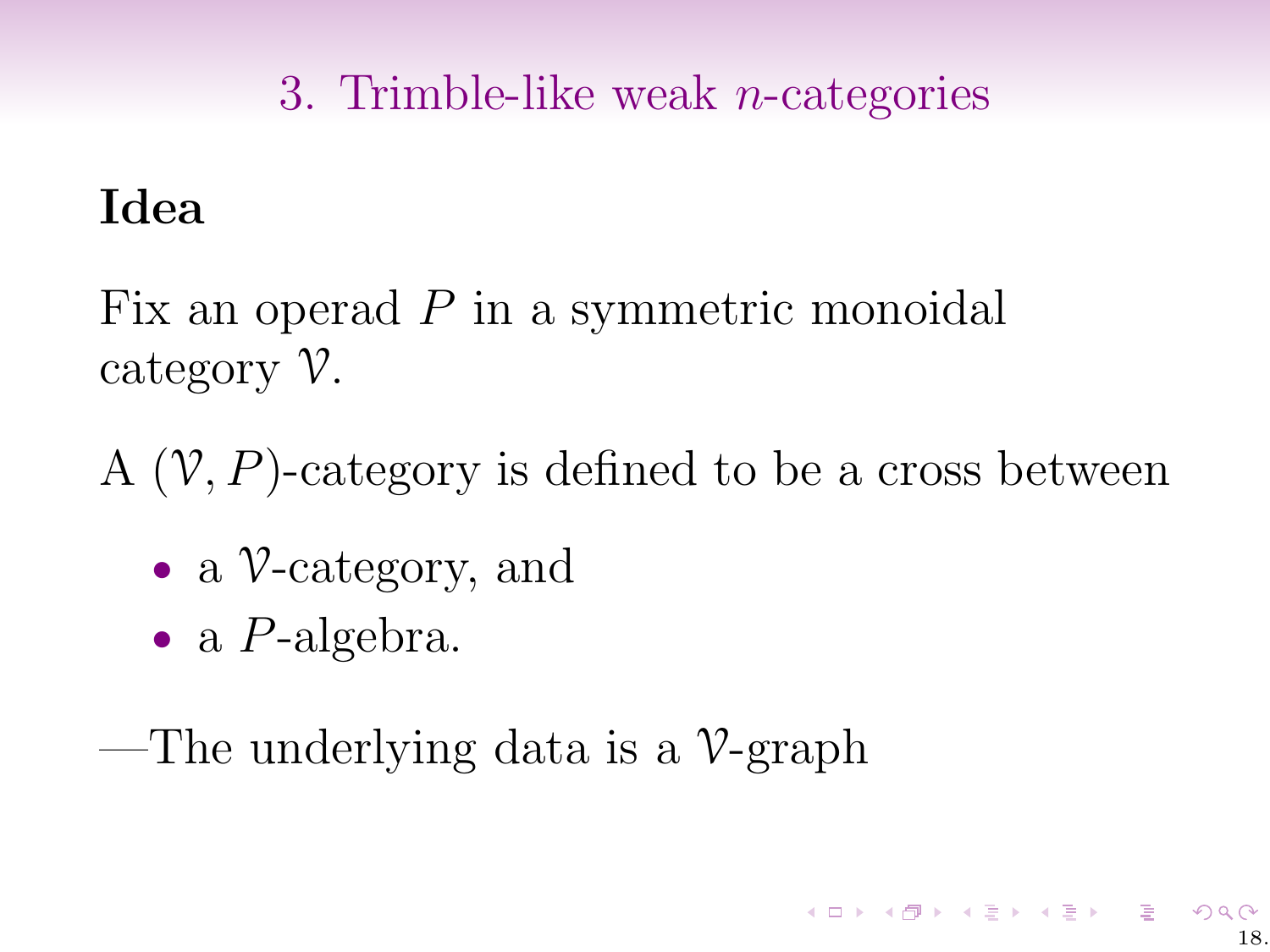### Idea

Fix an operad P in a symmetric monoidal category V.

A  $(V, P)$ -category is defined to be a cross between

- a *V*-category, and
- a *P*-algebra.

—The underlying data is a  $\mathcal{V}\text{-graph}$ but composition is like a P-algebra action.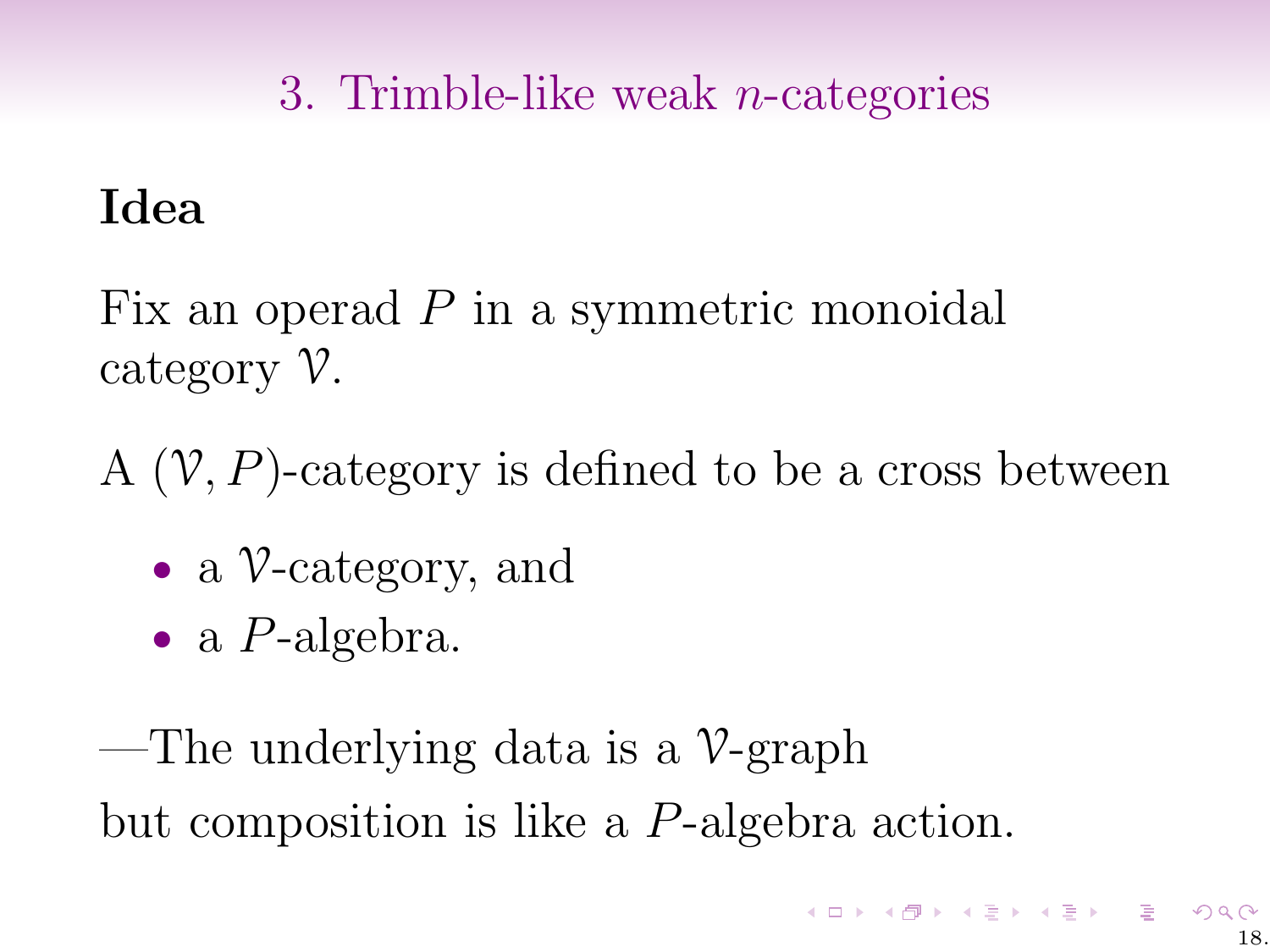• Composition in an ordinary V-category:

$$
A(a_{k-1},a_k)\times\cdots\times A(a_0,a_1)\longrightarrow A(a_0,a_k)
$$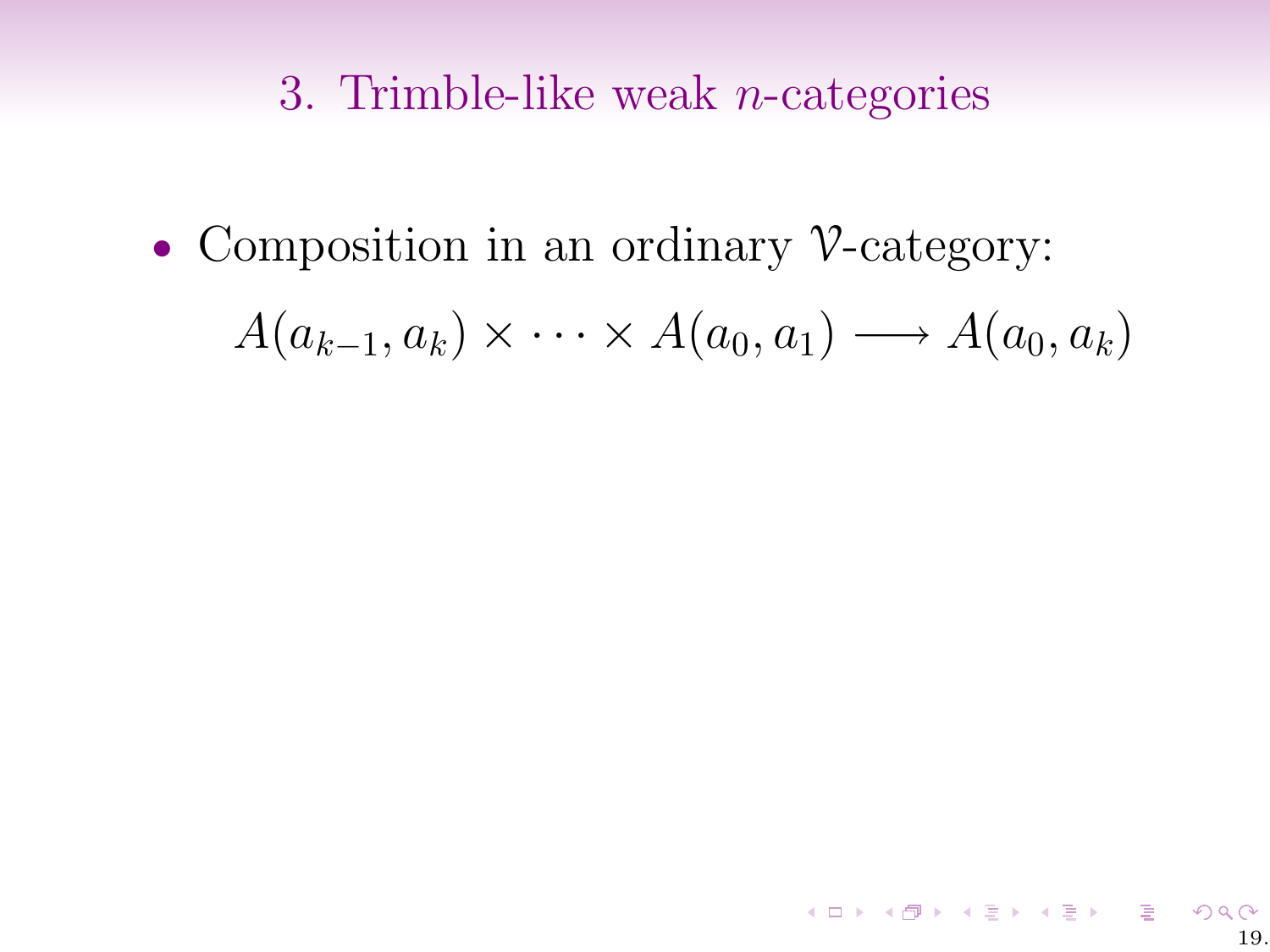• Composition in an ordinary V-category:

$$
A(a_{k-1},a_k)\times\cdots\times A(a_0,a_1)\longrightarrow A(a_0,a_k)
$$

• P-algebra action:

$$
P(k) \times A \times \cdots \times A \longrightarrow A
$$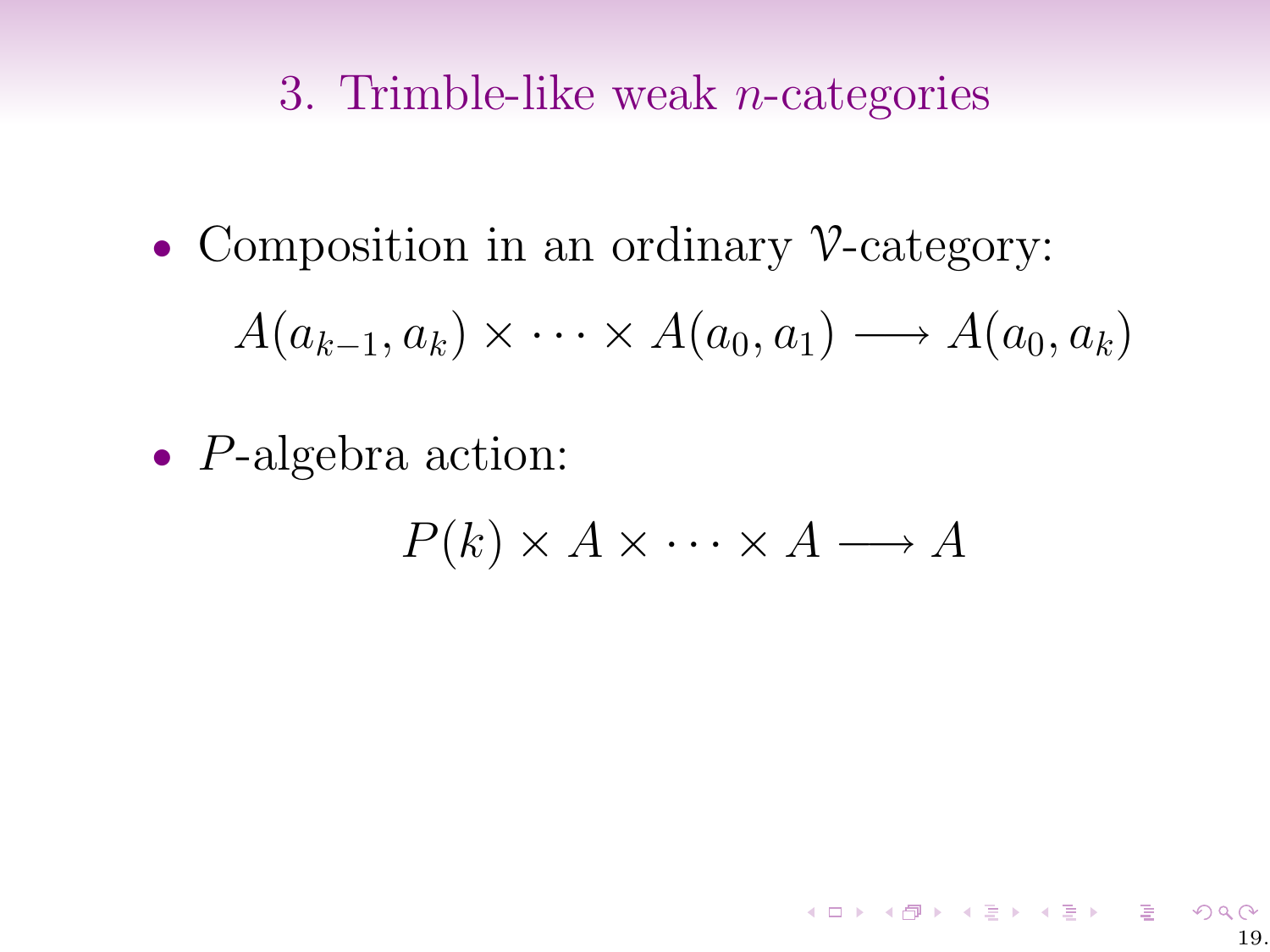• Composition in an ordinary V-category:

$$
A(a_{k-1},a_k)\times\cdots\times A(a_0,a_1)\longrightarrow A(a_0,a_k)
$$

• P-algebra action:

$$
P(k) \times A \times \cdots \times A \longrightarrow A
$$

• Composition in a  $(\mathcal{V}, P)$ -category:  $P(k) \times A(a_{k-1}, a_k) \times \cdots \times A(a_0, a_1) \longrightarrow A(a_0, a_k)$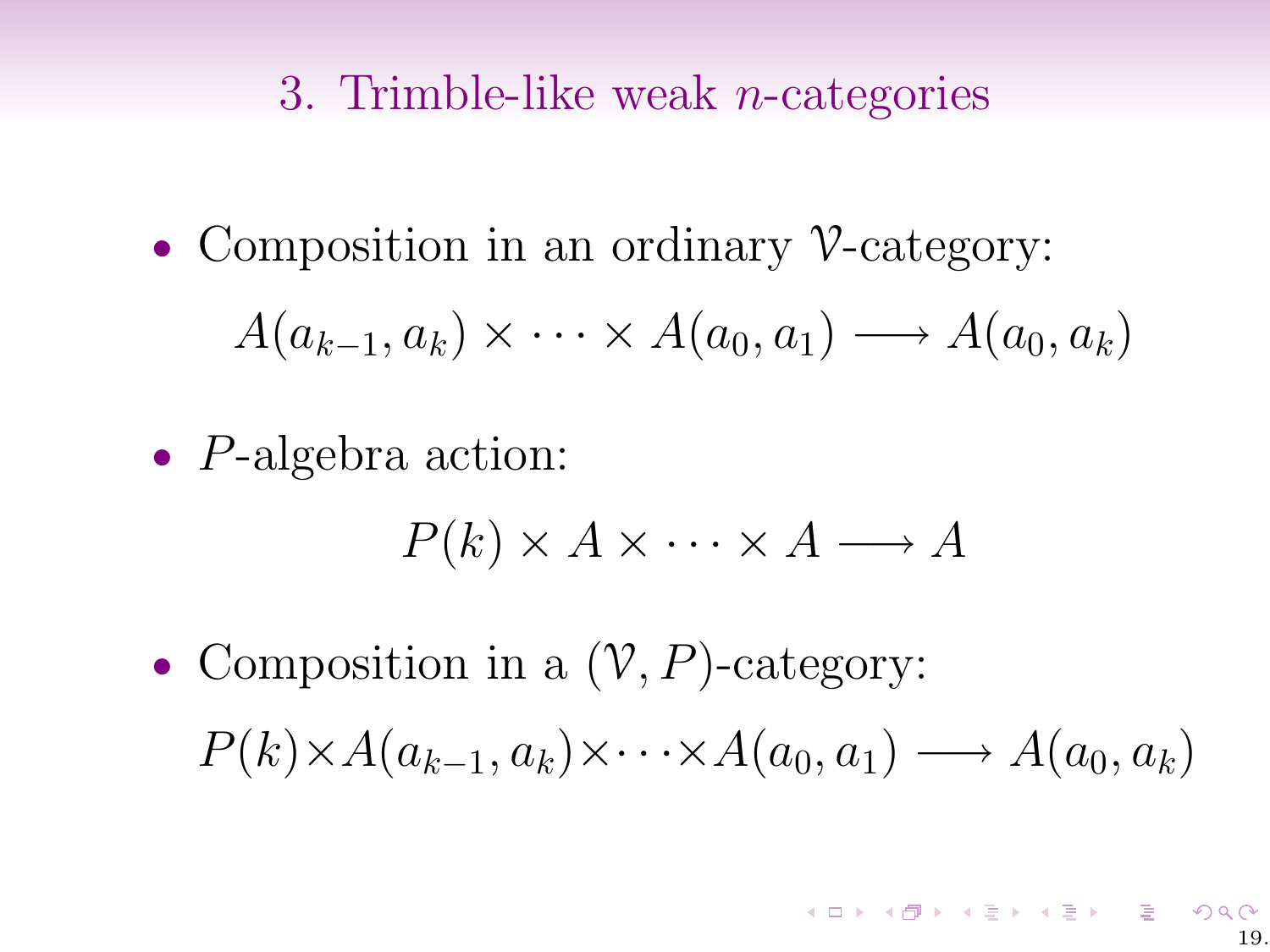We can then build weak *n*-categories: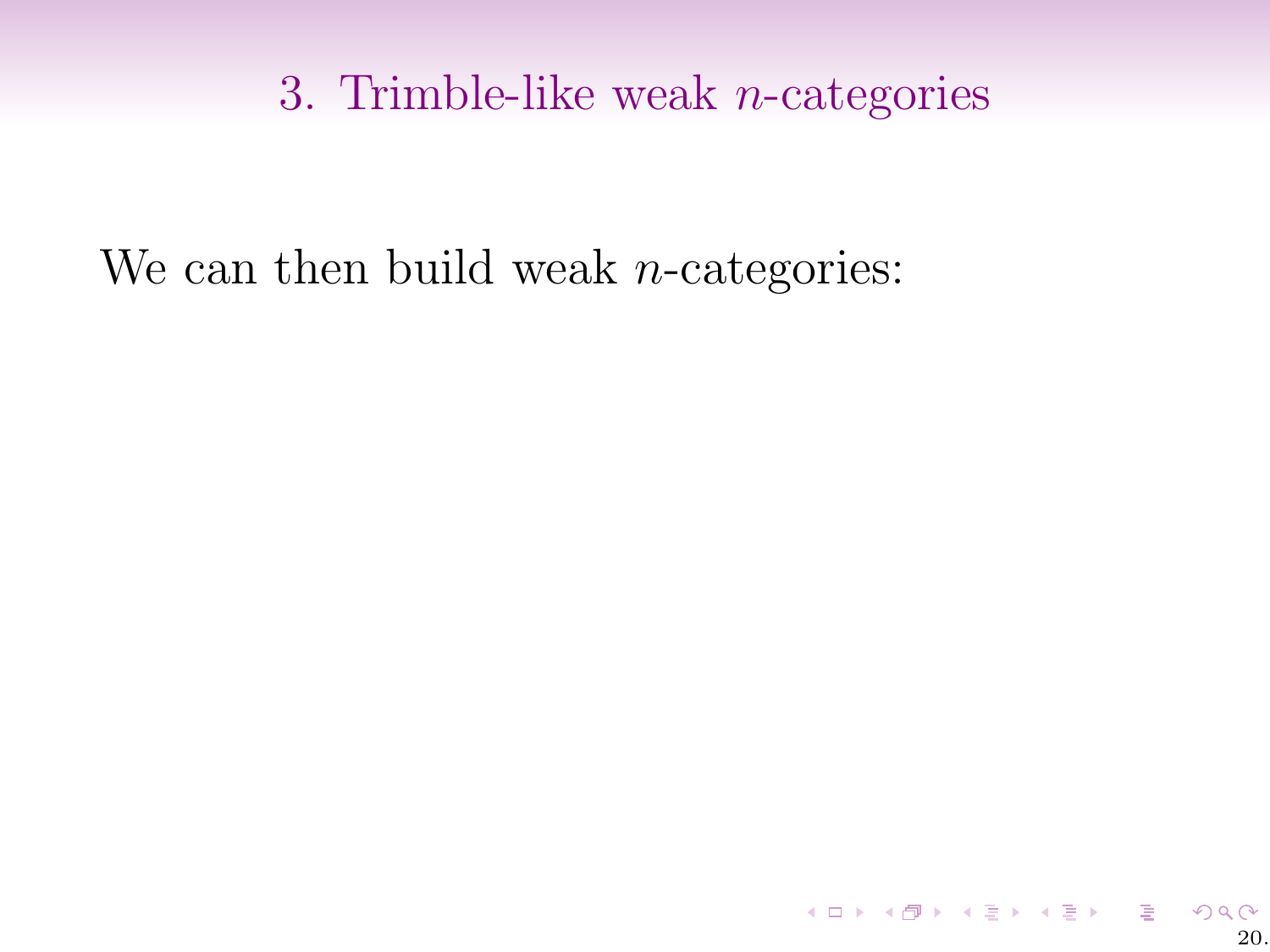We can then build weak *n*-categories:

$$
\bullet\:\: 0\text{-}\mathbf{Cat}:=\mathbf{Set}
$$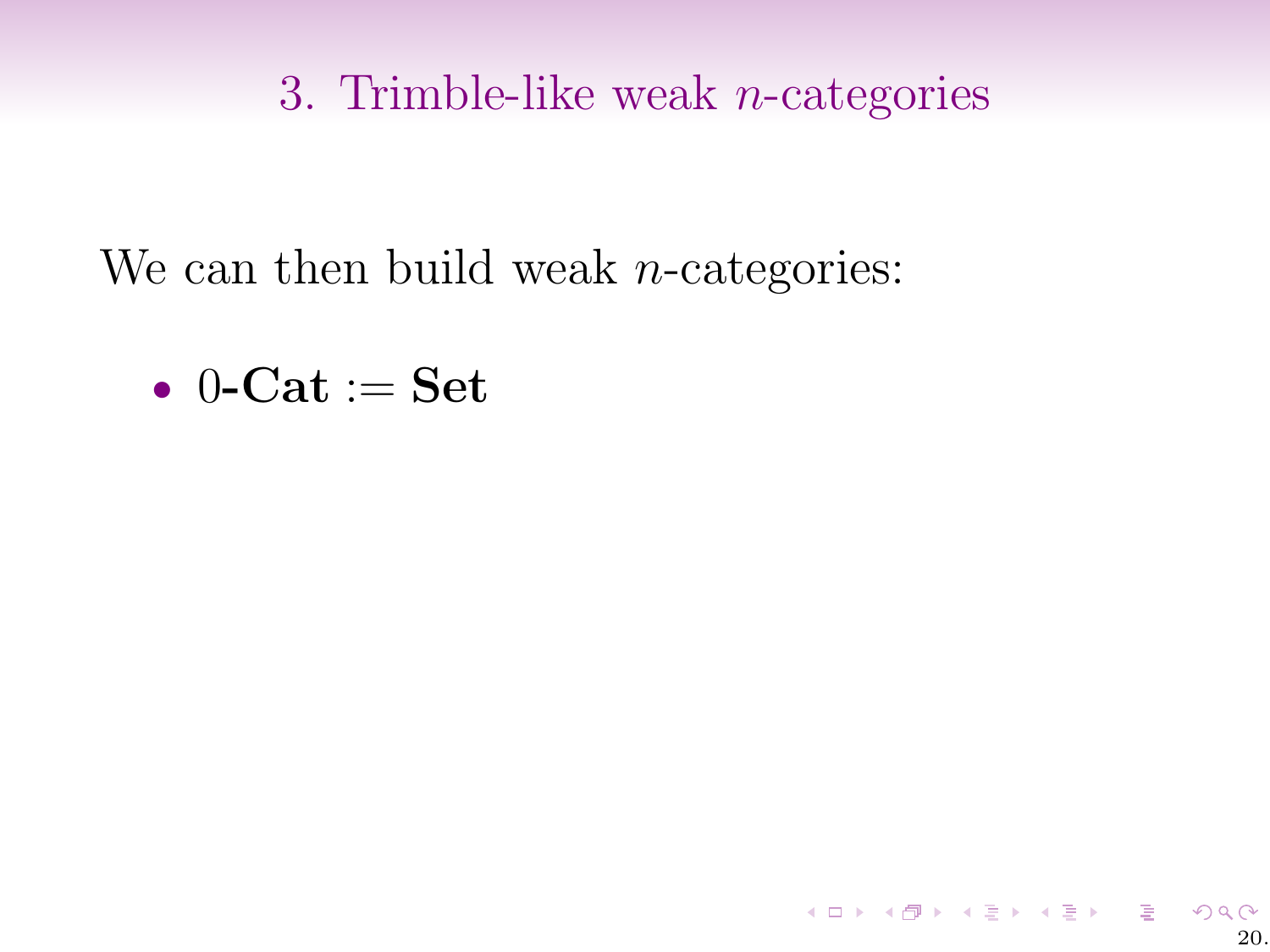We can then build weak *n*-categories:

$$
\bullet\:\: 0\text{-}\mathbf{Cat}:=\mathbf{Set}
$$

• 
$$
(n+1)
$$
-Cat :=  $(n\text{-Cat}, P_n)$ -Cat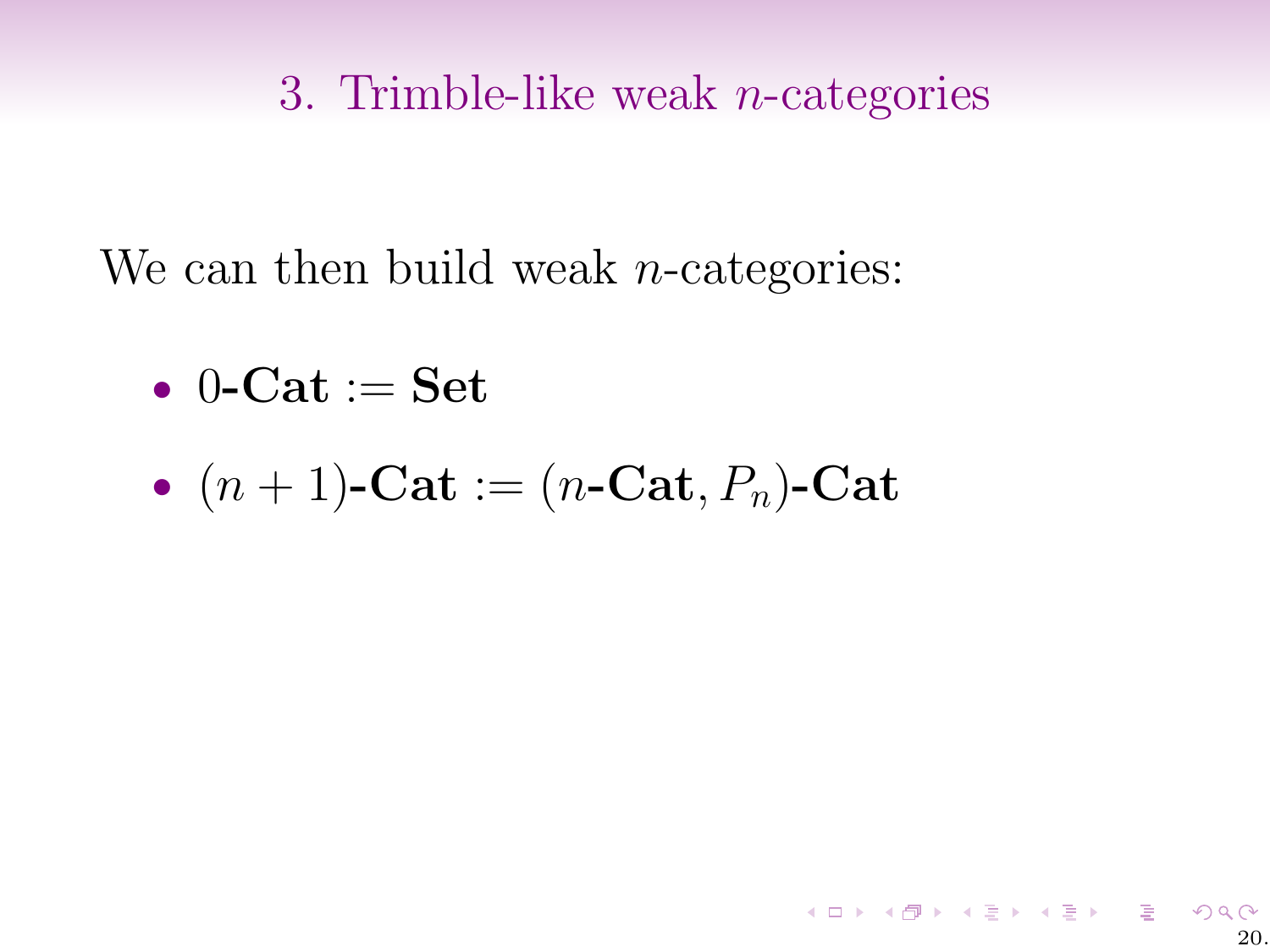We can then build weak *n*-categories:

$$
\bullet\:\: 0\text{-}\mathbf{Cat}:=\mathbf{Set}
$$

• 
$$
(n+1)
$$
-Cat :=  $(n\text{-Cat}, P_n)$ -Cat

But what operads  $P_n$  are we going to use?

20.

K ロ ▶ K @ ▶ K 경 ▶ K 경 ▶ X 경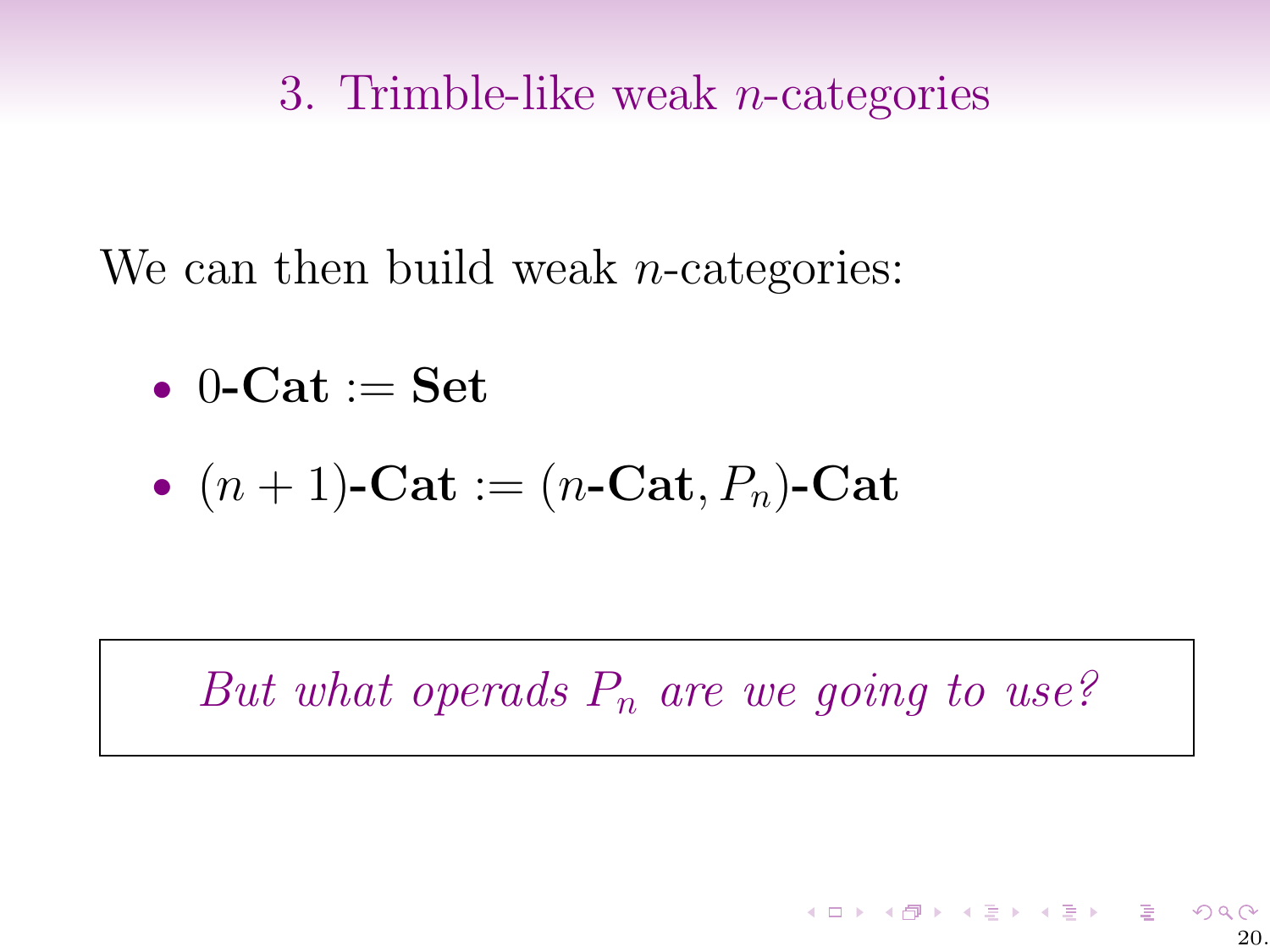Trimble's method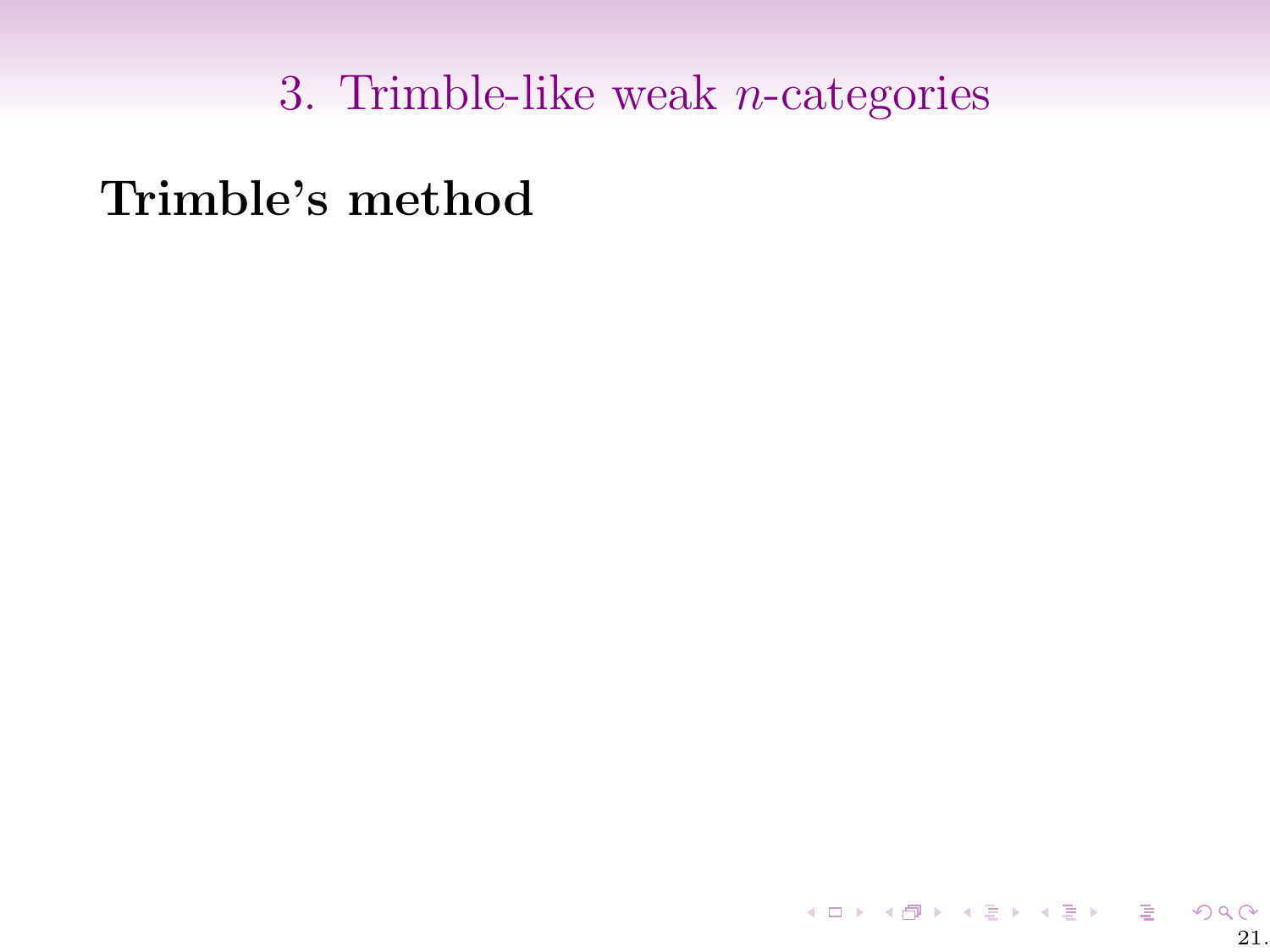### Trimble's method

• start with just one operad  $E \in \textbf{Top}$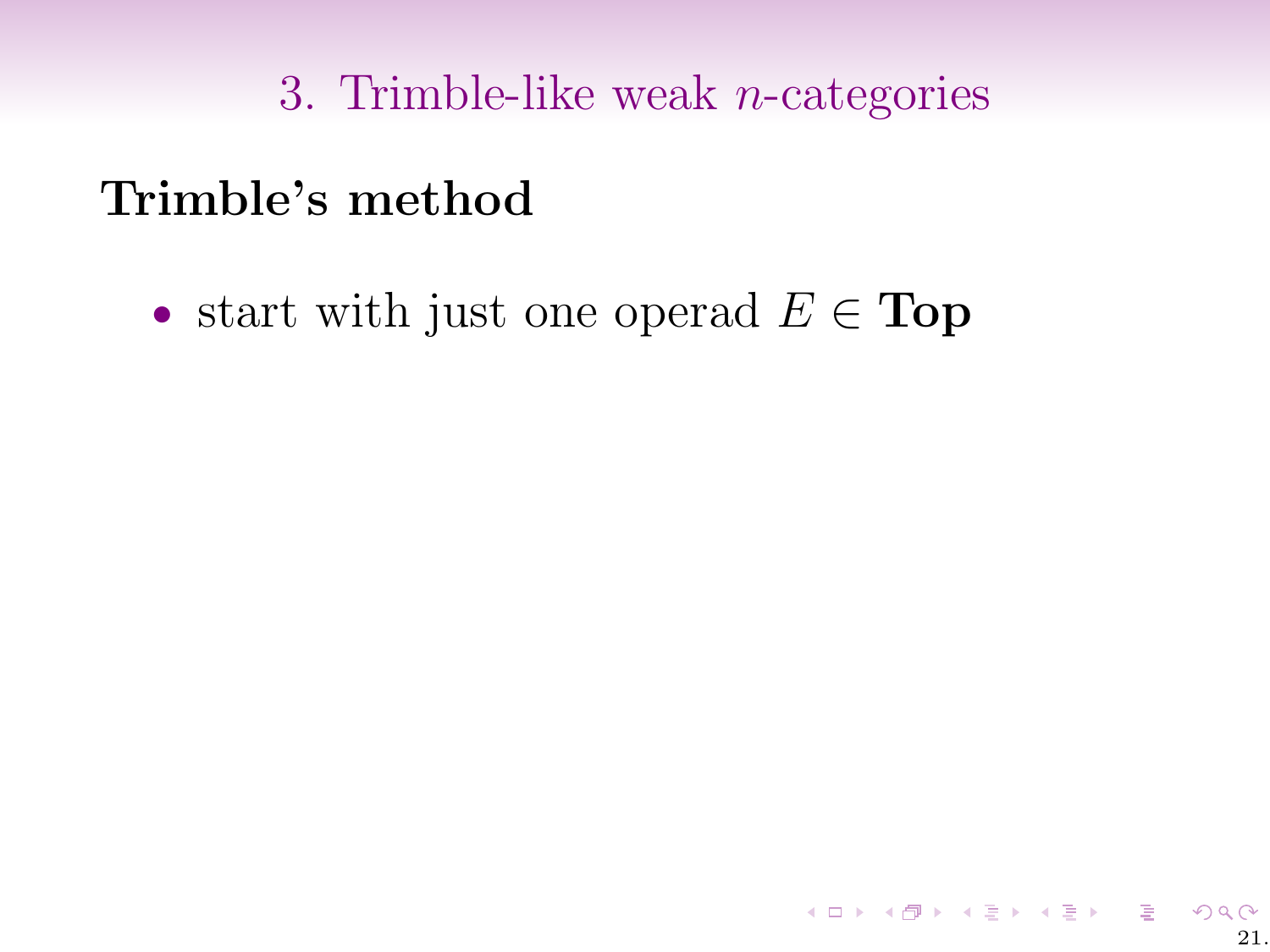### Trimble's method

- start with just one operad  $E \in \text{Top}$
- take each  $P_n(k)$  to be the fundamental *n*-groupoid of  $E(k)$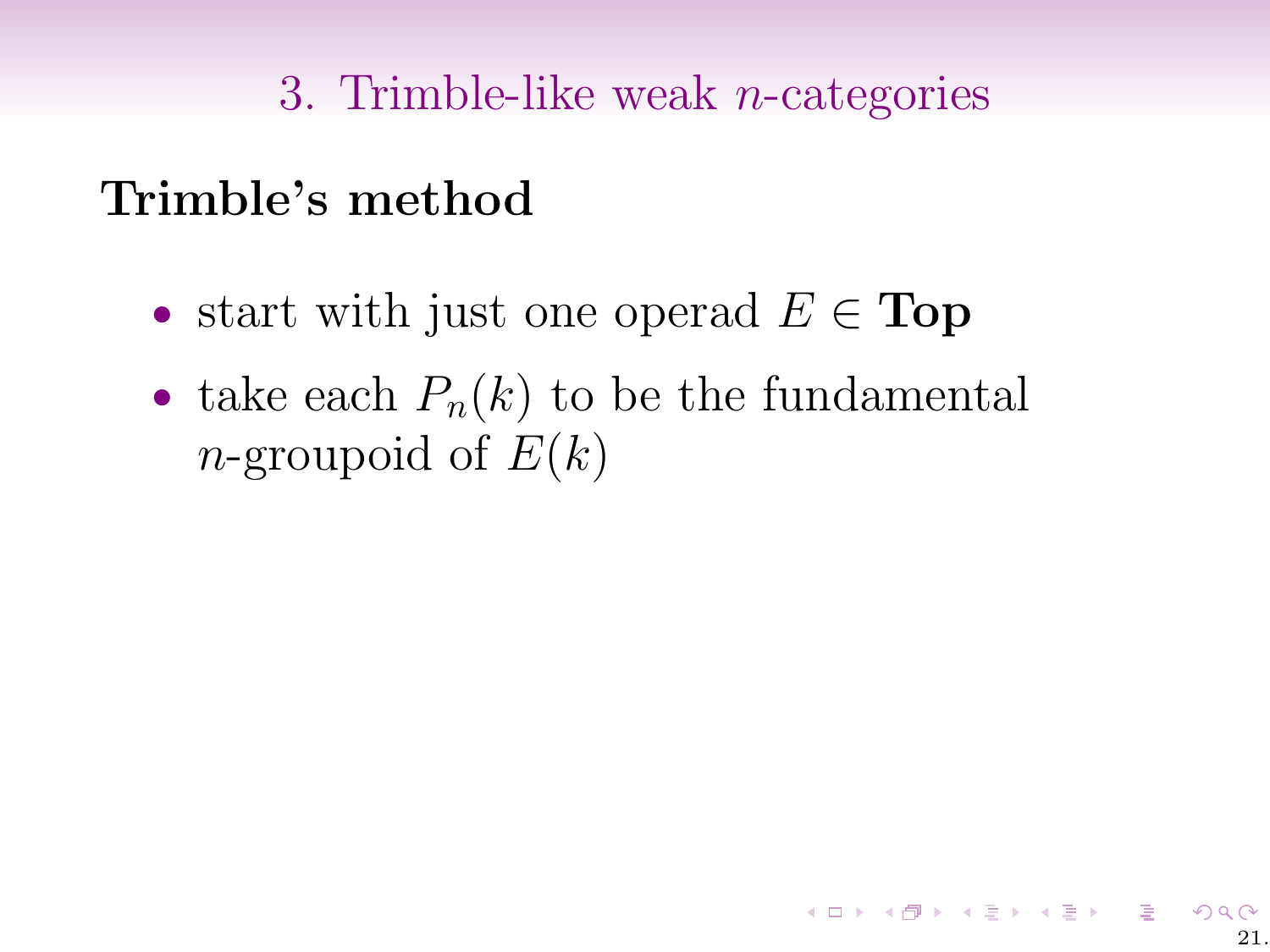### Trimble's method

- start with just one operad  $E \in \textbf{Top}$
- take each  $P_n(k)$  to be the fundamental *n*-groupoid of  $E(k)$

So instead of picking one operad  $P_n$  for each n, we just have to construct for each  $n$ 

### $\Pi_n : \textbf{Top} \longrightarrow n\textbf{-Cat}$

K ロ X x 何 X x モ X x モ X → モ → ウ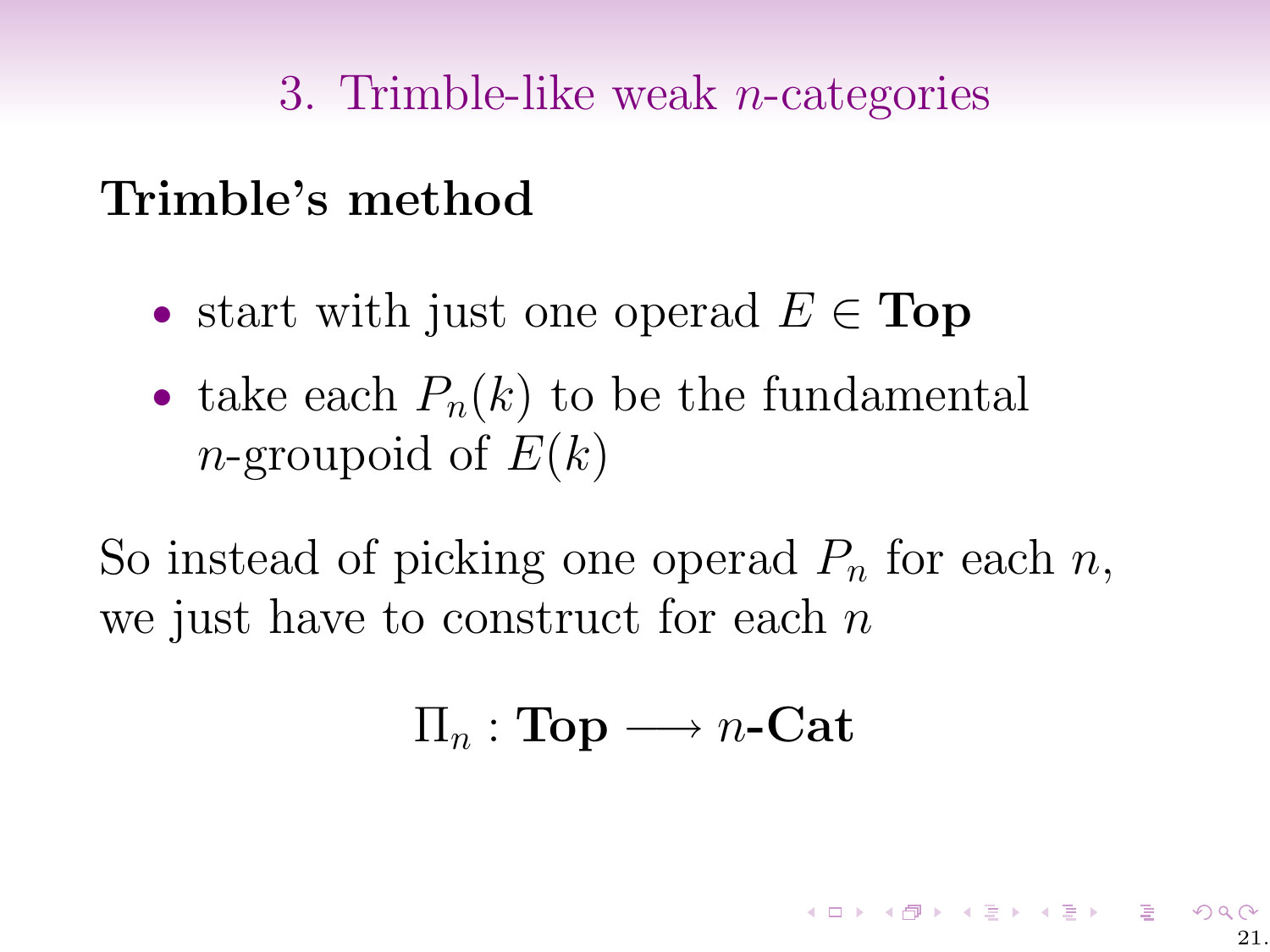### Trimble's method

- start with just one operad  $E \in \textbf{Top}$
- take each  $P_n(k)$  to be the fundamental *n*-groupoid of  $E(k)$

So instead of picking one operad  $P_n$  for each n, we just have to construct for each  $n$ 

### $\Pi_n : \textbf{Top} \longrightarrow n\textbf{-Cat}$

and this turns out to be easy by induction.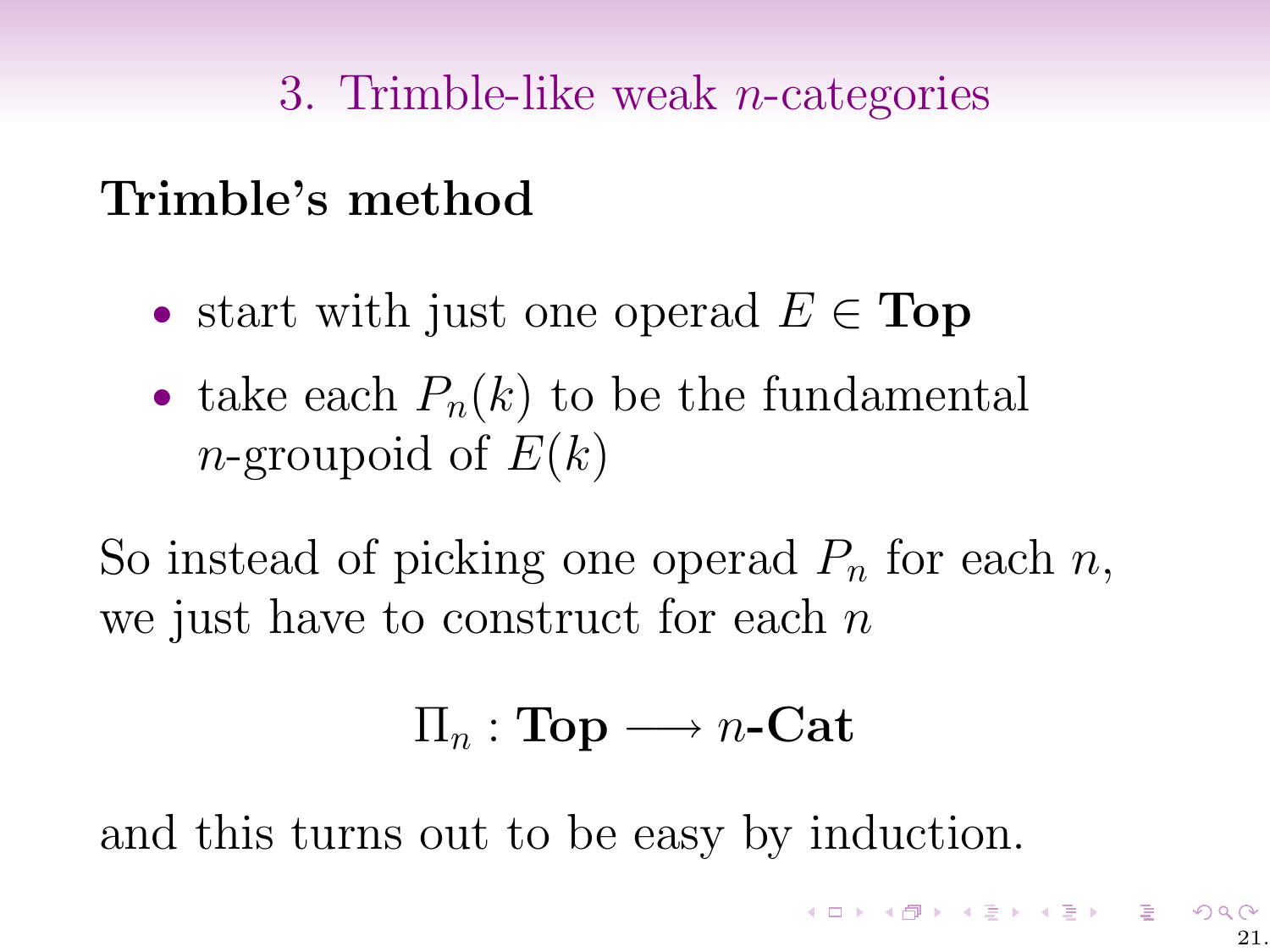Induction step for Π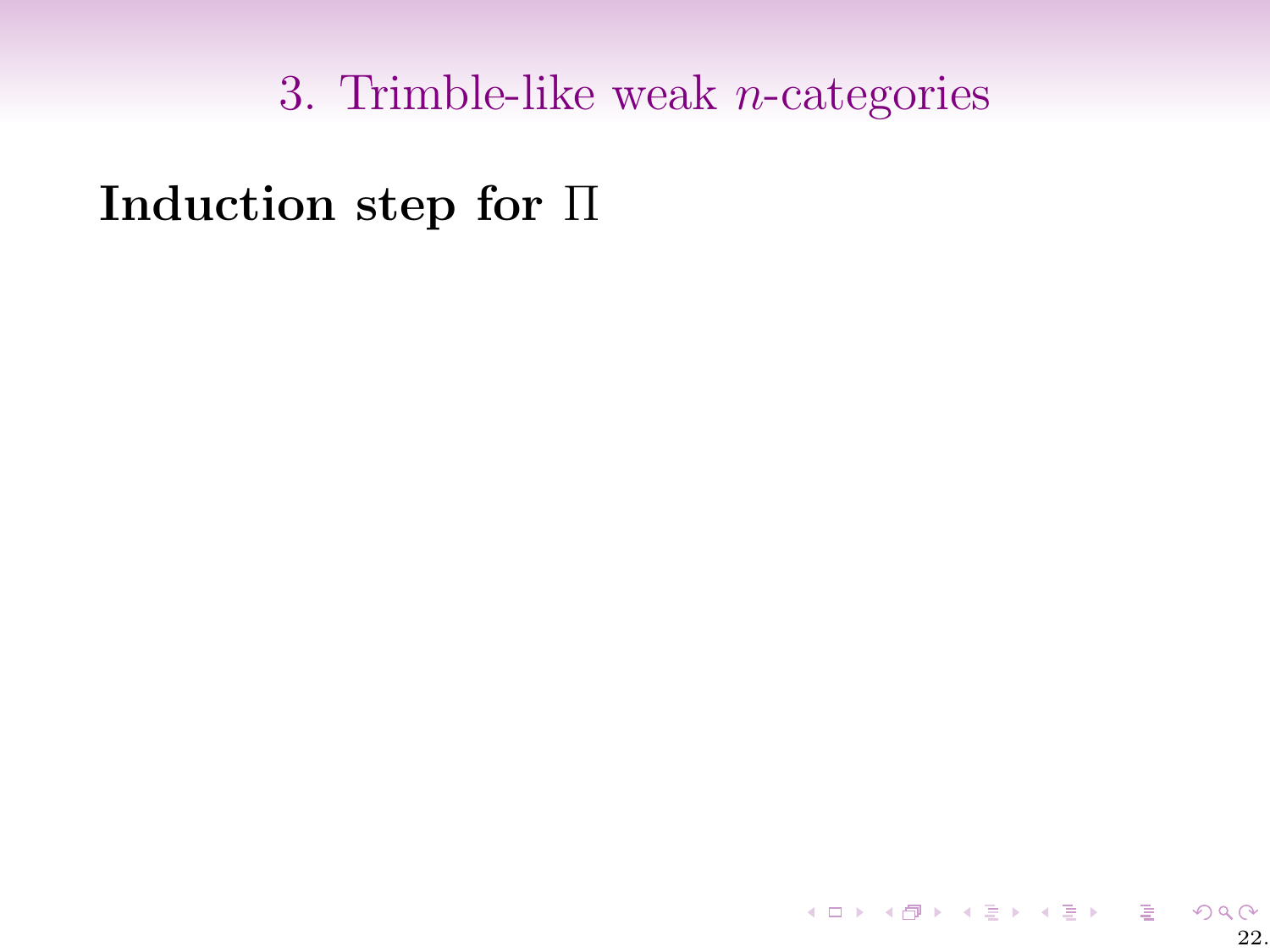### Induction step for Π

Given a finite product preserving functor

# $\Pi : Top \longrightarrow V$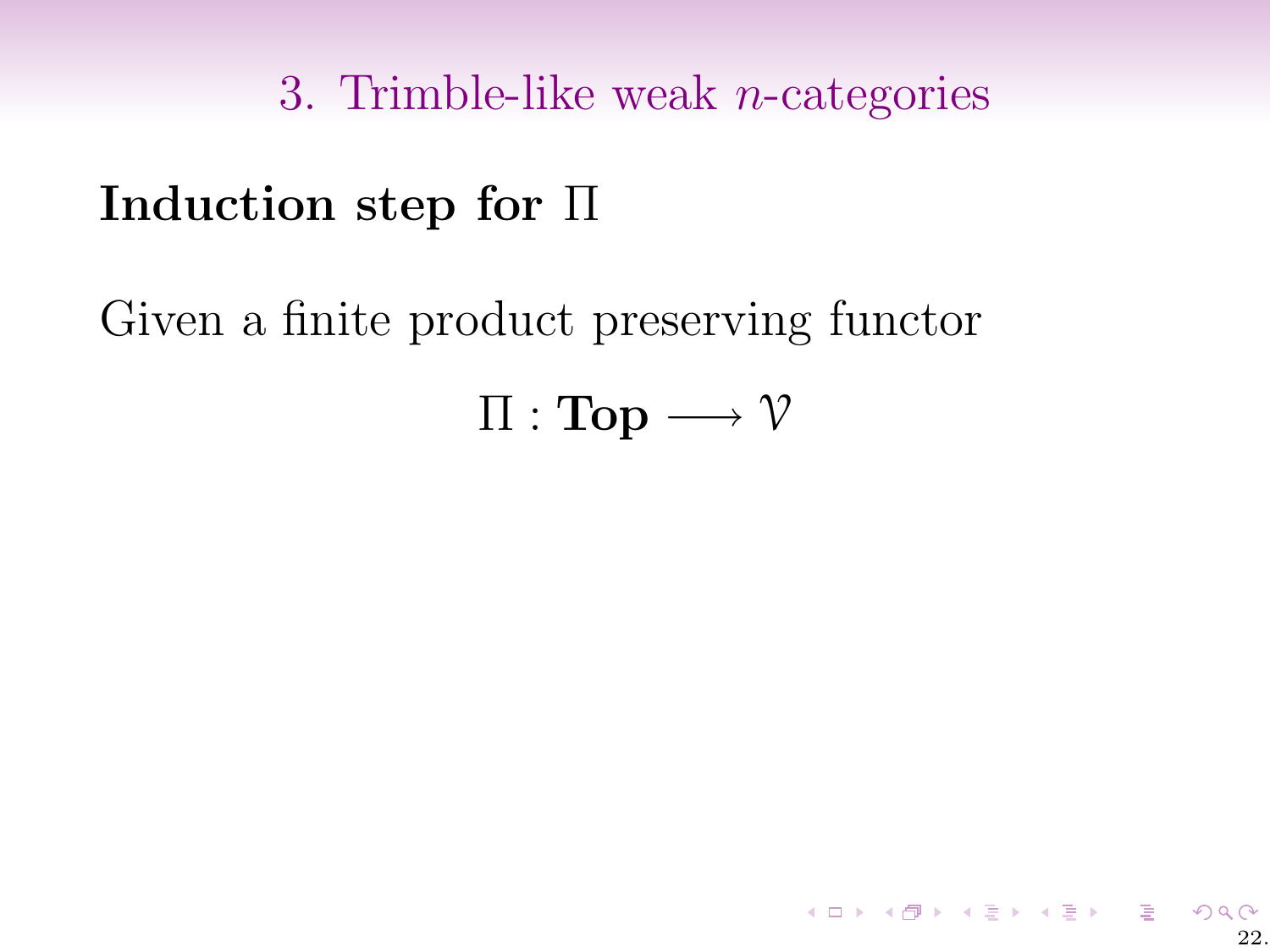## Induction step for Π

Given a finite product preserving functor  $\Pi : Top \longrightarrow V$ 

we induce a functor

 $\Pi^+:\mathbf{Top}\longrightarrow (\mathcal{V},\Pi E)\text{-}\mathbf{Cat}$ 

 $22.2$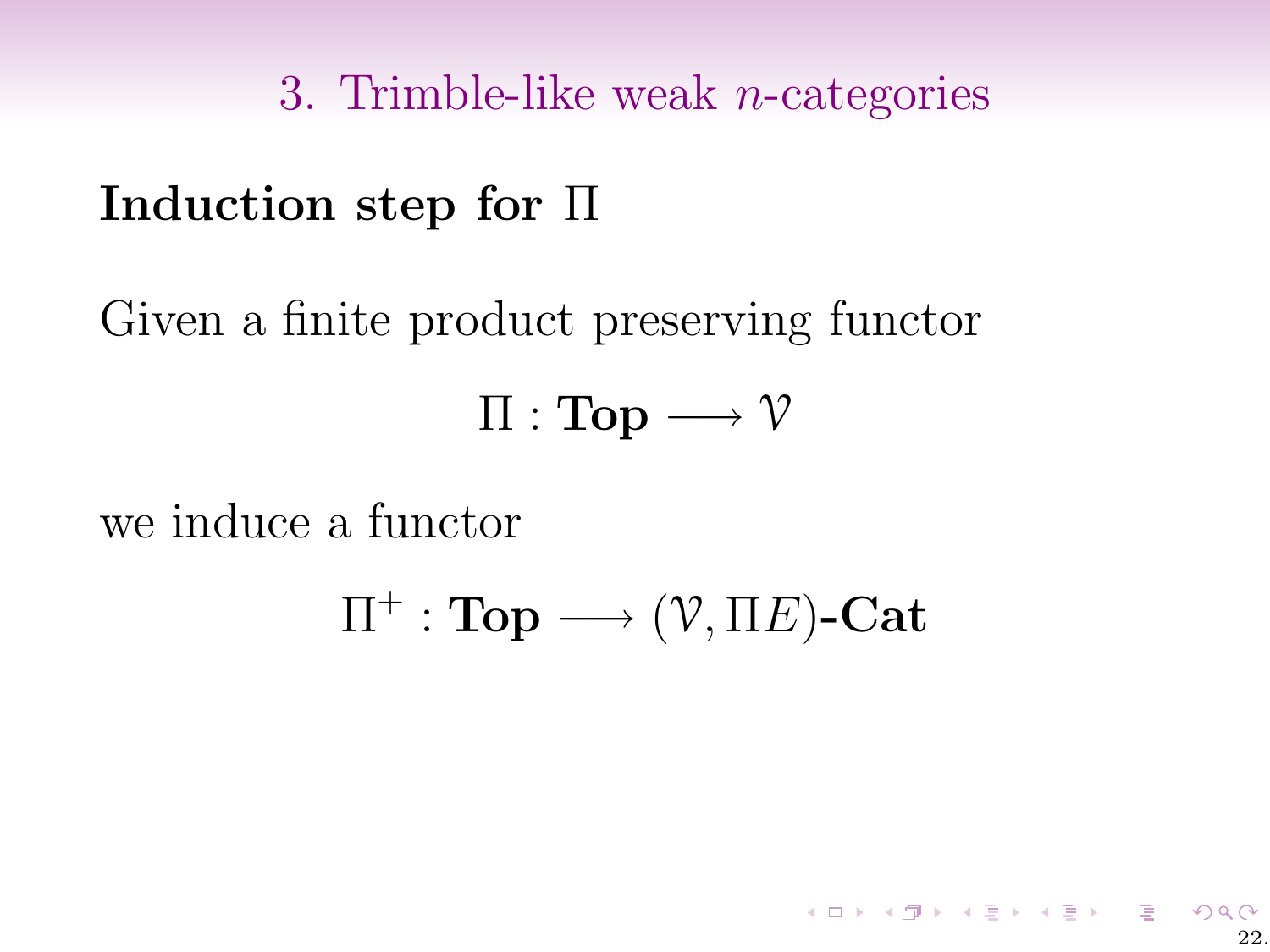# Induction step for Π

Given a finite product preserving functor  $\Pi : Top \longrightarrow V$ 

we induce a functor

$$
\Pi^+:\mathbf{Top}\longrightarrow (\mathcal{V},\Pi E)\text{-}\mathbf{Cat}
$$

"do Π locally on the hom objects"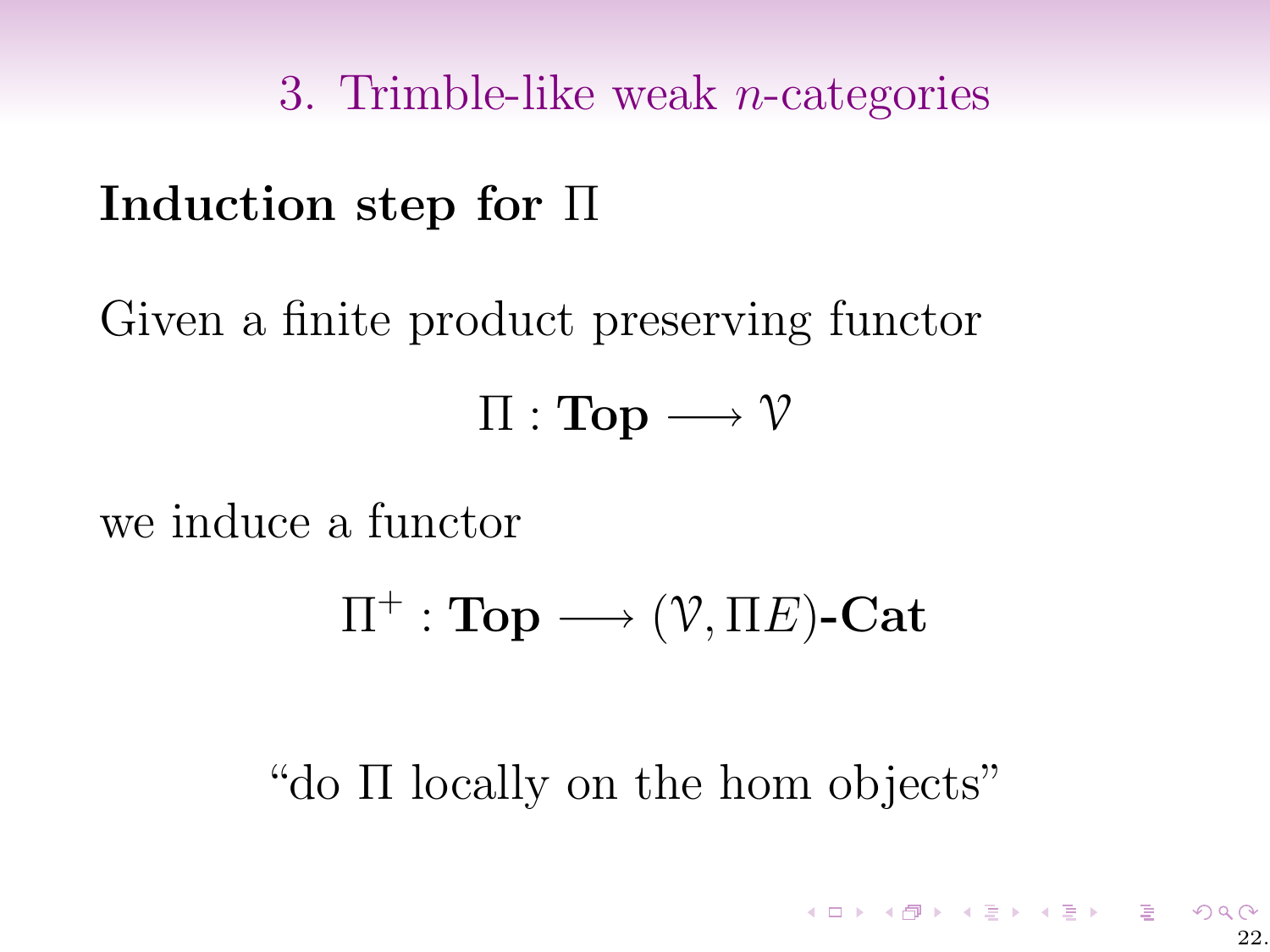### Trimble n-categories by induction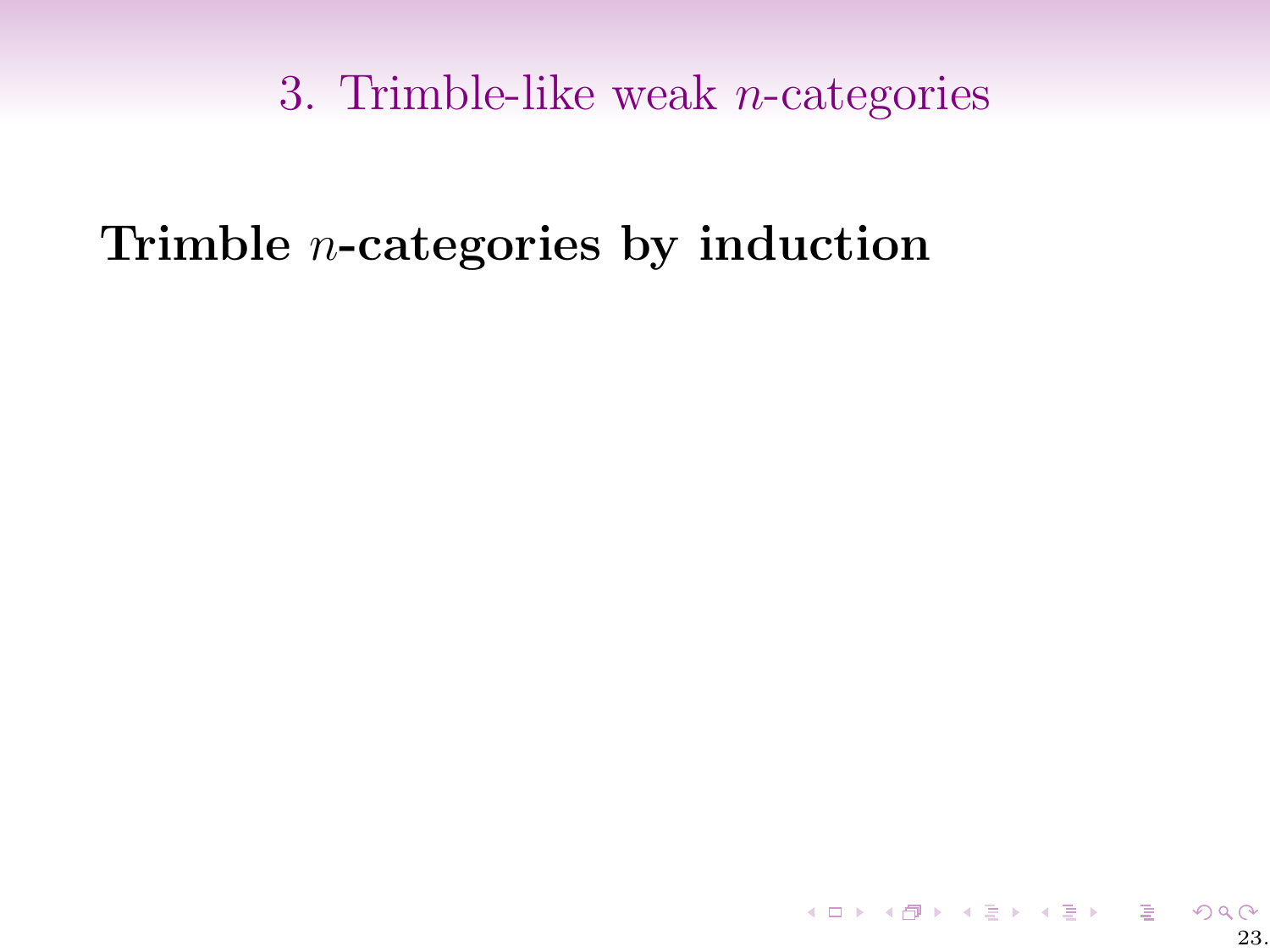Trimble n-categories by induction

$$
\bullet \ \ 0\text{-}\mathbf{Cat} = \mathbf{Set}
$$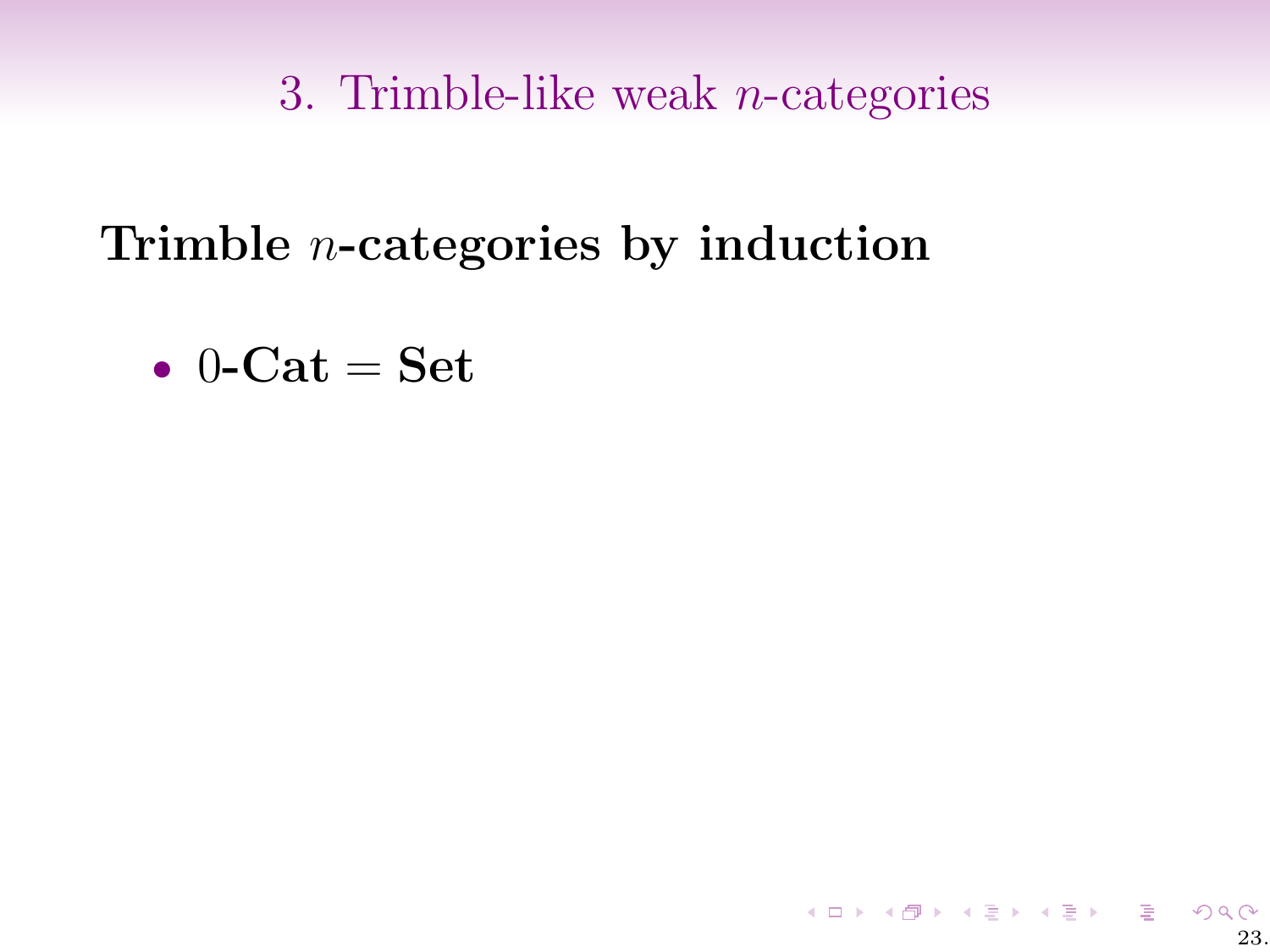23.

 $QQ$ 

メロト メタト メミト メミト ニミーの

Trimble n-categories by induction

$$
\begin{array}{ll} \bullet & 0\text{-}\mathbf{Cat} = \mathbf{Set} \\ \Pi_0 & \colon \textbf{Top} \; \longrightarrow \; \mathbf{Set} \end{array}
$$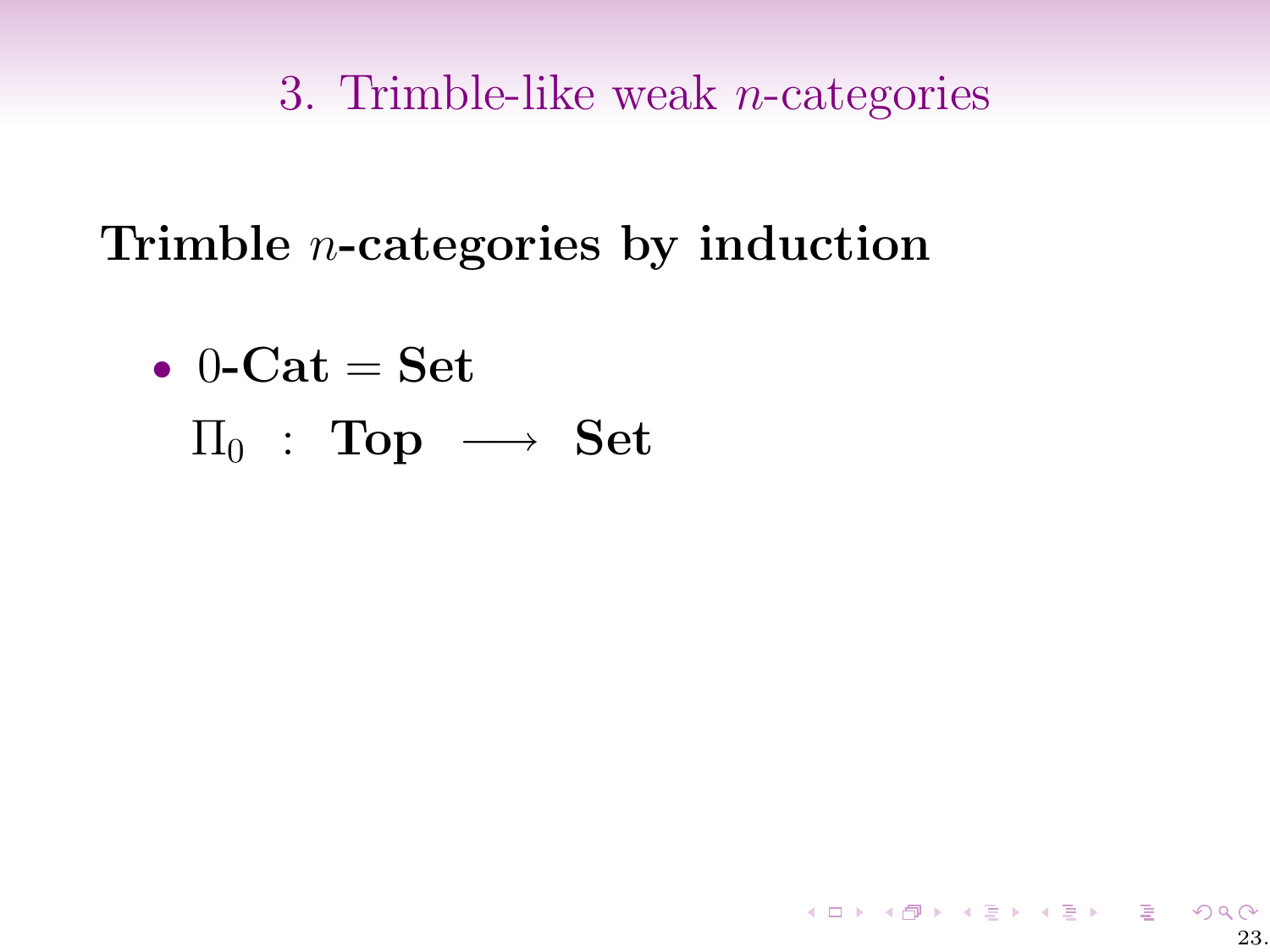Trimble n-categories by induction

• 0-Cat = Set  
\n
$$
\Pi_0
$$
: Top  $\longrightarrow$  Set  
\n $X \longrightarrow$  the set of connected  
\ncomponents of X

イロト イ団ト イミト イミト ニヨー つんぺ 23.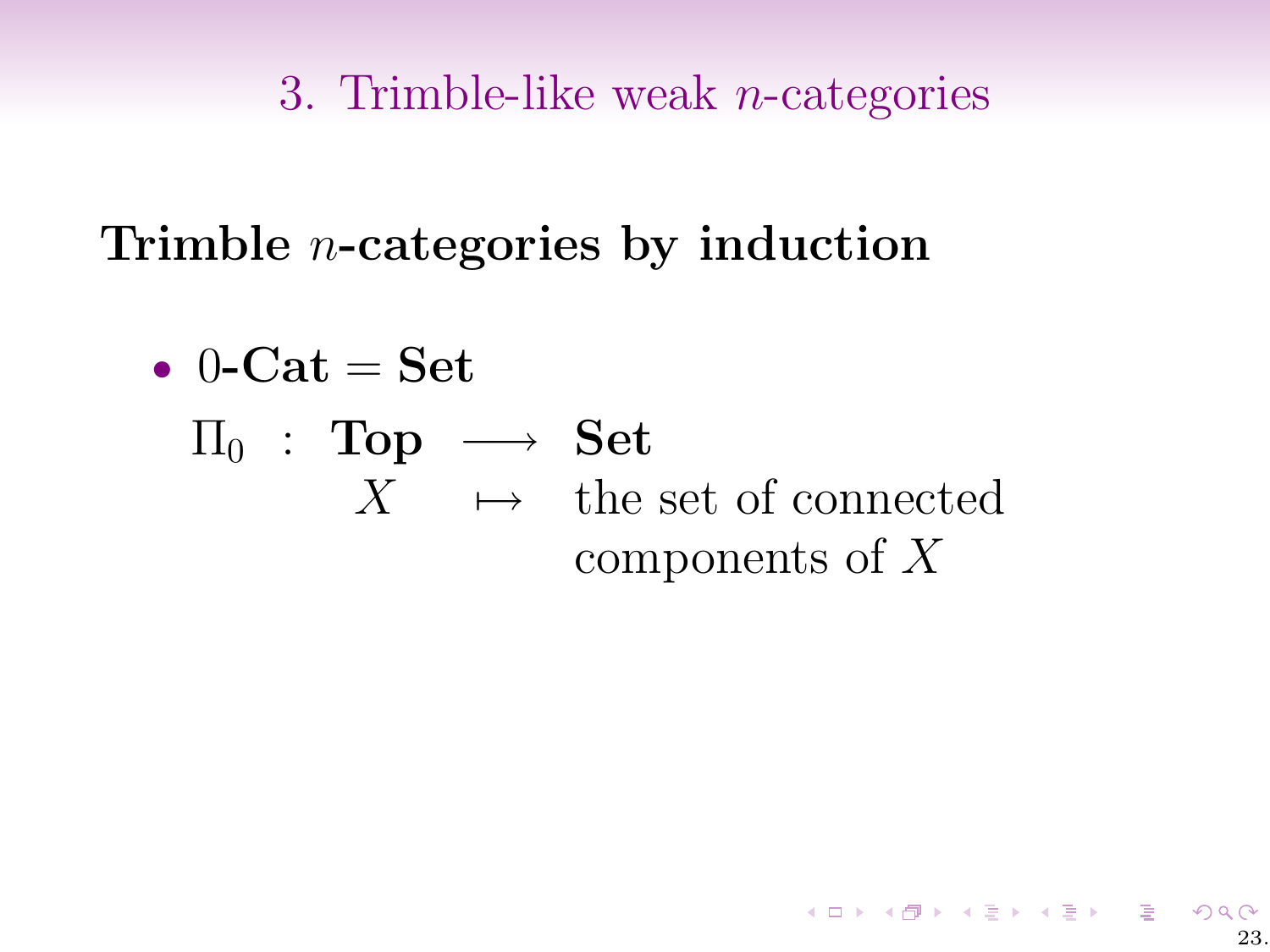Trimble n-categories by induction

• 0-Cat = Set  
\n
$$
\Pi_0
$$
: Top  $\longrightarrow$  Set  
\n $X \rightarrow$  the set of connected  
\ncomponents of X

• 
$$
(n+1)
$$
-Cat =  $(n\text{-Cat}, \Pi_n E)$ -Cat

23.

 $QQ$ 

メロト メタト メミト メミト ニミーの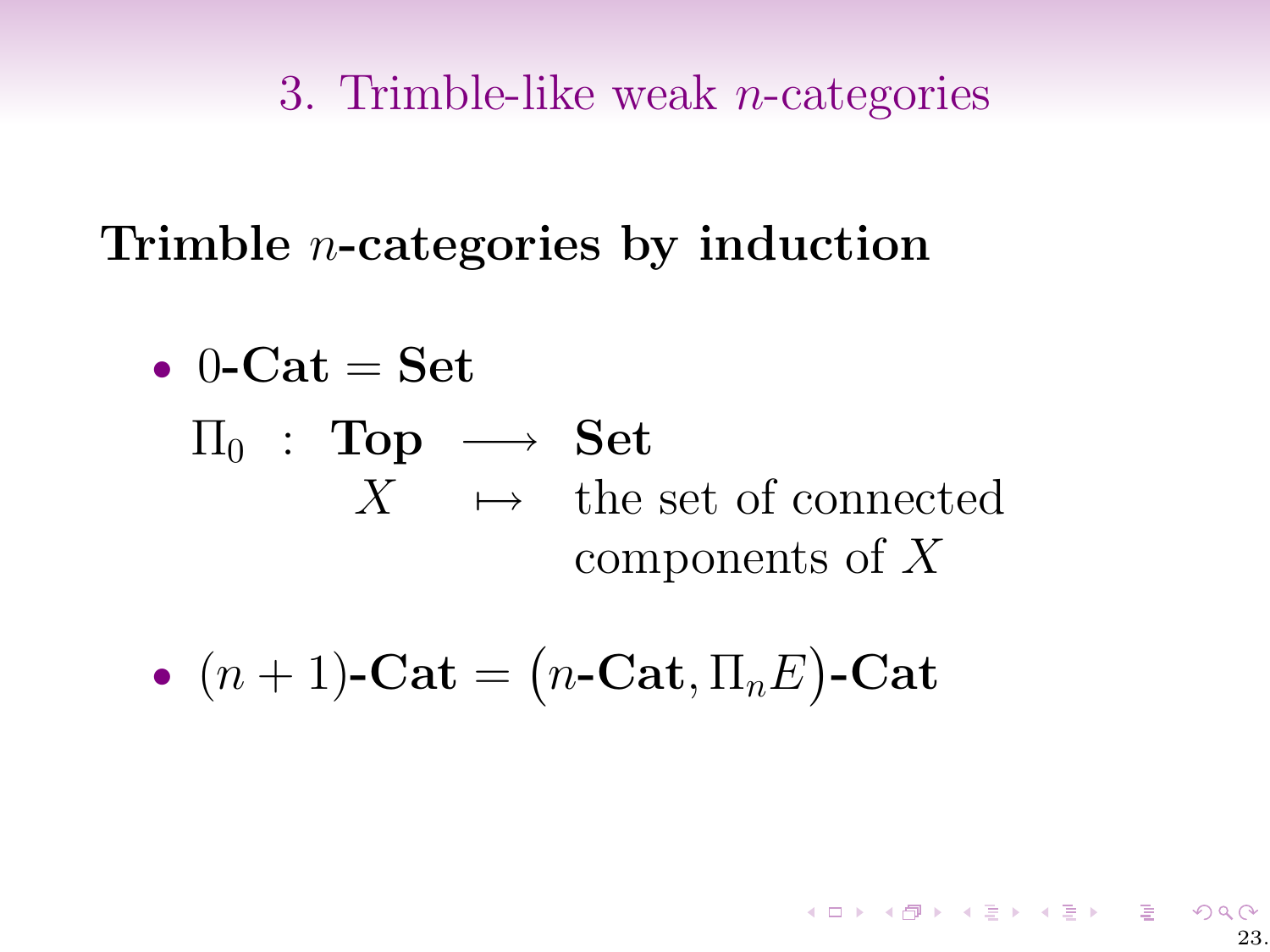Trimble n-categories by induction

• 0-Cat = Set  
\n
$$
\Pi_0
$$
: Top  $\longrightarrow$  Set  
\n $X \longrightarrow$  the set of connected  
\ncomponents of X

• 
$$
(n + 1)
$$
-Cat =  $(n$ -Cat,  $\Pi_n E$ )-Cat  
 $\Pi_{n+1} = \Pi_n^+$ 

メロト メタト メミト メミト ニミーの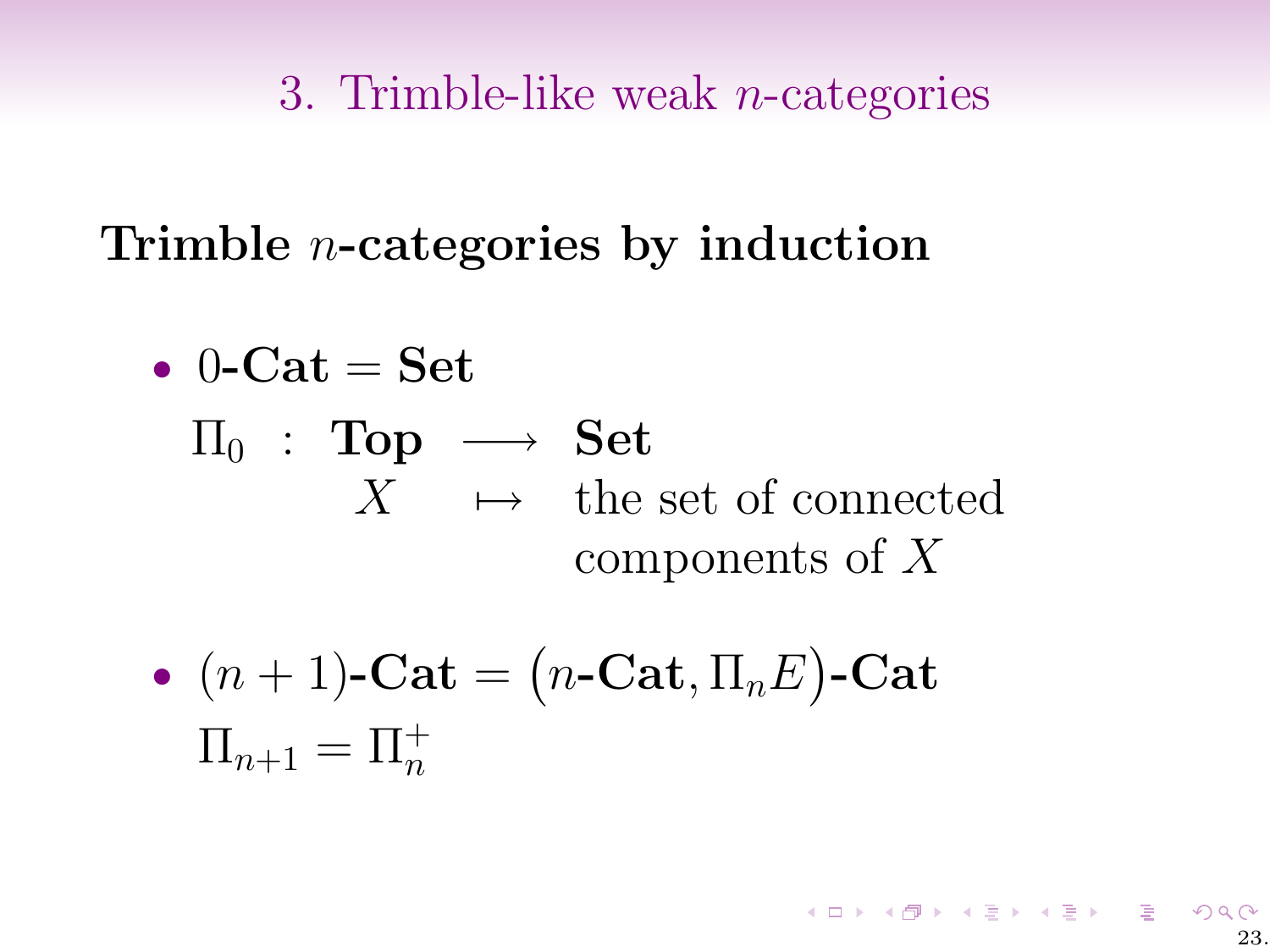3. Trimble-like weak n-categories Trimble *n*-categories by induction Incoherent

• 
$$
0\text{-iCat} = \text{Set}
$$
  
\n $\Pi_0 : \text{Top} \longrightarrow \text{Set}$   
\n $X \rightarrow \text{the set of connected} \atop \text{components of } X$ 

• 
$$
(n+1)
$$
-iCat =  $(n$ -iCat,  $\Pi_n E$ )-Cat  
 $\Pi_{n+1} = \Pi_n^+$ 

メロトメ 倒 トメ ミトメ ミトリーミー り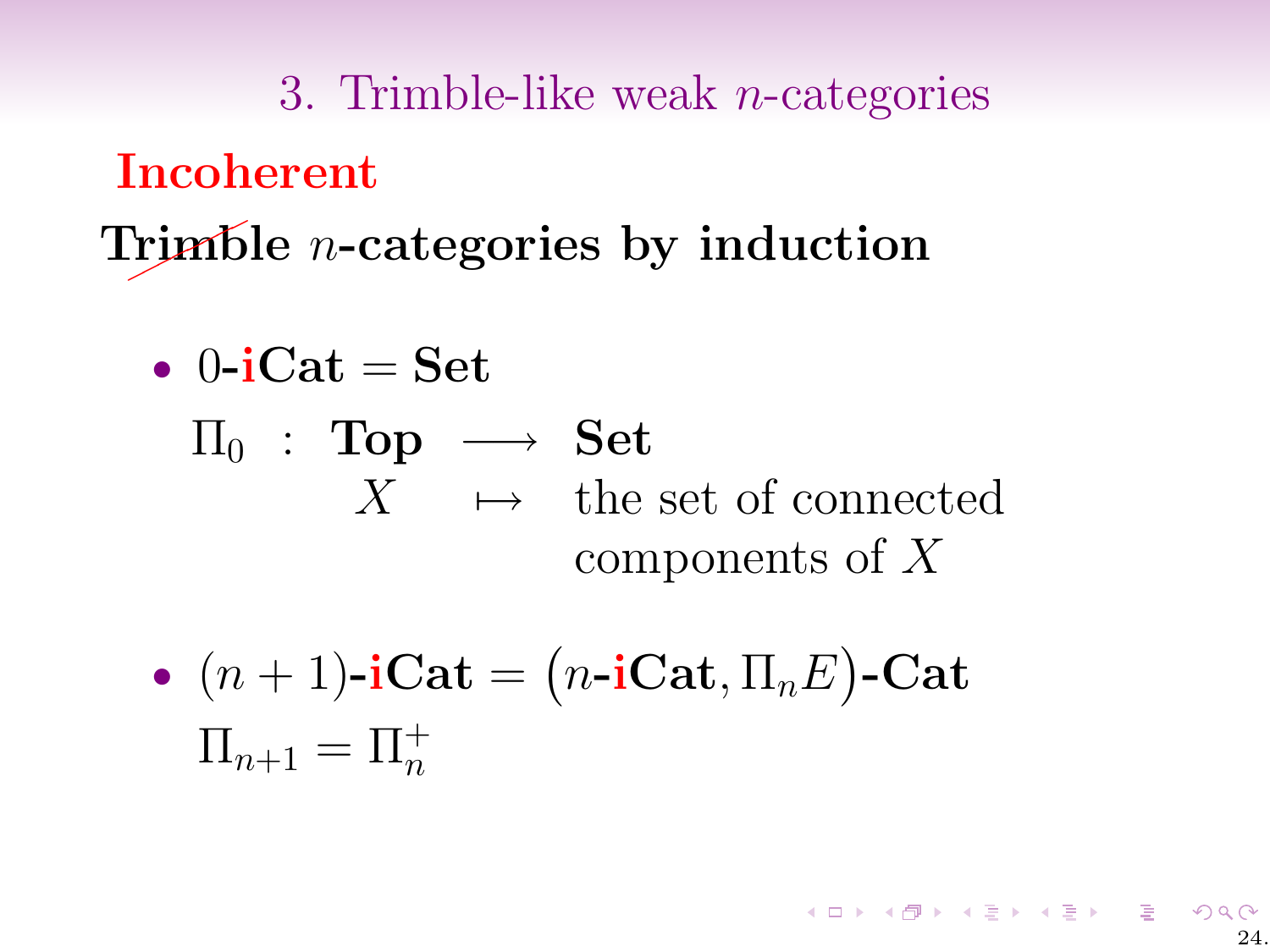3. Trimble-like weak n-categories Trimble *n*-categories by induction Incoherent

\n- 0-iCat = Set\n 
$$
\Pi_0
$$
 : Top  $\longrightarrow$  Set\n  $X \mapsto$  the set of connected components of  $X$ \n
\n- $(n+1)$ -iCat =  $(n$ -iCat,  $\Pi_n E$ )-Cat\n  $\Pi_{n+1} = \Pi_n^+$ \n
\n

K ロ K K 日 K K モ K K E K H H V Q Q Q C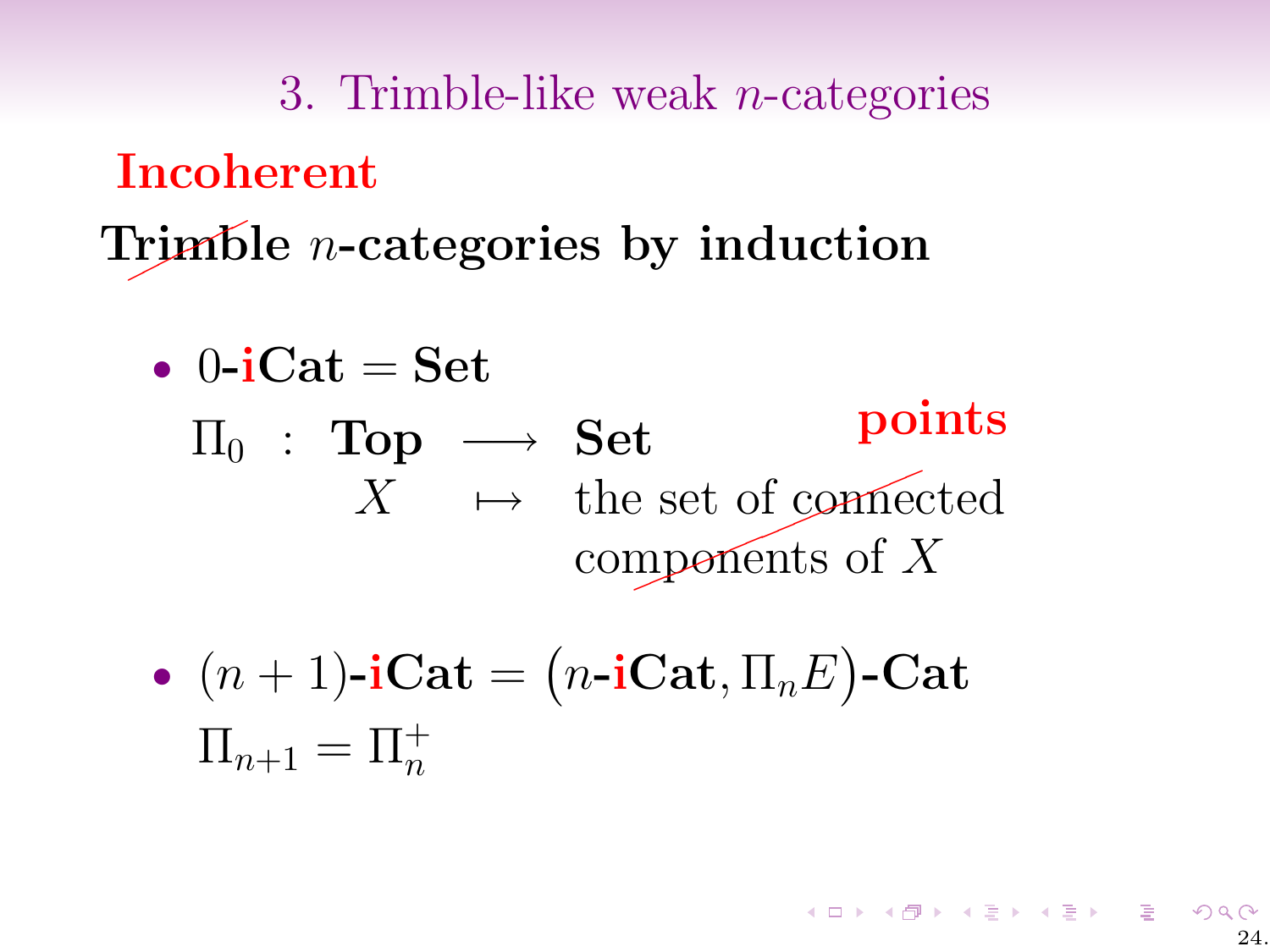イロト イ団ト イミト イミト ニミー りんぴ 25.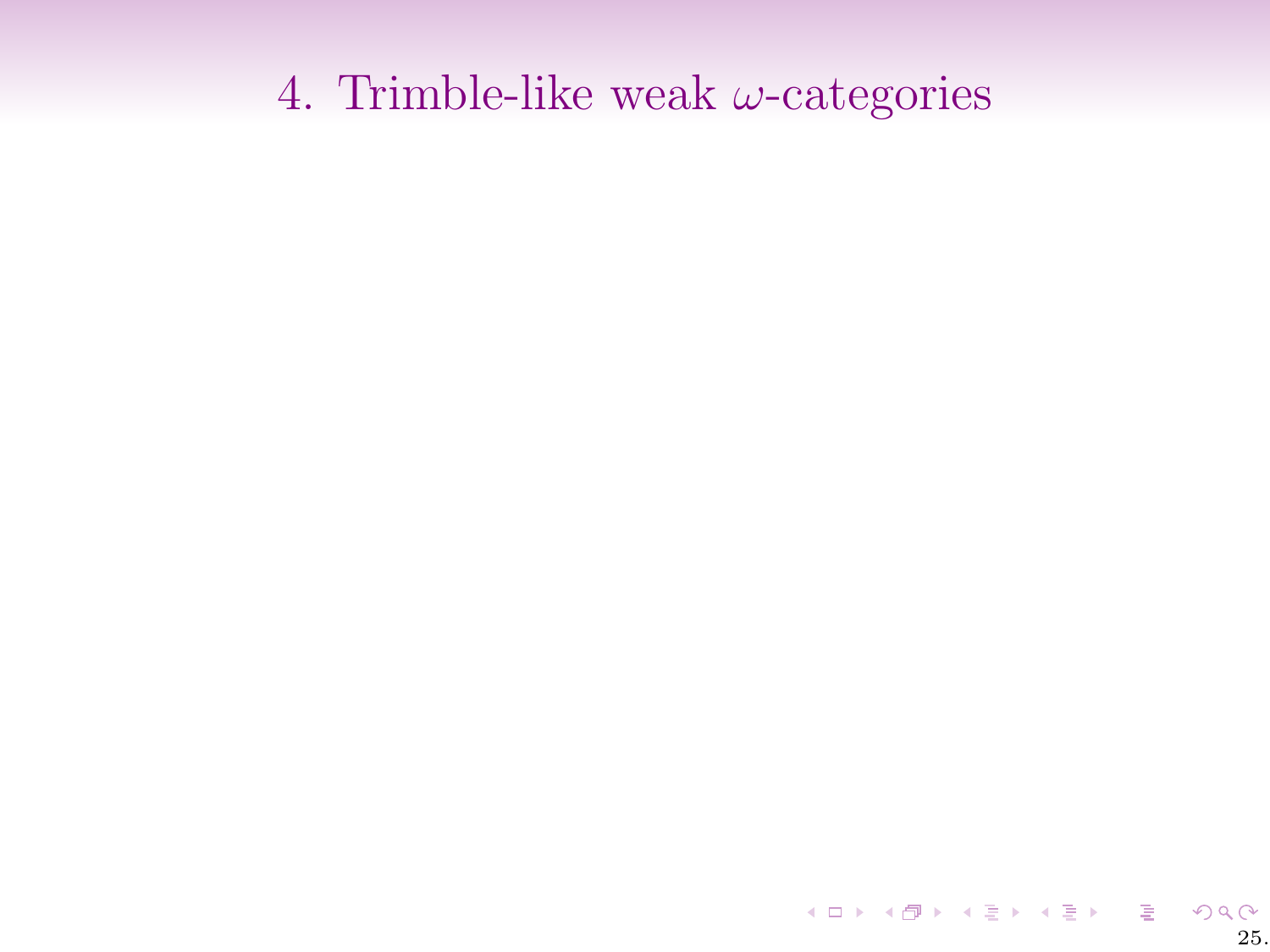For  $\omega$ -categories we take the following limit

 $\cdots \longrightarrow$  2-iCat  $\longrightarrow$  1-iCat  $\longrightarrow$  0-iCat  $\stackrel{!}{\longrightarrow} \mathbb{1}$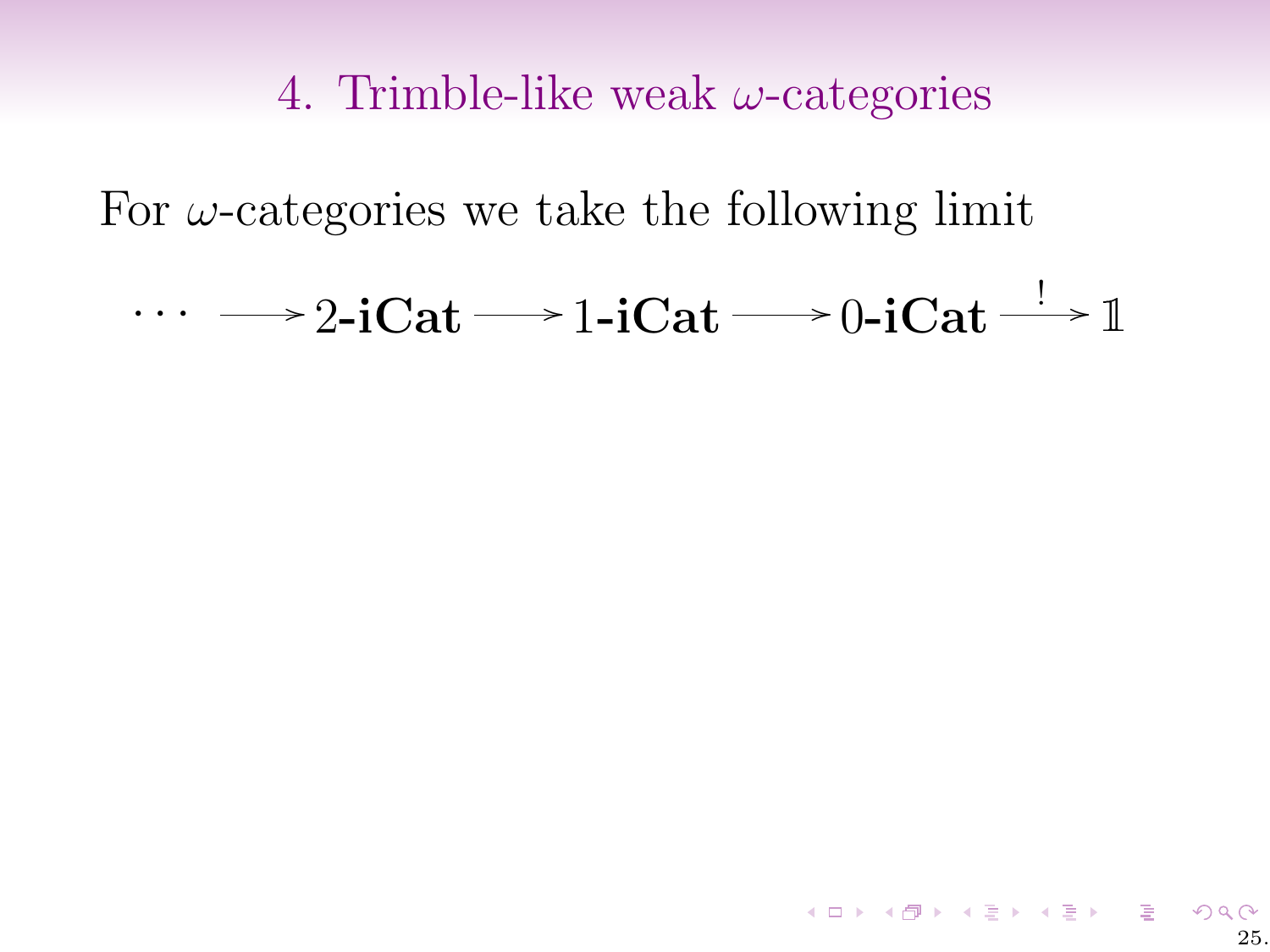For  $\omega$ -categories we take the following limit

$$
\cdots \longrightarrow 2\text{-iCat} \longrightarrow 1\text{-iCat} \longrightarrow 0\text{-iCat} \longrightarrow \mathbb{1}
$$

where each morphism is truncation.

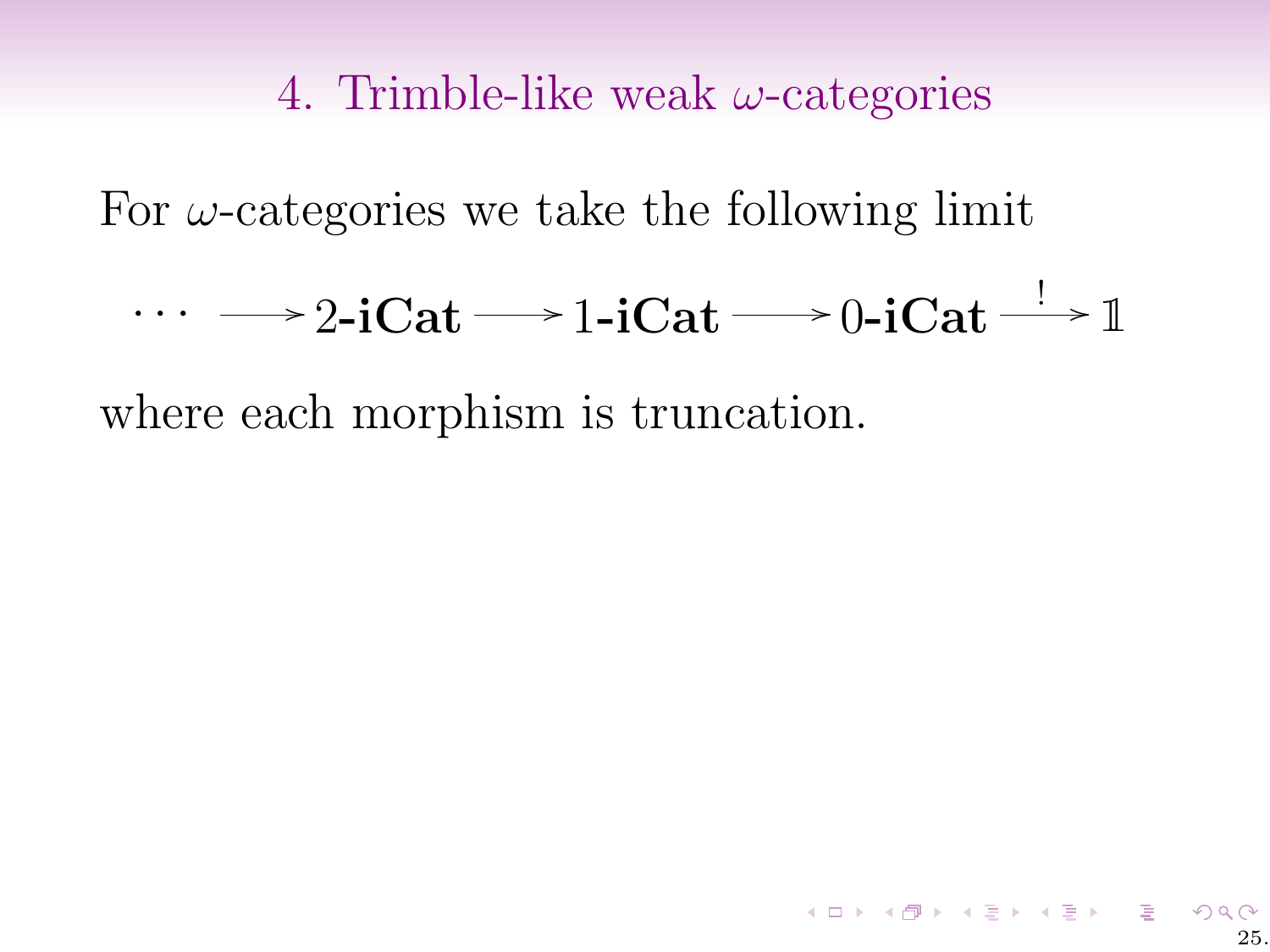For  $\omega$ -categories we take the following limit

$$
\cdots \longrightarrow 2\text{-iCat} \longrightarrow 1\text{-iCat} \longrightarrow 0\text{-iCat} \longrightarrow \mathbb{1}
$$

where each morphism is truncation.

Finally: can we get this as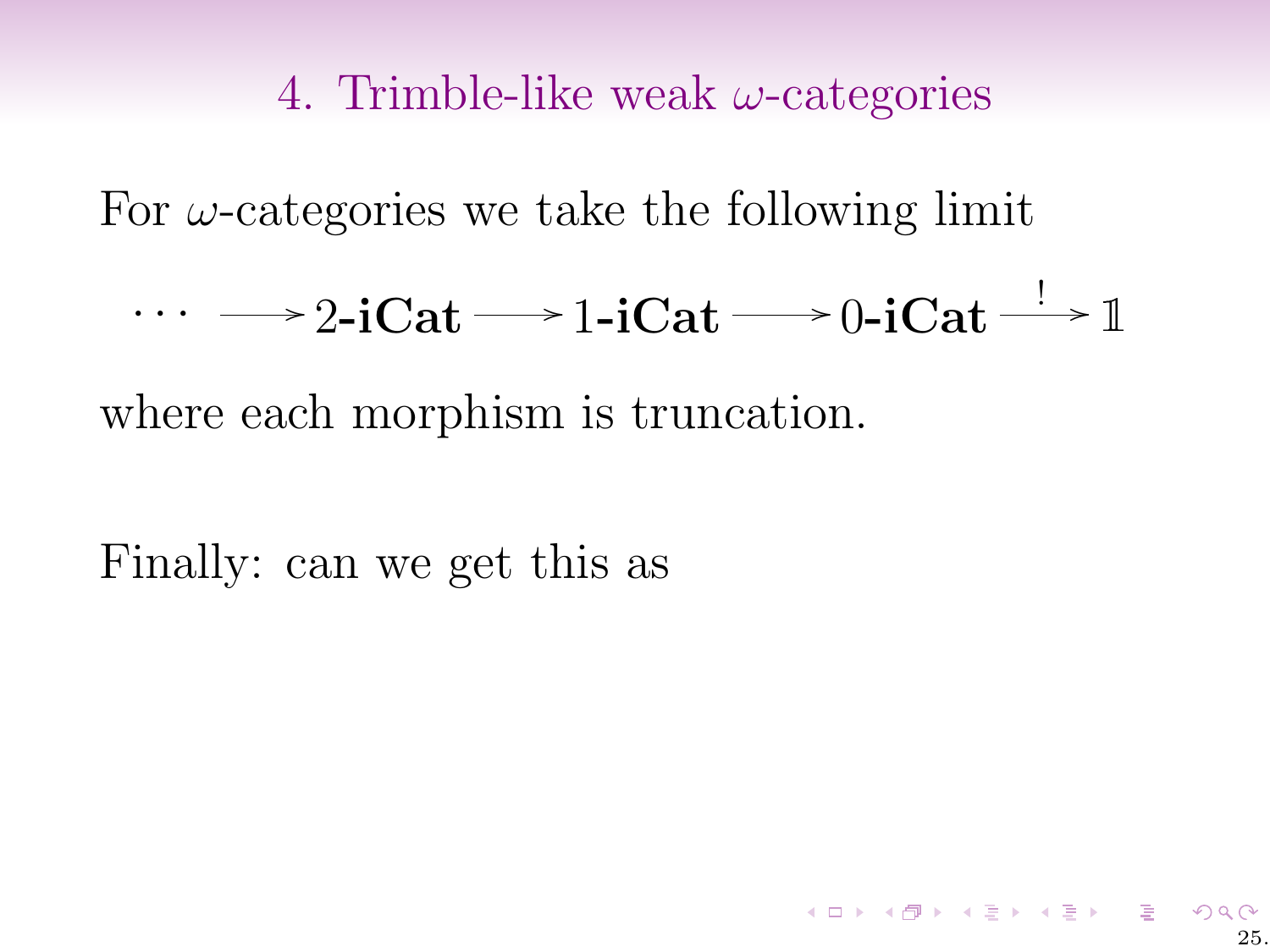For  $\omega$ -categories we take the following limit

$$
\cdots \longrightarrow 2\text{-iCat} \longrightarrow 1\text{-iCat} \longrightarrow 0\text{-iCat} \longrightarrow \mathbb{1}
$$

where each morphism is truncation.

Finally: can we get this as

$$
\cdots \xrightarrow{F^{3}!} F^{3} \mathbb{1} \xrightarrow{F^{2}!} F^{2} \mathbb{1} \xrightarrow{F!} F \mathbb{1} \xrightarrow{!} \mathbb{1}
$$

25.

イロト イ御 トメ 君 トメ 君 トー 君 一の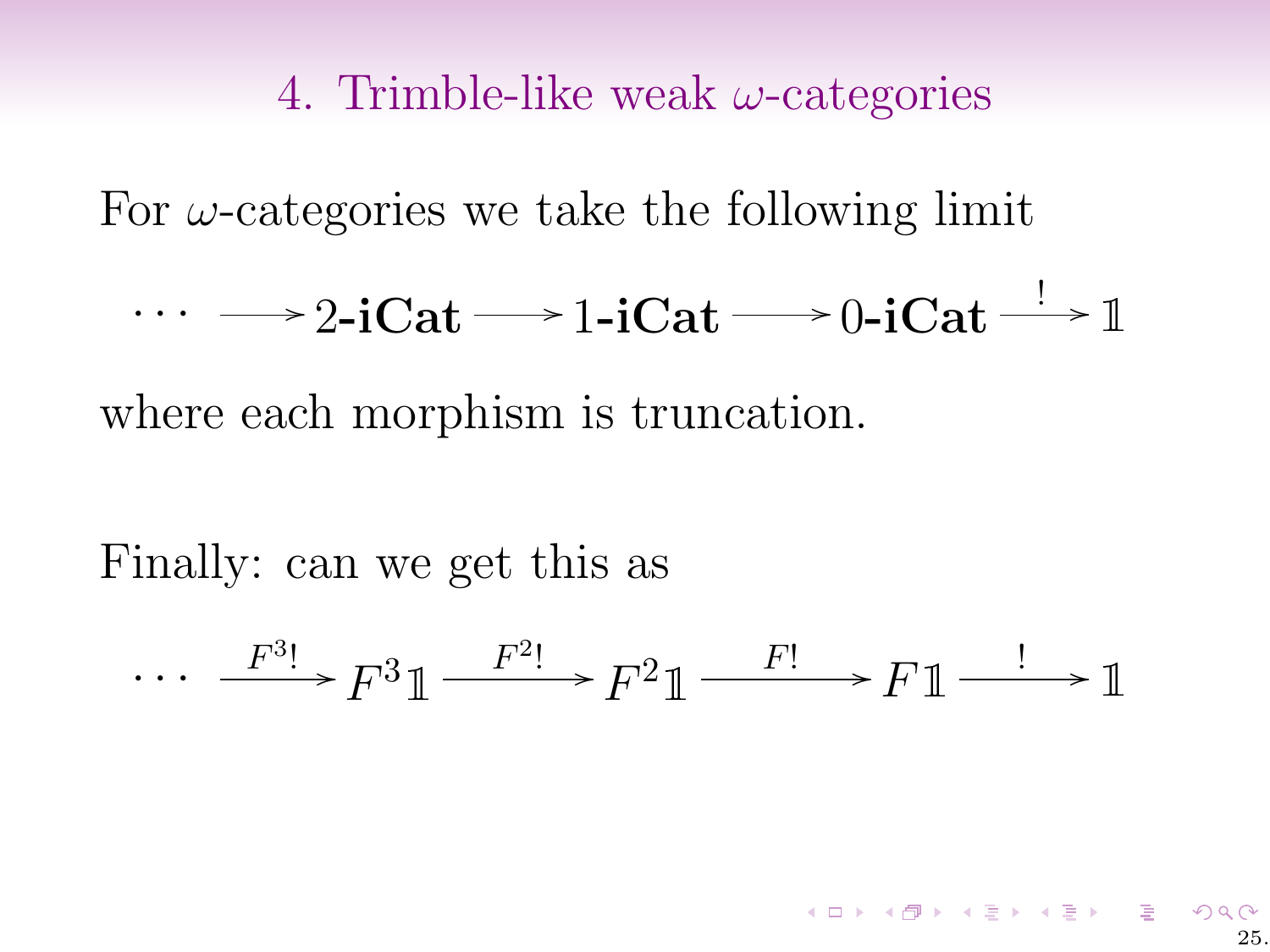For  $\omega$ -categories we take the following limit

$$
\cdots \longrightarrow 2\text{-iCat} \longrightarrow 1\text{-iCat} \longrightarrow 0\text{-iCat} \longrightarrow \mathbb{1}
$$

where each morphism is truncation.

Finally: can we get this as

$$
\cdots \xrightarrow{F^{3}!} F^{3} \mathbb{1} \xrightarrow{F^{2}!} F^{2} \mathbb{1} \xrightarrow{F!} F \mathbb{1} \xrightarrow{!} \mathbb{1}
$$

25.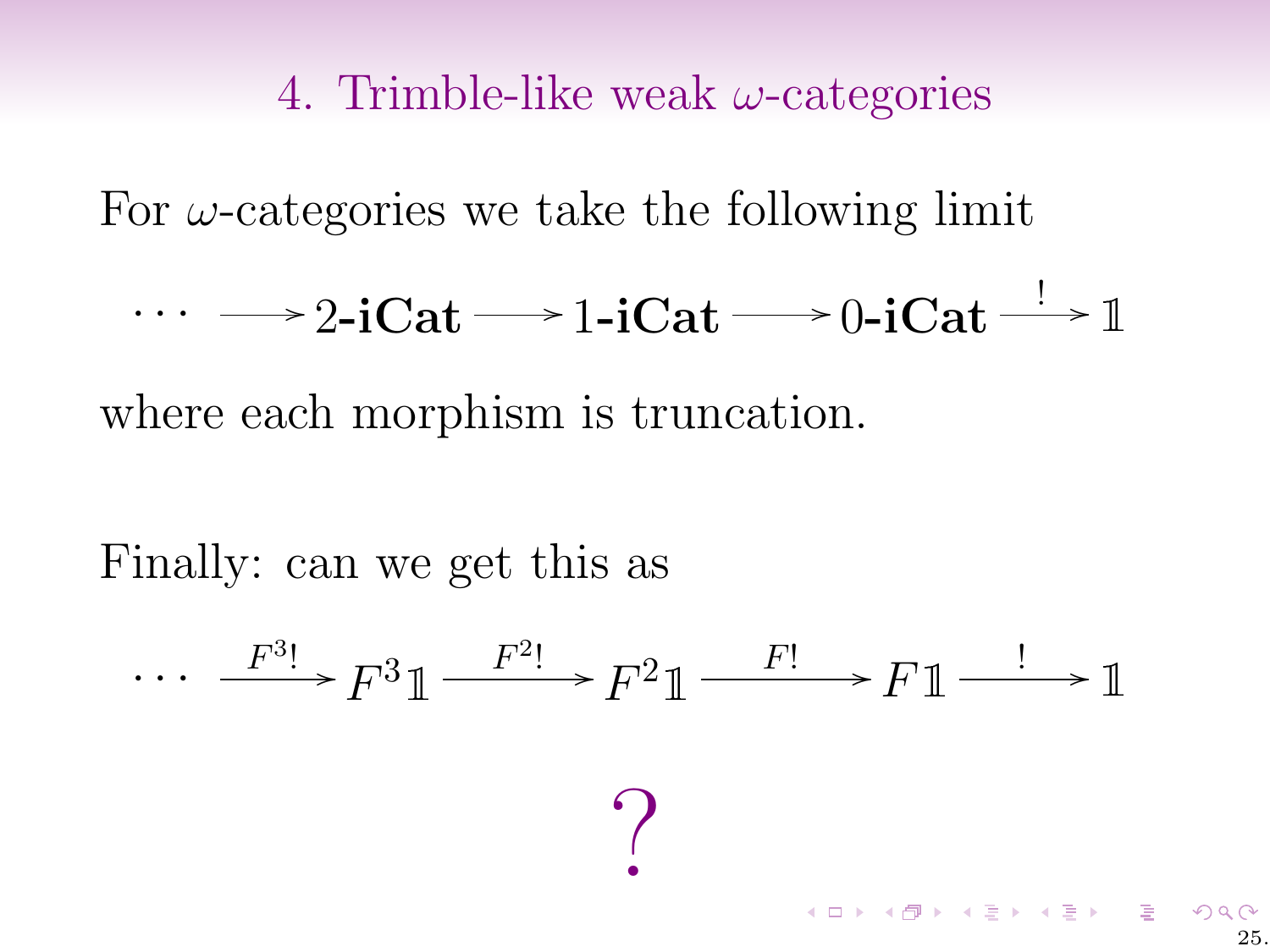We want an endofunctor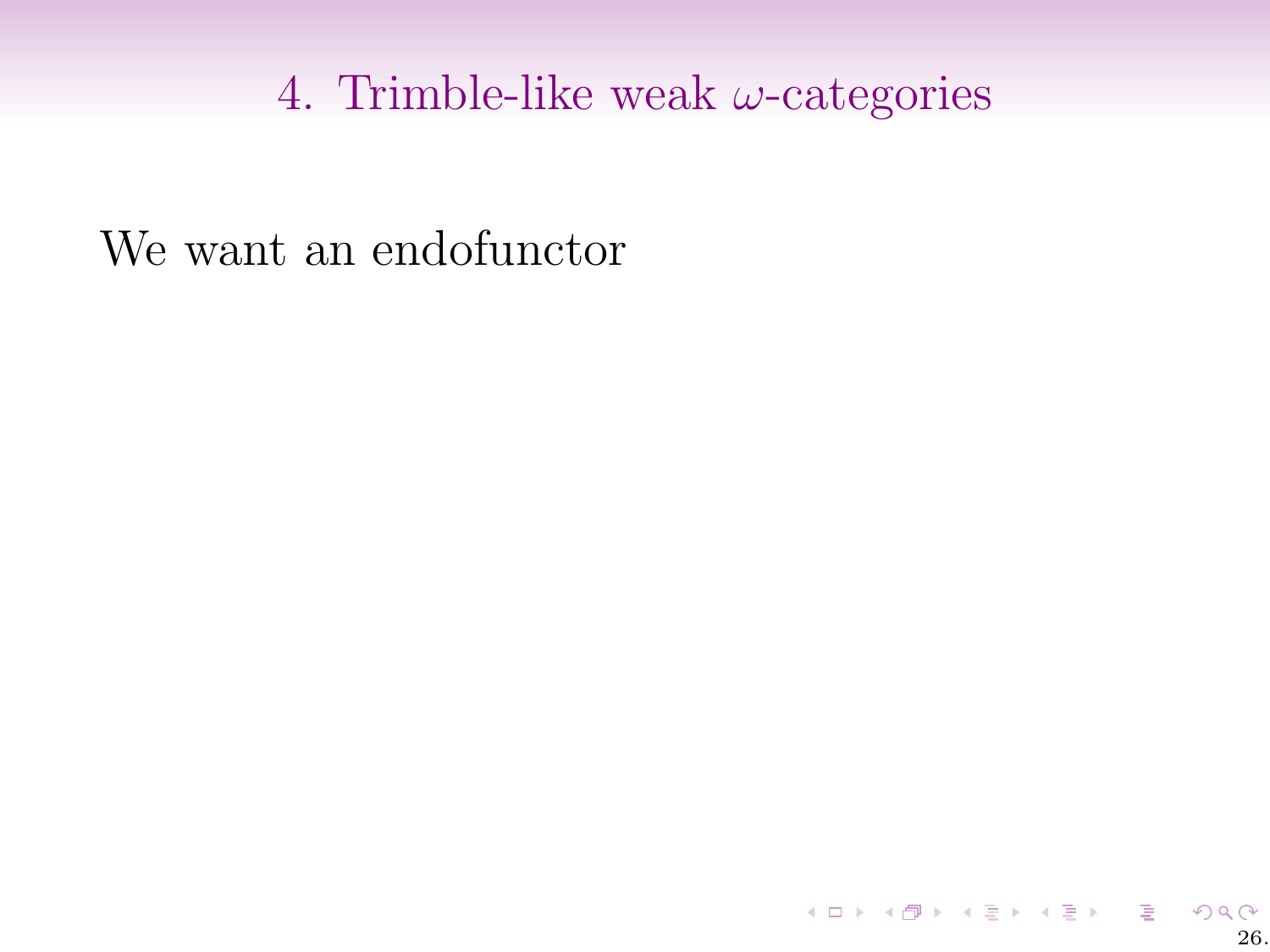We want an endofunctor

 $F:(\mathcal{V},\Pi)$ 

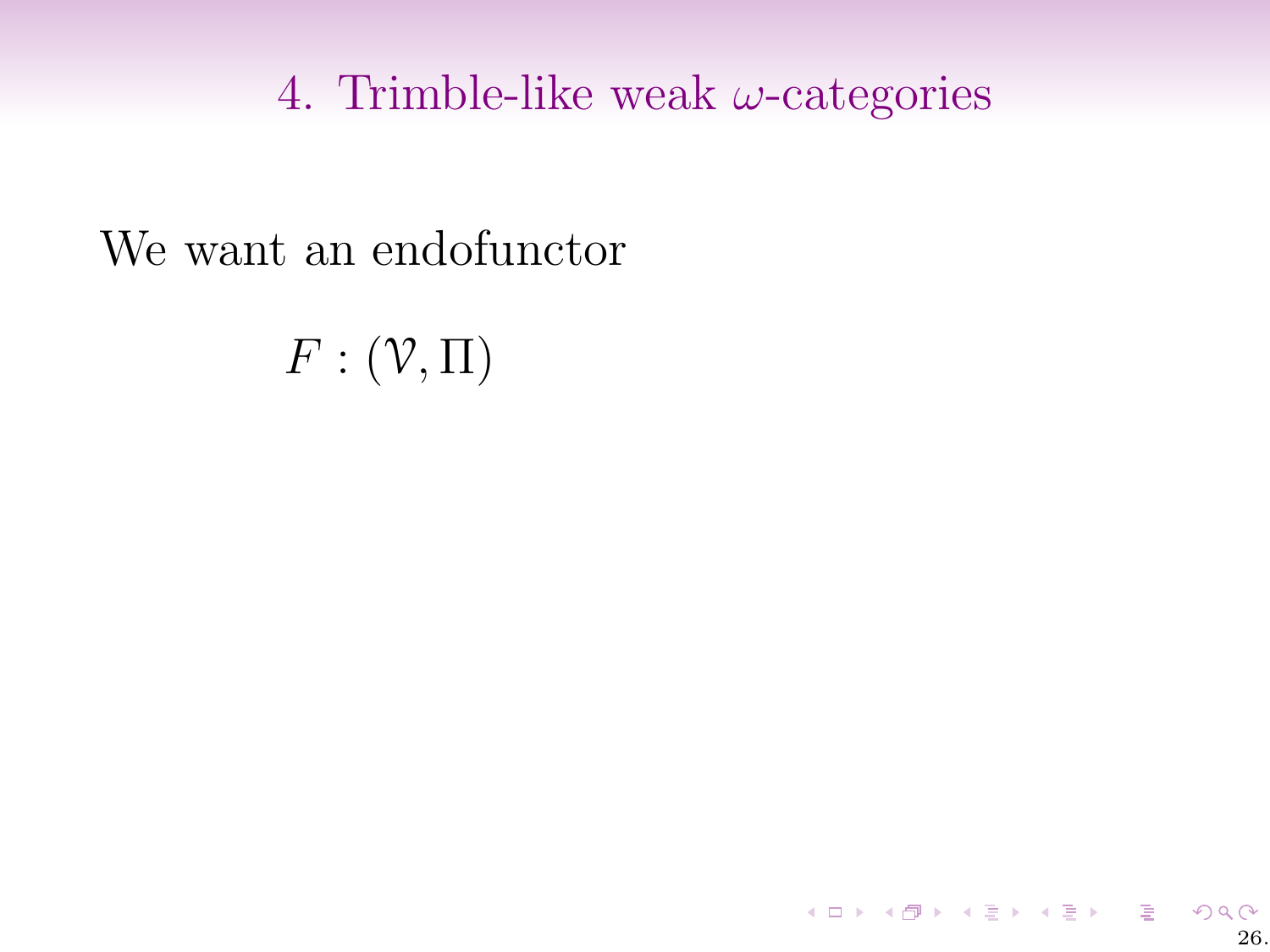We want an endofunctor

 $F: (\mathcal{V}, \Pi) \mapsto ((\mathcal{V}, \Pi E)\text{-}\mathbf{Cat}, \Pi^+)$ 

メロト メタト メミト メミト ニミーの 26.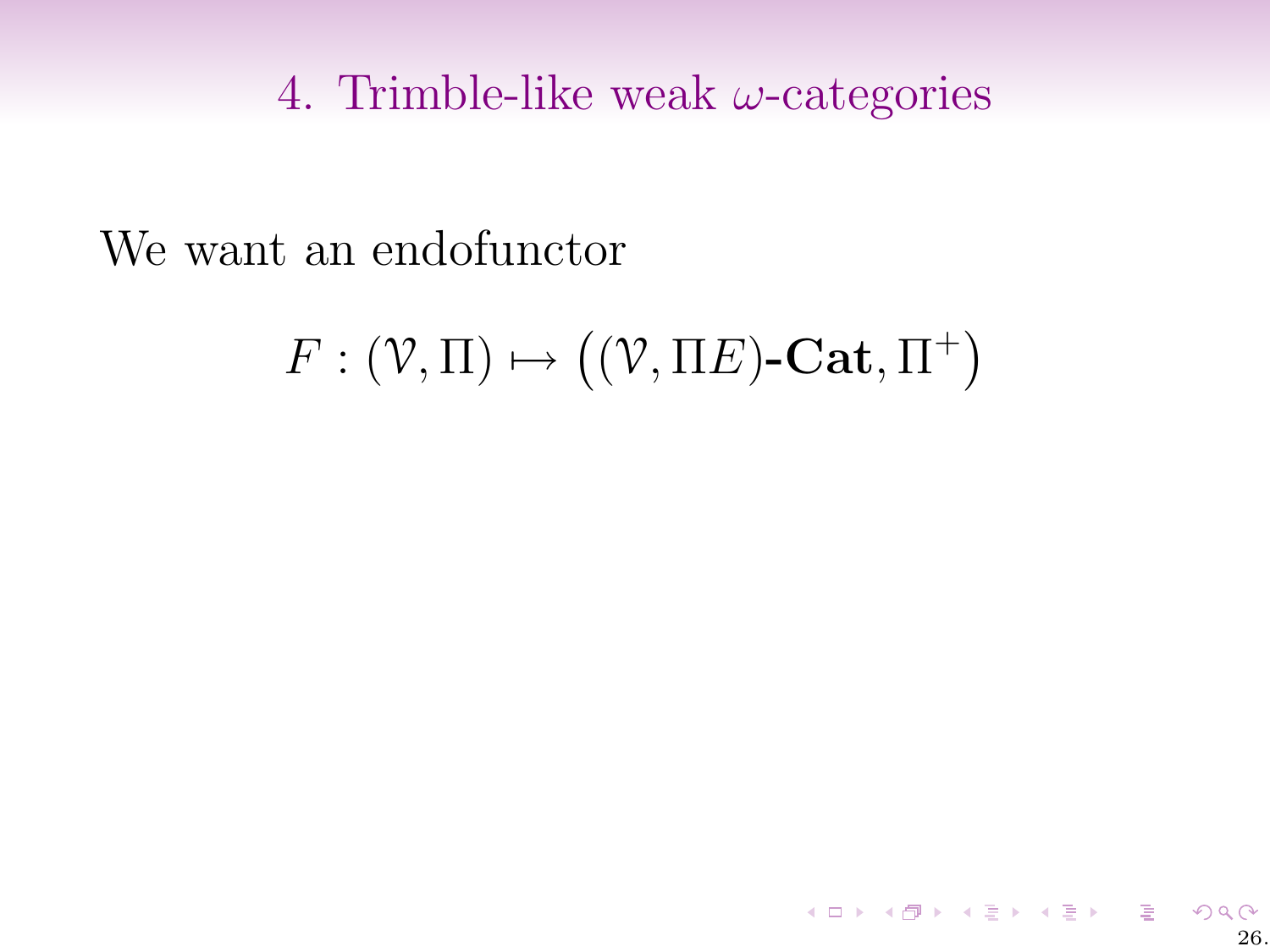We want an endofunctor

$$
F: (\mathcal{V}, \Pi) \mapsto ((\mathcal{V}, \Pi E)\text{-}\mathbf{Cat}, \Pi^+)
$$

so we use the obvious category with these objects.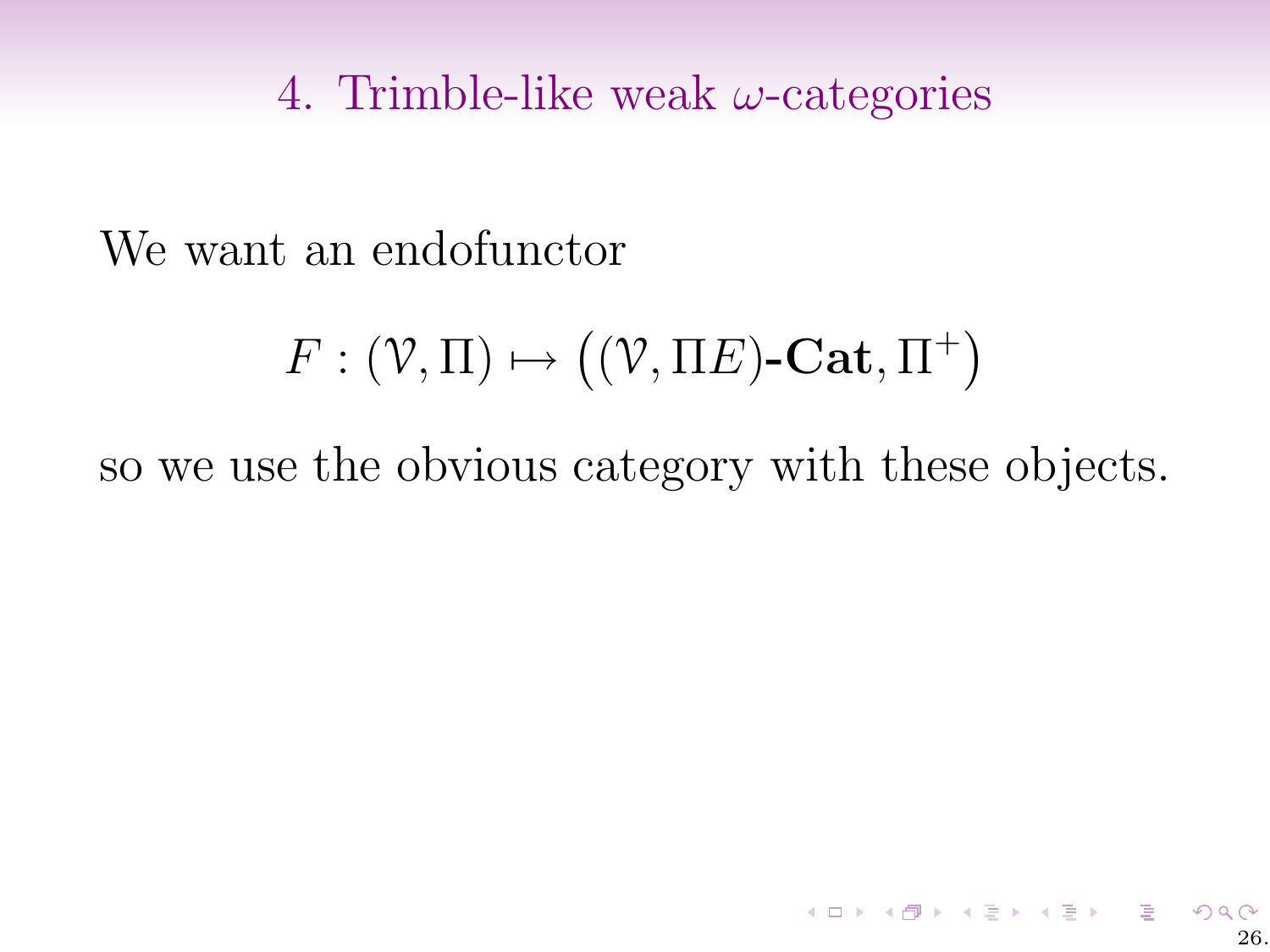We want an endofunctor

$$
F: (\mathcal{V}, \Pi) \mapsto ((\mathcal{V}, \Pi E)\text{-}\mathbf{Cat}, \Pi^+)
$$

so we use the obvious category with these objects.

Objects are pairs  $(V, \Pi)$  where

- $V$  is a category with finite products
- $\Pi$  is a functor  $\text{Top} \longrightarrow \mathcal{V}$  preserving finite products.

Morphisms are the obvious commuting triangles.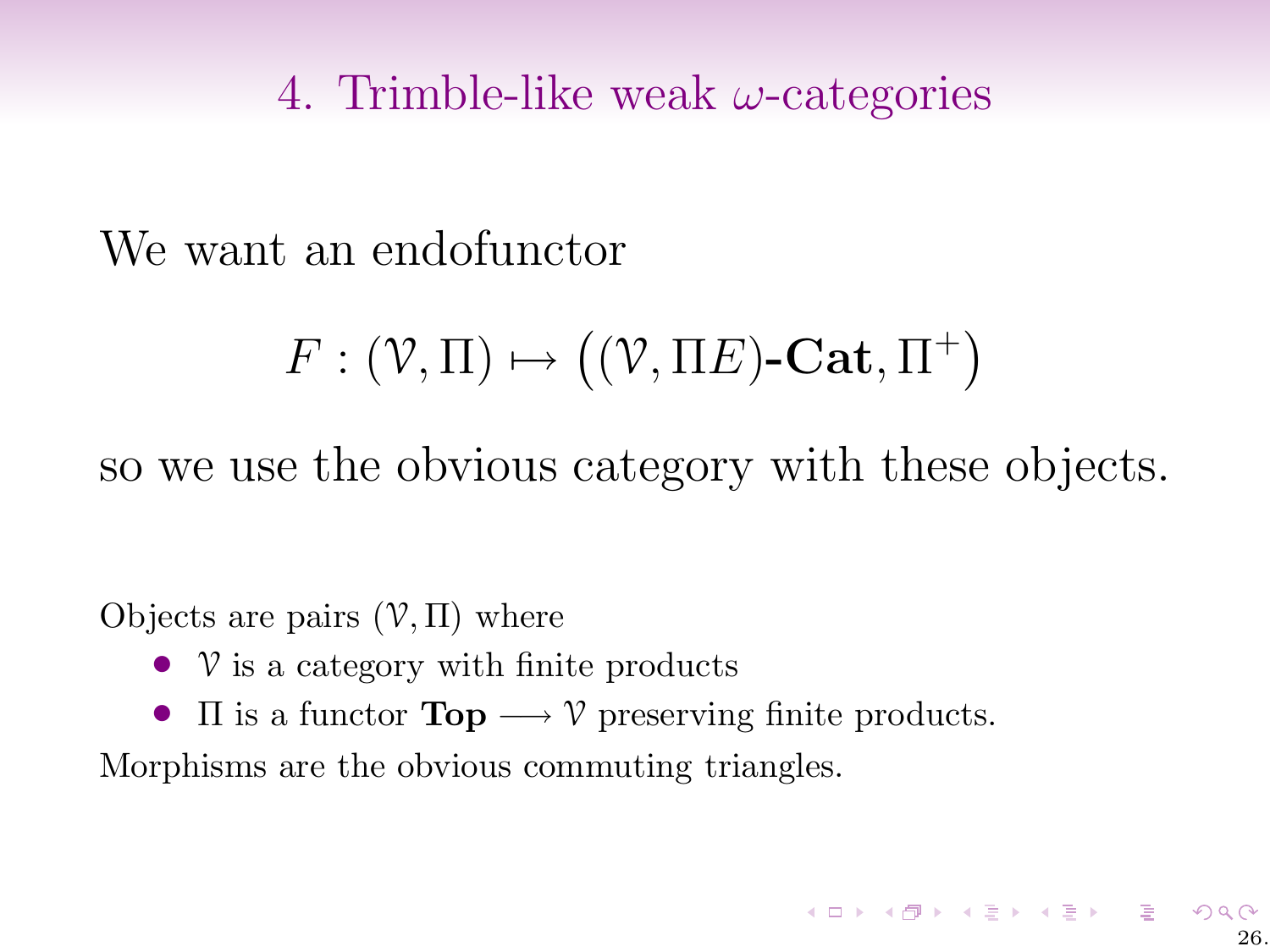Then the limit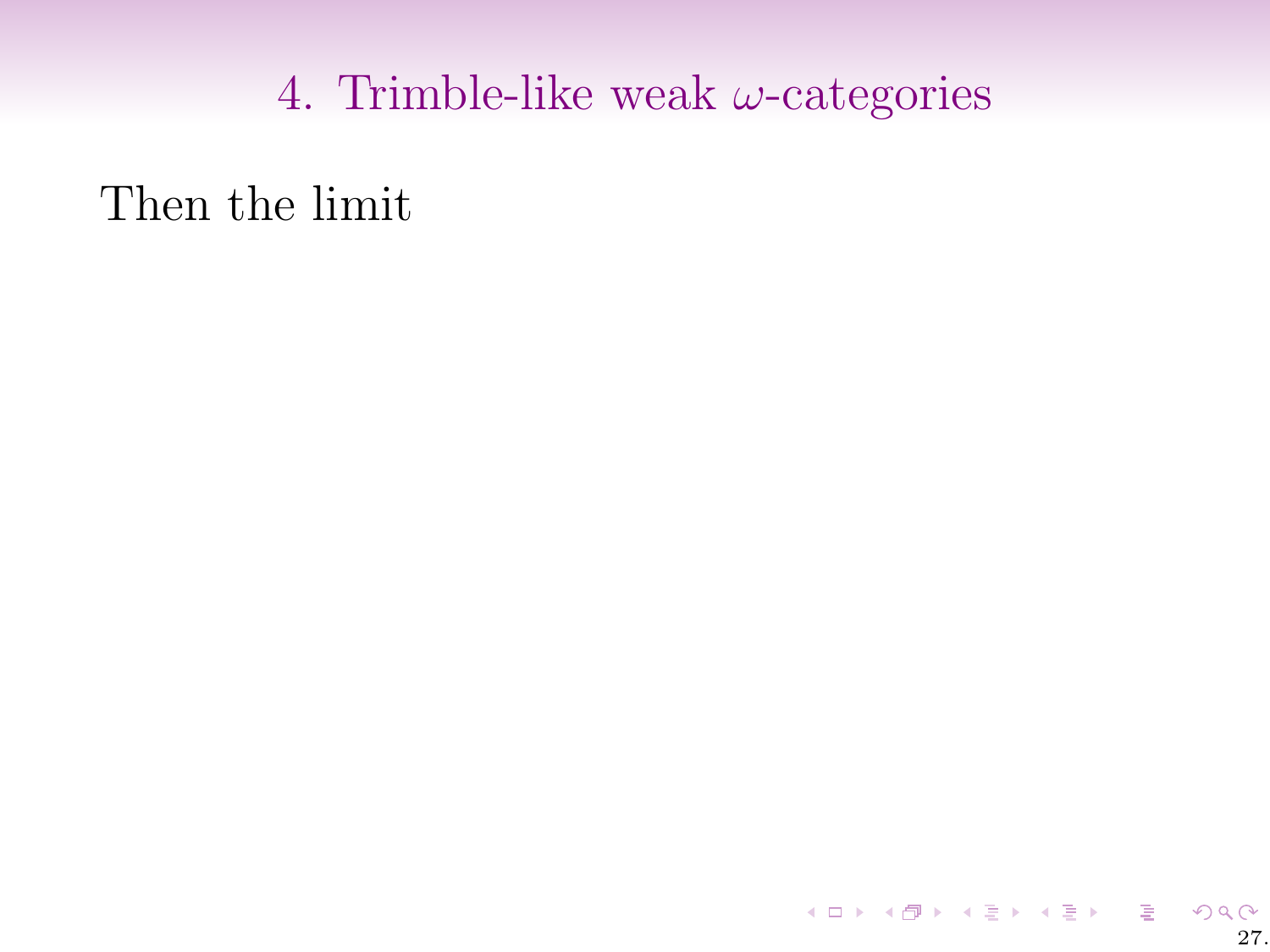Then the limit

$$
\cdots \xrightarrow{F^{3}!} F^{3} \mathbb{1} \xrightarrow{F^{2}!} F^{2} \mathbb{1} \xrightarrow{F!} F \mathbb{1} \xrightarrow{!} \mathbb{1}
$$

K ロ K K 日 K K モ K K E K H H V Q Q Q C 27.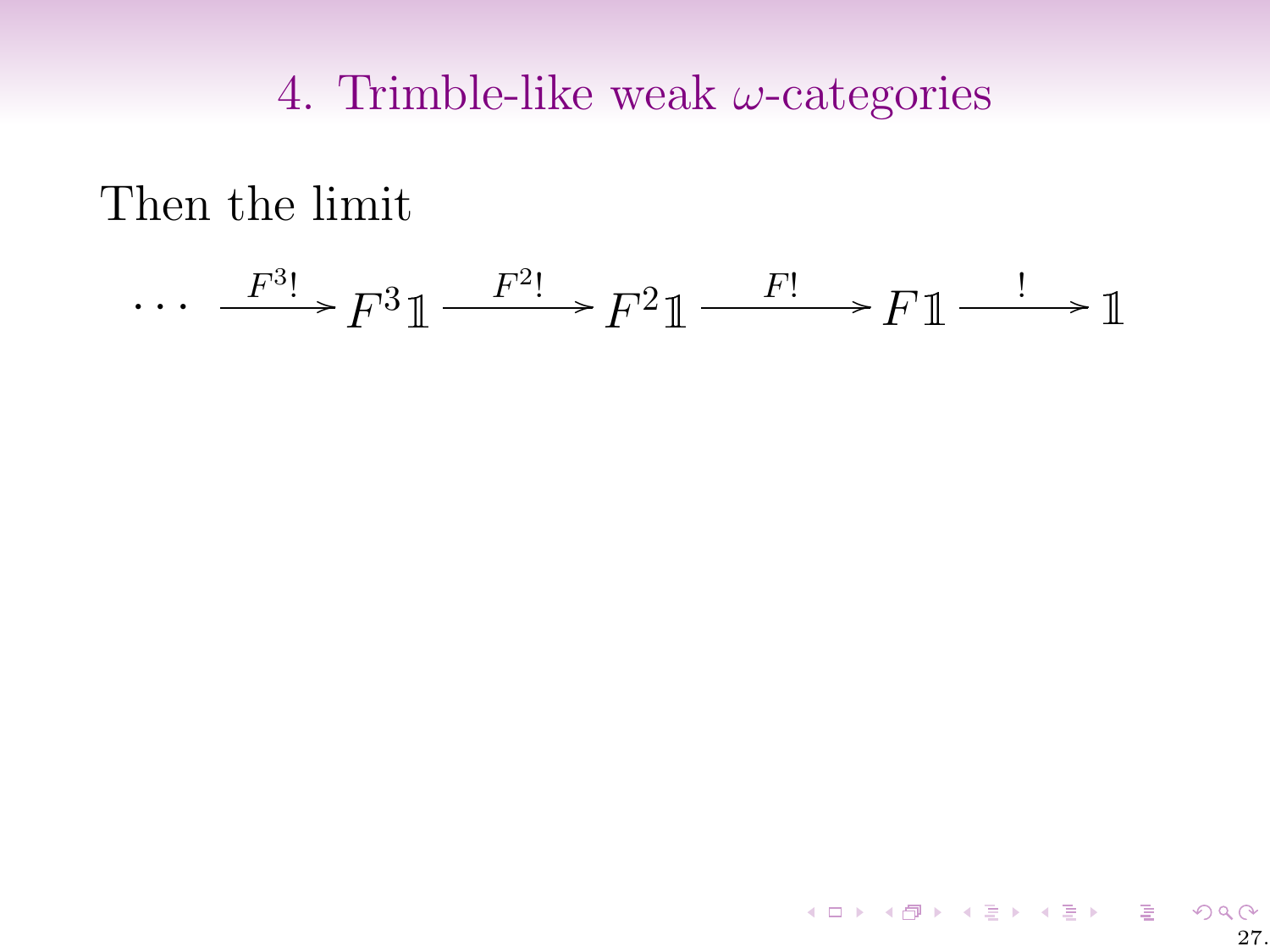### Then the limit

$$
\cdots \xrightarrow{F^{3}!} F^{3} \mathbb{1} \xrightarrow{F^{2}!} F^{2} \mathbb{1} \xrightarrow{F!} F \mathbb{1} \xrightarrow{!} \mathbb{1}
$$

K ロ K K 日 K K モ K K E K H H V Q Q Q C

27.

becomes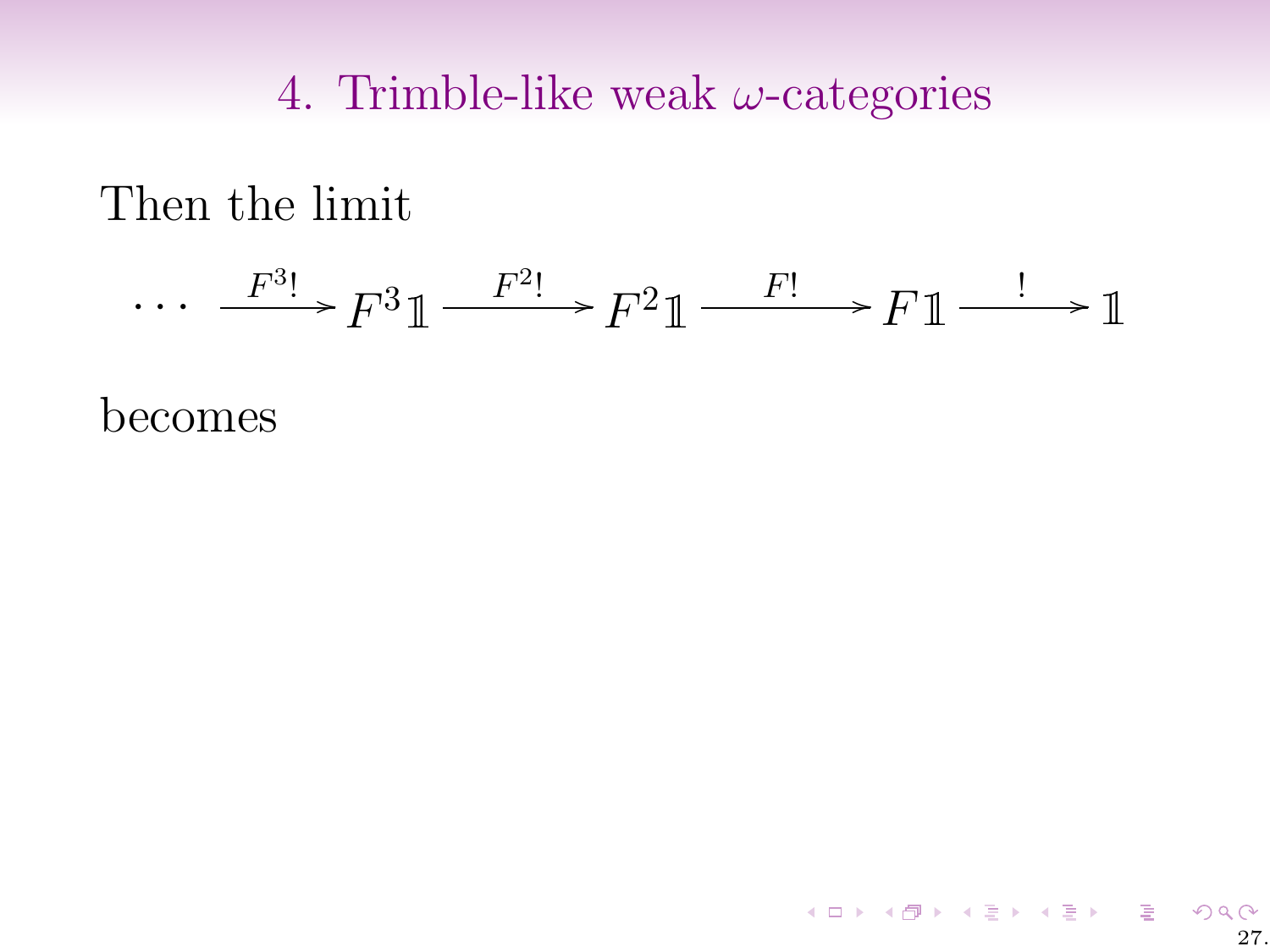Then the limit

$$
\cdots \xrightarrow{F^{3}!} F^{3} \mathbb{1} \xrightarrow{F^{2}!} F^{2} \mathbb{1} \xrightarrow{F!} F \mathbb{1} \xrightarrow{!} \mathbb{1}
$$

becomes

$$
\cdots \longrightarrow 2\text{-iCat} \longrightarrow 1\text{-iCat} \longrightarrow 0\text{-iCat} \longrightarrow \mathbb{1}
$$